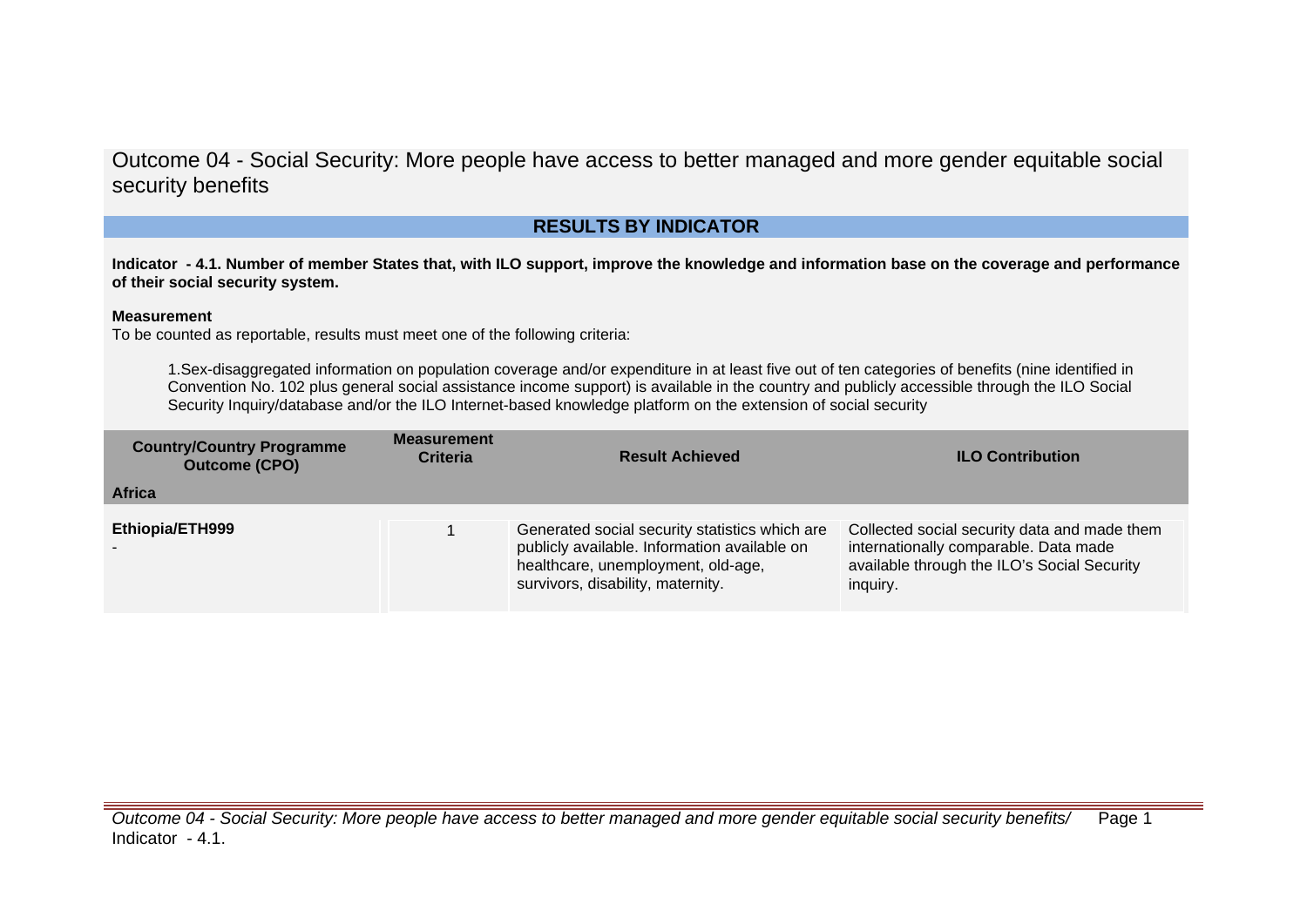| Lesotho/LSO998 | Generated social security statistics which are<br>publicly available. Information on expenditure<br>available for old-age, survivors, disability,<br>family and children, maternity, employment<br>injury and general social assistance. | Collected social security data and made them<br>internationally comparable. Data made<br>available through the ILO's Social Security<br>inquiry. |
|----------------|------------------------------------------------------------------------------------------------------------------------------------------------------------------------------------------------------------------------------------------|--------------------------------------------------------------------------------------------------------------------------------------------------|

Outcome 04 - Social Security: More people have access to better managed and more gender equitable social security benefits/ Indicator - 4.1. Page 2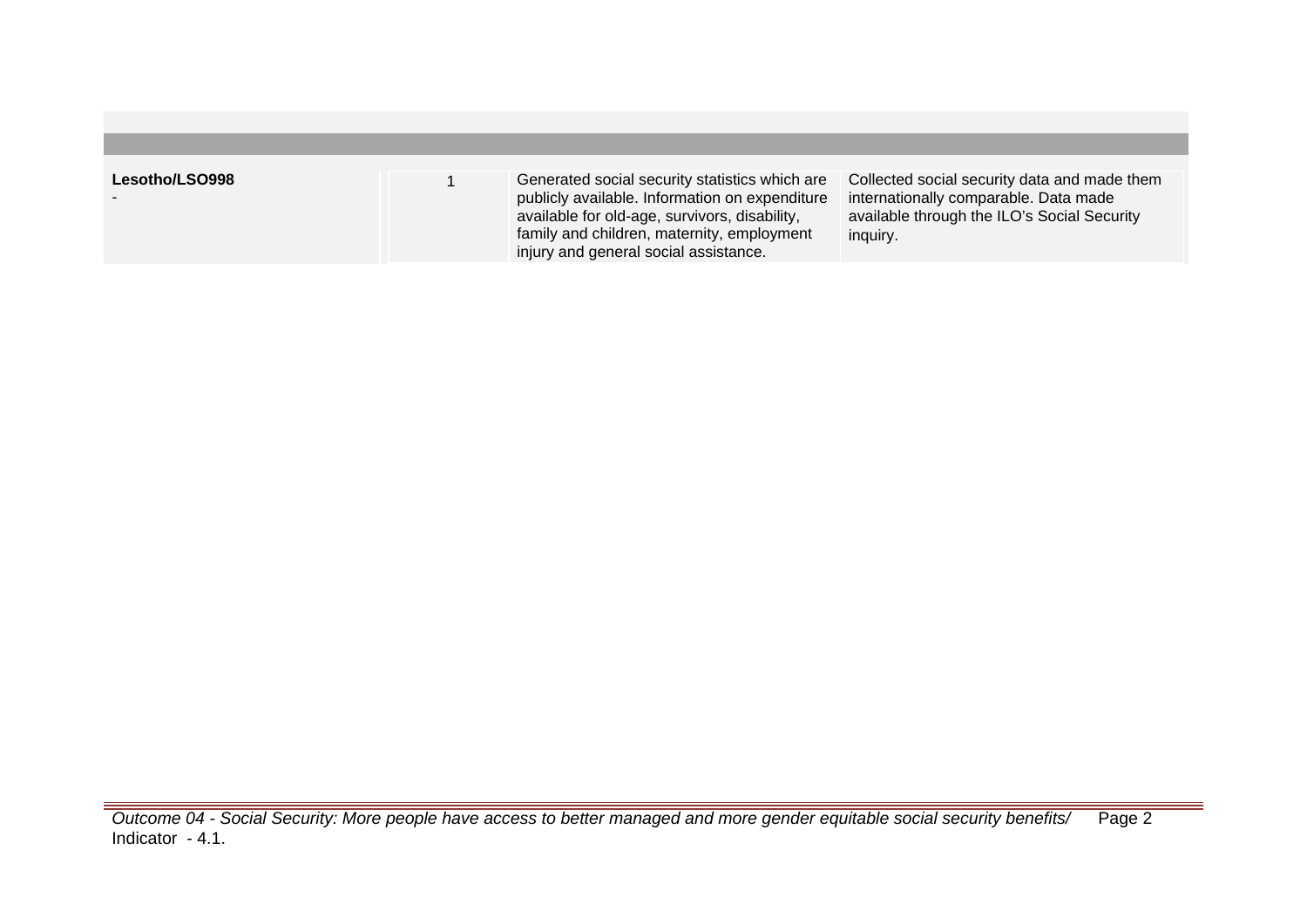| Niger/NER999 | Generated social security statistics which are<br>publicly available. Information available for<br>healthcare, unemployment, old-age,<br>survivors, disability, employment injury. | Collected social security data and made them<br>internationally comparable. Data made<br>available through the ILO's Social Security<br>inquiry. |
|--------------|------------------------------------------------------------------------------------------------------------------------------------------------------------------------------------|--------------------------------------------------------------------------------------------------------------------------------------------------|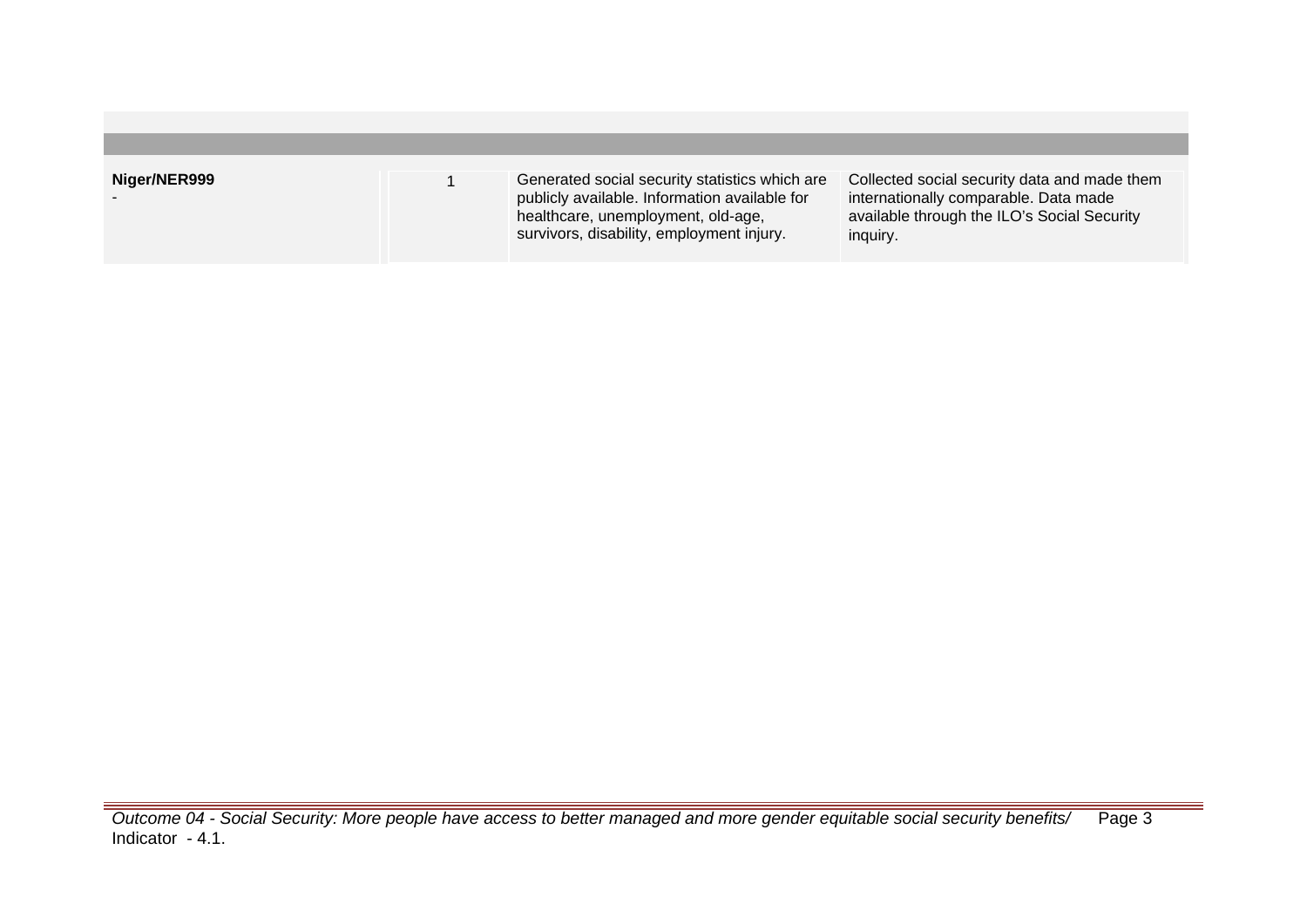| <b>Arab States</b>                                                                                                                                           |                                                                                                                                                                                                                                         |                                                                                                                                                  |
|--------------------------------------------------------------------------------------------------------------------------------------------------------------|-----------------------------------------------------------------------------------------------------------------------------------------------------------------------------------------------------------------------------------------|--------------------------------------------------------------------------------------------------------------------------------------------------|
|                                                                                                                                                              |                                                                                                                                                                                                                                         |                                                                                                                                                  |
| Lebanon/LBN153<br>[ACI3] Strengthened national<br>capacities to ensure adequate and<br>sustainable social security benefits<br>and to extend social security | Generated social security statistics which are<br>publicly available. Information on expenditure<br>available for old-age, survivors, disability,<br>family and children, maternity, employment<br>injury and general social assistance | Collected social security data and made them<br>internationally comparable. Data made<br>available through the ILO's Social Security<br>inquiry. |
| coverage                                                                                                                                                     |                                                                                                                                                                                                                                         | RBSA funding has contributed to supporting<br>this work and to the achievement of the<br>reported results                                        |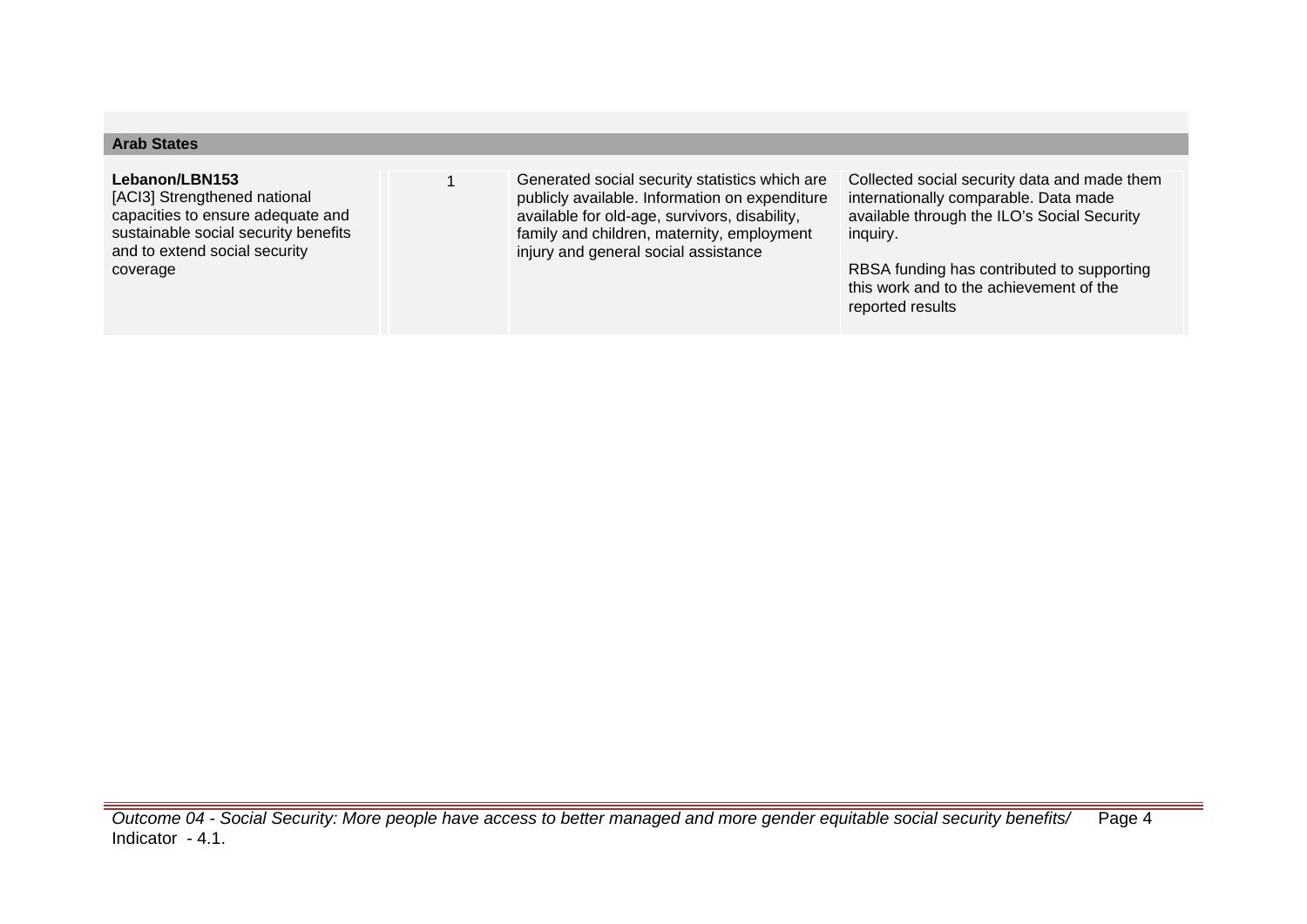| Asia and the Pacific  |                                                                                                                                                                                                                                                                                                                               |                                                                                                                                                  |
|-----------------------|-------------------------------------------------------------------------------------------------------------------------------------------------------------------------------------------------------------------------------------------------------------------------------------------------------------------------------|--------------------------------------------------------------------------------------------------------------------------------------------------|
| <b>Myanmar/MMR997</b> | Generated social security statistics which are<br>publicly available. Information on expenditure<br>available for old-age, disability, maternity,<br>employment injury, family and children and<br>general social assistance. Coverage<br>expenditure available on unemployment,<br>employment injury, invalidity, survivors. | Collected social security data and made them<br>internationally comparable. Data made<br>available through the ILO's Social Security<br>inquiry. |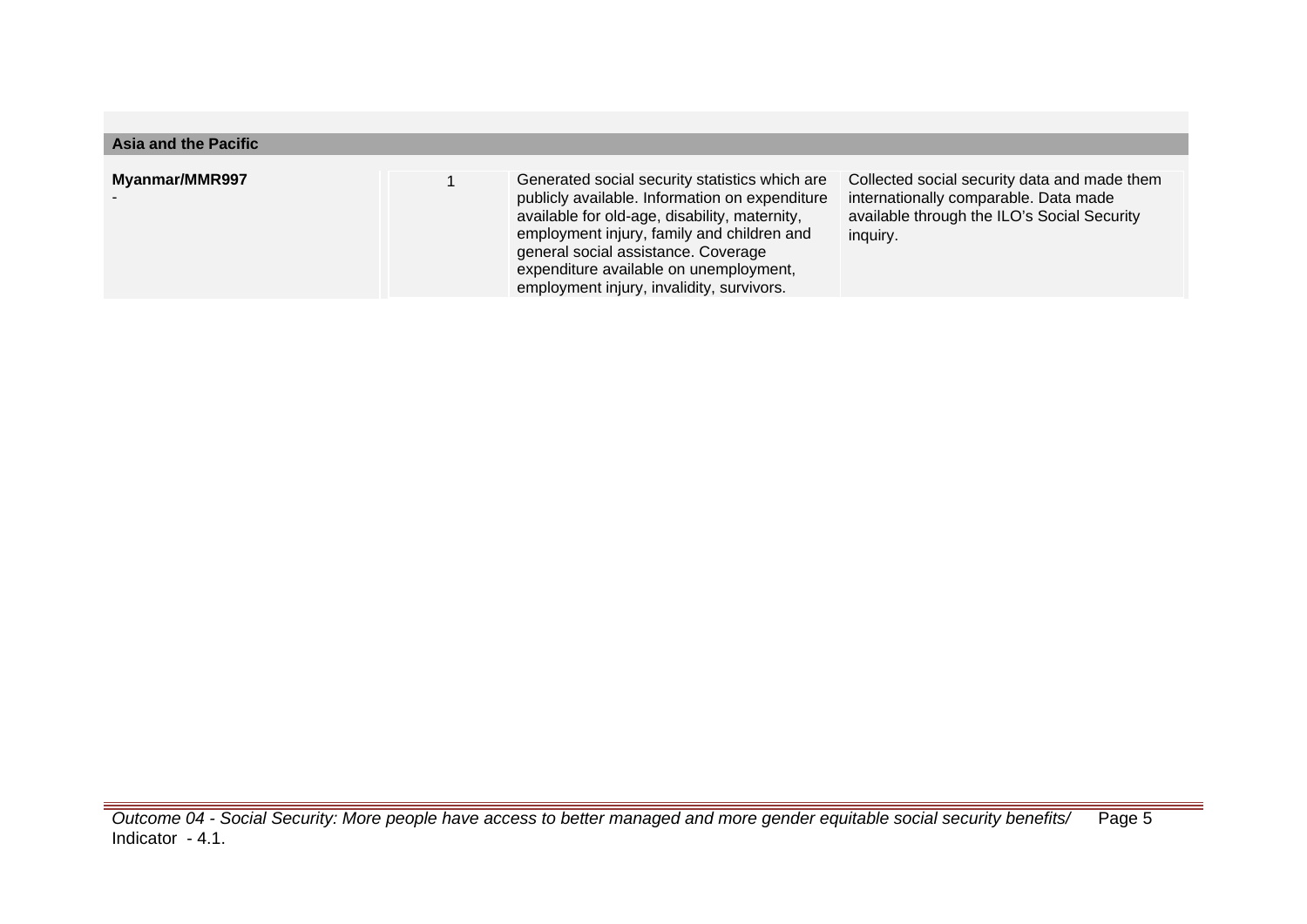| <b>Europe and Central Asia</b> |                                                                                                                                                                          |                                                                                                                                                  |
|--------------------------------|--------------------------------------------------------------------------------------------------------------------------------------------------------------------------|--------------------------------------------------------------------------------------------------------------------------------------------------|
| <b>Czech Republic/CZE999</b>   | Generated social security statistics publicly<br>available. Information available on old-age,<br>survivors, family, invalidity, unemployment<br>benefits and healthcare. | Collected social security data and made them<br>internationally comparable. Data made<br>available through the ILO's Social Security<br>inquiry. |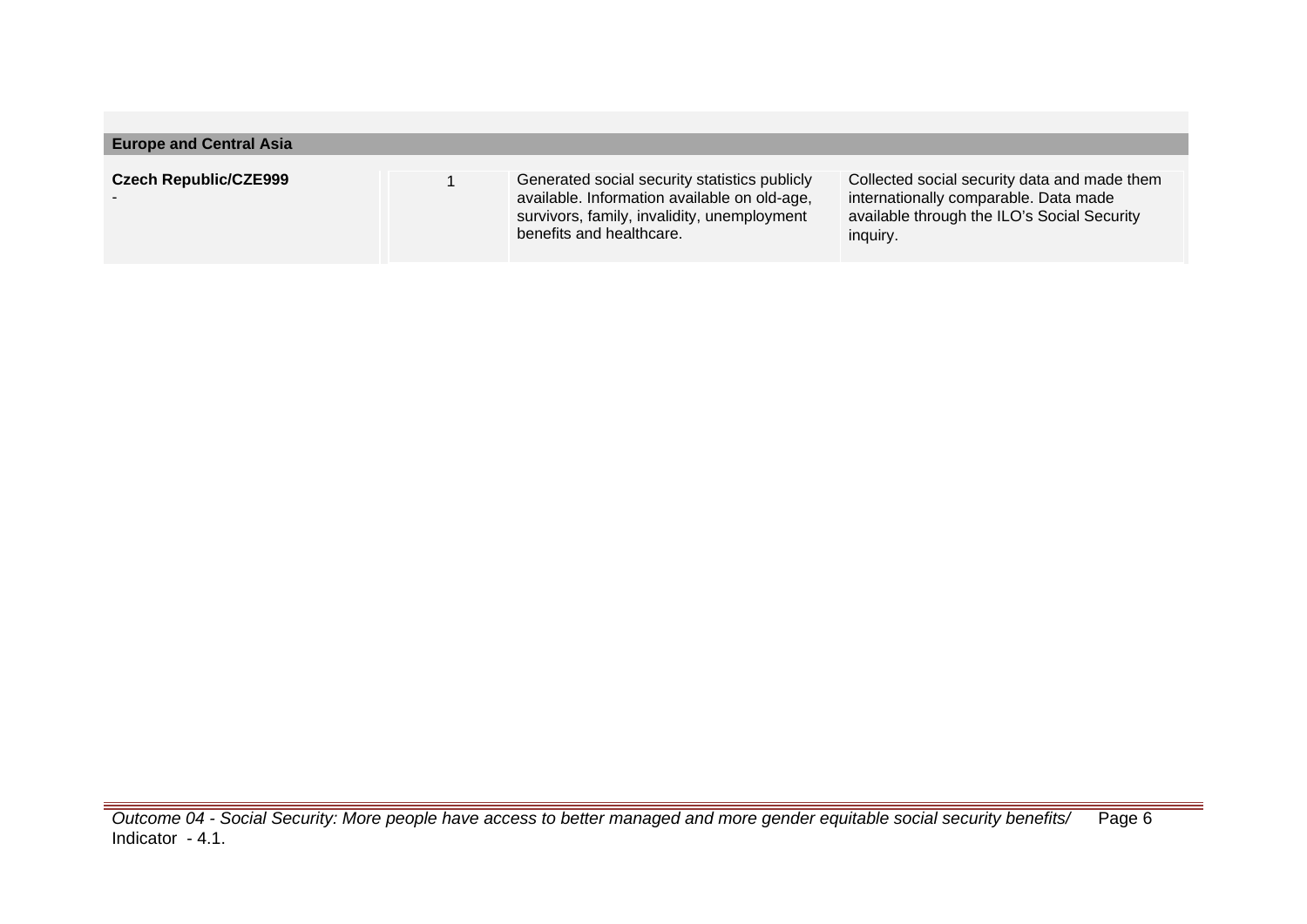| Slovakia/SVK999 | Social security statistics available from<br>EUROSTAT are made available in the Social<br>Security Inquiry database. Information on<br>expenditure available for all branches.<br>Coverage data also included for<br>unemployment, old-age, family, invalidity,<br>survivors' benefits. | Collected social security data and made them<br>internationally comparable. Data made<br>available through the ILO's Social Security<br>inquiry. |
|-----------------|-----------------------------------------------------------------------------------------------------------------------------------------------------------------------------------------------------------------------------------------------------------------------------------------|--------------------------------------------------------------------------------------------------------------------------------------------------|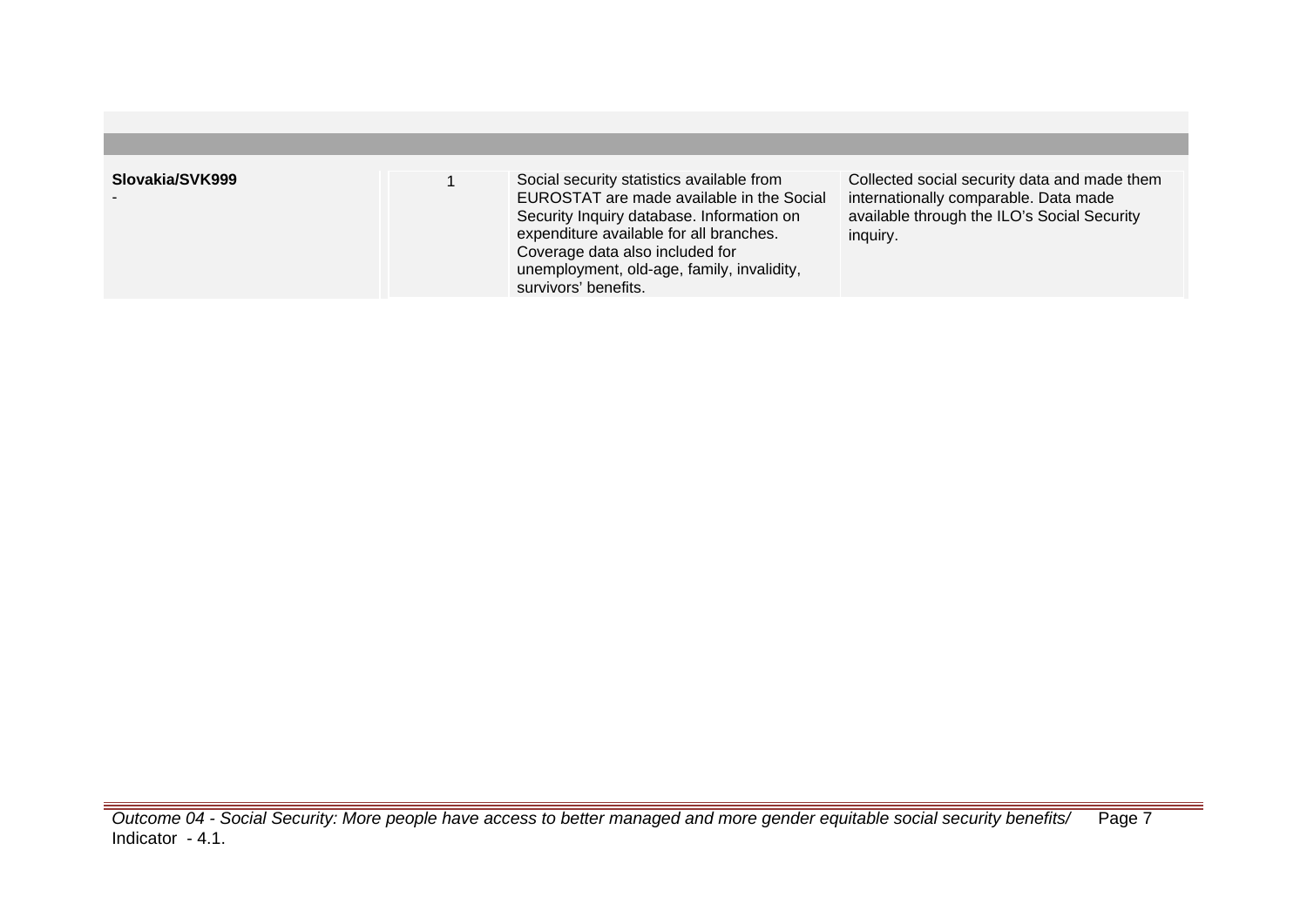| Latin America and the Caribbean |  |                                                                                                                                                                   |                                                                                                                                                  |  |
|---------------------------------|--|-------------------------------------------------------------------------------------------------------------------------------------------------------------------|--------------------------------------------------------------------------------------------------------------------------------------------------|--|
| <b>Bolivia/BOL999</b>           |  | Generated social security statistics publicly<br>available. Information available on old-age,<br>survivors, disability, health, family benefits<br>and healthcare | Collected social security data and made them<br>internationally comparable. Data made<br>available through the ILO's Social Security<br>Inquiry. |  |

Outcome 04 - Social Security: More people have access to better managed and more gender equitable social security benefits/ Indicator - 4.1. Page 8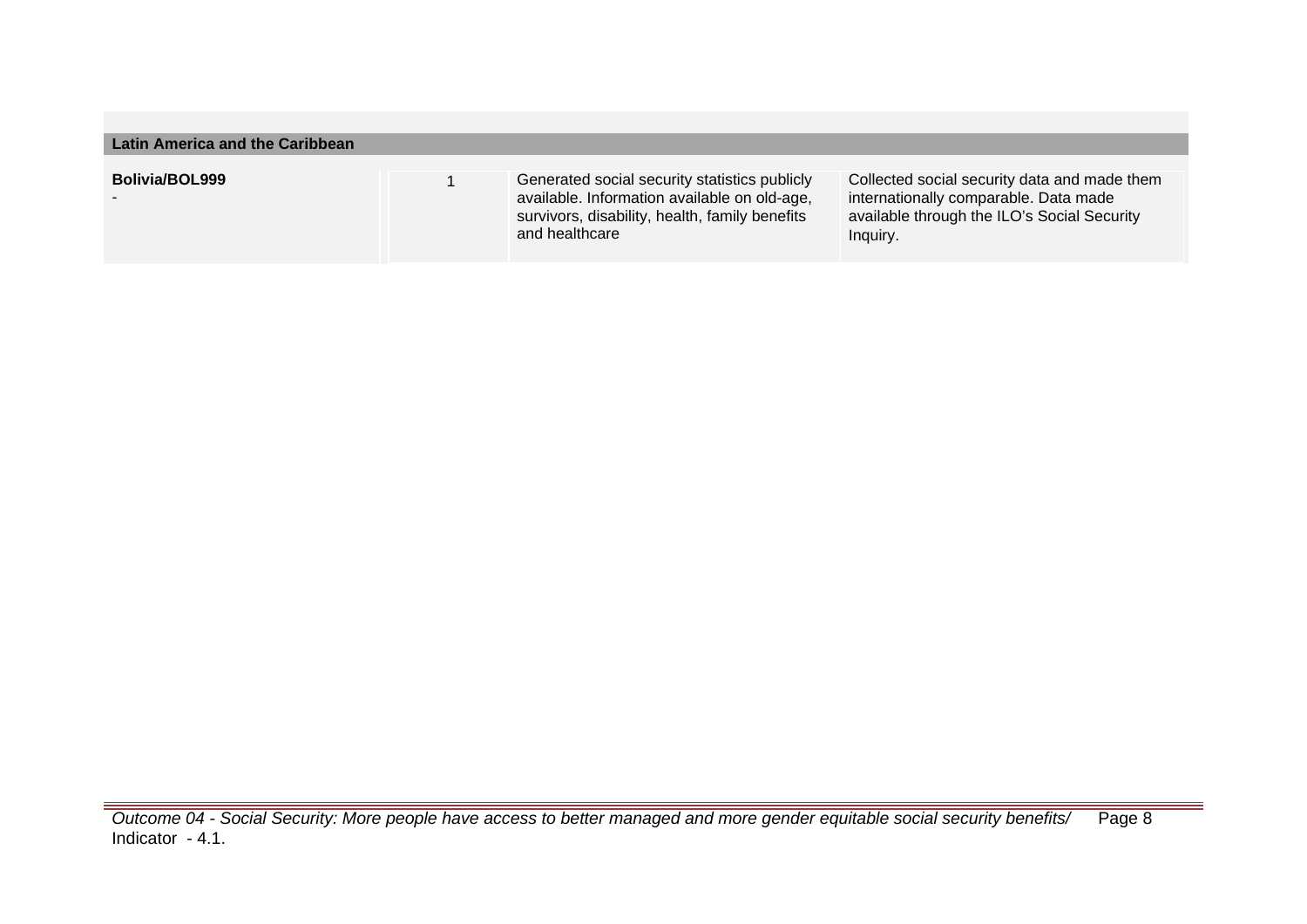| Colombia/COL997 | En el 2014 se llevó a cabo en Colombia el<br>"Social Security Inquiry", instrumento que<br>permite mejorar la base de conocimientos e<br>información sobre la cobertura, prestaciones,<br>financiamiento, gestión y resultados del<br>sistema de seguridad social colombiano. La<br>base de datos SSI incluye estadísticas sobre<br>prestaciones de prestaciones monetarias de<br>enfermedad, desempleo, vejez, invalidez y<br>maternidad. | La OIT, con fondos del Gobierno de Colombia,<br>coordinó y sistematizó toda la base de datos. |
|-----------------|--------------------------------------------------------------------------------------------------------------------------------------------------------------------------------------------------------------------------------------------------------------------------------------------------------------------------------------------------------------------------------------------------------------------------------------------|-----------------------------------------------------------------------------------------------|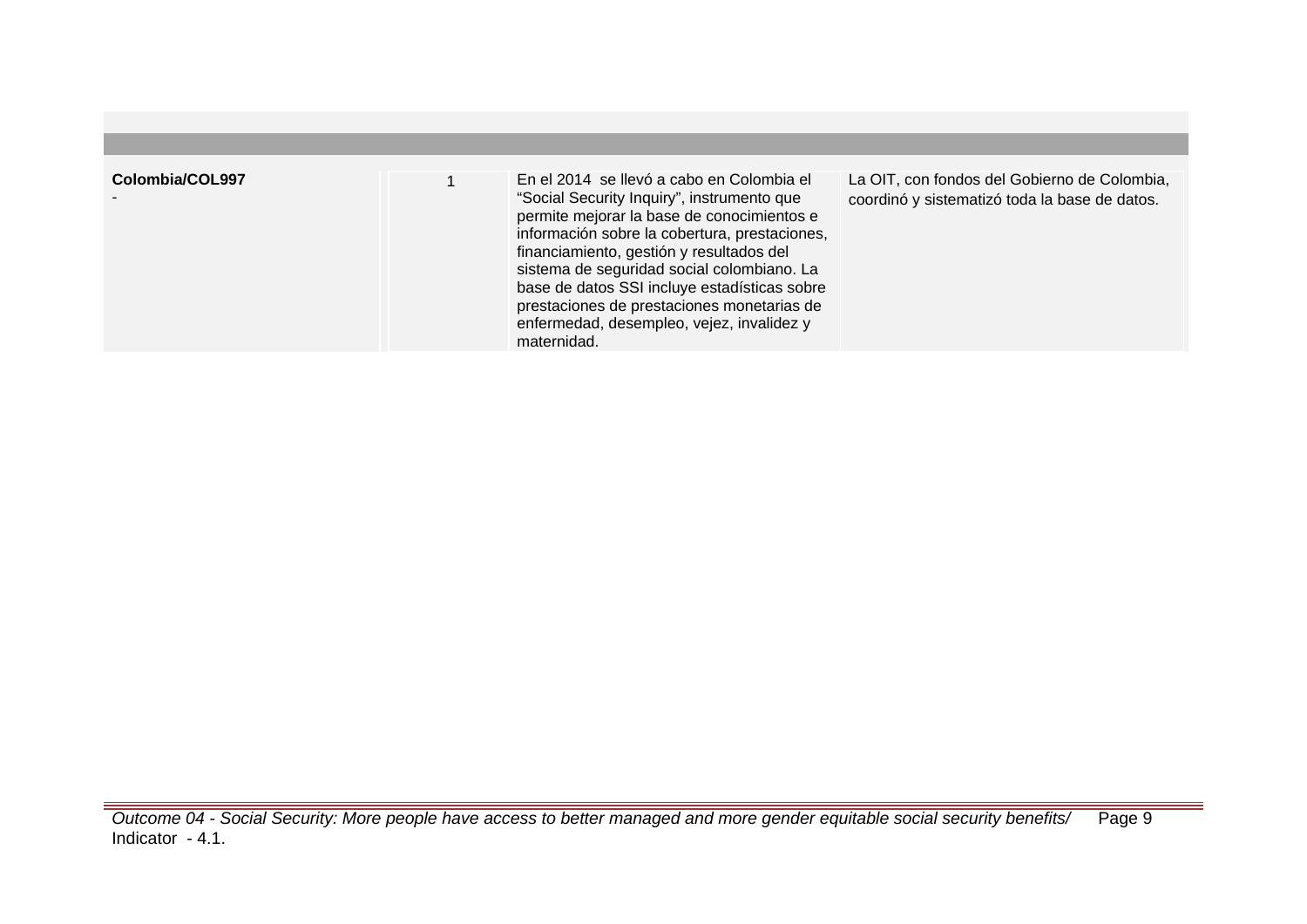| Peru/PER997 | Generated social security statistics which are<br>publicly available. Information on expenditure<br>available for old-age, survivors, disability,<br>maternity, employment injury and sickness. | Collected social security data and made them<br>internationally comparable. Data made<br>available through the ILO's Social Security<br>inquiry. |
|-------------|-------------------------------------------------------------------------------------------------------------------------------------------------------------------------------------------------|--------------------------------------------------------------------------------------------------------------------------------------------------|

Outcome 04 - Social Security: More people have access to better managed and more gender equitable social security benefits/ Indicator - 4.1. Page 10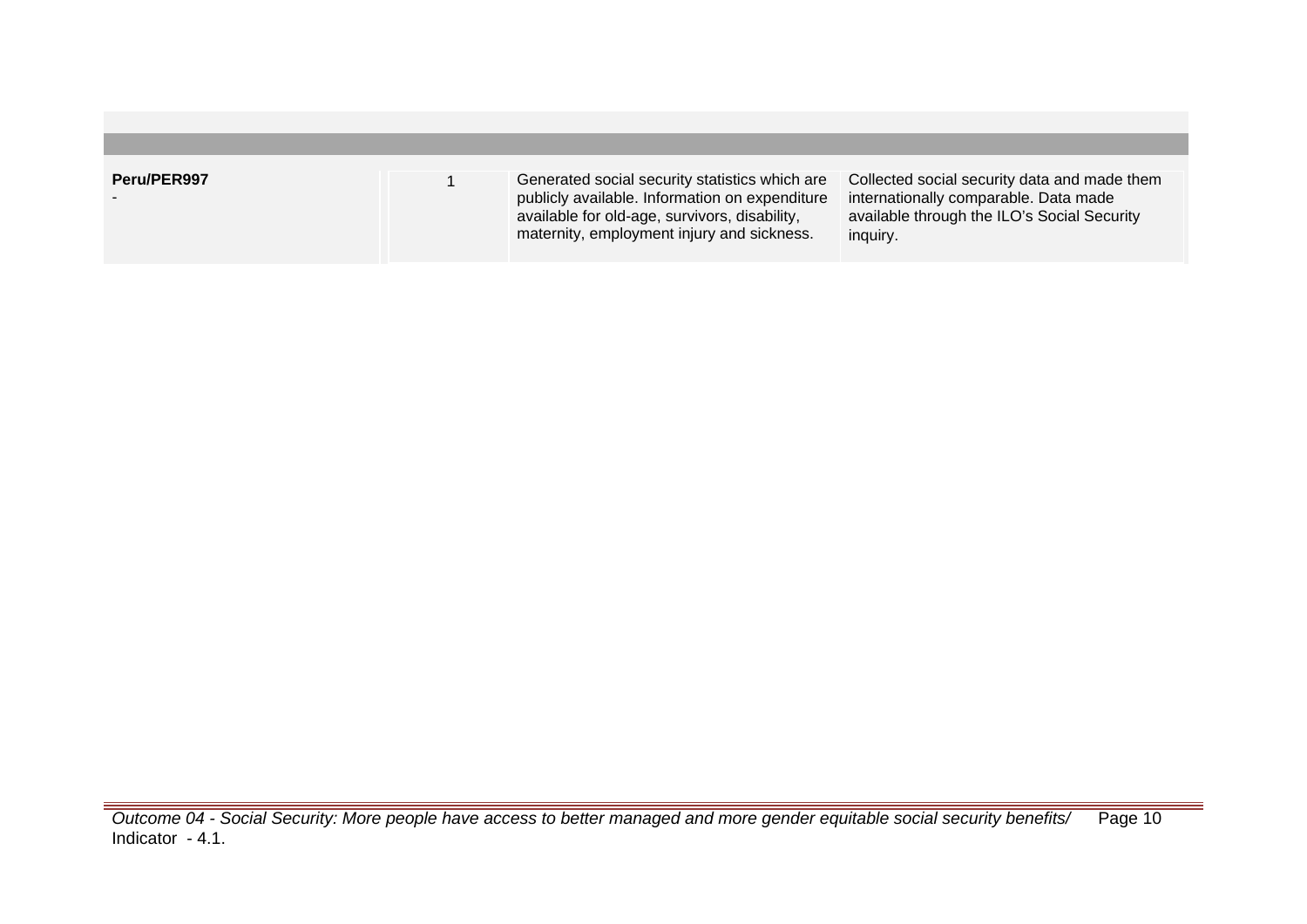| <b>Dominican Republic/DOM999</b><br>Collected social security data and made them<br>Generated social security statistics publicly<br>available. Information available on<br>internationally comparable. Data made<br>$\overline{\phantom{a}}$<br>available through the ILO's Social Security<br>healthcare, sickness, unemployment,<br>old-age, survivors, disability, maternity.<br>inguiry. |
|-----------------------------------------------------------------------------------------------------------------------------------------------------------------------------------------------------------------------------------------------------------------------------------------------------------------------------------------------------------------------------------------------|
|                                                                                                                                                                                                                                                                                                                                                                                               |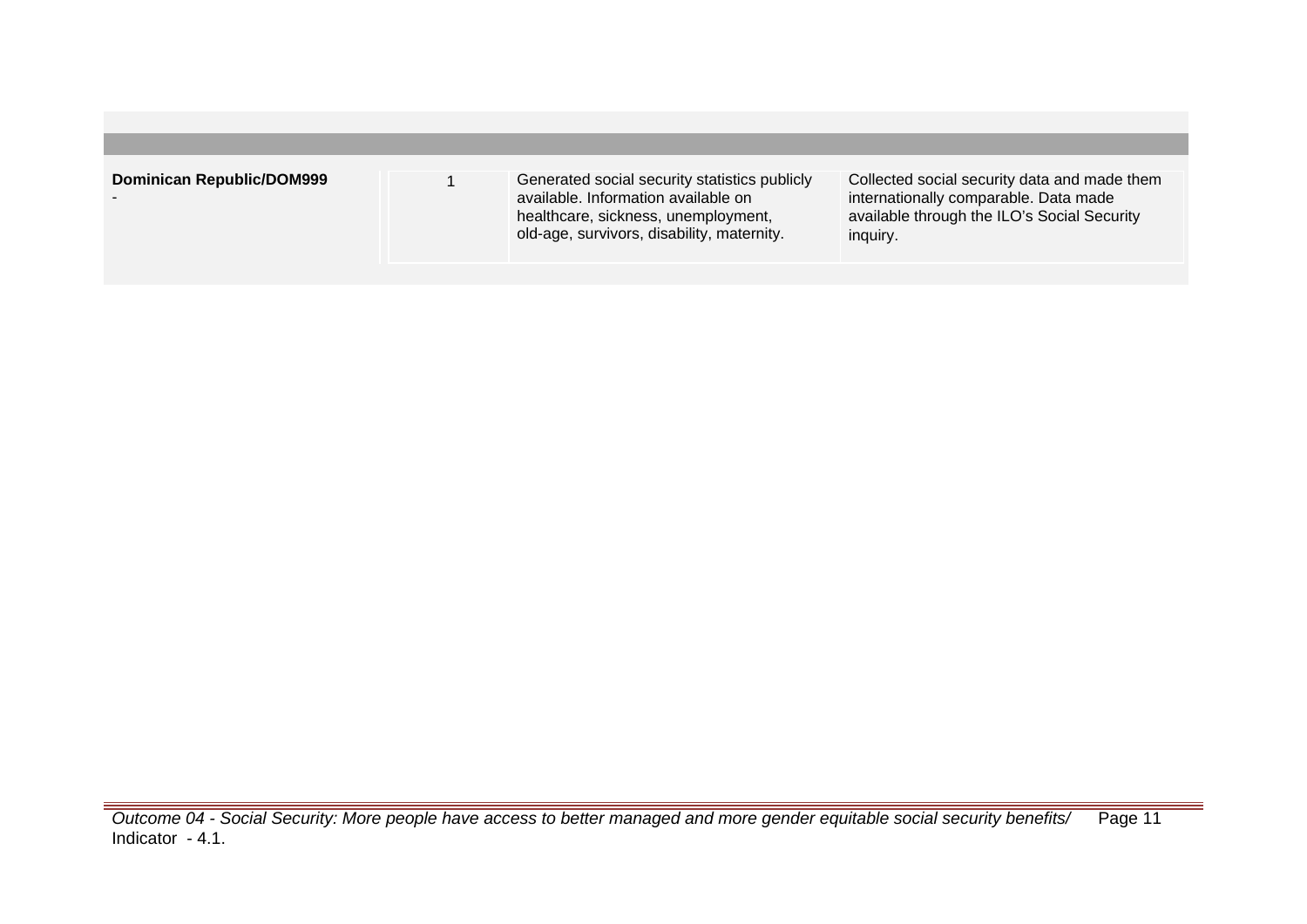## **RESULTS BY INDICATOR**

**Indicator - 4.2. Number of member States that, with ILO support, develop policies improving social security coverage, notably of excluded groups.**

#### **Measurement**

To be counted as reportable, results must meet all three of the following criteria:

1.A plan to extend social security is developed, as documented either through a white book, the national development plan, legislation, government regulations or the de facto implementation of a social security scheme.

2.The plan specifically addresses the coverage of excluded groups in at least one of the ten categories of benefits.

3.Development of the ILO's policy recommendations to the government includes consultation of employers' and workers' organizations.

| <b>Country/Country Programme</b><br><b>Outcome (CPO)</b>                                                                                                                                                         | <b>Measurement</b><br><b>Criteria</b> | <b>Result Achieved</b>                                                                                                                                                                                                                                                                                                                                                                                                                                                      | <b>ILO Contribution</b>                                                                                                                                                                                                                                                                                                                                                                                                                                                                                                                                                                                                          |
|------------------------------------------------------------------------------------------------------------------------------------------------------------------------------------------------------------------|---------------------------------------|-----------------------------------------------------------------------------------------------------------------------------------------------------------------------------------------------------------------------------------------------------------------------------------------------------------------------------------------------------------------------------------------------------------------------------------------------------------------------------|----------------------------------------------------------------------------------------------------------------------------------------------------------------------------------------------------------------------------------------------------------------------------------------------------------------------------------------------------------------------------------------------------------------------------------------------------------------------------------------------------------------------------------------------------------------------------------------------------------------------------------|
| <b>Africa</b>                                                                                                                                                                                                    |                                       |                                                                                                                                                                                                                                                                                                                                                                                                                                                                             |                                                                                                                                                                                                                                                                                                                                                                                                                                                                                                                                                                                                                                  |
| Cameroon/CMR104<br>[ACI3] Le gouvernement et les<br>partenaires sociaux développent et<br>mettent en oeuvre des politiques et<br>des outils visant à améliorer et<br>étendre le système de protection<br>sociale |                                       | Le Gouvernement du Cameroun a élaboré et<br>validé le 4-5 février 2015 un mécanisme<br>d'Assurance-maladie dans le but d'étendre<br>progressivement la protection sociale à toute<br>la population nationale et de mieux lutter<br>contre la pauvreté.<br>Un plan d'actions pour la mise en œuvre d'une<br>Assurance-maladie à accès universel a été<br>validé, le 6 février 2015, par les mandants<br>tripartites sous le leadership du ministère de<br>la Santé publique. | Le BIT a fourni un appui technique pour faire<br>un état des lieux exhaustif des mécanismes de<br>protection sociale existant au Cameroun en<br>matière de santé. Le plan d'actions pour la<br>mise en œuvre d'une Assurance-maladie à<br>accès universel c'est appuyé sur cet état des<br>lieux.<br>Dans le processus d'élaboration du plan<br>d'action, le BIT a particulièrement tenu à ce<br>que les Normes internationales du Travail,<br>telles que la Recommandation 202, la<br>Convention 102 et la Convention 130, soient<br>prises en compte dans les propositions de<br>prestations et de couverture figurant dans le |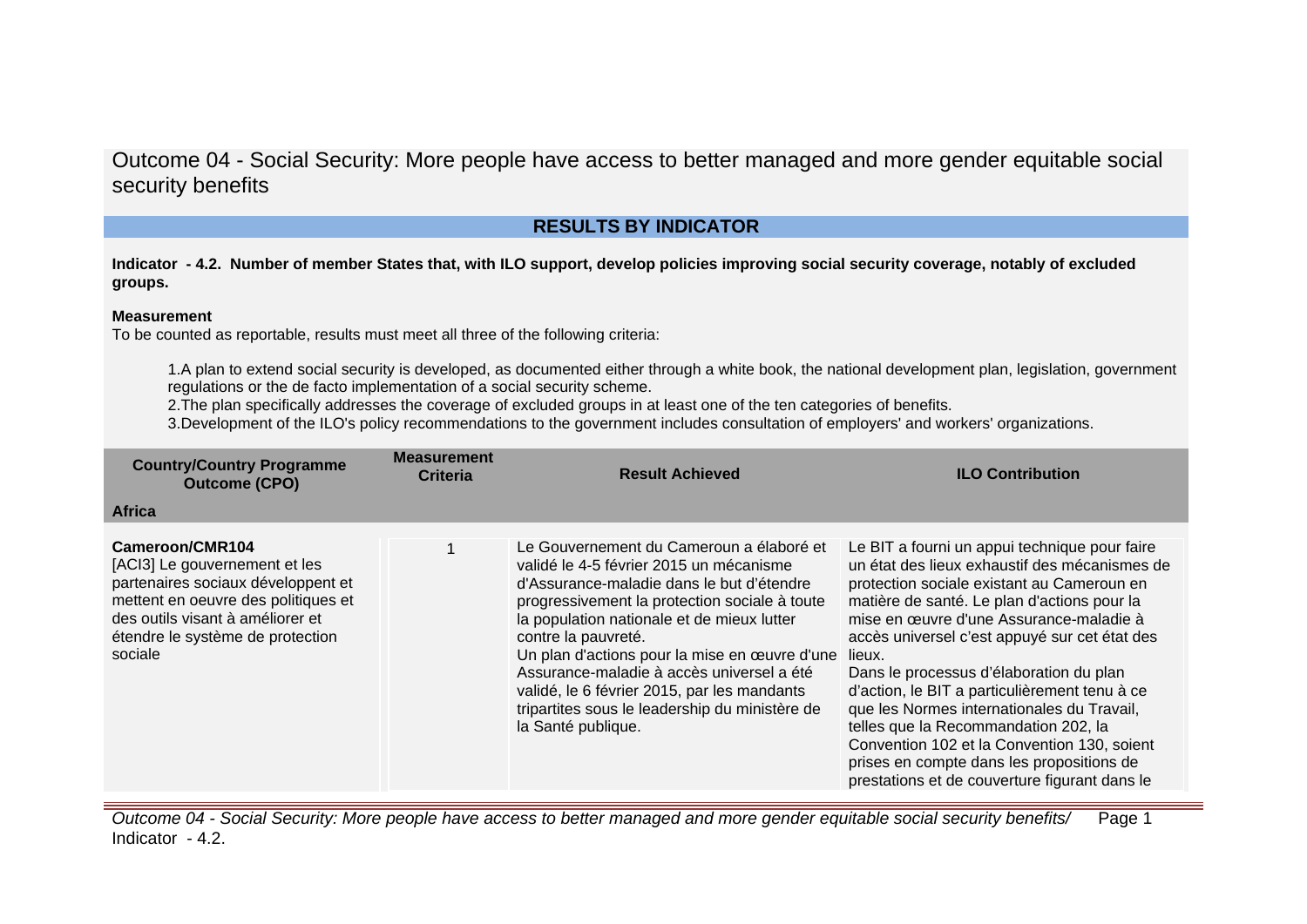|                |                                                                                                                                                                                                                                                                                                                                                                                                                                                                                                                                                                                        | plan d'action.<br>La validation du plan d'actions pour la mise en<br>œuvre d'une Assurance-maladie à accès<br>universel a également bénéficié des apports<br>techniques et financiers du BIT.<br>Le BIT a travaillé en collaboration avec l'OMS.<br>RBSA funding has contributed to supporting<br>this work and to the achievement of the<br>reported results                                                                                                                                                                                                                                                                                                                                                                            |
|----------------|----------------------------------------------------------------------------------------------------------------------------------------------------------------------------------------------------------------------------------------------------------------------------------------------------------------------------------------------------------------------------------------------------------------------------------------------------------------------------------------------------------------------------------------------------------------------------------------|------------------------------------------------------------------------------------------------------------------------------------------------------------------------------------------------------------------------------------------------------------------------------------------------------------------------------------------------------------------------------------------------------------------------------------------------------------------------------------------------------------------------------------------------------------------------------------------------------------------------------------------------------------------------------------------------------------------------------------------|
| $\overline{2}$ | Le plan d'actions pour la mise en œuvre d'une<br>Assurance-maladie à accès universel a pour<br>but de permettre un accès équitable à des<br>soins de santé de qualité à au moins 25%<br>des camerounais (dont 10% des travailleurs<br>du secteur informel et du milieu rural et leurs<br>familles initialement exclus à l'horizon 2017 à<br>travers la mise en place d'une couverture<br>maladie de base. L'équité recherchée est une<br>équité horizontale (couverture étendue en<br>termes de personnes) et une équité vertical<br>(couverture étendue en termes de<br>prestations). | Afin d'assurer la réussite du plan d'actions pour<br>la mise en œuvre d'une Assurance-maladie à<br>accès universel, le BIT a organisé et facilité<br>deux sessions de renforcement de capacités<br>en matière d'extension de la couverture et de<br>la gouvernance des régimes de sécurité<br>sociale, à l'intention de 100 cadres (dont 40<br>femmes) appartenant à des structures<br>institutionnelles centrales et des collectivités<br>territoriales décentralisées, en février 2015 à<br>Yaoundé, et en mai 2015 à Douala. La<br>sessions de Douala a été élargie aux<br>mandants de l'Angola et Sao Tomé et Principe.<br>RBSA funding has contributed to supporting<br>this work and to the achievement of the<br>reported results |
| 3              | Le mécanisme d'Assurance-maladie de base<br>à accès universel, ainsi que le plan d'actions<br>pour sa mise en œuvre ont été élaborés en<br>consultation avec les représentants des<br>travailleurs et les représentants des<br>employeurs.                                                                                                                                                                                                                                                                                                                                             | Action de plaidoyer du BIT pour que les<br>partenaires sociaux soient consultés par le<br>Gouvernement pour toutes les initiatives qui<br>aboutiront à des actes réglementaires. Les<br>consultations pour l'élaboration du plan<br>d'actions pour la mise en œuvre d'une<br>Assurance-maladie à accès universel ont été<br>menées dans le cadre d'un processus de<br>concertation entre le BIT et une commission<br>technique nationale tripartite.<br>RBSA funding has contributed to supporting                                                                                                                                                                                                                                       |

Outcome 04 - Social Security: More people have access to better managed and more gender equitable social security benefits/ Indicator - 4.2. Page 2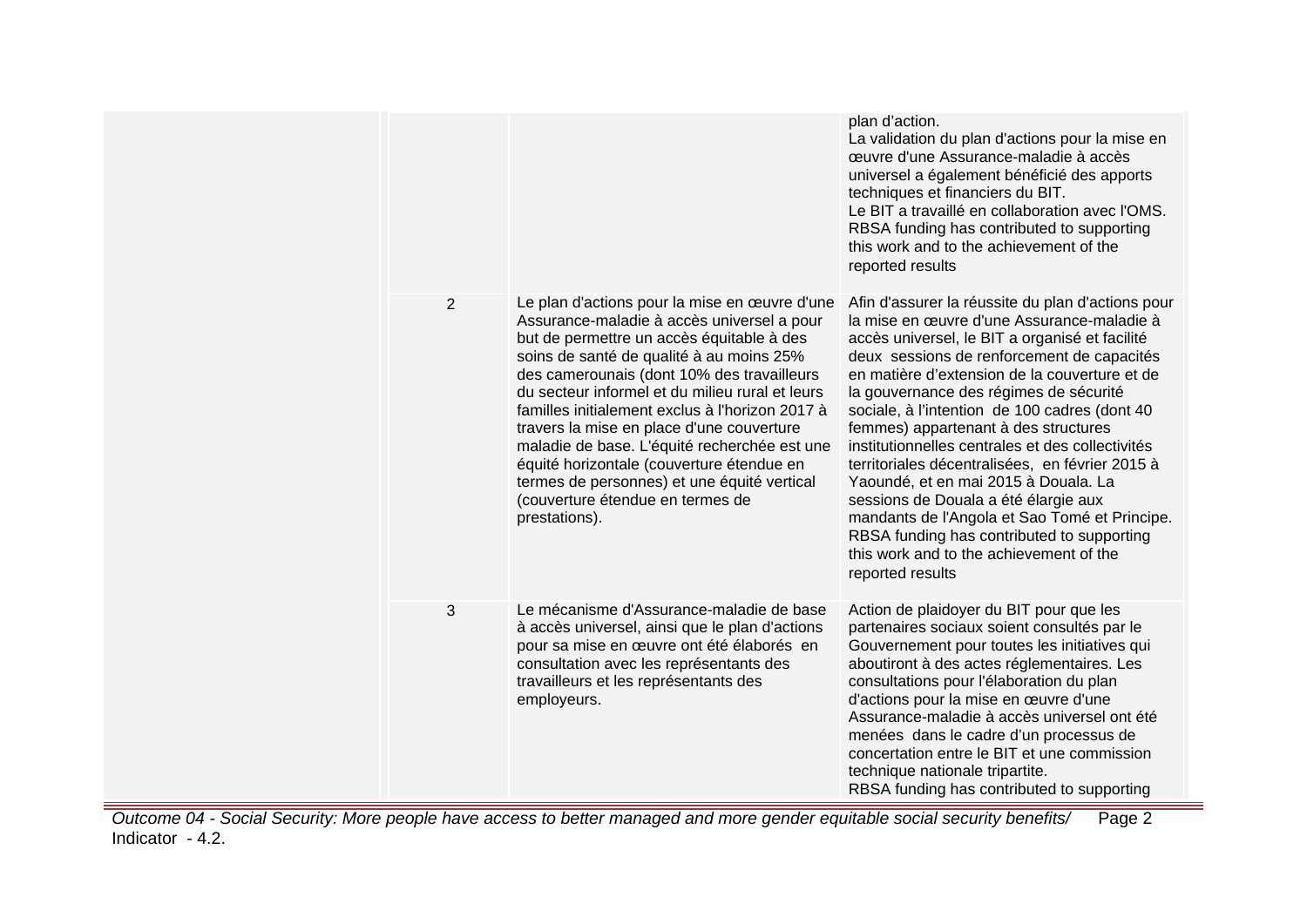|                  | this work and to the achievement of the |
|------------------|-----------------------------------------|
| reported results |                                         |

**Additional CPO Information (This information should only be added when relevant and necessary and should not repeat information already entered under results or ILO contribution) a)Gender equality and non-discrimination b) Partnerships (external)** - Pour la definition d'un mécanisme d'assurance maladie de base à accès universel et le plan d'actions pour sa mise en oeuvre, le BIT a collaboré avec le Ministère du Travail et de la Sécurité Sociale, le Ministère de la Santé Publique et Ministère des Affaires Sociales, pour ce qui est des partenaires publics. S'agissant des partenaires sociaux, l'UGTC représentait les travailleurs et le GICAM le patronat. Pour ce qui est du système des Nations Unies, le PNUD, l'OMS et l'UNICEF ont contribué essentiellement par des apports techniques (relecture de documents, prise en charge de certains modules) et l'appui à l'encadrement et aux travaux de groupes lors des ateliers de février et mai 2015.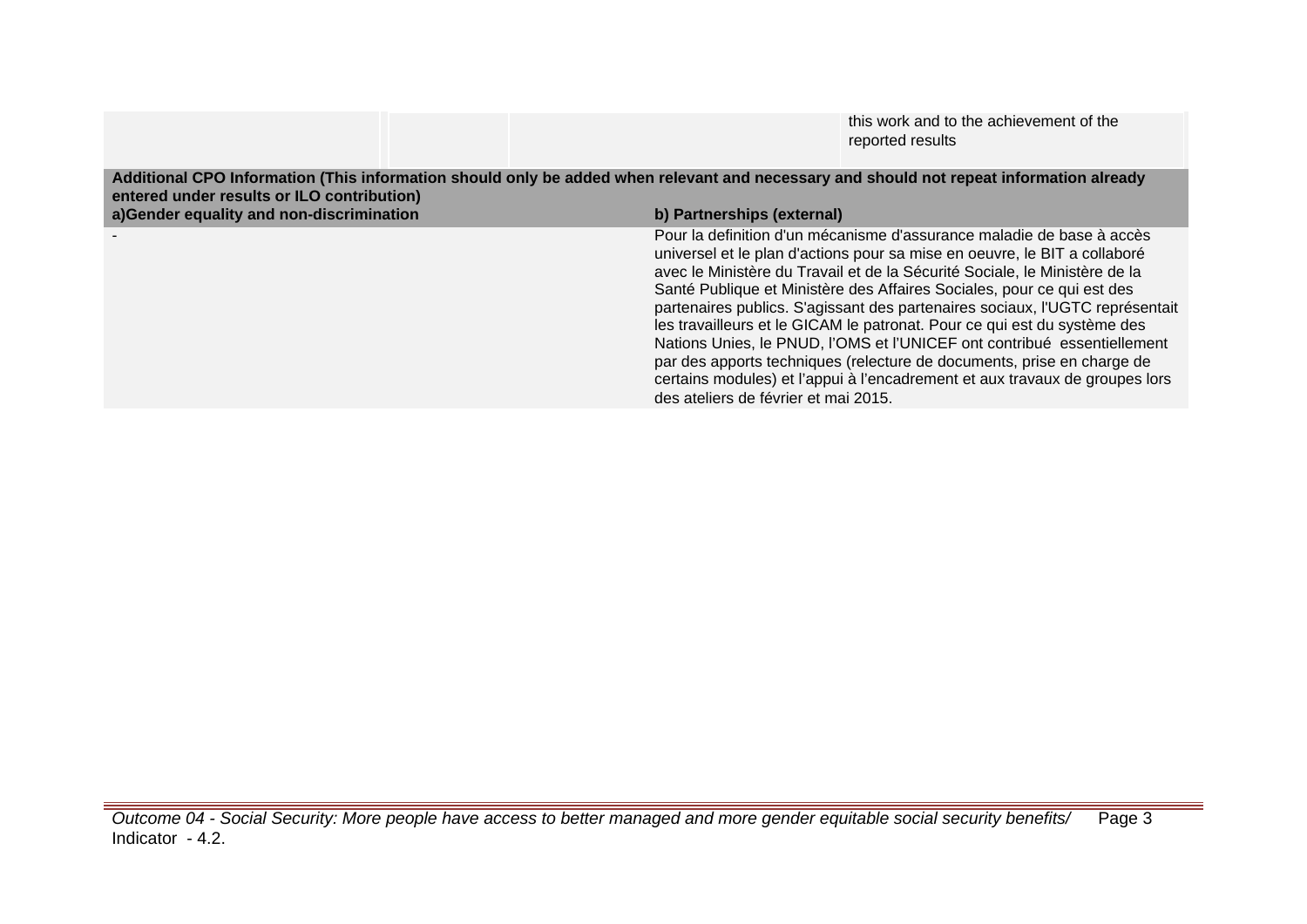| Rwanda/RWA127<br>[ACI3] Extension of Social Security<br>Coverage through the design and<br>implementation of new benefit<br>schemes | 1 | The Government of Rwanda has developed<br>and Cabinet has approved on 20 March 2015<br>a draft law on maternity protection (Maternity<br>leave insurance) that grants mothers their full<br>(100%) remuneration while on a 12-week<br>maternity leave through the creation of a<br>Maternity leave benefits scheme. The draft<br>law is now with parliament for review. The<br>plan for the creation of a maternity insurance<br>scheme was initiated in January 2014 to give<br>effect to provisions of the Rwanda Labour law<br>and in line with ILO social security principles<br>and standards. | In collaboration with the Rwanda Social<br>Security Board (RSSB), the ILO provided<br>technical support for the review of the two<br>maternity insurance reform options tabled by<br>the government. The ILO submitted to the<br>government its review and recommendations in<br>the "Feasibility study of the introduction of a<br>new maternity cash benefits scheme in<br>Rwanda". The study was disseminated to a<br>large public and the findings and<br>recommendations of the study were presented<br>at the national workshop which regrouped all<br>constituents and others development and<br>social partners. The led to the drafting of the<br>law which was approved by Cabinet.<br>RBSA funding has contributed to supporting<br>this work and to the achievement of the<br>reported results |
|-------------------------------------------------------------------------------------------------------------------------------------|---|-----------------------------------------------------------------------------------------------------------------------------------------------------------------------------------------------------------------------------------------------------------------------------------------------------------------------------------------------------------------------------------------------------------------------------------------------------------------------------------------------------------------------------------------------------------------------------------------------------|------------------------------------------------------------------------------------------------------------------------------------------------------------------------------------------------------------------------------------------------------------------------------------------------------------------------------------------------------------------------------------------------------------------------------------------------------------------------------------------------------------------------------------------------------------------------------------------------------------------------------------------------------------------------------------------------------------------------------------------------------------------------------------------------------------|
|                                                                                                                                     | 2 | The Maternity leave insurance will grant<br>working mothers their full (100%)<br>remuneration while on a 12-week maternity<br>leave.                                                                                                                                                                                                                                                                                                                                                                                                                                                                | Findings and recommendations of the ILO<br>feasibility study were considered in the draft<br>law.                                                                                                                                                                                                                                                                                                                                                                                                                                                                                                                                                                                                                                                                                                          |
|                                                                                                                                     | 3 | The draft maternity leave insurance law has<br>been widely discussed and benefited from<br>consultation from the trade union<br>confederations, the Private sector (employer<br>organization), Public Institutions and media.                                                                                                                                                                                                                                                                                                                                                                       | During a tripartite dissemination workshop, the<br>ILO presented the findings and<br>recommendations from the feasibility study and<br>provided guidance as well on the related<br>specific provisions of the draft law                                                                                                                                                                                                                                                                                                                                                                                                                                                                                                                                                                                    |
| entered under results or ILO contribution)                                                                                          |   | Additional CPO Information (This information should only be added when relevant and necessary and should not repeat information already                                                                                                                                                                                                                                                                                                                                                                                                                                                             |                                                                                                                                                                                                                                                                                                                                                                                                                                                                                                                                                                                                                                                                                                                                                                                                            |
| a)Gender equality and non-discrimination                                                                                            |   | b) Partnerships (external)                                                                                                                                                                                                                                                                                                                                                                                                                                                                                                                                                                          |                                                                                                                                                                                                                                                                                                                                                                                                                                                                                                                                                                                                                                                                                                                                                                                                            |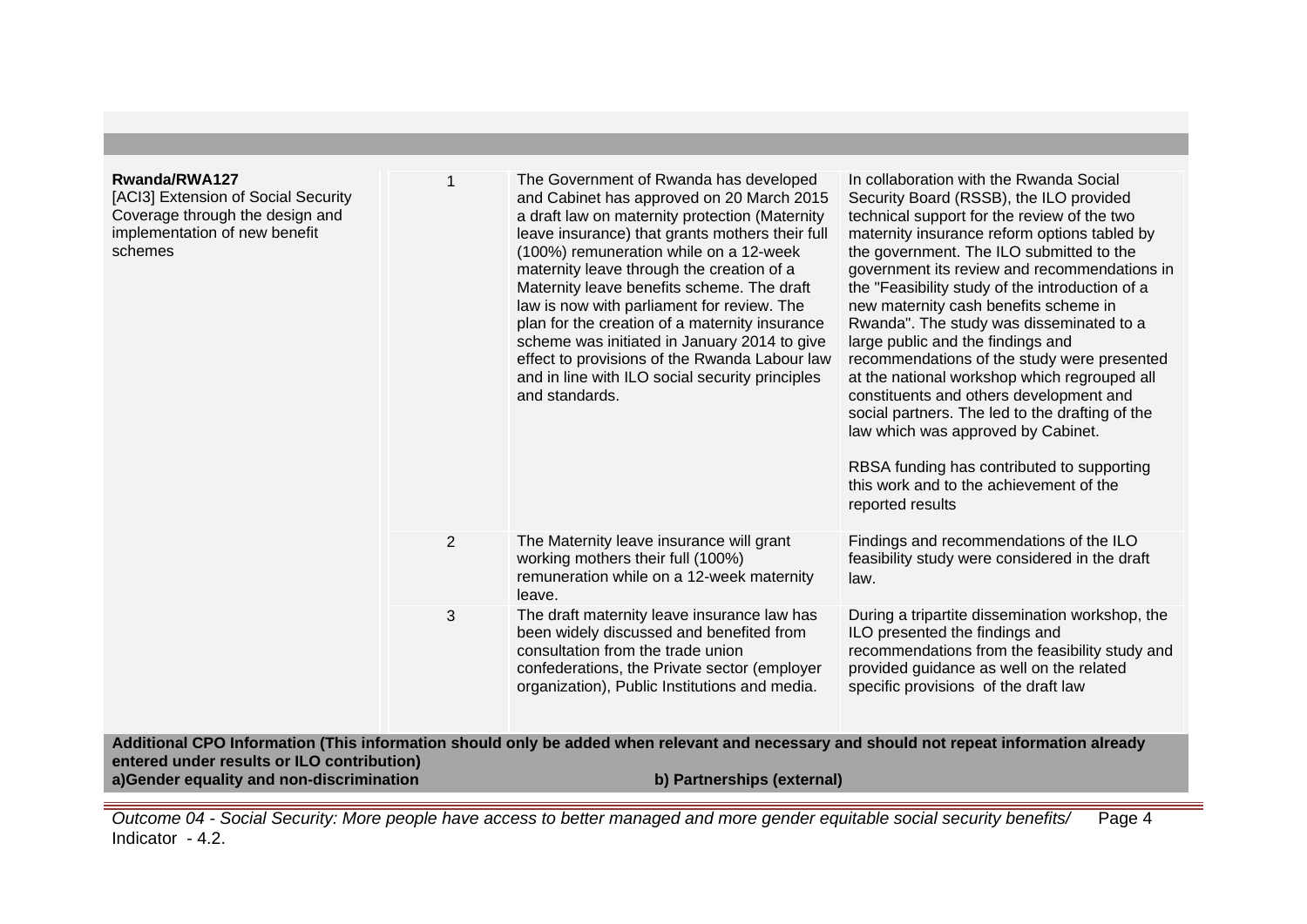Each employee will be subjected to the provisions of maternity insurance law without discrimination and both male and female will contributed even employer.

The ILO is working jointly with WHO in the framework of UN delivering Results Together for the improvement of Community Based Health Insurance coverage as well as the promotion of the new health financing policy based on categories of incomes.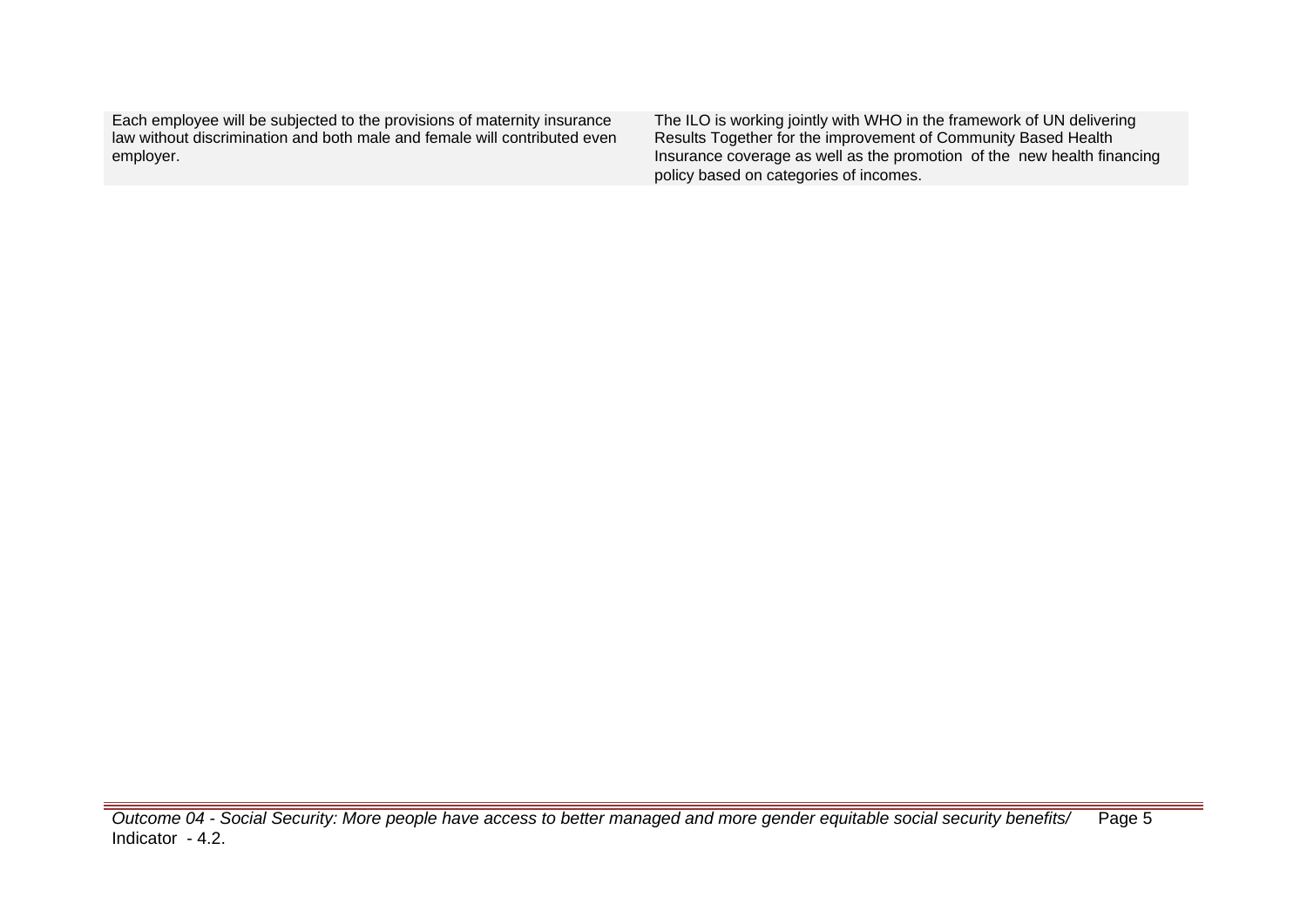### **Ethiopia/ETH154**

[ACI3] National plans and strategies in place to extend social protection and basic social protection package

| 1              | National Social Protection Policy of Ethiopia<br>developed and adopted by cabinet (Nov/Dec<br>2014). It aims to expand social protection<br>coverage for the elderly over the age of 70 by<br>introducing a non-contributory universal<br>social pension. The NSPP also spells out<br>other ambitions, including the introduction<br>and expansion of social insurance coverage,<br>access to basic health, education and other<br>welfare services, as well as child protection<br>and ensuring employment opportunities for<br>those in working age. | (a) ILO provided technical and advisory support<br>for the development of the National Social<br>Protection Policy. The policy development is<br>coordinated by the National Social Protection<br>Platform (NSPP). The ILO is an active member<br>of the National Social Protection Platform<br>chaired by Ministry of labour and Social Affairs.<br>As a member of the platform the ILO<br>participated in the drafting of the policy and<br>facilitated a workshop when the policy was<br>presented to stakeholders. In addition, the<br>office provided training on Social Protection<br>costing and modelling to 44 federal and<br>regional government officials in collaboration<br>with ITC Turin (August 2014).<br>(b) Provided financial support for the translation<br>of the policy from Amharic to English.<br>RBSA funding has contributed to supporting<br>this work and to the achievement of the<br>reported results |
|----------------|--------------------------------------------------------------------------------------------------------------------------------------------------------------------------------------------------------------------------------------------------------------------------------------------------------------------------------------------------------------------------------------------------------------------------------------------------------------------------------------------------------------------------------------------------------|-------------------------------------------------------------------------------------------------------------------------------------------------------------------------------------------------------------------------------------------------------------------------------------------------------------------------------------------------------------------------------------------------------------------------------------------------------------------------------------------------------------------------------------------------------------------------------------------------------------------------------------------------------------------------------------------------------------------------------------------------------------------------------------------------------------------------------------------------------------------------------------------------------------------------------------|
| $\overline{2}$ | The National Social Protection Policy of<br>Ethiopia intends to provide non-contributory<br>insurance for old age.                                                                                                                                                                                                                                                                                                                                                                                                                                     | As a member of the platform, the ILO provided<br>technical inputs in line with international social<br>security standards, specifically<br>Recommendation No. 202 on social protection<br>floors and Convention No. 102. ILO also<br>co-financed workshops that led to the<br>development of the policy that ascertained the<br>inclusion of excluded groups in the old age<br>social protection coverage.<br>RBSA funding has contributed to supporting<br>this work and to the achievement of the                                                                                                                                                                                                                                                                                                                                                                                                                                 |
|                |                                                                                                                                                                                                                                                                                                                                                                                                                                                                                                                                                        |                                                                                                                                                                                                                                                                                                                                                                                                                                                                                                                                                                                                                                                                                                                                                                                                                                                                                                                                     |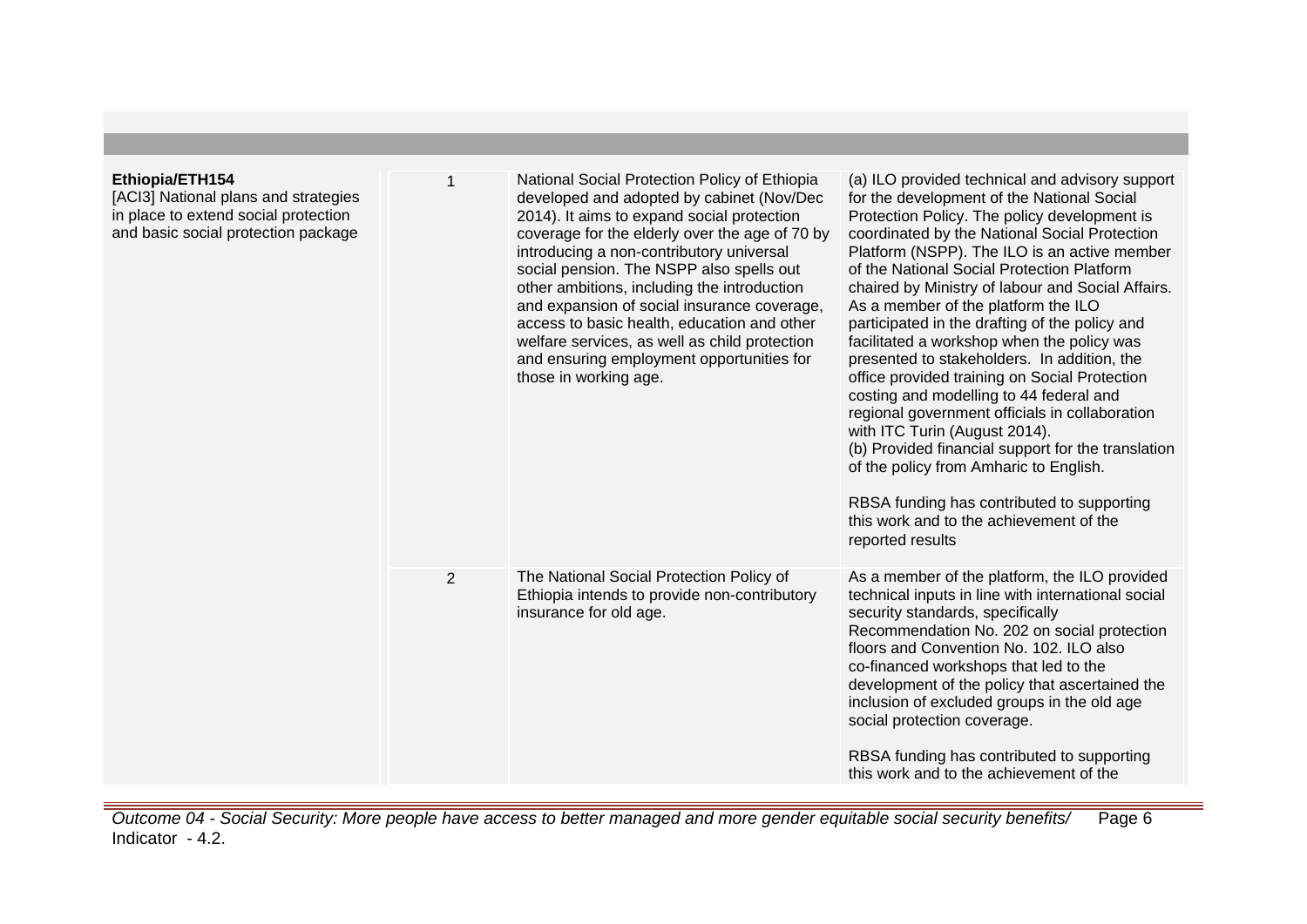| 3 |
|---|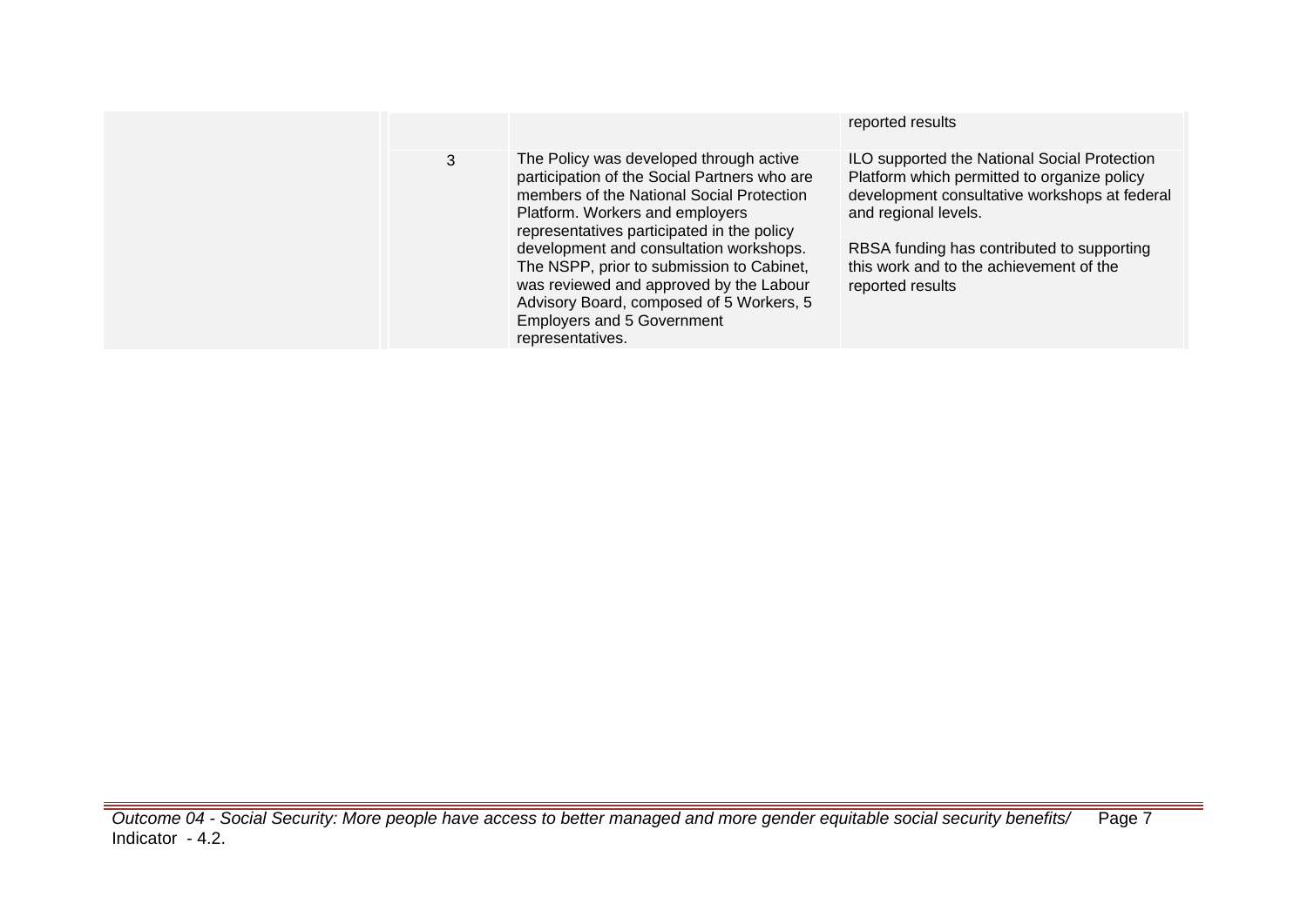| Gambia/GMB127<br><b>Enhanced Social Security coverage</b><br>in the formal and informal economies |                | The National Social Protection Policy<br>2015-2025 has been developed by the<br>Government of Gambia in 2014.                                                                           | ILO provided technical support to the<br>development of the policy. Fellowships were<br>provided to two Government officials to attend<br>training on Social Protection in Turin in 2014.<br>Technical and advisory support was provided<br>which ensured that the Policy is in line with<br>international social security standards,<br>specifically Recommendation No. 102 on<br>Social Protection Floors and that it covered the<br>excluded groups including the persons with<br>disabilities and women. |
|---------------------------------------------------------------------------------------------------|----------------|-----------------------------------------------------------------------------------------------------------------------------------------------------------------------------------------|--------------------------------------------------------------------------------------------------------------------------------------------------------------------------------------------------------------------------------------------------------------------------------------------------------------------------------------------------------------------------------------------------------------------------------------------------------------------------------------------------------------|
|                                                                                                   | $\overline{2}$ | The National Social Protection Policy covers<br>excluded groups such as persons with<br>disability and women and provides coverage<br>for health care, old-age, etc.                    | The ILO as a member of the Technical Working<br>Group (TWG) that provided advice to the<br>Government on the policy contributed to the<br>development and review of the policy and<br>ensured that the Policy covered the excluded<br>groups.                                                                                                                                                                                                                                                                |
|                                                                                                   | 3              | The Gambia Chamber of Commerce and<br>Industry and the Gambia National Bureau of<br>Trade Unions were part of the consultation<br>process that led to the development of the<br>policy. | ILO sensitized the employers and workers<br>organizations on the benefits of being part of<br>the consultation process and this enabled<br>social partners to participate in the meetings<br>and contribute to the policy document.                                                                                                                                                                                                                                                                          |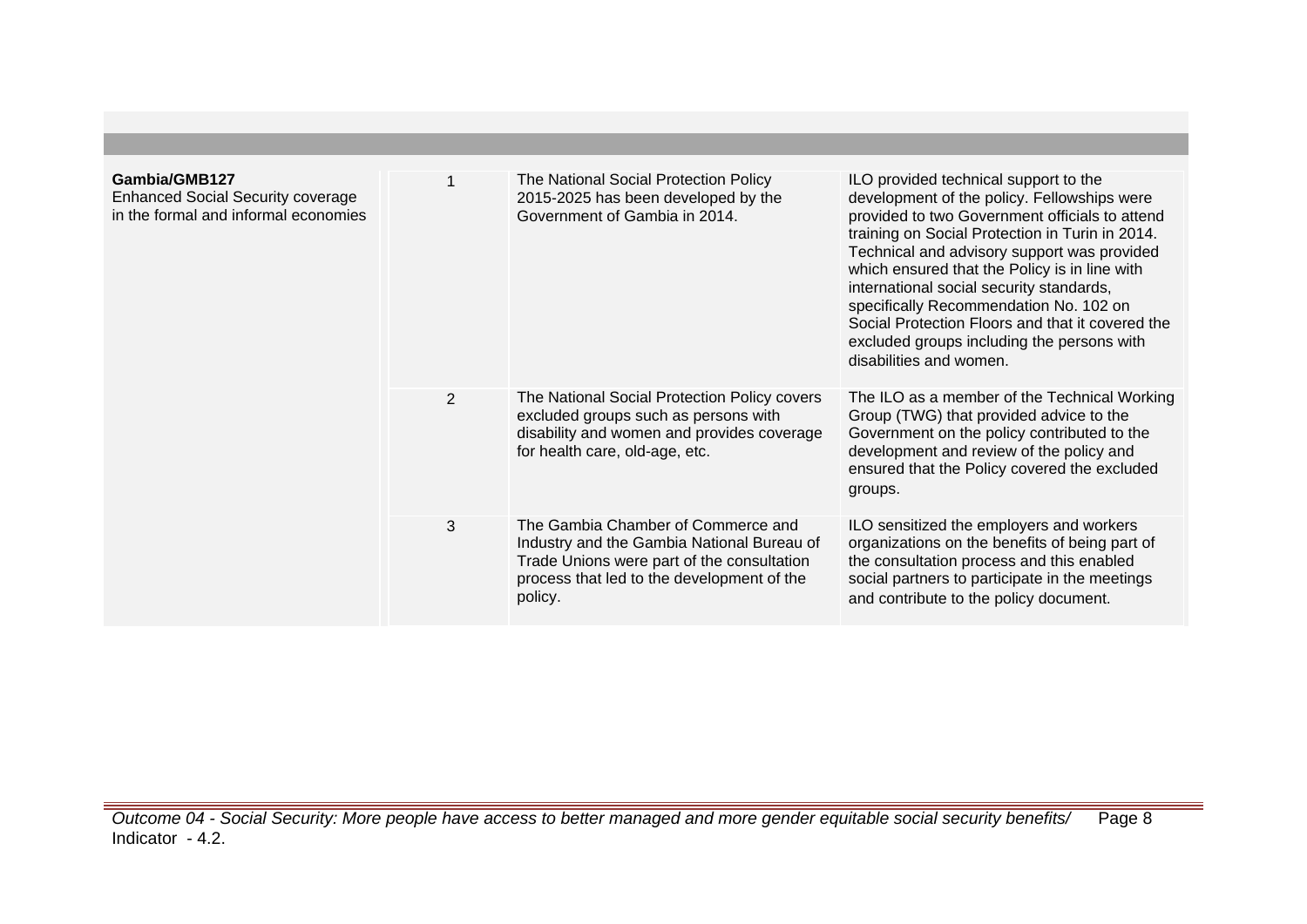### **Zambia/ZMB128**

[ACI3] Enhanced Social Protection for the target groups, including those affected by socio-economic crises, with a focus on the informal economy

| 1 | The Government of Zambia adopted the<br>National Social Protection Policy: Reducing<br>Poverty, Inequality and Vulnerability<br>2014-2018 (NSPP) in June 2015. It is<br>premised on the pillars of Social Assistance,<br>Social Security and Social Health Insurance,<br>Livelihood and Empowerment and Protection<br>with Coordination as a cross-cutting interest.<br>This policy is currently guiding<br>implementation of social protection<br>programmes whilst ensuring more efficient<br>use of resources. | The ILO working with the Ministry of Labour<br>and Social Security, the Zambia Federation of<br>Employers and Workers Organisations and<br>within the broader UN, Civil Society<br>Organisations and other stakeholders in<br>Zambia, led, coordinated and provided<br>technical input to the formulation of the<br>National Social Protection Policy in line with the<br>principles of international labour standards<br>including recommendation No. 202 on social<br>protection floors.<br>A feasibility study on the establishment of a<br>Maternity Social Insurance Cash benefit<br>Scheme and a study on the coordination of<br>Social Protection Policies in Zambia were<br>undertaken to inform the ILO's policy<br>recommendations to the government.<br>RBSA funding has contributed to supporting<br>this work and to the achievement of the<br>reported results |
|---|-------------------------------------------------------------------------------------------------------------------------------------------------------------------------------------------------------------------------------------------------------------------------------------------------------------------------------------------------------------------------------------------------------------------------------------------------------------------------------------------------------------------|------------------------------------------------------------------------------------------------------------------------------------------------------------------------------------------------------------------------------------------------------------------------------------------------------------------------------------------------------------------------------------------------------------------------------------------------------------------------------------------------------------------------------------------------------------------------------------------------------------------------------------------------------------------------------------------------------------------------------------------------------------------------------------------------------------------------------------------------------------------------------|
| 2 | The NSPP includes extension of coverage to<br>excluded groups under pensions, health<br>insurance, sickness, disability and maternity<br>benefits.                                                                                                                                                                                                                                                                                                                                                                | In consultations with Government, through the<br>Ministry of Labour and Social Security, Social<br>Partners, and the Ministry of Health, the ILO<br>facilitated and coordinated the consultations<br>and technical inputs on inclusion of the findings<br>of the actuarial assessment in the policy so as<br>to inform the reform on the national pension<br>system and strategies on provision of universal<br>social health insurance.                                                                                                                                                                                                                                                                                                                                                                                                                                     |
| 3 | Consultation with Employers' and Workers'                                                                                                                                                                                                                                                                                                                                                                                                                                                                         | The ILO facilitated and provided policy advice                                                                                                                                                                                                                                                                                                                                                                                                                                                                                                                                                                                                                                                                                                                                                                                                                               |
|   |                                                                                                                                                                                                                                                                                                                                                                                                                                                                                                                   |                                                                                                                                                                                                                                                                                                                                                                                                                                                                                                                                                                                                                                                                                                                                                                                                                                                                              |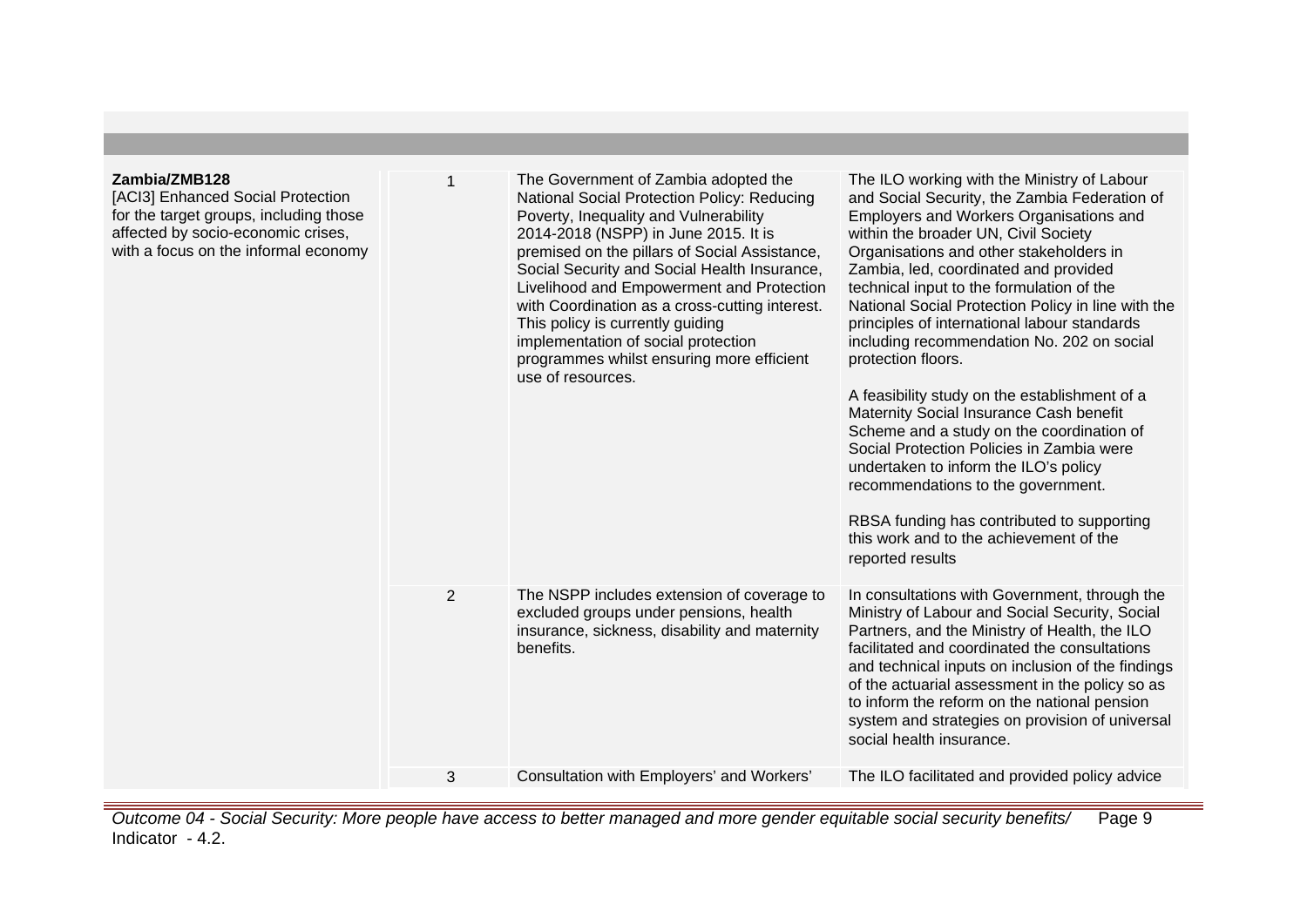|                                                                                                                                                                                                                  | the context of the studies which were<br>prepared to inform the policy<br>recommendations to the government. | organisations were conducted by the ILO in        | in support of the process with the aim to<br>increase maternity coverage through<br>consultative workshops with Government,<br>Workers' and Employers' Organisations in the<br>development of the Maternity Social Insurance<br>Cash Benefit Scheme. |
|------------------------------------------------------------------------------------------------------------------------------------------------------------------------------------------------------------------|--------------------------------------------------------------------------------------------------------------|---------------------------------------------------|------------------------------------------------------------------------------------------------------------------------------------------------------------------------------------------------------------------------------------------------------|
| Additional CPO Information (This information should only be added when relevant and necessary and should not repeat information already<br>entered under results or ILO contribution)                            |                                                                                                              |                                                   |                                                                                                                                                                                                                                                      |
| a)Gender equality and non-discrimination                                                                                                                                                                         |                                                                                                              | b) Partnerships (external)                        |                                                                                                                                                                                                                                                      |
| Under the equity principle, the policy takes cognizance of the need to<br>integrate vulnerable groups, including women, children and the youth in the<br>intervention programmes under the various NSPP Pillars. |                                                                                                              | within the social protection policy.              | The ILO is a participating agency in the Cooperating Partners (CPs) group<br>on Social Protection. The ILO has leveraged on this collaboration to<br>reinforce R.202 and ensure that its recommendations are mainstreamed                            |
|                                                                                                                                                                                                                  |                                                                                                              | for Social Protection to raise awareness on R202. | The ILO effectively partnered with UNICEF for the policy development<br>process, including the use of ILO training modules in stakeholder training<br>. The ILO has also partnered with Civil Society Organisations led by Platform                  |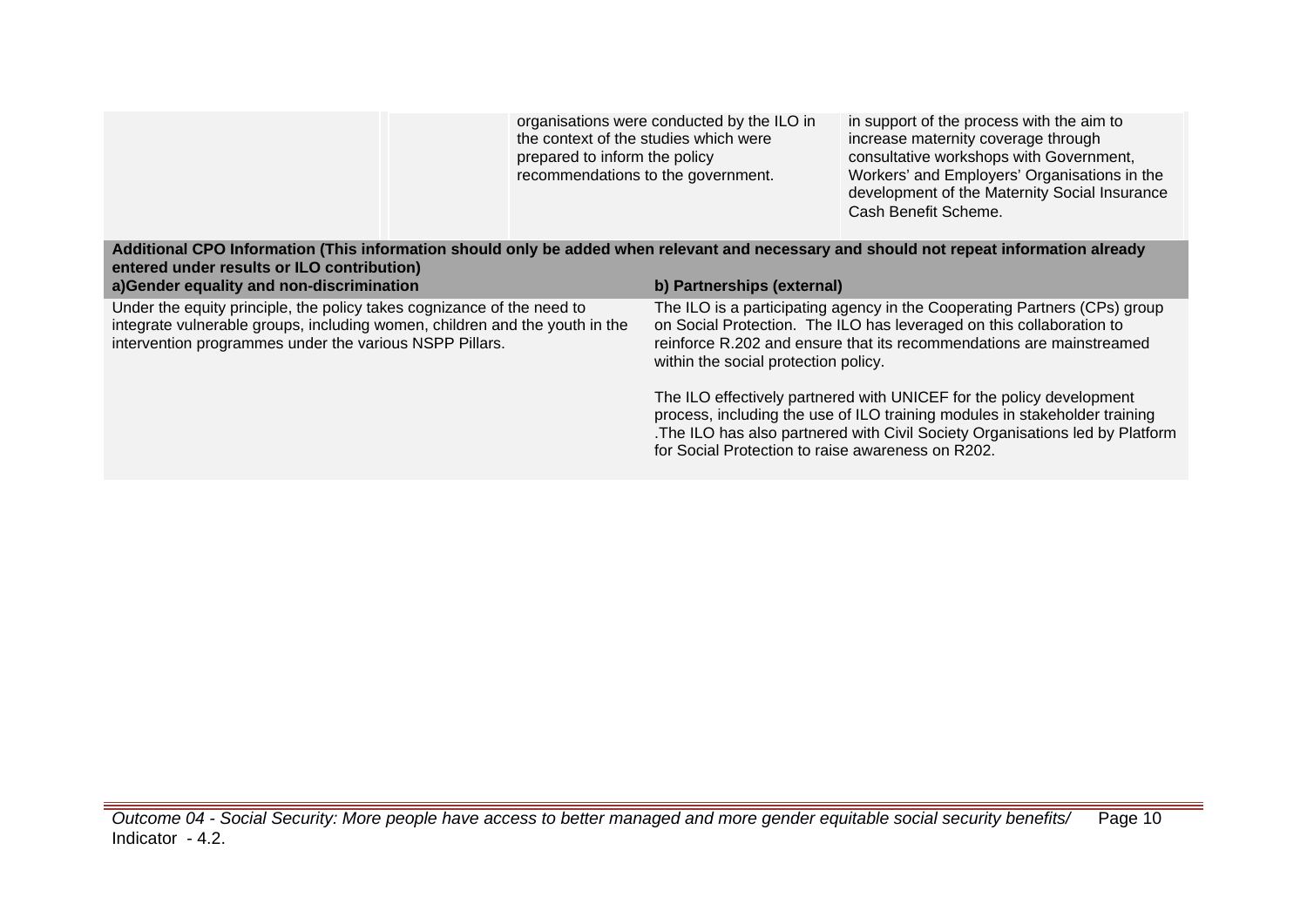| Ghana/GHA999 | 1<br>$\overline{2}$ | The government of Ghana and the Social<br>Protection Working Group has developed the<br>Ghana Social Protection Policy which has<br>been submitted to cabinet for adoption in<br>June 2014. The Document was adopted by<br>Cabinet in December 2015. It incorporates<br>the maternity protection aspects which was<br>developed by a multi-sectorial Maternity<br>Protection policy working group<br>A road map for the development of sectoral<br>policy briefs on Maternity Protection had<br>been completed by the 15 member<br>multi-sectorial Maternity Protection policy<br>working group for future consideration in the<br>next biennium.<br>The Minister Of Health on 6th August 2015<br>also called for ratification of C183 in a bid to<br>extend Maternity leave with Benefits as<br>means to reducing infant mortality. Maternity<br>Protection data gathered through the 2014<br>Ghana Demographic Health Survey (GDHS)<br>for the first time to generate data for policy<br>consumption and national planning.<br>Awareness-raising and skills training<br>programme in the informal economy in<br>Labour Intensive Public Works (LIPW) to<br>strengthen access to maternity protection.<br>Results include: 532 pregnant women in<br>LIPW projects incorporated into the National<br>Health Insurance System.<br>The Ghana Social Protection Policy | The ILO has collaborated with UNICEF and the<br>Government to develop a comprehensive<br>Social Protection Policy in which Maternity<br>Protection has been subsumed.<br>The ILO has developed a very high level of<br>awareness on maternity protection in the<br>country.<br>A comprehensive study on the development of |
|--------------|---------------------|---------------------------------------------------------------------------------------------------------------------------------------------------------------------------------------------------------------------------------------------------------------------------------------------------------------------------------------------------------------------------------------------------------------------------------------------------------------------------------------------------------------------------------------------------------------------------------------------------------------------------------------------------------------------------------------------------------------------------------------------------------------------------------------------------------------------------------------------------------------------------------------------------------------------------------------------------------------------------------------------------------------------------------------------------------------------------------------------------------------------------------------------------------------------------------------------------------------------------------------------------------------------------------------------------------------------------------------------------------------------|----------------------------------------------------------------------------------------------------------------------------------------------------------------------------------------------------------------------------------------------------------------------------------------------------------------------------|
|              |                     | incorporates Maternity Protection as one of<br>its areas of intervention and lays out that<br>maternity protection should be provided to<br>all women, including in the informal economy.                                                                                                                                                                                                                                                                                                                                                                                                                                                                                                                                                                                                                                                                                                                                                                                                                                                                                                                                                                                                                                                                                                                                                                           | a maternity Protection benefits package has<br>been developed and made available to<br>Government and social partners. This benefits<br>package also includes an economic cost                                                                                                                                             |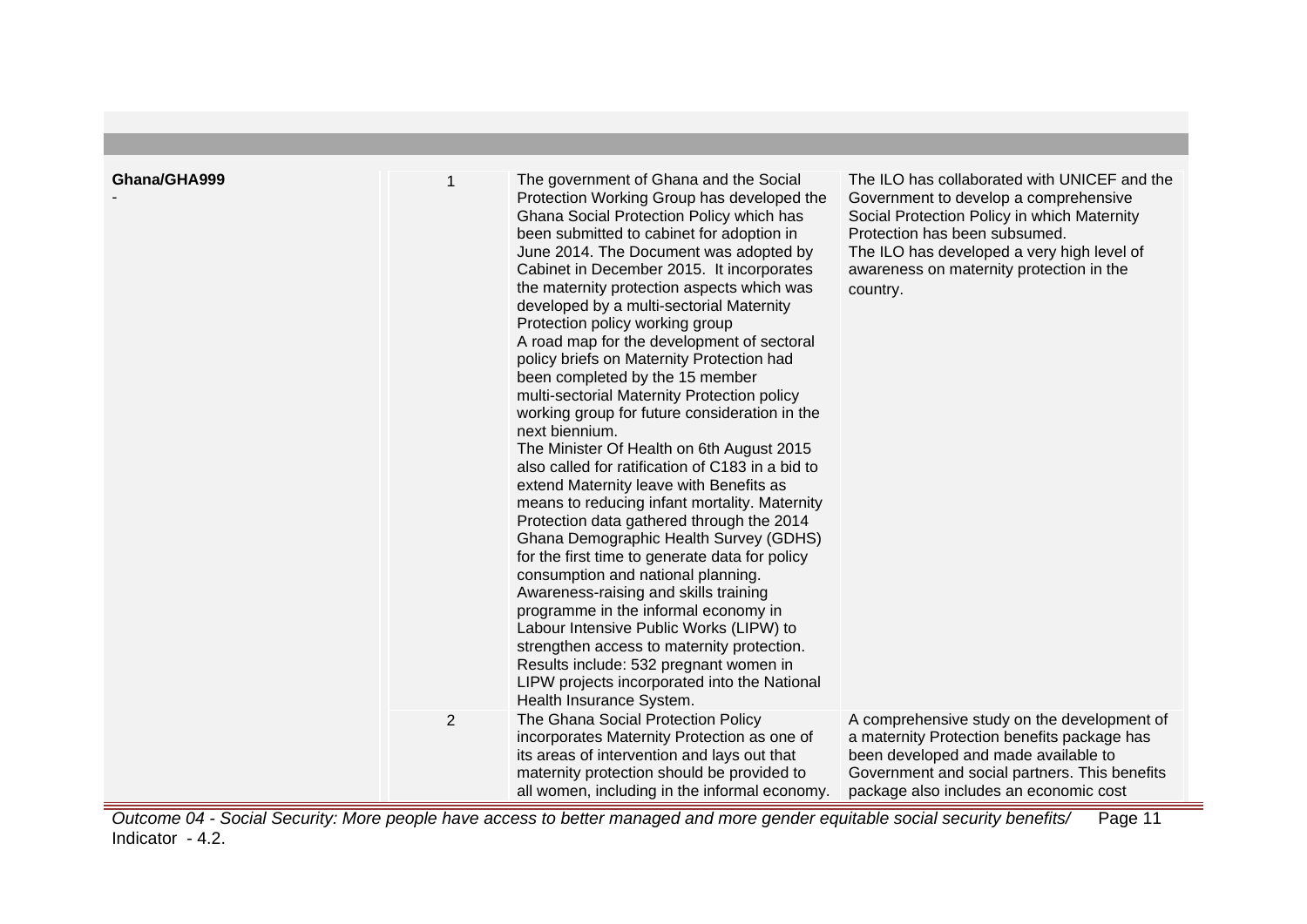|   |                                                                                                                                                                                                                                                                                                                                                               | benefit analysis of implementing the policy in<br>Ghana.<br>A behaviour change communication package<br>has been developed by the ILO and<br>demonstrated that the extension of Maternity<br>protection to pregnant and nursing mothers is<br>feasible even in the informal sector. In this<br>pilot 386 women and 440 children were<br>immediate beneficiaries. |
|---|---------------------------------------------------------------------------------------------------------------------------------------------------------------------------------------------------------------------------------------------------------------------------------------------------------------------------------------------------------------|------------------------------------------------------------------------------------------------------------------------------------------------------------------------------------------------------------------------------------------------------------------------------------------------------------------------------------------------------------------|
| 3 | Consultations have taken place with<br>stakeholders during the development of ILO<br>policy advice for both the Maternity protection<br>policy and the Ghana Social protection policy.<br>Workers Organizations have published a<br>communiqué stating the need for the<br>ratification of ILO Conventions 183, 172, 155<br>among others on 12th August 2014. | ILO consulted with the social partners during<br>the development and implementation of<br>activities related to advocacy/awareness<br>raising and policy advice. The comprehensive<br>study on the development of a maternity<br>Protection benefits package was made<br>available to social partners.                                                           |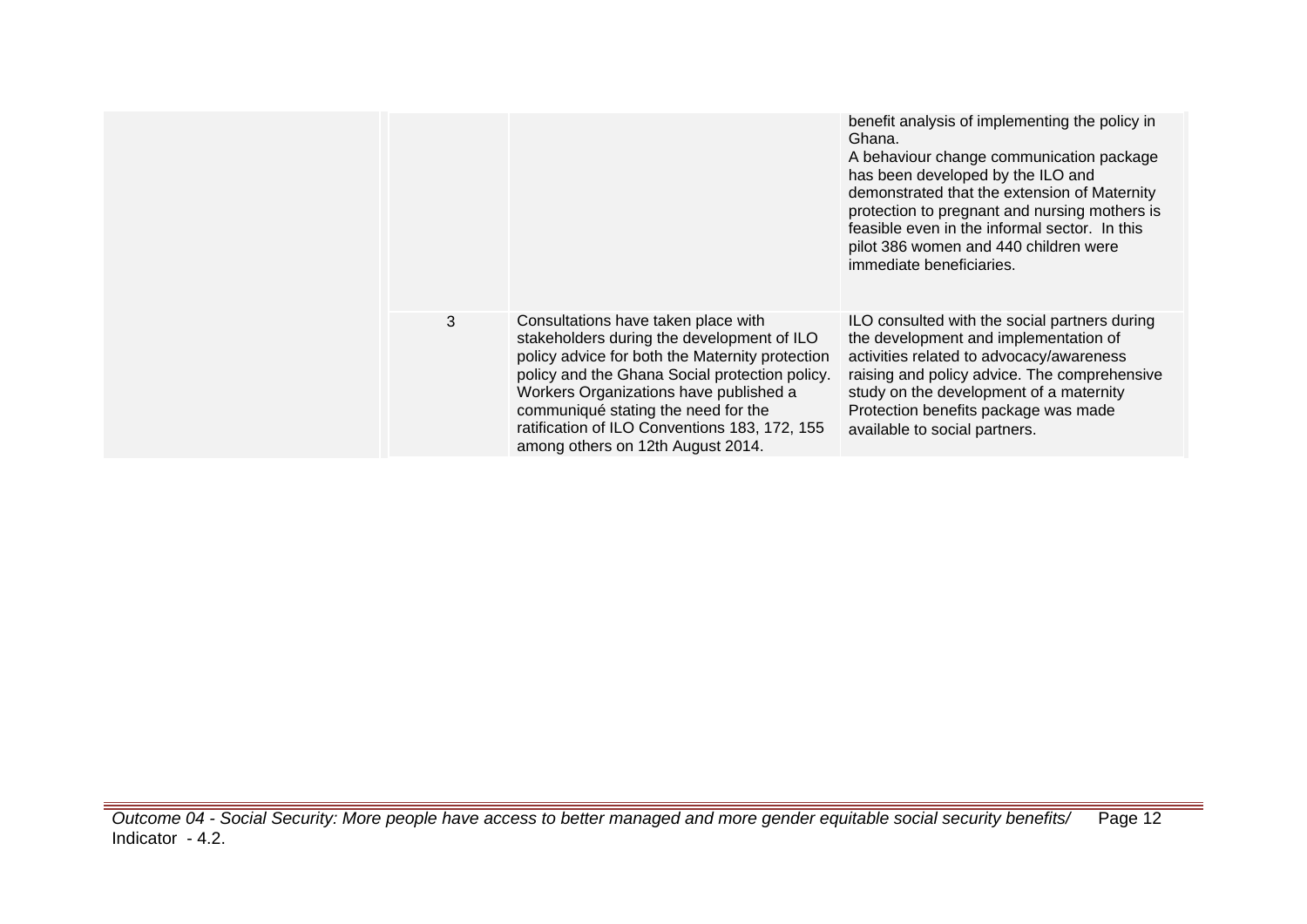#### **Niger/NER107**

[ACI3] Une politique pour institutionnaliser un socle national de protection sociale intégrant l'économie informelle est développée 1 Un Projet de loi sur la Protection sociale (Livre Blanc) est développé par les partenaires sociaux et la société civile sous l'impulsion du Ministère de la Population de la Femme et la Protection de l'Enfance. La validation nationale a eu lieu le 21 Novembre 2014 et le document a été transmis à l'Assemblée Nationale.

-Le BIT a renforcé la coordination interinstitutionnelle au niveau national à travers deux missions de plaidoyer de haut niveau en 2014 pour la mise en œuvre effective d'un socle de protection sociale (SPS) universelle par l'action coordonnée des acteurs nationaux de la protection sociale. L'engagement politique de haut niveau et le positionnement stratégique du BIT exprimé à travers une lettre du Premier Ministre du Niger pour un appui technique et financier de la part du BIT pour lancer le dialogue national. -Cartographie de la législation en matière de sécurité sociale validé par la Caisse Nationale

de Sécurité Sociale (CNSS) a été réalisée. -Atelier de renforcement des capacités des acteurs de la protection en collaboration avec CIF-OIT a réuni 34 participants, cadres et techniciens de plusieurs ministères, de la primature, la présidence, les partenaires sociaux et la société civile du 12-16 mai 2014 ; -Un Colloque international sur les SPS universelle a eu lieu du 19 au 20 septembre 2014 réunissant près de 300 participants issus de 22 pays africain. Les conclusions du Colloque ont présenté à Bruxelle dans le cadre d'une réunion UE –pays d'Afrique/Caraïbe/Pacifique (ACP) et au colloque sur les socles de protection sociale organisé à Séoul par l'Association Internationale des Conseils Economiques et

RBSA funding has contributed to supporting this work and to the achievement of the

Sociaux et Institutions Similaires (AICESIS).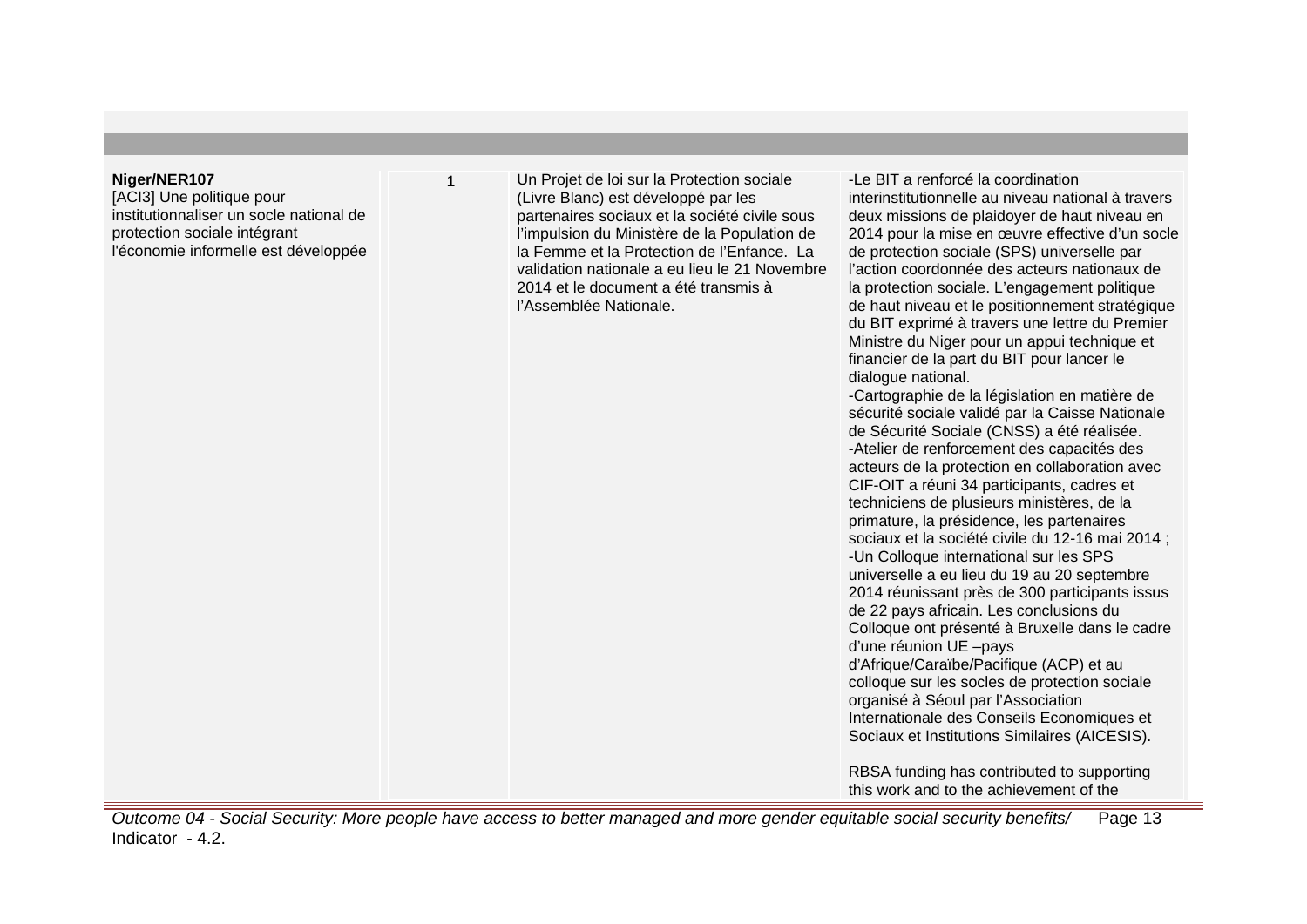|                |                                                                                                                                                                                                                                                                                                                                                                                                                                                                                                                                                                                                                                                                                                                             | reported results                                                                                                                                                                                                                                                                                                                                                                                                                                                                                                                                                                                                                                                                                                                                                                                     |
|----------------|-----------------------------------------------------------------------------------------------------------------------------------------------------------------------------------------------------------------------------------------------------------------------------------------------------------------------------------------------------------------------------------------------------------------------------------------------------------------------------------------------------------------------------------------------------------------------------------------------------------------------------------------------------------------------------------------------------------------------------|------------------------------------------------------------------------------------------------------------------------------------------------------------------------------------------------------------------------------------------------------------------------------------------------------------------------------------------------------------------------------------------------------------------------------------------------------------------------------------------------------------------------------------------------------------------------------------------------------------------------------------------------------------------------------------------------------------------------------------------------------------------------------------------------------|
| $\overline{2}$ | La loi sur la Protection sociale porte<br>spécifiquement sur la couverture des groupes<br>exclus, notamment à offrir des prestations de<br>protection sociales aux personnes les plus<br>vulnérables tel que préconisé par la<br>Recommandation No.202 concernant les<br>socles nationaux de protection sociale,<br>c'est-à-dire des soins de santé essentiels et<br>une sécurité élémentaire de revenu<br>(prestation en nature ou sous forme de<br>cash-for work, prestations en espèce) et<br>Couverture Universelle en Santé (CUS/N)<br>garantissant un accès effectif aux biens et<br>services nécessaires défini à l'échelle<br>nationale dans le cadre du Dialogue national                                          | -Un rapport sur La protection sociale au Niger:<br>les lacunes à combler et les potentialités en<br>matière de protection sociale, a été élaboré et<br>restitué à l'occasion du lancement du Dialogue<br>nationale en Octobre 2015 pour alimenter la<br>réflexion sur l'existant et les options<br>d'extension de la protection sociale pérenne<br>envisageable.<br>- Trois études sont réalisées portant sur : (1)<br>les mécanismes et instruments visant à<br>optimiser l'emploi dans le cycle de la<br>planification- programmation- budgétisation-<br>évaluation des Programmes des<br>Investissements Publics; (2) l'impact des<br>infrastructures sur la PNPS et (3) le ciblage.<br>RBSA funding has contributed to supporting<br>this work and to the achievement of the<br>reported results |
| 3              | 2 comités interministériels ont été mise en<br>place par arrêté sur recommandation du BIT<br>au Cabinet du premier ministre et suite aux<br>consultations avec les partenaires sociaux :<br>-Arrêtés Ministériels (N° 0205/PM daté du 24<br>octobre 2014) portant Création, composition,<br>Organisation et Fonctionnement du Comité<br>Interministériel de Coordination de la<br>Protection Sociale (CICPS)<br>-Arrêtés Ministériels (N° 0206/PM daté du 24<br>octobre 2014) portant Création, Composition,<br>Organisation et Fonctionnement du Comité<br>Technique National des Acteurs de mise en<br>œuvre de la Politique Nationale de Protection<br>Sociale (CTNA/PNPS)<br>Un Groupe de Travail chargé de conduire le | Les séminaires sur la CUS, les ateliers sur la<br>protection sociale ainsi que les activités<br>plaidoyers ont été mené en consultation avec<br>les organisations d'employeurs et de<br>travailleurs.<br>RBSA funding has contributed to supporting<br>this work and to the achievement of the<br>reported results                                                                                                                                                                                                                                                                                                                                                                                                                                                                                   |

Outcome 04 - Social Security: More people have access to better managed and more gender equitable social security benefits/ Indicator - 4.2. Page 14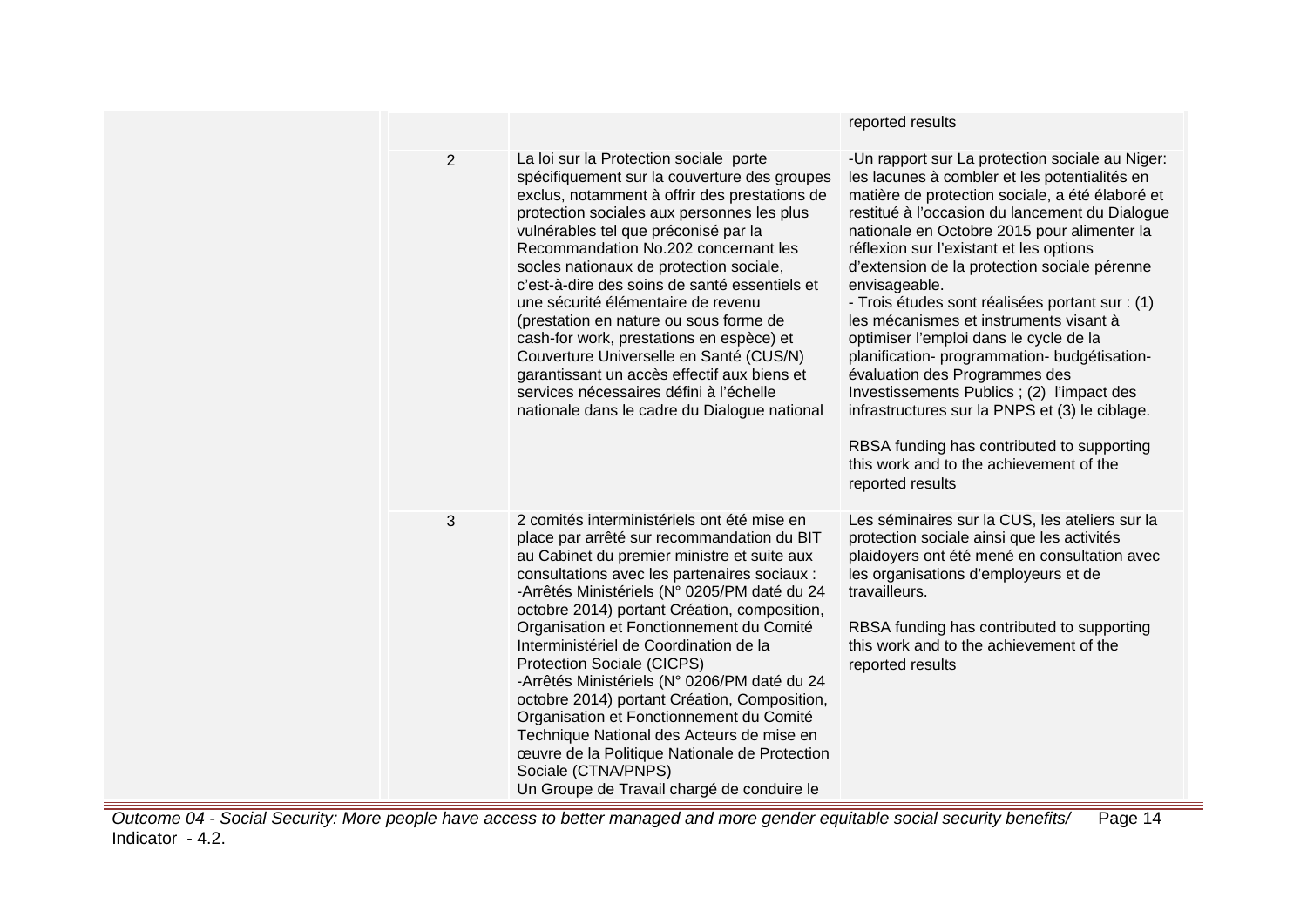| processus de mise en œuvre de la Couverture<br>Universelle en Santé (CUS/N) a été mis en<br>place par l'arrêté No 0232/PM du 05<br>Décembre 2014.<br>Ces comités inclus les partenaires sociaux. |  |
|--------------------------------------------------------------------------------------------------------------------------------------------------------------------------------------------------|--|
|                                                                                                                                                                                                  |  |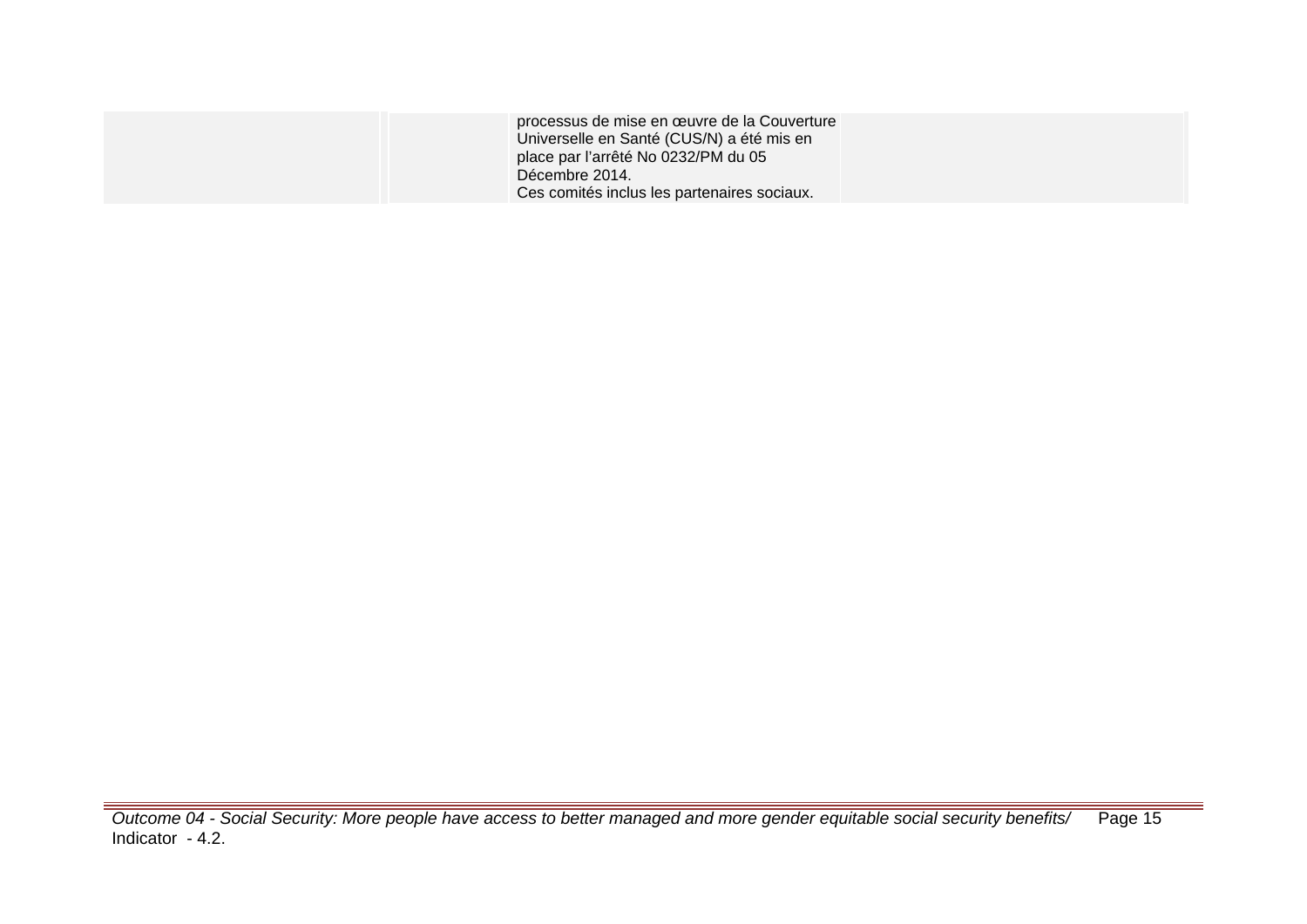| Togo/TGO126<br>Une politique de la protection sociale<br>pour tous est formulée et les<br>mandants et acteurs clés ont des<br>capacités renforcées |   | Une stratégie nationale de protection sociale<br>a été élaborée et validée en novembre 2013.<br>-Un Comité National pour la Promotion de la<br>Protection Social (CNPPS) a été installé en<br>octobre 2013.                                                                                                                         | -Elaboration d'un rapport de diagnostic des<br>éléments du socle de protection sociale en<br>mars 2011<br>-Réalisation d'un costing du socle de protection<br>sociale au Togo en mars 2011.<br>-Appui à la réalisation des études de faisabilité<br>du régime obligatoire d'assurance maladie.<br>Mars 2009 à juin 2010<br>-Appui à l'élaboration de la loi instituant un<br>regime obligatoire d'assurance maladie ainsi<br>que les décrets d'application de juin à<br>décembre 2010<br>-Appui à l'élaboration des outils et procédures<br>de gestion de l'Institut National d'Assurance<br>maladie. Décembre 2010 à juin 2011.<br>-Organisation d'un atelier de renforcement des<br>capacités des acteurs sur la protection sociale<br>par le CIT Turin en octobre 2013<br>-Organisation d'un atelier de renforcement des<br>capacités des acteurs de l'économie informelle<br>sur la protection sociale en février 2014<br>RBSA funding has contributed to supporting<br>this work and to the achievement of the<br>reported results |
|----------------------------------------------------------------------------------------------------------------------------------------------------|---|-------------------------------------------------------------------------------------------------------------------------------------------------------------------------------------------------------------------------------------------------------------------------------------------------------------------------------------|-----------------------------------------------------------------------------------------------------------------------------------------------------------------------------------------------------------------------------------------------------------------------------------------------------------------------------------------------------------------------------------------------------------------------------------------------------------------------------------------------------------------------------------------------------------------------------------------------------------------------------------------------------------------------------------------------------------------------------------------------------------------------------------------------------------------------------------------------------------------------------------------------------------------------------------------------------------------------------------------------------------------------------------------|
|                                                                                                                                                    | 2 | -La stratégie nationale de protection sociale<br>prévoie l'extension de l'assurance maladie<br>aux groupes vulnérables, la mise en place de<br>programmes de transferts monétaires, la<br>mise en place d'une pension non<br>contributive, la généralisation des cantines<br>scolaires<br>-Les études et consultations préalables à | -Elaboration d'un rapport technique sur la<br>faisabilité d'un socle de protection au Togo<br>partagé avec les hautes autorités nationales.<br>-Elaboration d'un document de projet sur la<br>mise en œuvre d'un socle de protection sociale<br>au Togo (mobilisation de ressources en cours)<br>janvier à mars 2015<br>-Planification d'un atelier d'échanges sur le                                                                                                                                                                                                                                                                                                                                                                                                                                                                                                                                                                                                                                                                   |

Outcome 04 - Social Security: More people have access to better managed and more gender equitable social security benefits/ Indicator - 4.2. Page 16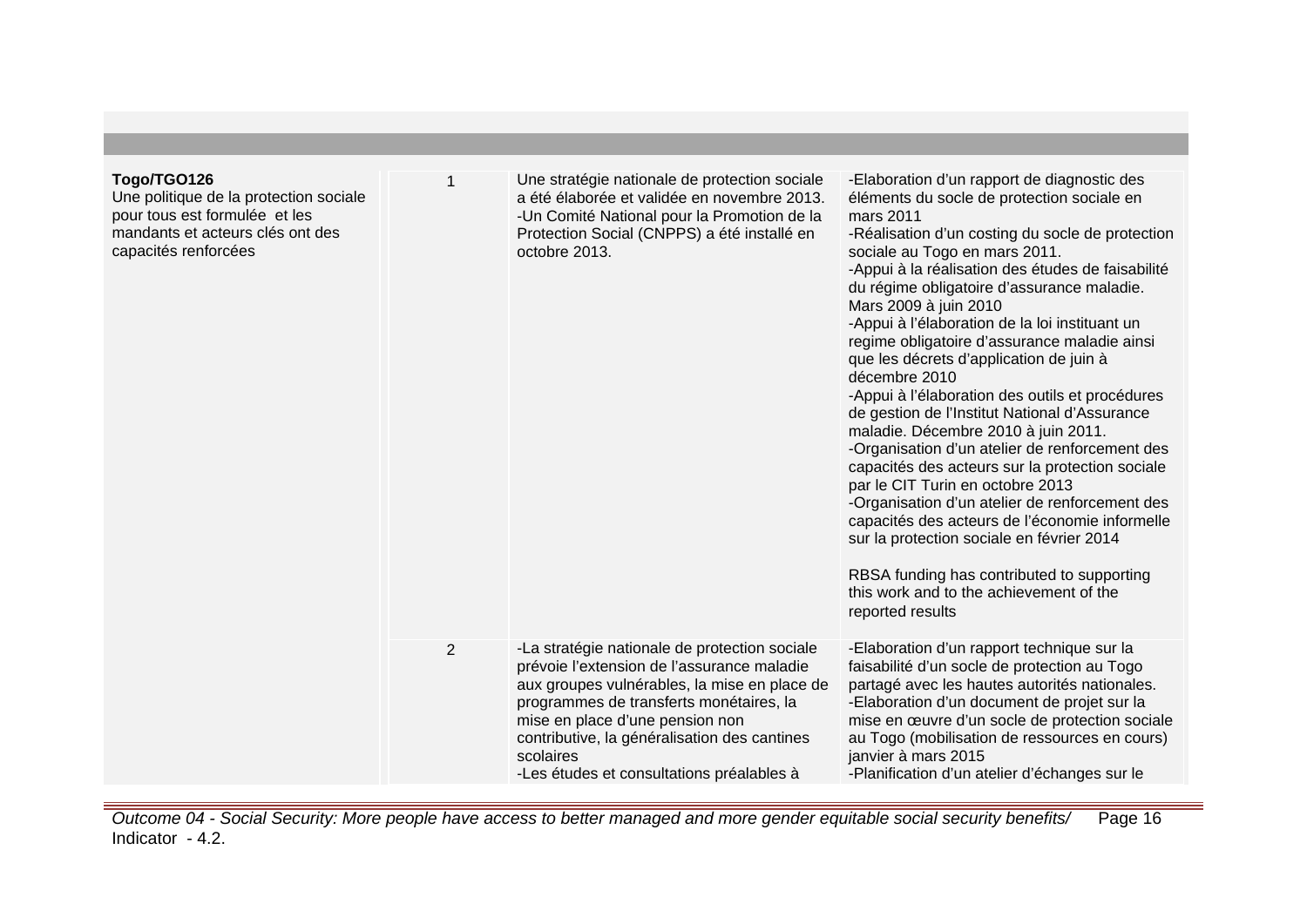|   | l'extension de l'assurance maladie ont<br>démarré<br>-Un programme de transfert monétaire est en<br>cours de mise en œuvre<br>-Un programme de cantines scolaire en<br>milieu rural est en cours de mise en œuvre<br>-Un programme HIMO est en cours de mise<br>en oeuvre. | rapport technique et le document de projet<br>avec le Comité National pour la promotion de<br>la Protection Sociale (CNPPS) prévu pour<br>décembre 2015<br>-Planification de l'organisation d'un atelier sous<br>régional Sud-Sud en collaboration avec<br>UNICEF, UEMOA, UA pour échanges sur les<br>expériences et défis pour la mise en œuvre des<br>socles de protection sociale en Afrique<br>francophone. Prévu pour décembre 2014<br>-Réalisation d'une étude sur la mise en place<br>d'une méthodologie nationale de ciblage des<br>personnes vulnérables décembre 2014.<br>RBSA funding has contributed to supporting<br>this work and to the achievement of the<br>reported results |
|---|----------------------------------------------------------------------------------------------------------------------------------------------------------------------------------------------------------------------------------------------------------------------------|-----------------------------------------------------------------------------------------------------------------------------------------------------------------------------------------------------------------------------------------------------------------------------------------------------------------------------------------------------------------------------------------------------------------------------------------------------------------------------------------------------------------------------------------------------------------------------------------------------------------------------------------------------------------------------------------------|
| 3 | -Le Togo a adhéré à la recommandation n<br>°202 sur les socles nationaux de protection<br>sociale<br>-Les organisations de travailleurs et<br>d'employeurs sont membres du comité<br>national pour la promotion de la protection<br>sociale                                | -Réalisation d'un plaidoyer auprès des<br>autorités pour l'adoption de la politique<br>nationale de protection sociale (CNPPS) en<br>2014<br>-Appui à l'organisation des réunions du<br>CNPPS en 2014<br>RBSA funding has contributed to supporting<br>this work and to the achievement of the<br>reported results                                                                                                                                                                                                                                                                                                                                                                            |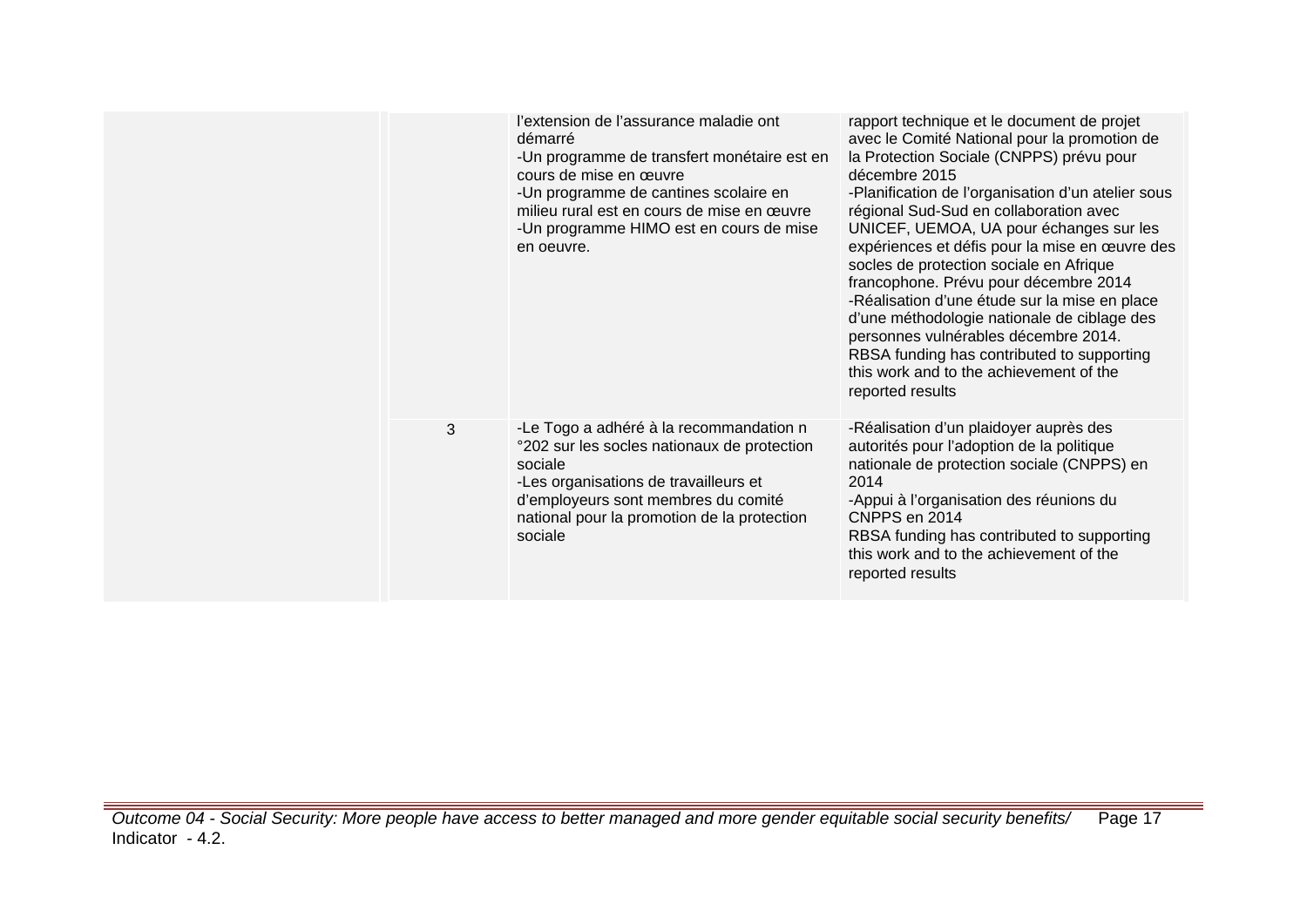| Iraq/IRQ176<br>Legal framework and management of<br>social security coverage improved in<br><b>Kurdistan</b> |   | A new unemployment insurance scheme,<br>based on ILO's standards and international<br>best practice was adopted by tripartite<br>stakeholders in 2014 and to be presented as<br>a new law to Parliament in 2016.                                                                                                                                                                                                         | The ILO provided technical advisory services<br>and in particular, it assisted in drafting the<br>provisions of the new unemployment insurance<br>scheme, based on extensive tripartite<br>consultations and in line with ILO's social<br>security Conventions and international best<br>practices. The ILO also developed the policy<br>design parameters for the new scheme. |
|--------------------------------------------------------------------------------------------------------------|---|--------------------------------------------------------------------------------------------------------------------------------------------------------------------------------------------------------------------------------------------------------------------------------------------------------------------------------------------------------------------------------------------------------------------------|--------------------------------------------------------------------------------------------------------------------------------------------------------------------------------------------------------------------------------------------------------------------------------------------------------------------------------------------------------------------------------|
|                                                                                                              | 2 | The new unemployment insurance scheme<br>addresses the lack of coverage of private<br>sector workers in case of unemployment. The<br>scheme ensures the compensation to insured<br>unemployed workers who lose their<br>employment for reasons beyond their control.<br>It is mandatory for all employees in the<br>private sectors in the Kurdistan region who<br>are covered by the general social security<br>system. | Following a request by the Kurdistan Regional<br>Government the ILO provided support for the<br>drafting of a new unemployment insurance law<br>based on the previously drafted unemployment<br>insurance regulation.                                                                                                                                                          |
|                                                                                                              | 3 | Employer's and worker's representatives<br>have been consulted throughout the process<br>of the establishment of the new<br>unemployment insurance scheme.<br>Tripartite stakeholders endorsed:<br>- the draft unemployment insurance scheme.                                                                                                                                                                            | ILO developed the policy design for the<br>unemployment insurance scheme, based on<br>extensive tripartite stakeholder's consultations.                                                                                                                                                                                                                                        |
| entered under results or ILO contribution)                                                                   |   | Additional CPO Information (This information should only be added when relevant and necessary and should not repeat information already                                                                                                                                                                                                                                                                                  |                                                                                                                                                                                                                                                                                                                                                                                |

**Arab States**

**a)Gender equality and non-discrimination b) Partnerships (external)** The new unemployment insurance law covers women in the same way as men. Thus, it contributes to strengthening women's access to and inclusion in the labour market. -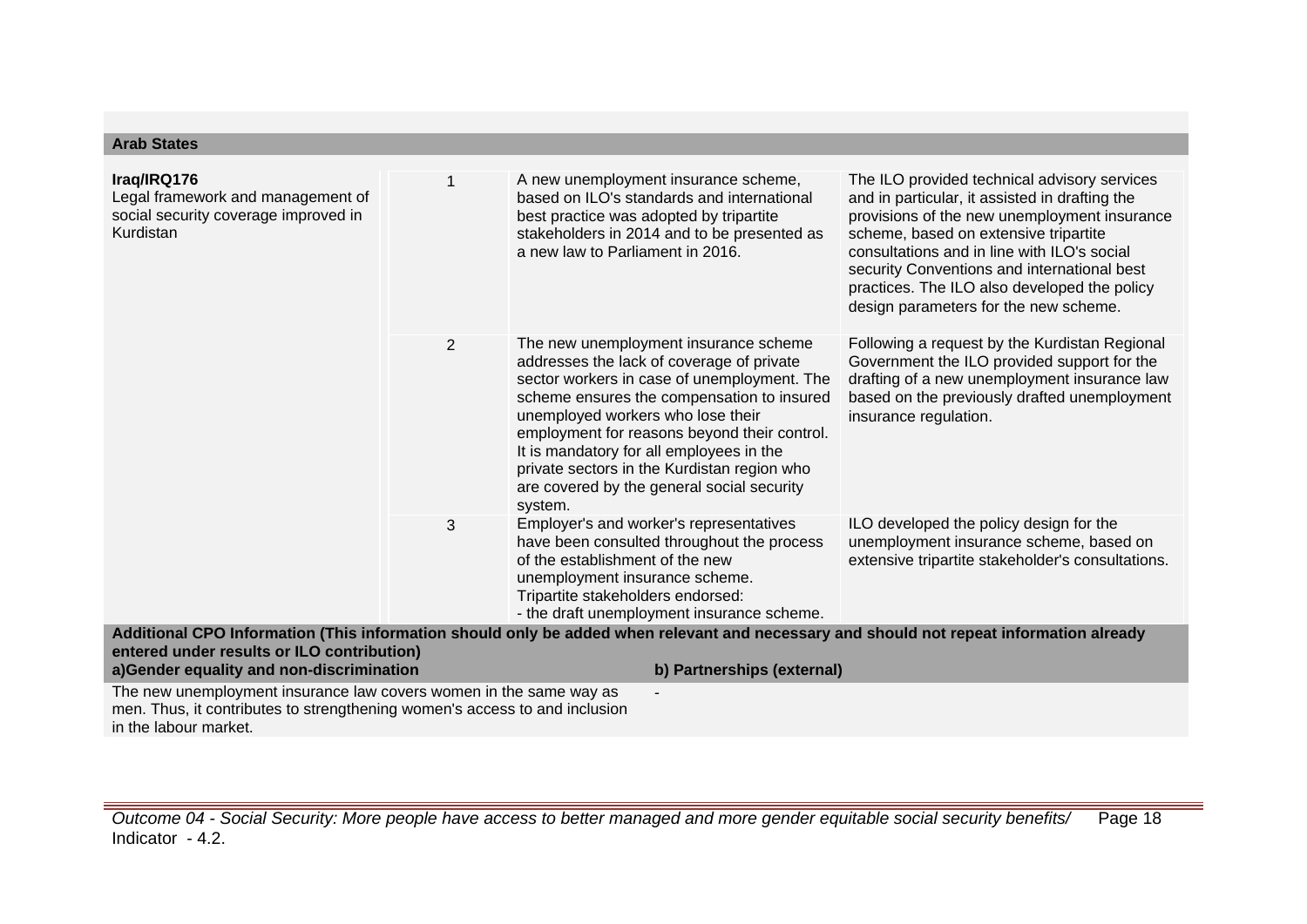| Jordan/JOR105<br>[ACI3] Improved capacity of<br>constituents to implement and<br>manage social security schemes |                | A National Social Protection Floor (SPF) has<br>been endorsed by tripartite stakeholders in<br>2015 and is reflected in the Government's<br>"Jordan Response plan 2015 for the Syria<br>Crisis" | The ILO has been over the last two biennia<br>providing technical and advisory support to<br>tripartite constituents, namely by:<br>- carrying out a SPF costing study, which<br>assess different scenarios and their costs for<br>the establishment of a national SPF.<br>- launching of a national SPF by tripartite<br>Jordanian stakeholders.<br>- supporting the establishment of a national<br>tripartite SPF Advisory Board and the<br>preparation of its terms of reference.<br>- carrying out awareness raising campaign on<br>the social protection floor, including a short<br>video, fact sheets, posters, etc.<br>- carrying out tailor made workshops for<br>tripartite stakeholders on the SPF.<br>- facilitation South-South cooperation<br>(exchange on social protection policies and<br>their implementation with the Government of<br>Mexico (Prospera, formerly Oportunidades<br>programme))<br>RBSA funding has contributed to supporting<br>this work and to the achievement of the<br>reported results |
|-----------------------------------------------------------------------------------------------------------------|----------------|-------------------------------------------------------------------------------------------------------------------------------------------------------------------------------------------------|--------------------------------------------------------------------------------------------------------------------------------------------------------------------------------------------------------------------------------------------------------------------------------------------------------------------------------------------------------------------------------------------------------------------------------------------------------------------------------------------------------------------------------------------------------------------------------------------------------------------------------------------------------------------------------------------------------------------------------------------------------------------------------------------------------------------------------------------------------------------------------------------------------------------------------------------------------------------------------------------------------------------------------|
|                                                                                                                 | $\overline{2}$ | The national SPF seeks to extend social<br>protection coverage in child benefits and<br>old-age benefits to so far uncovered groups<br>such as informal sector workers.                         | The ILO prepared an impact assessment of a<br>national SPF on poverty, gender and women<br>empowerment and child labour. The<br>assessment will be presented to tripartite<br>stakeholder for endorsement in December<br>2015.<br>RBSA funding has contributed to supporting<br>this work and to the achievement of the                                                                                                                                                                                                                                                                                                                                                                                                                                                                                                                                                                                                                                                                                                        |

Outcome 04 - Social Security: More people have access to better managed and more gender equitable social security benefits/ Indicator - 4.2. Page 19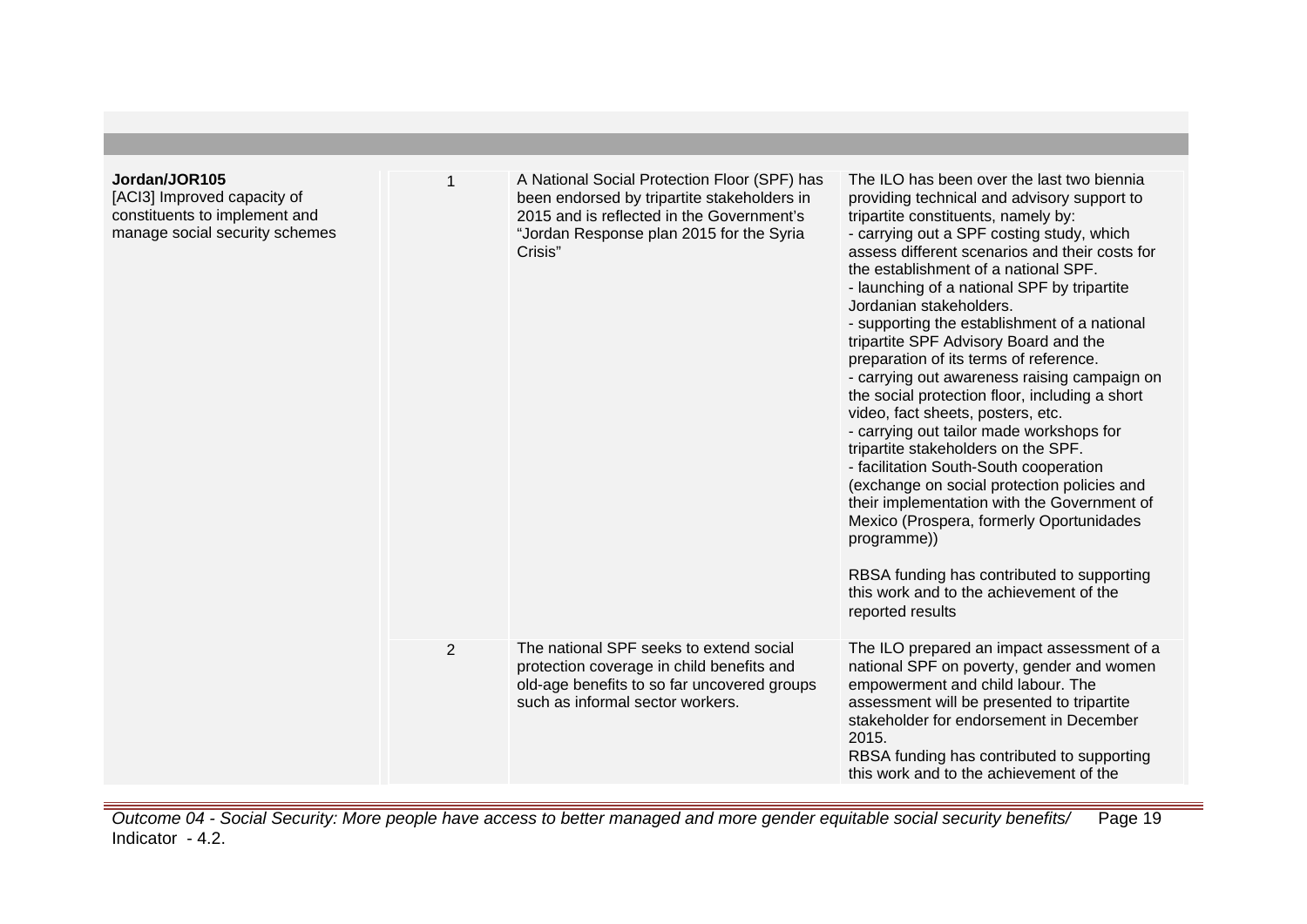|   |                                                                                                                                         | reported results                                                                                                                                                                                                                                                                                                                                                                                                                                                                                                                                                        |
|---|-----------------------------------------------------------------------------------------------------------------------------------------|-------------------------------------------------------------------------------------------------------------------------------------------------------------------------------------------------------------------------------------------------------------------------------------------------------------------------------------------------------------------------------------------------------------------------------------------------------------------------------------------------------------------------------------------------------------------------|
| 3 | ILO's policy recommendations are based on<br>extensive consultations with social partners.                                              | The ILO is promoting the SPF with national<br>stakeholders, based on the SPF awareness<br>raising materials it has prepared. The ILO has<br>carried out a costing study in 2013, and<br>up-dated in 2015 which assesses the costs for<br>setting up a national SPF in Jordan, following<br>the ILO Rapid Assessment Protocol. The ILO<br>will carry out further activities for awareness<br>raising and the implementation of a national<br>SPF in Jordan.<br>RBSA funding has contributed to supporting<br>this work and to the achievement of the<br>reported results |
|   | Additional CPO Information (This information should only be added when relevant and necessary and should not repeat information already |                                                                                                                                                                                                                                                                                                                                                                                                                                                                                                                                                                         |

| entered under results or ILO contribution)                                                                                                                                                                                                                                                           |                                                                                                                                                                                                                                                                                                                                                                                  |
|------------------------------------------------------------------------------------------------------------------------------------------------------------------------------------------------------------------------------------------------------------------------------------------------------|----------------------------------------------------------------------------------------------------------------------------------------------------------------------------------------------------------------------------------------------------------------------------------------------------------------------------------------------------------------------------------|
| a)Gender equality and non-discrimination                                                                                                                                                                                                                                                             | b) Partnerships (external)                                                                                                                                                                                                                                                                                                                                                       |
| - The adopted New Social Security Law No. 1 of the Year 2014 allowed<br>Jordan to strive towards the extension of social security coverage to the<br>whole population, with special emphasis on the excluded categories<br>allowing voluntary affiliation for stay-at home women and students. A big | - The ILO is supporting the government to develop and sign a Memorandum<br>of Understanding between the Social Security Corporation of Jordan (SSC)<br>and the government of Mexico, in order to share SPF best practices.                                                                                                                                                       |
| part of women are benefiting from the new social security law.                                                                                                                                                                                                                                       | - The ILO is developing a Memorandum of Understanding between the<br>Social Security Corporation of Jordan (SSC), the ILO and the government of<br>Palestine, in order to share social security best practices of Jordan with<br>Palestine. Palestine is in the process of implementing the first social security<br>system for private sector workers and their family members. |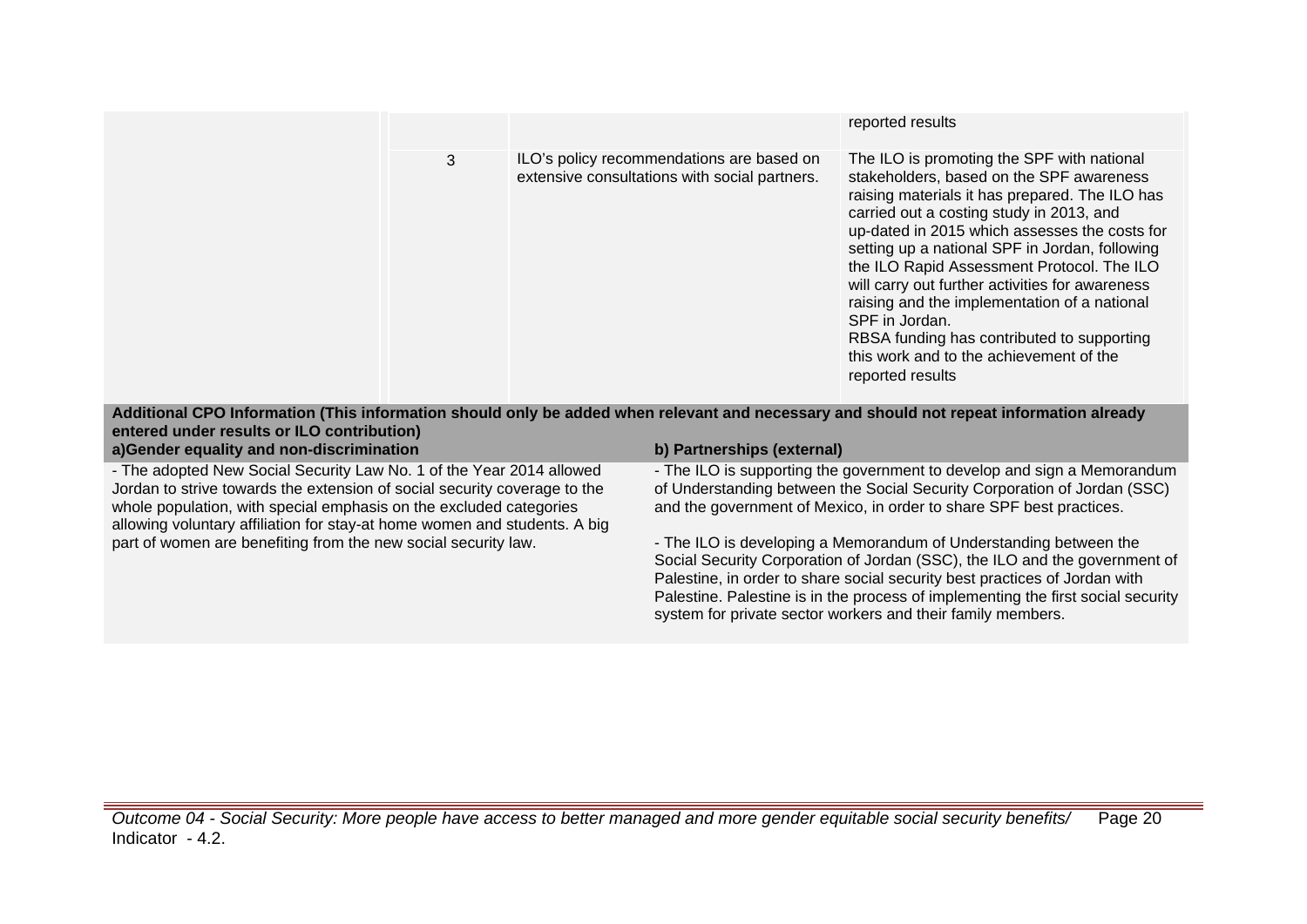| Oman/OMN998 |                | The policy framework for the unemployment<br>insurance scheme was established and<br>subsequently adopted by Cabinet and<br>tripartite stakeholders in November 2015                                                                                                                                                  | The ILO provided technical advisory services<br>and in particular, it assisted in the drafting of<br>the provisions of the new unemployment<br>insurance law. A Royal Decree will be issued<br>by mid-December and the minister of<br>Manpower announced that the implementation<br>of the new scheme will commence in January<br>2016.<br>An actuarial valuation for the unemployment<br>insurance scheme will be submitted to tripartite<br>stakeholders at the beginning of December.<br>An administrative report outlining the<br>implementation issues of the proposed scheme<br>will be submitted to tripartite stakeholders at |
|-------------|----------------|-----------------------------------------------------------------------------------------------------------------------------------------------------------------------------------------------------------------------------------------------------------------------------------------------------------------------|---------------------------------------------------------------------------------------------------------------------------------------------------------------------------------------------------------------------------------------------------------------------------------------------------------------------------------------------------------------------------------------------------------------------------------------------------------------------------------------------------------------------------------------------------------------------------------------------------------------------------------------|
|             |                |                                                                                                                                                                                                                                                                                                                       | the beginning of December and will be<br>endorsed by tripartite stakeholders by Mid-Dec<br>2015                                                                                                                                                                                                                                                                                                                                                                                                                                                                                                                                       |
|             | $\overline{2}$ | The new unemployment insurance scheme<br>addresses the lack of coverage of private<br>sector workers in case of unemployment. The<br>scheme ensures the compensation to insured<br>unemployed workers who lose their<br>employment for reasons beyond their control.                                                  | In November 2015, following a request by the<br>Minister of Manpower and PASI, the ILO<br>supported the drafting of a new unemployment<br>insurance law                                                                                                                                                                                                                                                                                                                                                                                                                                                                               |
|             | 3              | Employer's and worker's representatives<br>have been consulted throughout the process<br>of the establishment of the policy framework<br>and the drafting of the new unemployment<br>insurance scheme.<br>Tripartite stakeholders endorsed:<br>- The policy framework and the draft<br>unemployment insurance scheme. | ILO developed the policy design for the<br>unemployment insurance scheme, based on<br>extensive tripartite stakeholder's consultations.                                                                                                                                                                                                                                                                                                                                                                                                                                                                                               |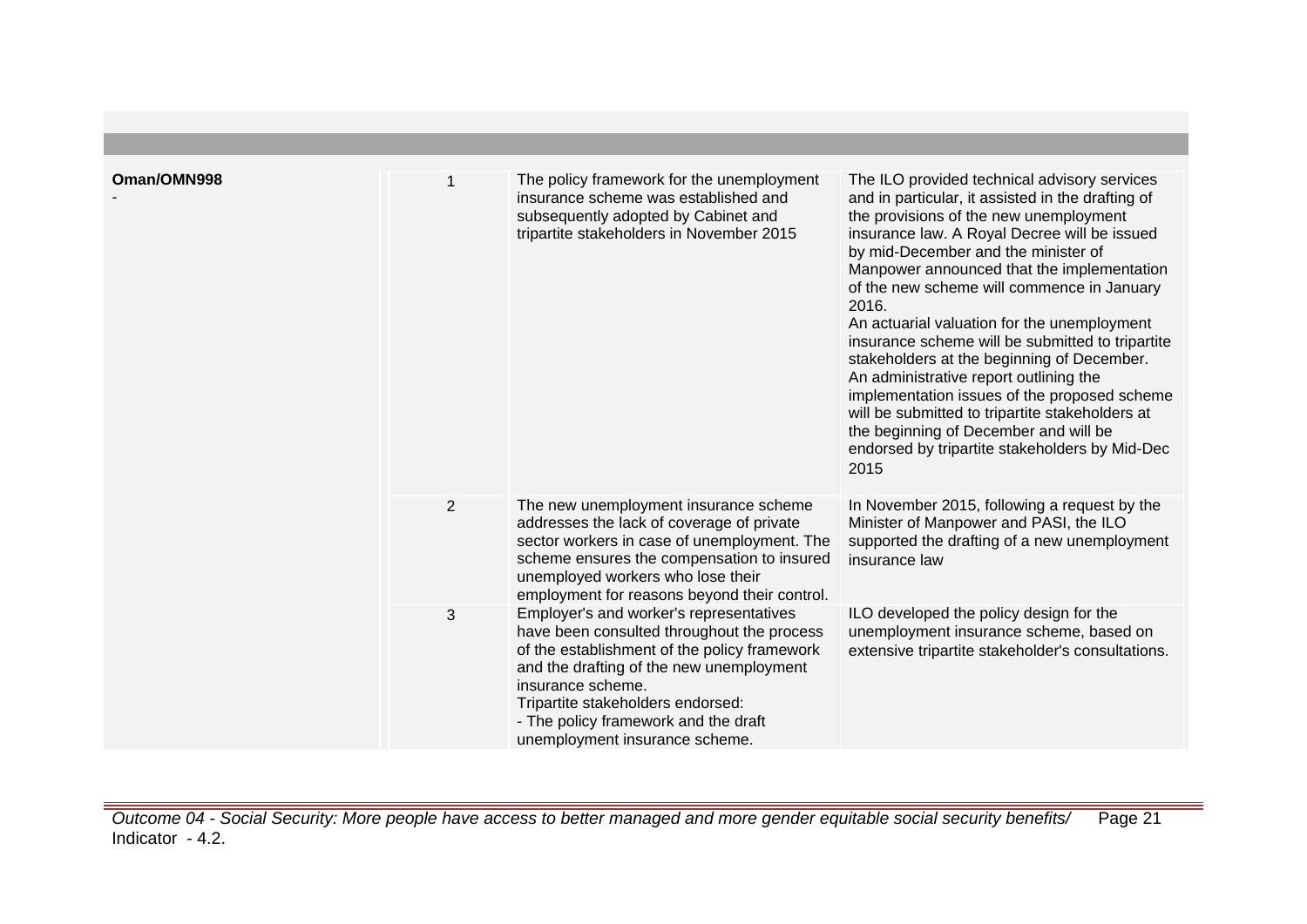| <b>Palestinian Territory,</b> |                                                                                                                                                                                                                                                                                                                                                                                                                                                                                                                                                                                                                                                                                                                                                                                                                                                                                                                 |                                                                                                                                                                                                                                                                                                                                                                                                                                                                                                                                                                                                                                                                                                                                                                                                                                                                                                                                                                                                                                                                                                                                                                                                                                                                                                                                                                                                                                                                                                                                                                                                                       |
|-------------------------------|-----------------------------------------------------------------------------------------------------------------------------------------------------------------------------------------------------------------------------------------------------------------------------------------------------------------------------------------------------------------------------------------------------------------------------------------------------------------------------------------------------------------------------------------------------------------------------------------------------------------------------------------------------------------------------------------------------------------------------------------------------------------------------------------------------------------------------------------------------------------------------------------------------------------|-----------------------------------------------------------------------------------------------------------------------------------------------------------------------------------------------------------------------------------------------------------------------------------------------------------------------------------------------------------------------------------------------------------------------------------------------------------------------------------------------------------------------------------------------------------------------------------------------------------------------------------------------------------------------------------------------------------------------------------------------------------------------------------------------------------------------------------------------------------------------------------------------------------------------------------------------------------------------------------------------------------------------------------------------------------------------------------------------------------------------------------------------------------------------------------------------------------------------------------------------------------------------------------------------------------------------------------------------------------------------------------------------------------------------------------------------------------------------------------------------------------------------------------------------------------------------------------------------------------------------|
| Occupied/PSE998               | The implementation plan of the new Social<br>Security Administration, including the<br>tripartite Social Security Board, for the new<br>social security system has been adopted by<br>tripartite Palestinian stakeholders in<br>September 2015.<br>More than 25 representatives from tripartite<br>Palestinian constituents received training in<br>the area of social protection and became<br>qualified to join the Social Security Board and<br>to administer the new social security system.<br>They were capacitated to determine the<br>investment policies of the funds of the new<br>social security scheme in Palestine, and their<br>knowledge on administration techniques was<br>strengthened.<br>Social dialogue amongst tripartite<br>constituents has improved, as evidenced by<br>the fruitful discussions and negotiations on<br>the different topics raised during the training<br>workshops. | The ILO provided technical assistance and<br>advisory support by:<br>- carrying out an Administration Study for the<br>Establishment of the Administration for a<br>National Social Security System in the OPT,<br>based on extensive consultations with<br>stakeholders. This administration Study was<br>submitted and approved by tripartite<br>stakeholders in September 2015.<br>- developed a "Manual for the administration of<br>the new Palestinian social security system" in<br>April 2015, as well as the road map for the<br>establishment of the new social security<br>administration.<br>- produced awareness raising materials and<br>fund raising materials for the establishment of<br>the new social security administration, and is<br>currently carrying out an awareness-raising<br>and media campaign targeting private sector<br>workers and their family members, as well as<br>private sector employers and civil society.<br>The ILO provided extensive assistance for the<br>adoption of the implementation plan, through:<br>-Financing the participation of the tripartite<br>social security committee in two regional social<br>security workshop organized in Beirut by the<br>Arab Social Security Association of the Arab<br>Labour Organization in collaboration with the<br>ILO. The first workshop (1-3 September 2014)<br>covered social security administration and<br>awareness raising, on social security. The<br>second workshop (8-10 December 2014)<br>covered Social Protection Floors and related<br>awareness raising.<br>-Organizing a study tour to the Jordanian |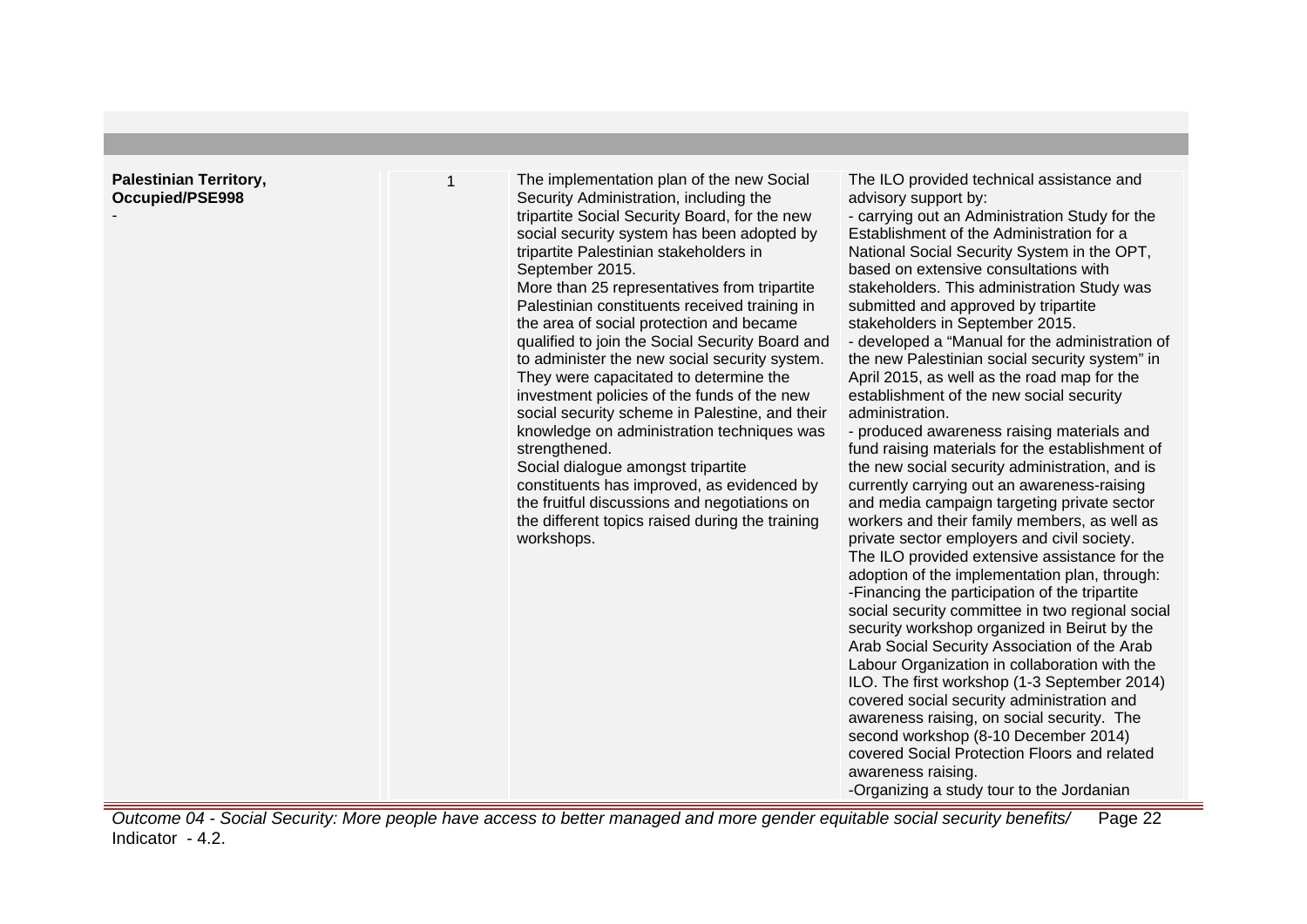|                |                                                                                                                                                                                                                                                                           | Social Security Corporation for selected<br>tripartite Palestinian stakeholders who work on<br>the development of the new social security law<br>for Palestine, from 14 till 18 December 2014.<br>-Organizing several tailor made training<br>workshops during in December 2014, March<br>and April 2015, on investment policies and<br>investment techniques for the new social<br>security institution, focusing on the different<br>scenarios applicable to Palestine. |
|----------------|---------------------------------------------------------------------------------------------------------------------------------------------------------------------------------------------------------------------------------------------------------------------------|---------------------------------------------------------------------------------------------------------------------------------------------------------------------------------------------------------------------------------------------------------------------------------------------------------------------------------------------------------------------------------------------------------------------------------------------------------------------------|
| $\overline{2}$ | The new social security law extends old-age,<br>disability and death pensions as well as<br>maternity and employment injury benefits to<br>Palestinian workers in the private sector and<br>their family members, who were excluded<br>from any social security coverage. | The ILO provided technical assistance and<br>advisory support                                                                                                                                                                                                                                                                                                                                                                                                             |
| 3              | Employer's and worker's representatives<br>have been consulted throughout the process<br>of developing the implementation plan of the<br>new Social Security Administration.<br>Tripartite stakeholders endorsed the<br>implementation plan.                              | ILO developed the implementation plan, based<br>on extensive tripartite stakeholder's<br>consultations, and in line with international<br>standards.                                                                                                                                                                                                                                                                                                                      |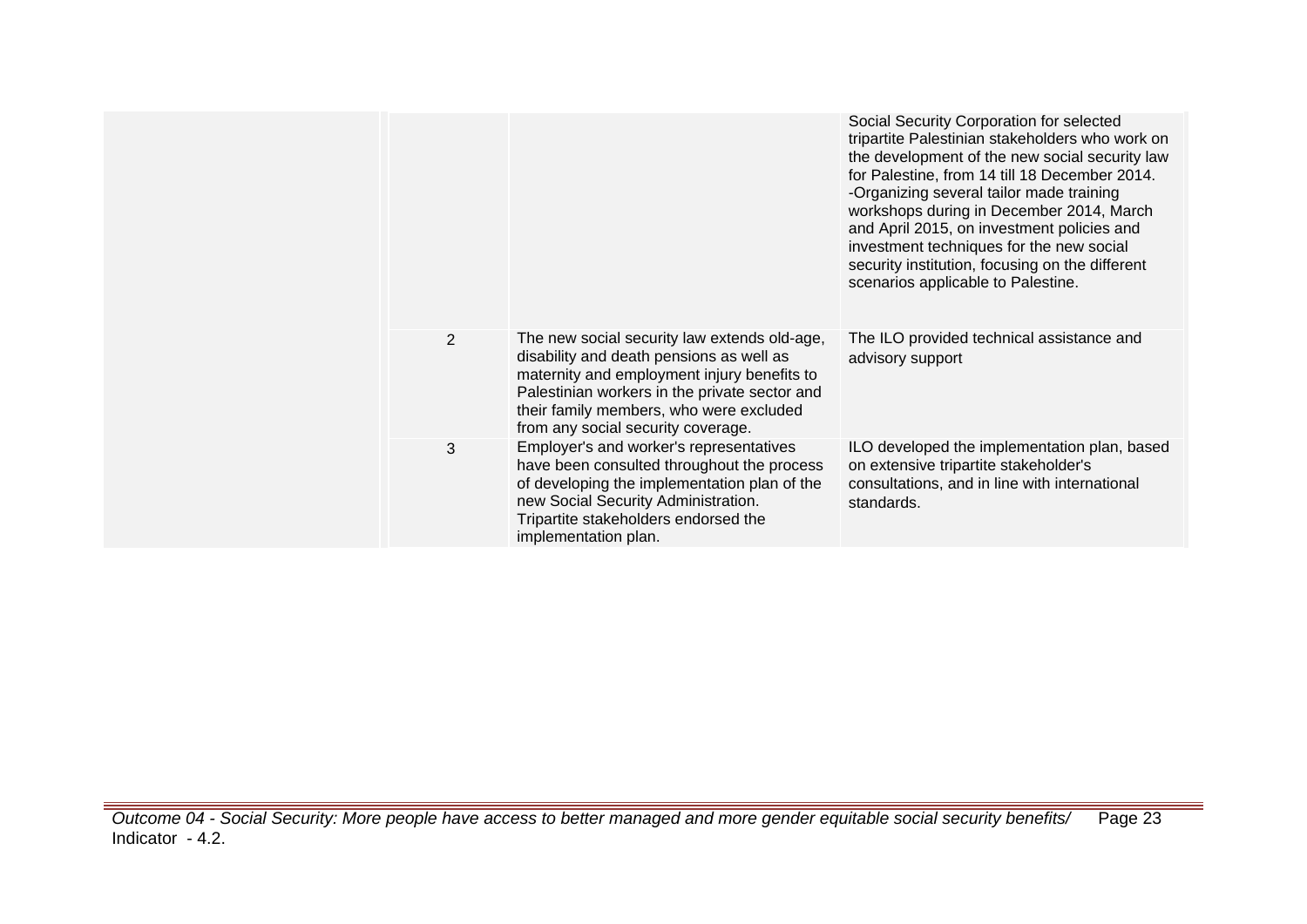| Saudi Arabia/SAU151<br>Unemployment Insurance and<br><b>Unemployment Assitance Schemes</b><br>for Saudi Nationals established, and<br>Pension coverage to Non-Saudi<br>workers extended |                | 1) An unemployment insurance law, based on<br>ILO's standards and international best<br>practice was enacted by Parliament in<br>January 2014.<br>2) A new unemployment assistance scheme<br>(Hafiz II) has been implemented in 2014 by<br>the Government and it is anchored in the<br>employment plan of 2014 of Saudi Arabia.                                                                                                                                         | 1) The ILO provided technical advisory<br>services and in particular, it assisted in drafting<br>the unemployment insurance law, based on<br>extensive tripartite consultations and in line<br>with ILO's social security Conventions and<br>international best practices. The ILO also<br>developed the policy design parameters for the<br>new scheme and carried out an actuarial<br>valuation for providing costing options for the<br>new scheme.<br>2) The ILO provided technical advisory<br>services and in particular, it assisted in drafting<br>the provisions of the new unemployment<br>assistance scheme, based on extensive<br>tripartite consultations and in line with ILO's<br>social security Conventions and international<br>best practices. The ILO also developed the<br>policy design parameters for the new scheme<br>and carried out an actuarial valuation for<br>providing costing options for the new scheme<br>consultations. |
|-----------------------------------------------------------------------------------------------------------------------------------------------------------------------------------------|----------------|-------------------------------------------------------------------------------------------------------------------------------------------------------------------------------------------------------------------------------------------------------------------------------------------------------------------------------------------------------------------------------------------------------------------------------------------------------------------------|-------------------------------------------------------------------------------------------------------------------------------------------------------------------------------------------------------------------------------------------------------------------------------------------------------------------------------------------------------------------------------------------------------------------------------------------------------------------------------------------------------------------------------------------------------------------------------------------------------------------------------------------------------------------------------------------------------------------------------------------------------------------------------------------------------------------------------------------------------------------------------------------------------------------------------------------------------------|
|                                                                                                                                                                                         | $\overline{2}$ | 1) The new unemployment insurance law<br>addresses the lack of coverage of private<br>sector workers job seekers in case of<br>unemployment. The law ensures the<br>compensation to insured unemployed<br>workers who lose their employment for<br>reasons beyond their control. It is mandatory<br>for all Saudi employees in the private sectors<br>who are covered by the General Organization<br>for Social Insurance (GOSI).<br>2) The new unemployment assistance | ILO carried out an actuarial valuation for this<br>unemployment insurance scheme in order to<br>assess the costs of the scheme's parameters<br>and ensure their financial sustainability.                                                                                                                                                                                                                                                                                                                                                                                                                                                                                                                                                                                                                                                                                                                                                                   |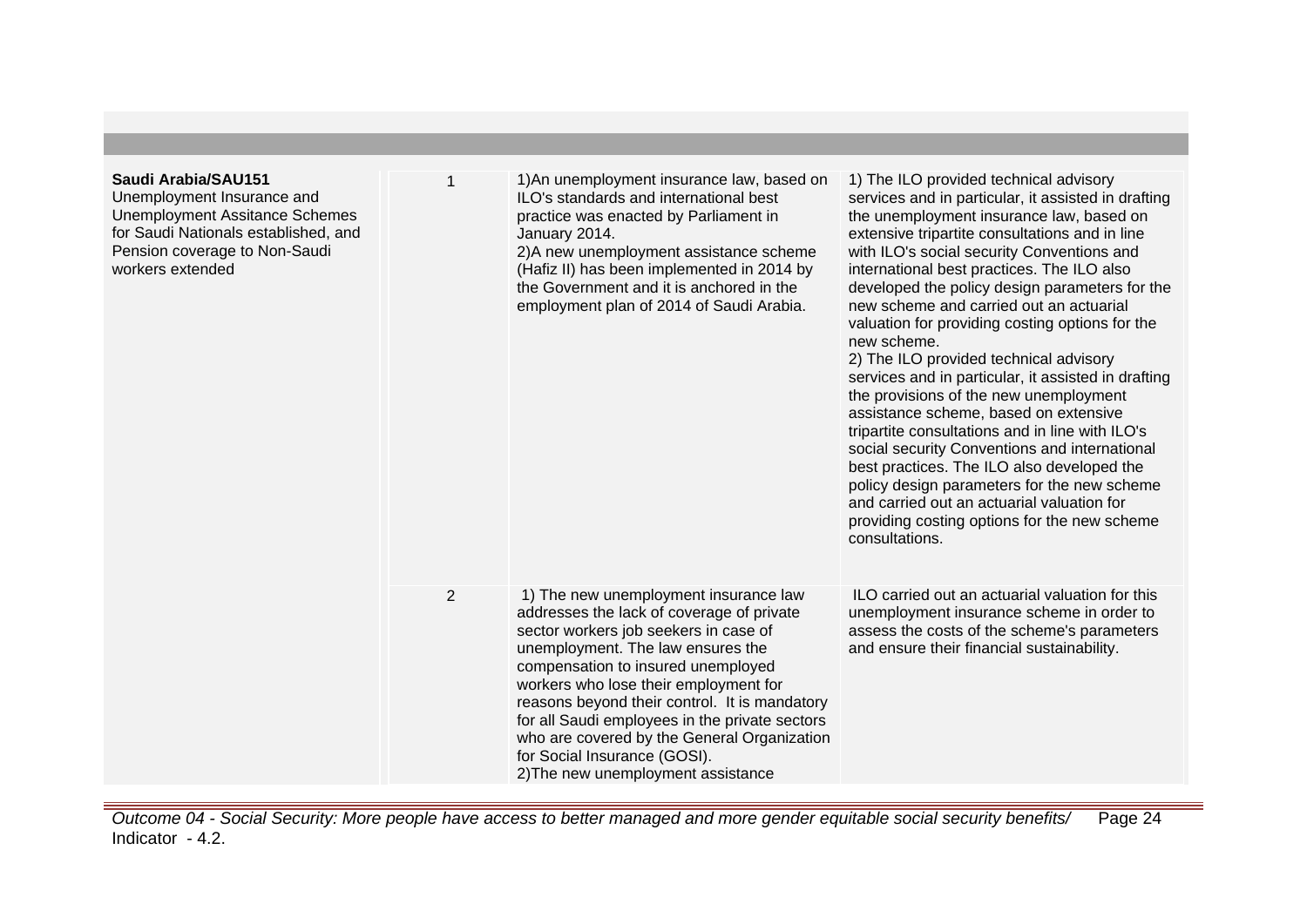|   | scheme provides financial assistance to job<br>seekers aged 35-60, who are looking for a<br>job and are not covered by the<br>unemployment insurance law.                                                                                                                                                                                                                                                                                                                                                                                                                                                                          |                                                                                                                                                                               |
|---|------------------------------------------------------------------------------------------------------------------------------------------------------------------------------------------------------------------------------------------------------------------------------------------------------------------------------------------------------------------------------------------------------------------------------------------------------------------------------------------------------------------------------------------------------------------------------------------------------------------------------------|-------------------------------------------------------------------------------------------------------------------------------------------------------------------------------|
| 3 | 1) Employer's and worker's representatives<br>have been consulted throughout the process<br>of the establishment of the new<br>unemployment insurance scheme. Tripartite<br>stakeholders endorsed: the unemployment<br>insurance draft law; the related actuarial<br>valuation; and the plan for the administration<br>of the schemes.<br>2) Employer's and worker's representatives<br>have been consulted throughout the process<br>of the establishment of the new<br>unemployment assistance scheme. Tripartite<br>stakeholders endorsed: the draft<br>unemployment assistance scheme; and the<br>related actuarial valuation. | ILO developed the policy design for the<br>unemployment insurance scheme and<br>unemployment assistance scheme, based on<br>extensive tripartite stakeholder's consultations. |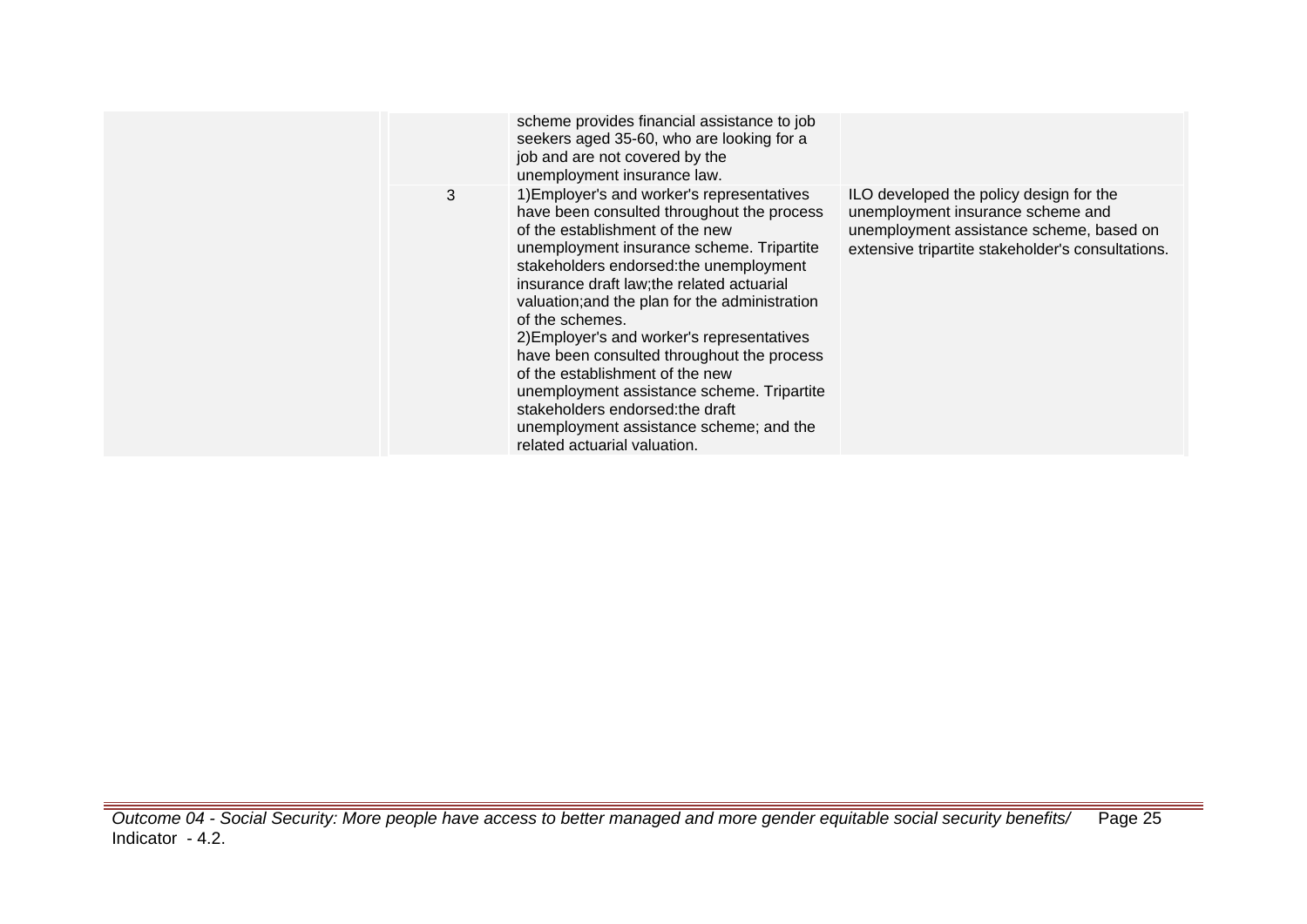#### **Asia and the Pacific**

#### **Cambodia/KHM226**

[ACI3] Increased quality and coverage of social protection, particularly among vulnerable groups 1 (1) The legal framework, including the Sub-Decree for the establishment of the National Health Insurance (NHI) Scheme were developed and finalized by July 2015 by a technical group composed of officials from the Ministry of Economy and Finance, Ministry of Labour and Vocational Training and Ministry of Health. The proposals are expected to be endorsed by the Prime-Minister by December 2015. The NHI will complement the Work Injury Insurance schemes and is planned to be operational in January 2016.

(2) 15 Social Service Delivery Mechanism (SSDM) were established and are operational in 2 targeted districts and 13 commune offices by July 2015 based on a pilot model. The collection of information on potential beneficiaries and services available at local level are currently taking place. The operational tools initially developed such as the Social protection Form and the district database are currently being tested and additional elements are in the design process, including communication tools.

(1) ILO provided support to the National Social Security Fund in the designing of the NHI scheme by preparing an actuarial study and facilitation of the national social dialogue that culminated with the agreement on the system modalities and parameters.

(2) The ILO supported the government in the development of the Social Service Delivery Mechanism (SSDM) concept starting with a feasibility study, in the design of its implementation modalities in the local level, including the definition of manual of operations and procedures. In addition ILO provided training at different administrative levels, developed the databases and data collection tools and supported financially the District Administrations with the establishment of the services. The ILO provided assistance at local level in setting up the SSDM offices and coaching newly hired SSDM assistants and local administrations on the delivery of social services.

Through a National Program Officer the ILO has provided assistance at local level in setting up the SSDM offices and coaching the recently hired SSDM assistants and local administrations on the delivery of social services.

RBSA funding has contributed to supporting this work and to the achievement of the reported results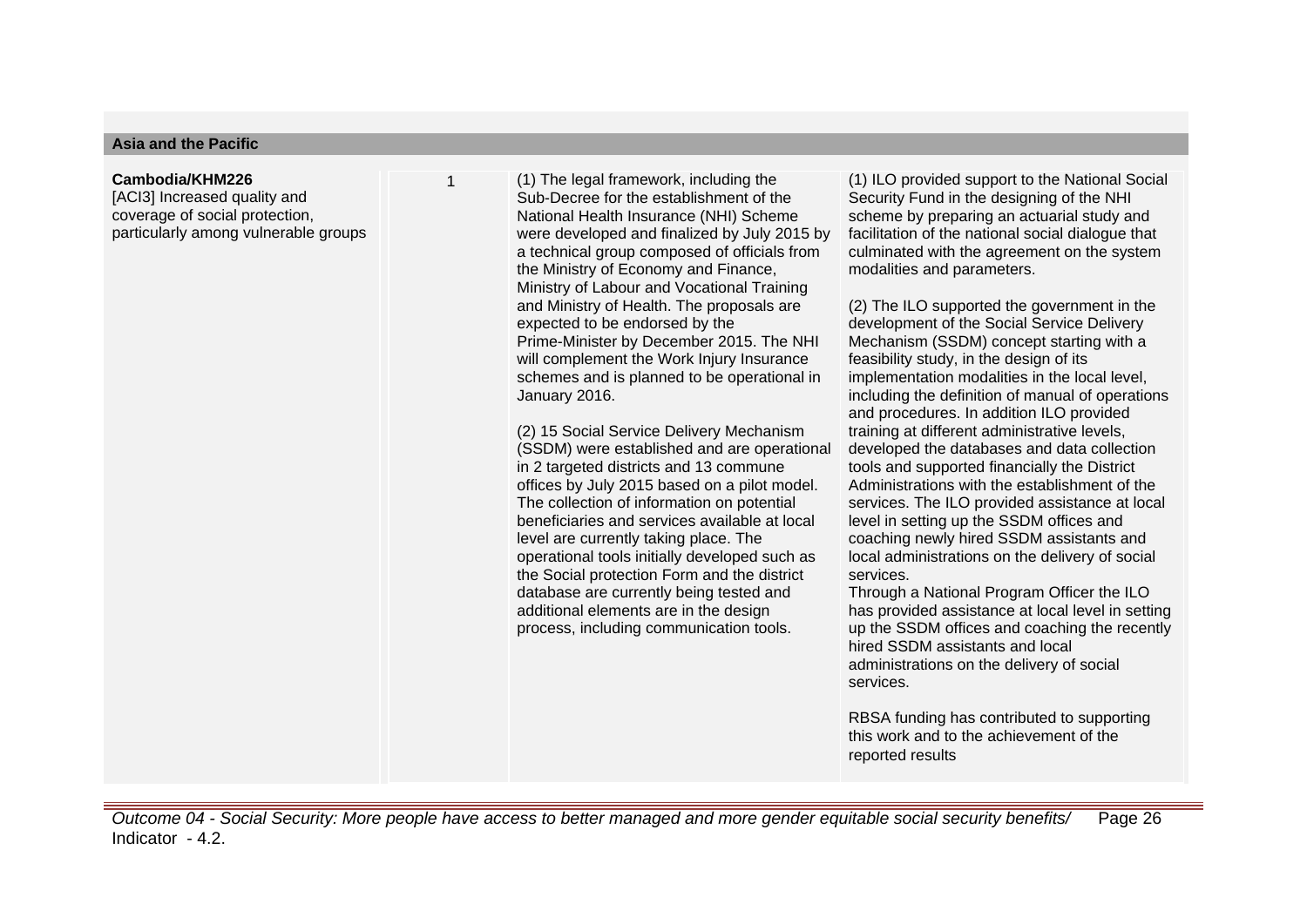| $\overline{2}$ | (1) The NHI will cover the formal private<br>employees and is expected to cover their<br>dependents after a few years of operation to<br>ensure the smooth functioning of the scheme<br>gradually.<br>(2) In the follow up of the approval of the<br>National Social Protection Strategy for the<br>Poor and Vulnerable (NSPS) a pilot model of<br>the Social Service Delivery Mechanism<br>(SSDM) was established in order to increase<br>the outreach of social protection programmes<br>and improve operations of existing social<br>protection schemes so that all the poor and<br>the vulnerable can have access to social<br>protection provisions. | (1) ILO support in line with international social<br>security standards, specifically<br>Recommendation No. 202 on social protection<br>floors, promoted the provision of universal<br>social protection benefits and the coverage of<br>vulnerable groups thus far excluded from social<br>protection provisions.<br>The support to the NSSF includes the actuarial<br>study of the NHI, design benefit packages,<br>provider payment mechanism, legal framework<br>and IT development.<br>(2) Financially and technically support to the<br>pilot SSDM included feasibility study, the<br>design of operational tools, installation of 15<br>offices and ensured their daily operation,<br>capacity building to relevant officers and<br>developing a database for storing information<br>collected and monitoring of the programmes.<br>RBSA funding has contributed to supporting<br>this work and to the achievement of the<br>reported results |
|----------------|-----------------------------------------------------------------------------------------------------------------------------------------------------------------------------------------------------------------------------------------------------------------------------------------------------------------------------------------------------------------------------------------------------------------------------------------------------------------------------------------------------------------------------------------------------------------------------------------------------------------------------------------------------------|------------------------------------------------------------------------------------------------------------------------------------------------------------------------------------------------------------------------------------------------------------------------------------------------------------------------------------------------------------------------------------------------------------------------------------------------------------------------------------------------------------------------------------------------------------------------------------------------------------------------------------------------------------------------------------------------------------------------------------------------------------------------------------------------------------------------------------------------------------------------------------------------------------------------------------------------------|
| 3              | (1) The discussions to define contribution<br>levels and the benefit package involved<br>representatives of Workers and Employers.<br>(2) Both, the NSSF and the Social Service<br>Delivery Mechanism project are led by a<br>tripartite governing board and tripartite<br>steering committee at national level<br>respectively.                                                                                                                                                                                                                                                                                                                          | (1) and (2) ILO support to the process of<br>dialogue between the Ministry of Economy and<br>Finance and the Ministry of Labour and<br>Vocational Training concerning the financial<br>implications of the introduction of the NHI<br>within the parameters agreed with the Social<br>Partners, was a crucial contribution which<br>facilitated the reaching of agreement on the<br>NHI.<br>The ILO provided support the update of the<br>actuarial study by reviewing the contribution<br>rate for the NHI and presented to the tripartite<br>governing board of the NSSF, Ministry of<br>Economic and Finance, a technical committee                                                                                                                                                                                                                                                                                                               |

Outcome 04 - Social Security: More people have access to better managed and more gender equitable social security benefits/ Indicator - 4.2. Page 27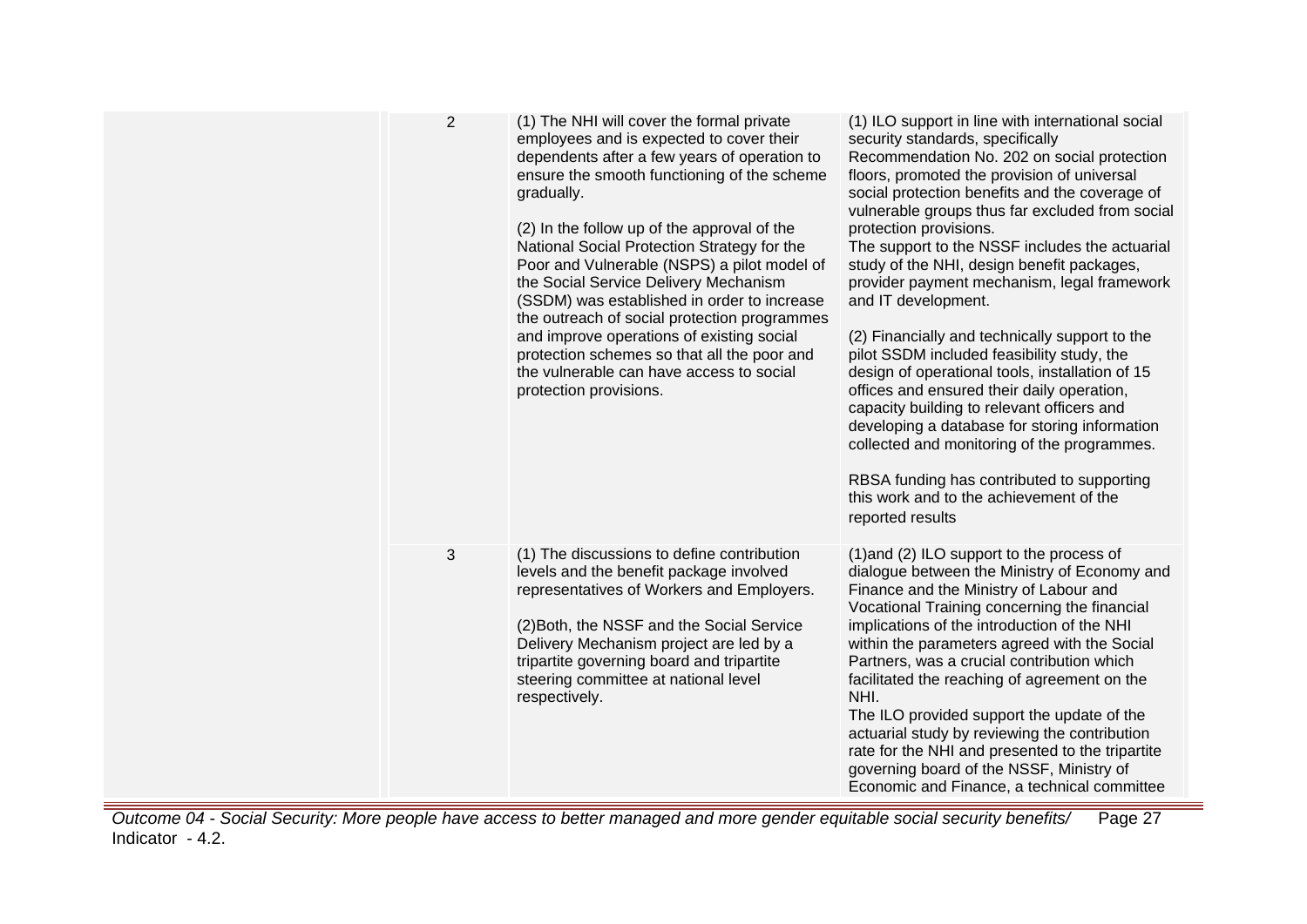|                                                                                                                                                                                                                                   |                                                    | including the Ministry of Health, to ensure<br>financial sustainability of the scheme.<br>RBSA funding has contributed to supporting<br>this work and to the achievement of the<br>reported results |
|-----------------------------------------------------------------------------------------------------------------------------------------------------------------------------------------------------------------------------------|----------------------------------------------------|-----------------------------------------------------------------------------------------------------------------------------------------------------------------------------------------------------|
| Additional CPO Information (This information should only be added when relevant and necessary and should not repeat information already<br>entered under results or ILO contribution)<br>a)Gender equality and non-discrimination | b) Partnerships (external)                         |                                                                                                                                                                                                     |
|                                                                                                                                                                                                                                   | floors for the workers and their families in ASEAN | ILO-Korea: Supporting the implementation of sustainable social protection                                                                                                                           |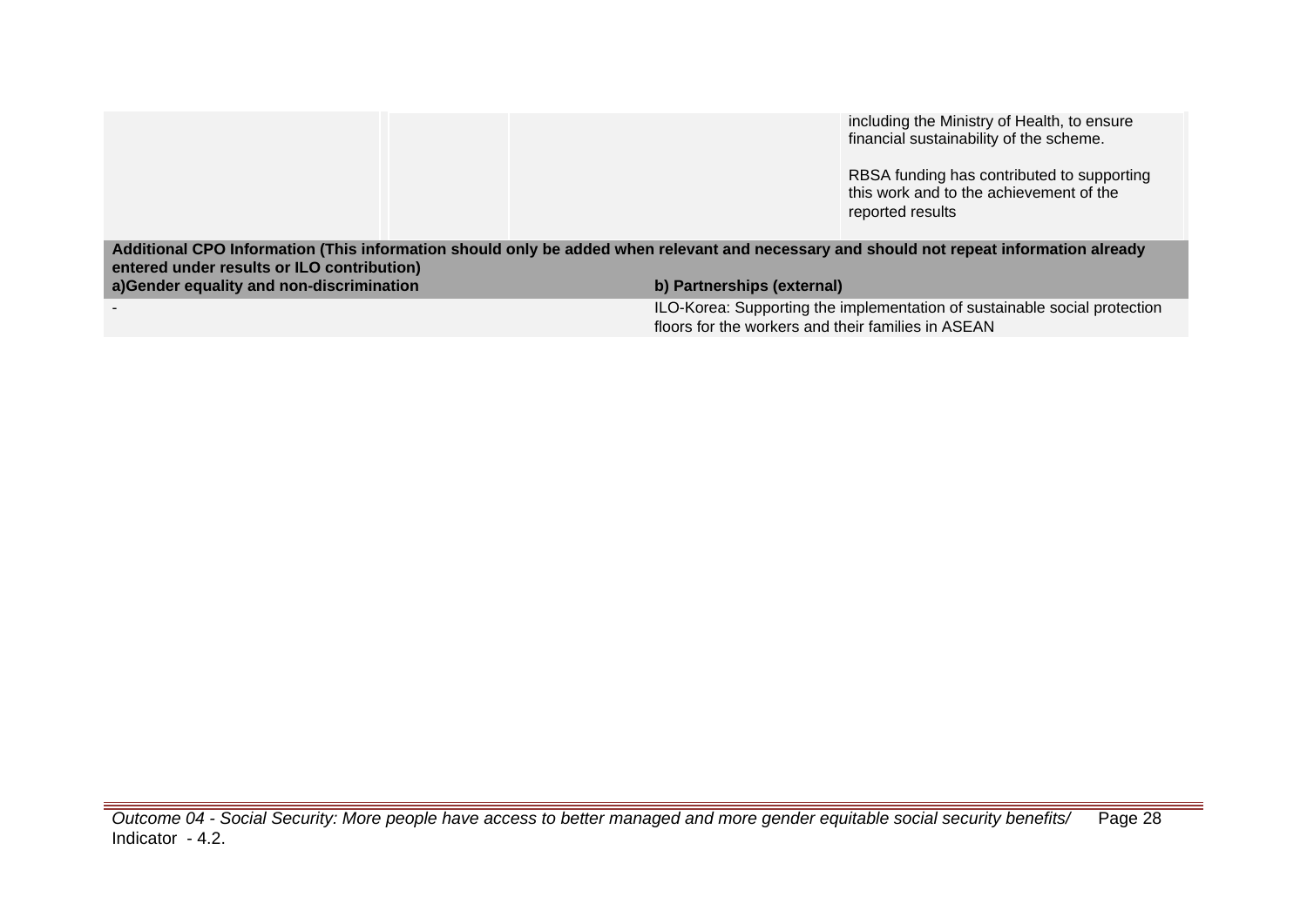| Lao People's Democratic<br>Republic/LAO996 |                | (1) Social Security Law: After the<br>promulgation of the Social Security Law by<br>the President of Lao PDR in August 2013, the<br>drafting committee chaired by the Ministry of<br>Labour and Social Welfare (MOLSW)<br>prepared regulations for the establishment of<br>the National Social Security Fund (NSSF),<br>the new government agency merging the<br>former Social Security Organization (SSO)<br>and the State Authority for Social Security<br>(SASS). Detailed benefit regulation required<br>for the implementation of the revised benefit<br>provisions (as per the stipulations of the<br>social security law) were adopted in July<br>2014 by the Minister of Labour and Social<br>Welfare.<br>(2) National Health Insurance (NHI):<br>Implementation of a pilot of the National<br>Health Insurance Scheme in Vang Vieng<br>District in January 2015 in the framework of<br>the Decree on National Health Insurance<br>adopted by Prime Minister in October 2012.<br>Guidelines for pilot scheme adopted by<br>Minister of Health in December 2014. | (1) ILO has provided comments on the draft<br>Social Security Law and technical assistance<br>on drafting benefit regulations.<br>(2) ILO provided technical assistance on<br>clarifying the institutional mandate of the<br>National Health Insurance scheme and on the<br>drafting internal regulations.<br>The project also supported the National Health<br>Insurance Bureau in the preparation of detailed<br>technical guidelines relating to the planned pilot<br>scheme in Vang Vieng. |
|--------------------------------------------|----------------|-------------------------------------------------------------------------------------------------------------------------------------------------------------------------------------------------------------------------------------------------------------------------------------------------------------------------------------------------------------------------------------------------------------------------------------------------------------------------------------------------------------------------------------------------------------------------------------------------------------------------------------------------------------------------------------------------------------------------------------------------------------------------------------------------------------------------------------------------------------------------------------------------------------------------------------------------------------------------------------------------------------------------------------------------------------------------|------------------------------------------------------------------------------------------------------------------------------------------------------------------------------------------------------------------------------------------------------------------------------------------------------------------------------------------------------------------------------------------------------------------------------------------------------------------------------------------------|
|                                            | $\overline{2}$ | (1) The Social Security Law: Some provisions<br>have been amended, including the pension<br>formula for retirement pensions, and the<br>benefit provisions for sickness and maternity<br>benefits. Furthermore, the law stipulates the<br>provision of unemployment benefits requiring<br>the introduction of a new benefit branch.<br>Population coverage has been extended<br>through provisions for the voluntary coverage<br>of self-employed workers.<br>(2) The NHI pilot scheme aims to extend the                                                                                                                                                                                                                                                                                                                                                                                                                                                                                                                                                               | (1) ILO has provided advice on policy<br>formulation and institutional capacity building<br>on social security provisions.<br>(2) ILO support included the following:<br>- Technical assistance on the design of the<br>pilot scheme and implementation<br>arrangements<br>- Support on pilot operations and the<br>establishment of a Solidarity Fund for the<br>financing of contribution subsidies                                                                                          |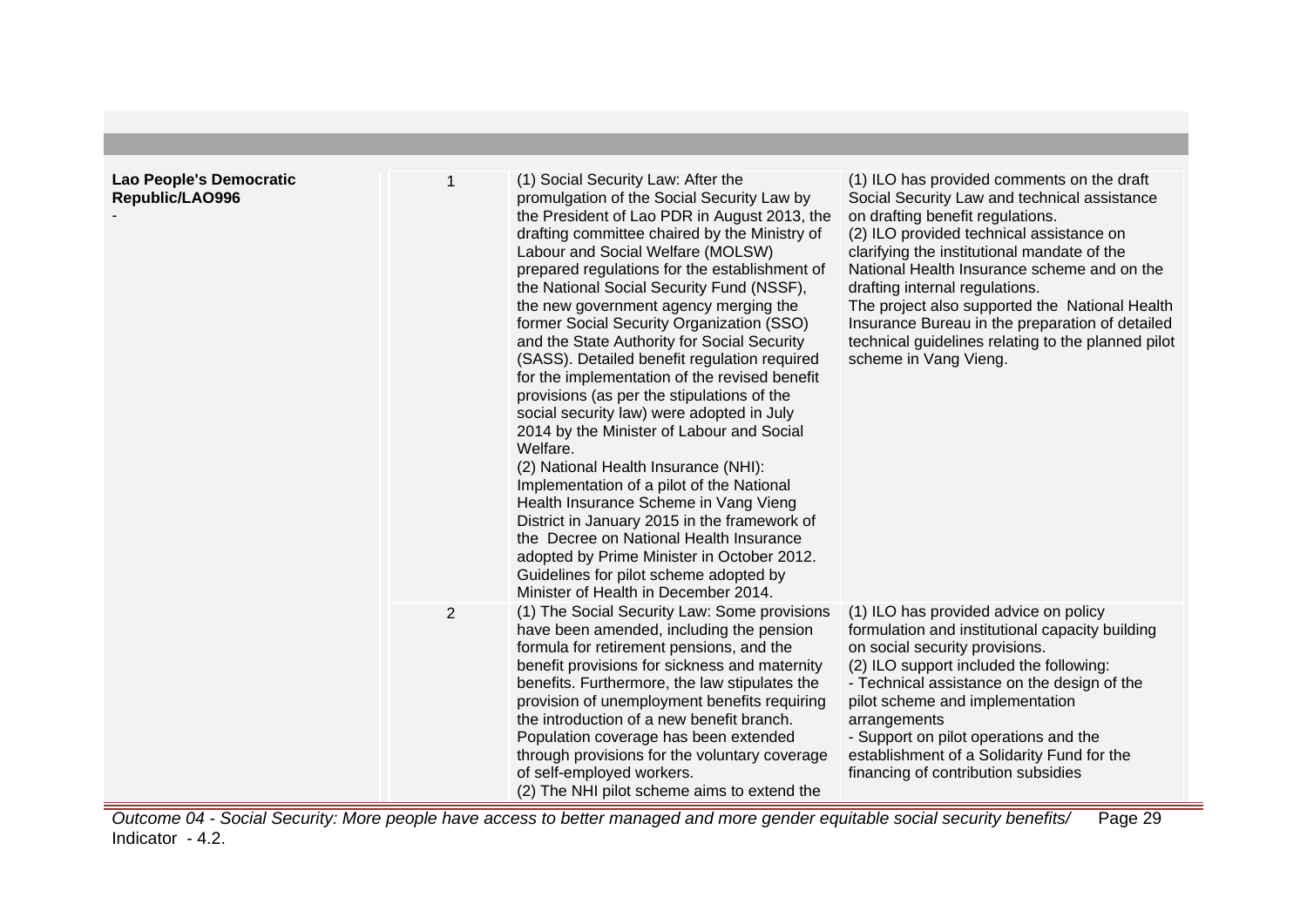|  | coverage of voluntary health insurance<br>coverage by means of subsidized<br>contributions. |  |
|--|---------------------------------------------------------------------------------------------|--|
|  | Workers' and Employers' representatives<br>were involved in the activities.                 |  |

Outcome 04 - Social Security: More people have access to better managed and more gender equitable social security benefits/ Indicator - 4.2. Page 30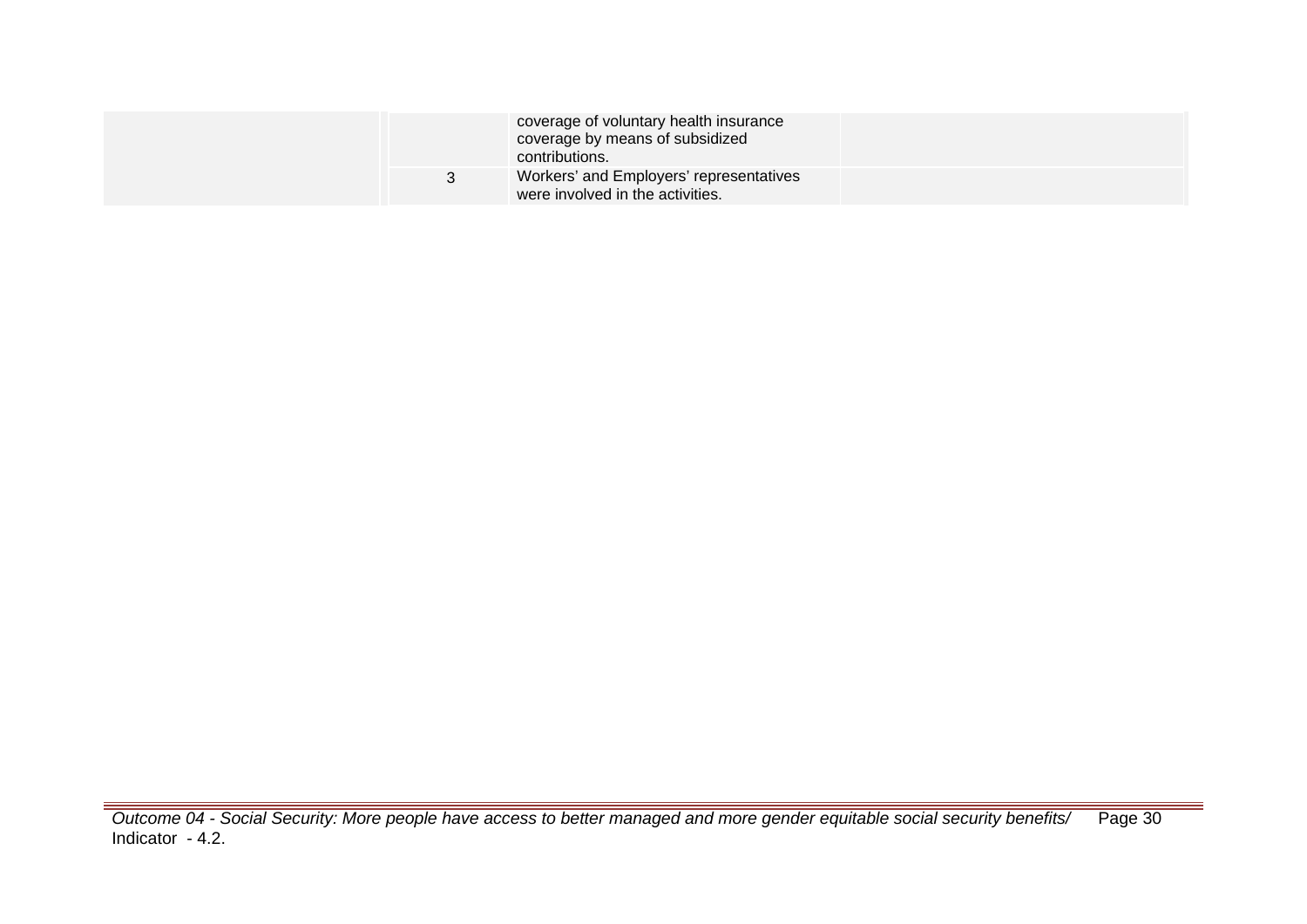| Myanmar/MMR128<br>[ACI3] Extending social protection in<br>Myanmar through social security<br>policy review and national dialogue<br>on a Social Protection Floor |                | A national social protection strategic plan<br>(NSPSP) is developed by an inter-ministerial<br>working group including key line ministries.<br>The NSPSP was adopted by the Government<br>of Myanmar on 30 December 2014.                                                                                                                                                                                                                                      | Following the request of the working group for<br>ILO support to formulate the NSPSP, the ILO<br>facilitated an assessment-based national<br>dialogue (ABND) exercise on social protection.<br>Between 2013 and 2015, this exercise involved<br>a large number of stakeholders at the national<br>level (i.e. line ministries, employers and<br>workers representatives, UN agencies, local<br>and international NGOs, financial institutions<br>and the academia). This participatory exercise<br>provided a comprehensive mapping of social<br>protection provisions delivered by the central<br>government and development partners as well<br>as policy and implementation gaps.<br>The ILO also facilitated awareness raising and<br>advocacy on the role of social protection<br>through widespread knowledge-sharing efforts.<br>RBSA funding has contributed to supporting<br>this work and to the achievement of the<br>reported results. |
|-------------------------------------------------------------------------------------------------------------------------------------------------------------------|----------------|----------------------------------------------------------------------------------------------------------------------------------------------------------------------------------------------------------------------------------------------------------------------------------------------------------------------------------------------------------------------------------------------------------------------------------------------------------------|----------------------------------------------------------------------------------------------------------------------------------------------------------------------------------------------------------------------------------------------------------------------------------------------------------------------------------------------------------------------------------------------------------------------------------------------------------------------------------------------------------------------------------------------------------------------------------------------------------------------------------------------------------------------------------------------------------------------------------------------------------------------------------------------------------------------------------------------------------------------------------------------------------------------------------------------------|
|                                                                                                                                                                   | $\overline{2}$ | The NSPSP has policy proposals to extend<br>coverage of social protection to excluded<br>groups such as workers in the informal<br>economy, the elderly, persons living with<br>disabilities. The flagship programmes of the<br>NSPSP include: maternal and new-born<br>benefit; child benefit and school feeding;<br>under-employment and seasonal<br>unemployment benefit (public employment<br>guarantee scheme); social pension and<br>disability pension. | ILO through the ABND provided inputs to the<br>NSPSP in particular in developing concrete<br>policy options on a national social protection<br>floor, the cost and potential impact on poverty<br>reduction of those options were also estimated.<br>All of the flagship programmes of the NSPSP<br>are proposals developed through the ABND<br>process.<br>RBSA funding has contributed to supporting<br>this work and to the achievement of the<br>reported results                                                                                                                                                                                                                                                                                                                                                                                                                                                                              |
|                                                                                                                                                                   | 3              | The social partners, among many different                                                                                                                                                                                                                                                                                                                                                                                                                      | ILO facilitated the participation of the social                                                                                                                                                                                                                                                                                                                                                                                                                                                                                                                                                                                                                                                                                                                                                                                                                                                                                                    |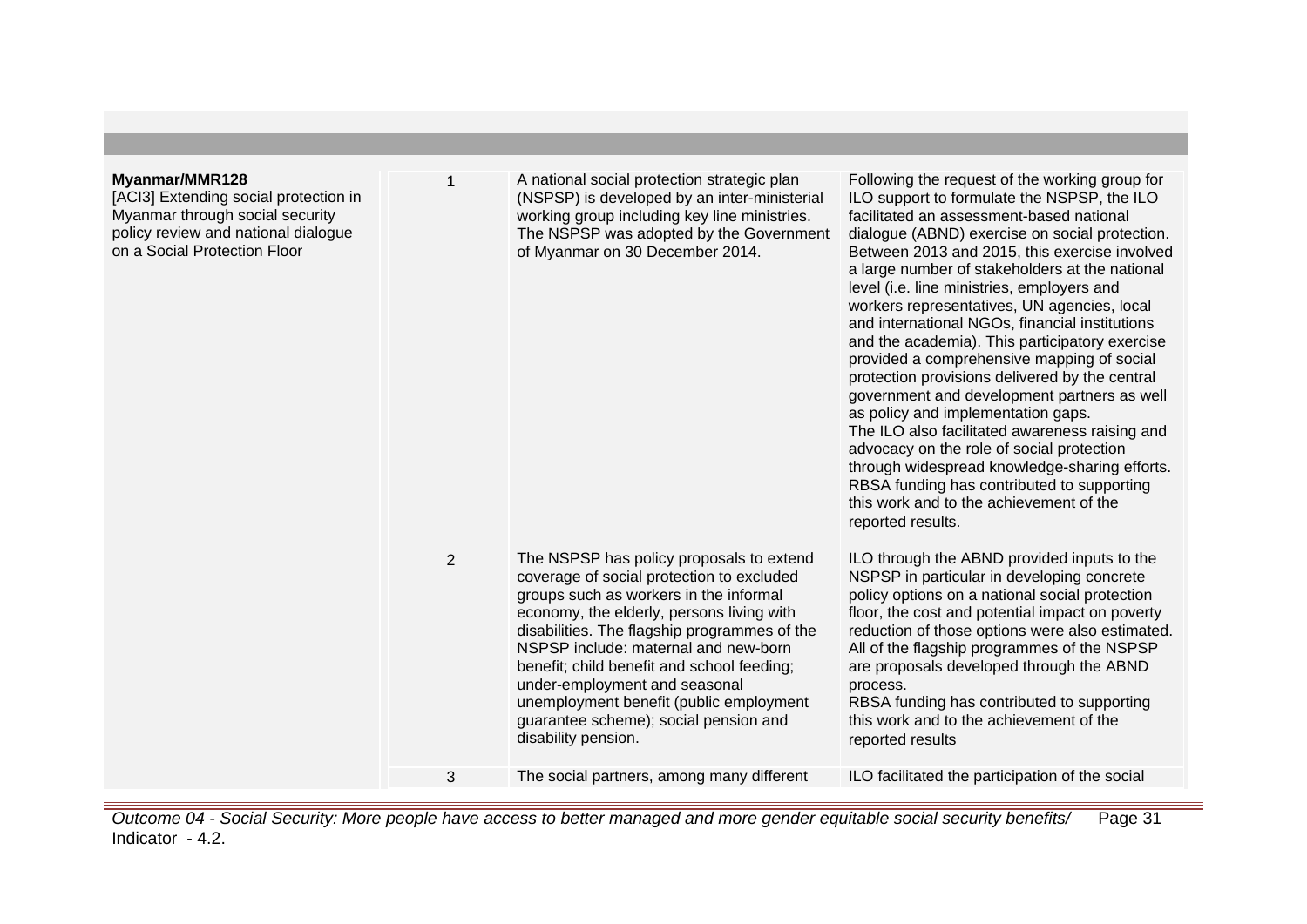| stakeholders participated actively during the<br>ABND exercise. | partners in the ABND exercise.<br>RBSA funding has contributed to supporting<br>this work and to the achievement of the<br>reported results |
|-----------------------------------------------------------------|---------------------------------------------------------------------------------------------------------------------------------------------|
|                                                                 |                                                                                                                                             |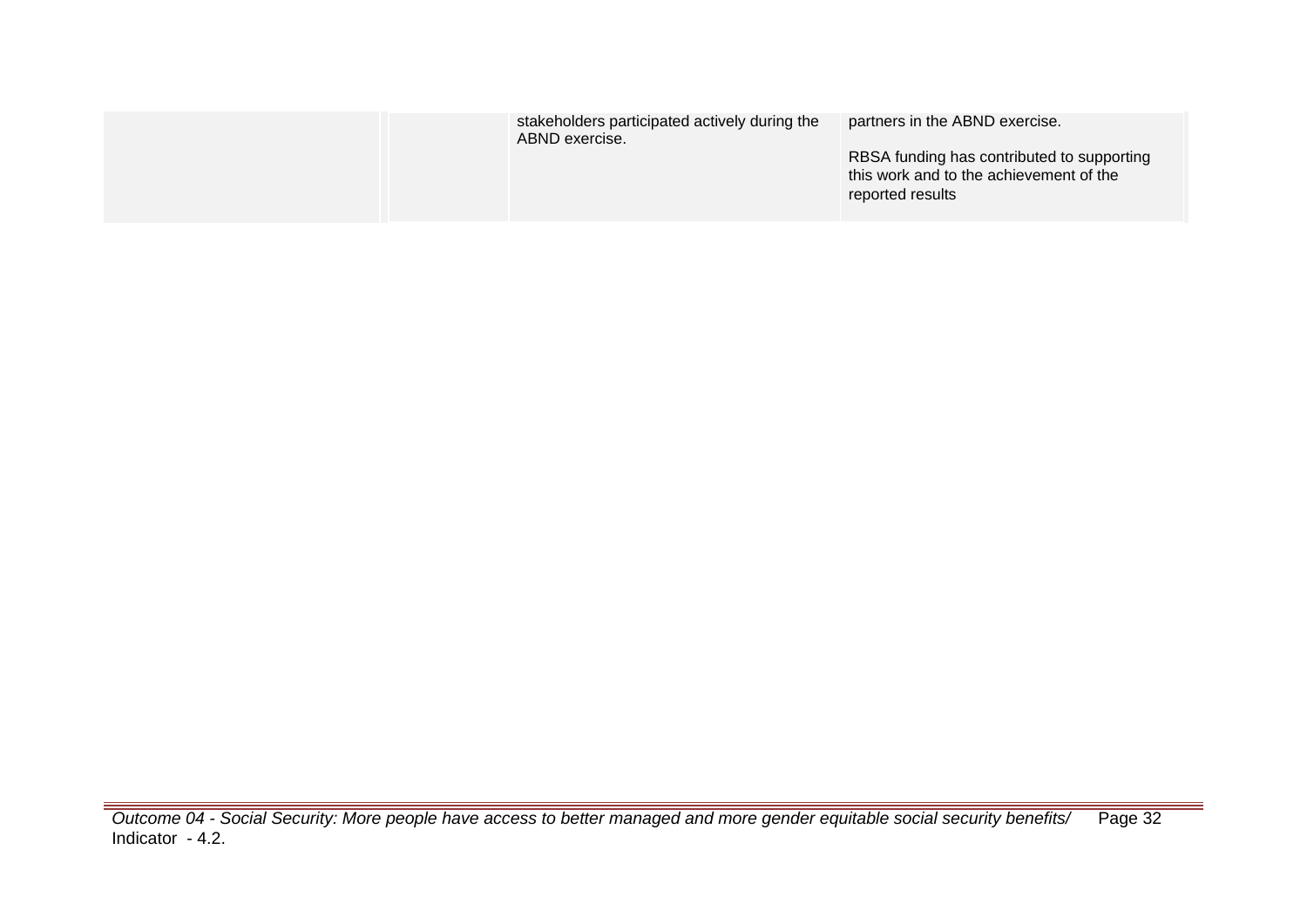| Thailand/THA251<br>Improving the existing social security<br>systems - bridging gaps of inequity<br>and expanding coverage of social<br>protection/ social security to the<br>informal sector |                | (1) The Social Security Act (Article 40) has<br>been revised and adopted in 2015 to extend<br>social security coverage.<br>As the NESDB has not yet been finalized it<br>can be reported on when it is finalized.<br>(2) In 2015, through a government regulation,<br>the Ministry of Finance has earmarked nearly<br>1.4 billion baht (\$39.82 million) as seed<br>funding for the National Savings Fund for two<br>fiscal years through 2016.                                                                                                                                                                                                                                                                                                                                 | ILO provided technical support for meetings<br>and consultations, including training to<br>members of the Subcommittee on Social<br>Security.                                                                                                      |
|-----------------------------------------------------------------------------------------------------------------------------------------------------------------------------------------------|----------------|---------------------------------------------------------------------------------------------------------------------------------------------------------------------------------------------------------------------------------------------------------------------------------------------------------------------------------------------------------------------------------------------------------------------------------------------------------------------------------------------------------------------------------------------------------------------------------------------------------------------------------------------------------------------------------------------------------------------------------------------------------------------------------|----------------------------------------------------------------------------------------------------------------------------------------------------------------------------------------------------------------------------------------------------|
|                                                                                                                                                                                               | $\overline{2}$ | (1) The revised article of the Social Security<br>Act extends coverage to the following<br>benefits, sickness and injury benefit,<br>maternity benefit, death, invalidity, old age<br>and unemployment to all self-employed and<br>informal economy workers, without any<br>exception (domestic workers were specifically<br>excluded before the revision of the<br>legislation). The implementation will begin on<br>20 October 2015 (120 days after the<br>announcement in the Royal Gazette).<br>(2) Nearly 25 million workers in the informal<br>sector, who are not covered by the Social<br>Security Fund, Government Pension Fund or<br>provident funds, and aged between 15 and<br>60, will be eligible for benefits under the<br>retirement safety net provided by the | ILO provided technical supports in meetings<br>and consultations, including some training.<br>Advocacy continues with a view to include<br>domestic workers under the application of<br>Article 33 that covers employees, who have an<br>employer. |
|                                                                                                                                                                                               | 3              | fund. This is the pension benefit. If the person<br>is under article 33 of the Social Security Act<br>(aged between 15-60), he/she would be<br>entitiled to all 7 benefits.<br>Consultation were held with and technical                                                                                                                                                                                                                                                                                                                                                                                                                                                                                                                                                        | ILO provided technical support to the social                                                                                                                                                                                                       |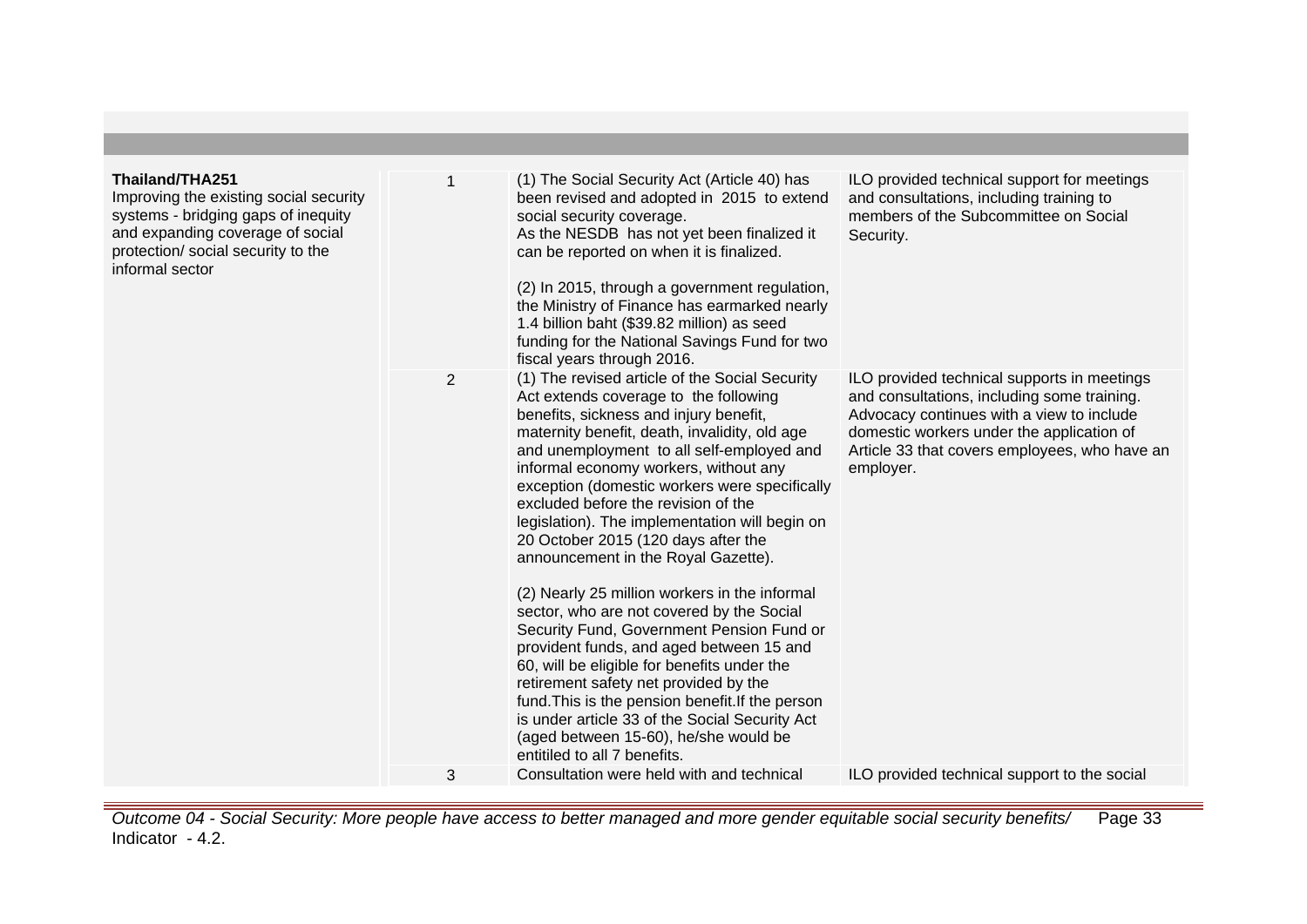| support was provided to the Sub-committee<br>on Social Security and the tripartite Board of<br>the Social Security Organization (SSO). | partners through meetings and consultations.<br>Discussions have taken place and ILO<br>technical advisory support has been provided:<br>The ILO has worked with the SSO board<br>members, the NESDB, the Subcommittee on<br>Labour Law Reform, the Ministry of Social<br>Development and Human Security, as well as<br>various civil society organisations for policy<br>advocacy. |
|----------------------------------------------------------------------------------------------------------------------------------------|-------------------------------------------------------------------------------------------------------------------------------------------------------------------------------------------------------------------------------------------------------------------------------------------------------------------------------------------------------------------------------------|
|                                                                                                                                        |                                                                                                                                                                                                                                                                                                                                                                                     |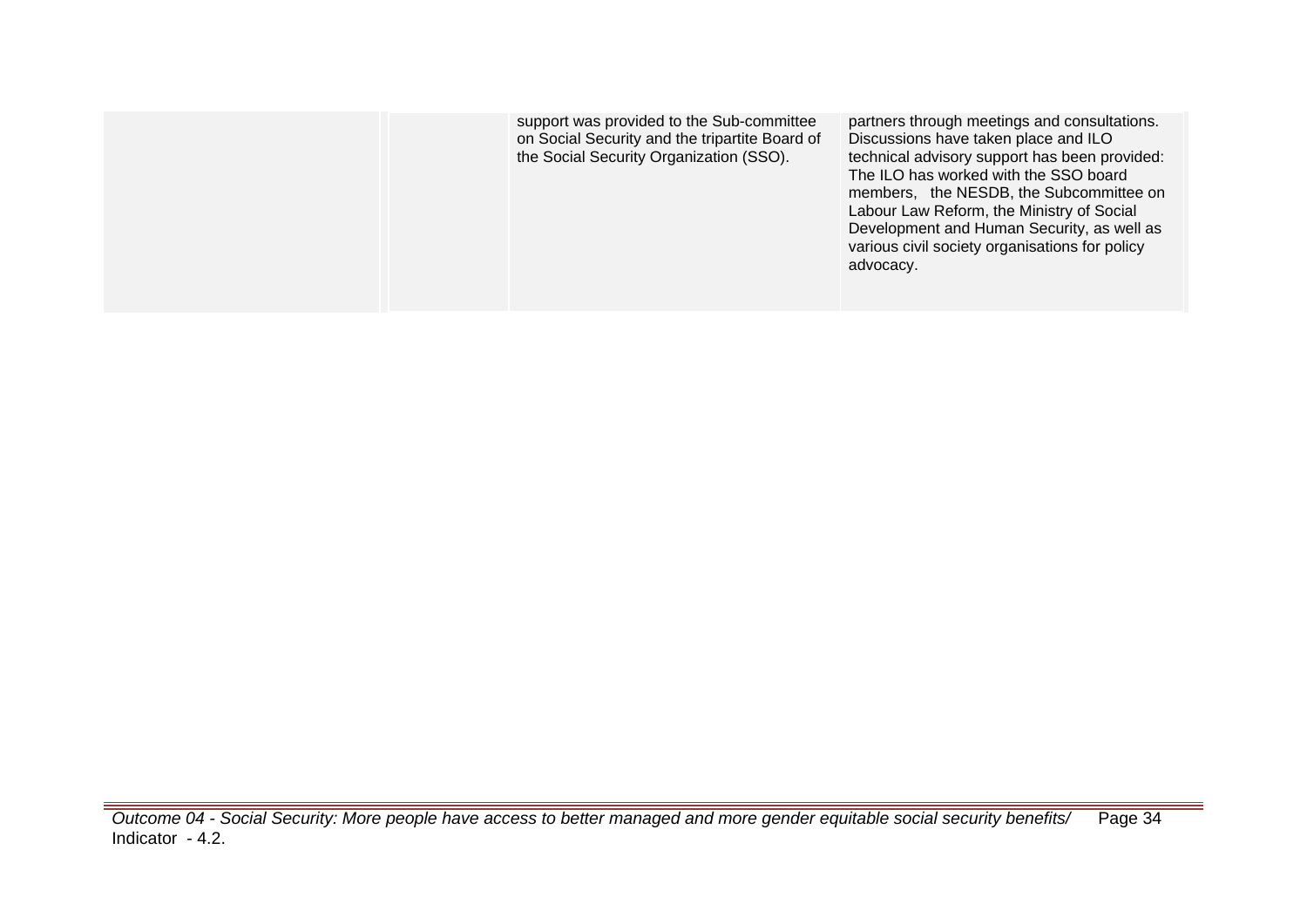| <b>Viet Nam/VNM151</b><br>Strengthened national capacities<br>and knowledge base for the effective<br>implementation of social security<br>policies and strategies. |                | The Social Insurance Law reform was passed<br>by the National Assembly on 20 November<br>2014.<br>National Assembly is selecting policy<br>alternatives on protecting workers in the<br>informal economy during old age.                                                                                                                                                                                             | ILO provided technical comments on different<br>drafts of the Social Insurance Law and through<br>technical consultation workshops, meetings<br>with the Government and National Assembly.<br>The approved Social Insurance Law reflects, in<br>part, the following ILO recommendations:<br>- Coverage expansion: short-term contracts<br>under 3 months (starting in 2018); foreign<br>workers; Vietnamese working abroad and State<br>support for voluntary insurance.<br>- Adequacy: the reform will change insurable<br>earnings from basic salaries to total income, in<br>line with Article 90 of the Labour Code by 2018.<br>- Equity and sustainability: roadmap to equalize<br>treatment between civil servants and private<br>sector employees (effective by mid next<br>decade); change in the pension formula and<br>average wage calculation should improve the<br>financial projection of the pension fund.<br>- Maternity: maternity leave extension to 6<br>months; first ever paternal leave (although<br>short). |
|---------------------------------------------------------------------------------------------------------------------------------------------------------------------|----------------|----------------------------------------------------------------------------------------------------------------------------------------------------------------------------------------------------------------------------------------------------------------------------------------------------------------------------------------------------------------------------------------------------------------------|------------------------------------------------------------------------------------------------------------------------------------------------------------------------------------------------------------------------------------------------------------------------------------------------------------------------------------------------------------------------------------------------------------------------------------------------------------------------------------------------------------------------------------------------------------------------------------------------------------------------------------------------------------------------------------------------------------------------------------------------------------------------------------------------------------------------------------------------------------------------------------------------------------------------------------------------------------------------------------------------------------------------------------|
|                                                                                                                                                                     | $\overline{2}$ | The Social Insurance Law reform seeks to<br>extend coverage of non-contributory<br>pensions (social pensions) for persons who<br>reach 80 years of age and are not covered by<br>contributory pension scheme. The effort is<br>part of social assistance reforms in Viet Nam<br>aimed at promoting greater policy coherence<br>for older-age persons both in the formal and<br>informal sector (i.e., between social | ILO produced a Policy Paper and a research<br>report on policy alternatives to protect informal<br>workers in old age for Viet Nam, and presented<br>the findings and recommendations for<br>discussion at the National Assembly.                                                                                                                                                                                                                                                                                                                                                                                                                                                                                                                                                                                                                                                                                                                                                                                                  |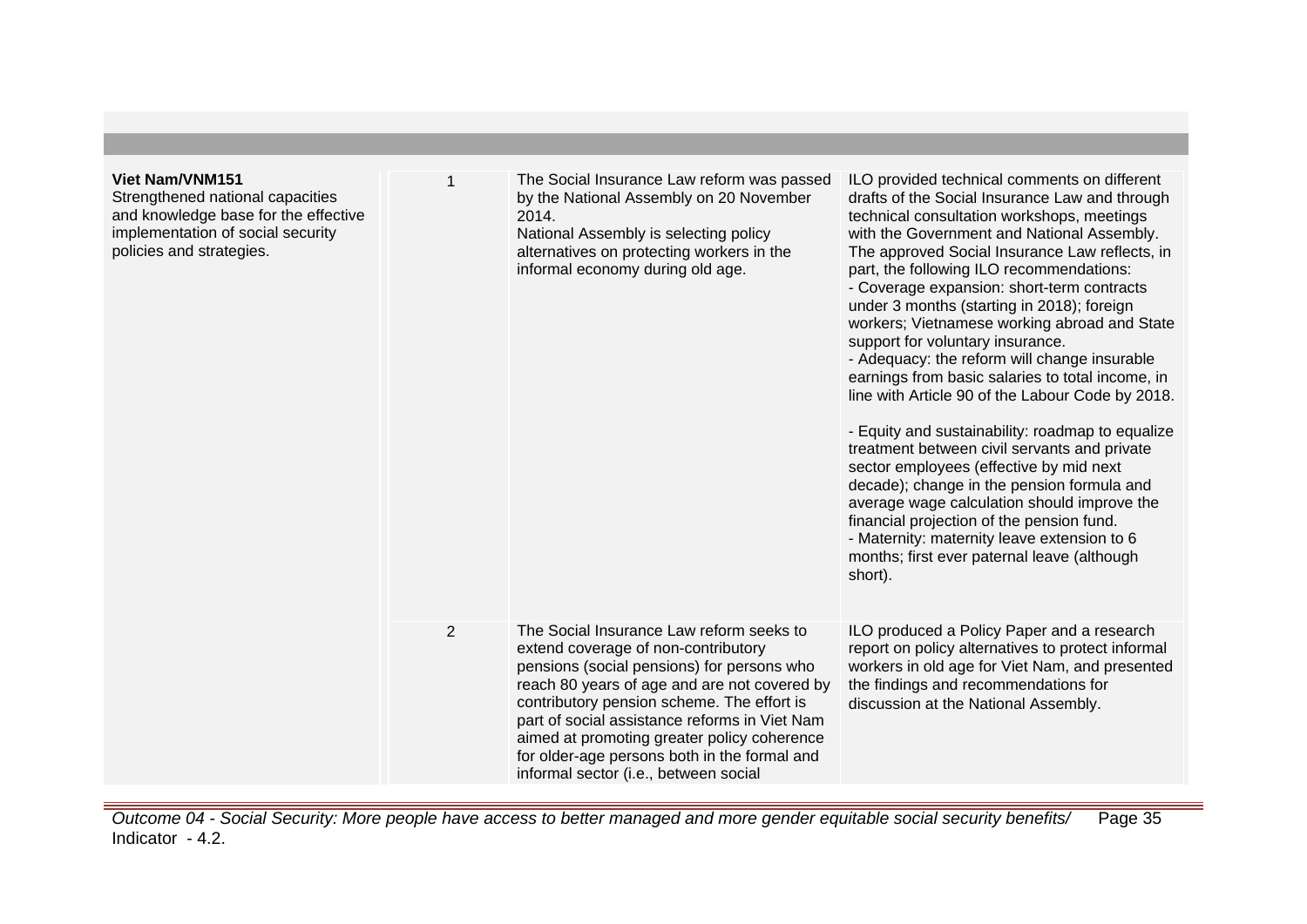|   | insurance and social assistance offerings).<br>The ILO has sought to bring policy<br>alternatives before the national assembly to<br>consider expanding protections for workers in<br>the informal economy. |                                                                                                                                                                                                                                                                                                                                                       |
|---|-------------------------------------------------------------------------------------------------------------------------------------------------------------------------------------------------------------|-------------------------------------------------------------------------------------------------------------------------------------------------------------------------------------------------------------------------------------------------------------------------------------------------------------------------------------------------------|
| 3 | The social insurance law was consulted with<br>relevant government agencies as well as<br>workers and employers organizations (VGCL<br>and VCCI).                                                           | ILO provided technical support to organize<br>number of consultation workshops on the draft<br>social insurance law, where VGCL and VCCI<br>raised their voice for workers and employer.<br>Several technical meeting sessions were<br>organised with VGCL and VCCI individually for<br>ILO to advocate about ILO's recommendation<br>in the new law. |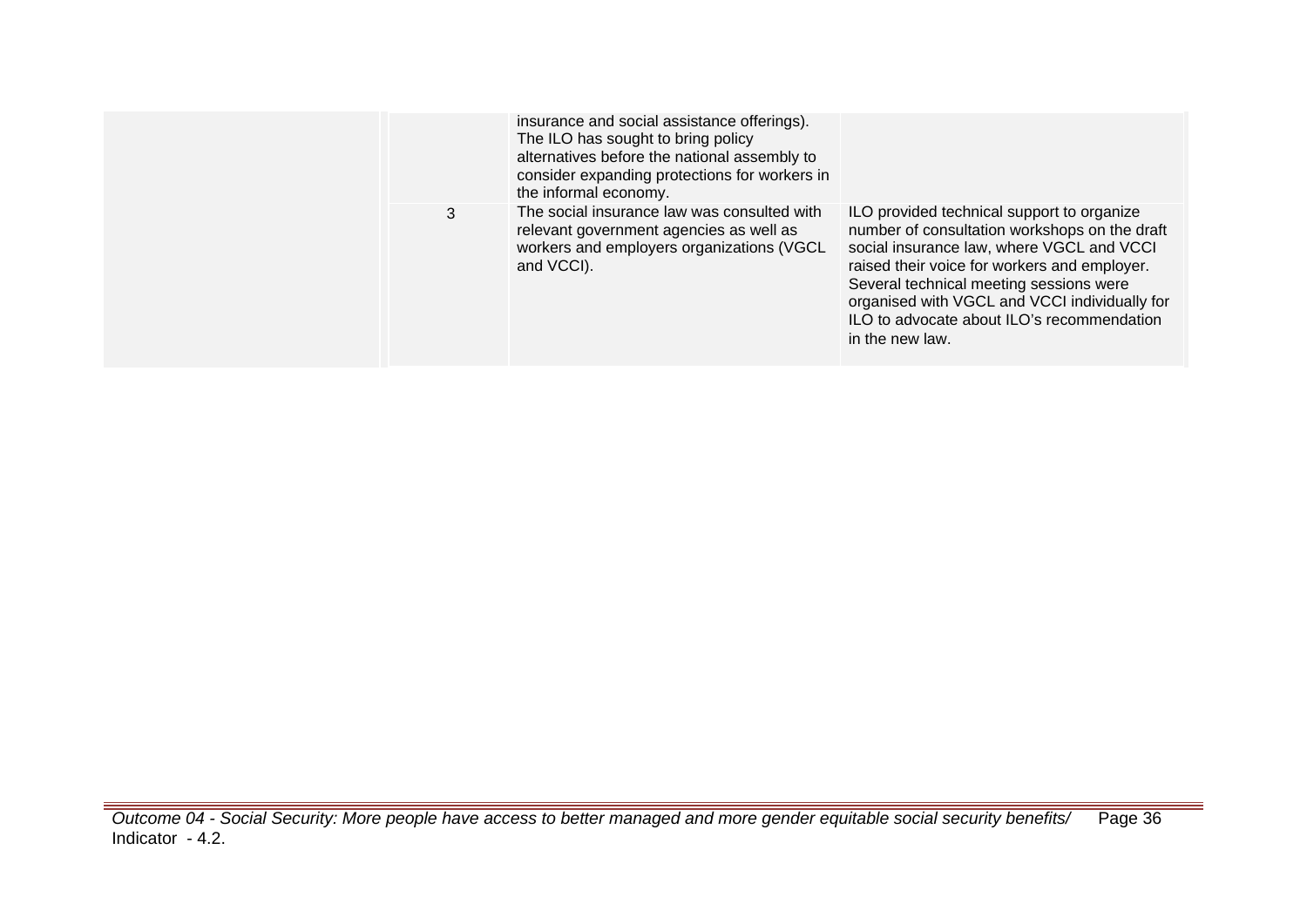#### **Indonesia/IDN103**

[ACI3] Government and social partners have greater capacity in designing and implementing social protection policies and programmes

1 (1) Extension of the social security coverage included in the National Medium-Term Development plan RPJNM 2015-2019 which was issued by Presidential Decree No. 2 of 2015 signed on 8 January 2015.

(2) A new public pension scheme has been implemented in July 2015

(3)BAPPENAS (the Indonesian ministry of planning) develops an Integrated Referral System (IRS) for better coordination and integration of social protection and employment services in Indonesia. The preparation phase started in 2014 and continued in 2015 with the testing of the tools in some pilot districts. Upon completion of the evaluation by the end of 2015, decision will be taken for roll out.

(1) The ILO provided technical and advisory support over the last few biennia with a view to promoting the extension of social protection. The ILO produced in 2012 the Assessment Based National Dialogue on Social protection (ABND) report with contribution from the main stakeholders of the social protection system and calling for strong effort to establish a social protection floor in Indonesia. It was endorsed by the Indonesian Ministry of Planning (BAPPENAS).

(2) The ILO conducted an actuarial valuation of the proposed pension scheme between May and December 2014, in response to a request from the Ministry of Manpower. The main conclusions of the study and recommendations were presented to tripartite constituents.

(3) The ILO conducted feasibility studies for the establishment of a better coordinated and integrated social protection system in Indonesia through the Single Window Service project in two provinces in 2013 and 2014. The report, Design study of the Single Referral System for Social Protection System in Indonesia, published in December 2014 was endorsed by the Indonesian ministry of Social Affairs.

RBSA funding has contributed to supporting this work and to the achievement of the reported results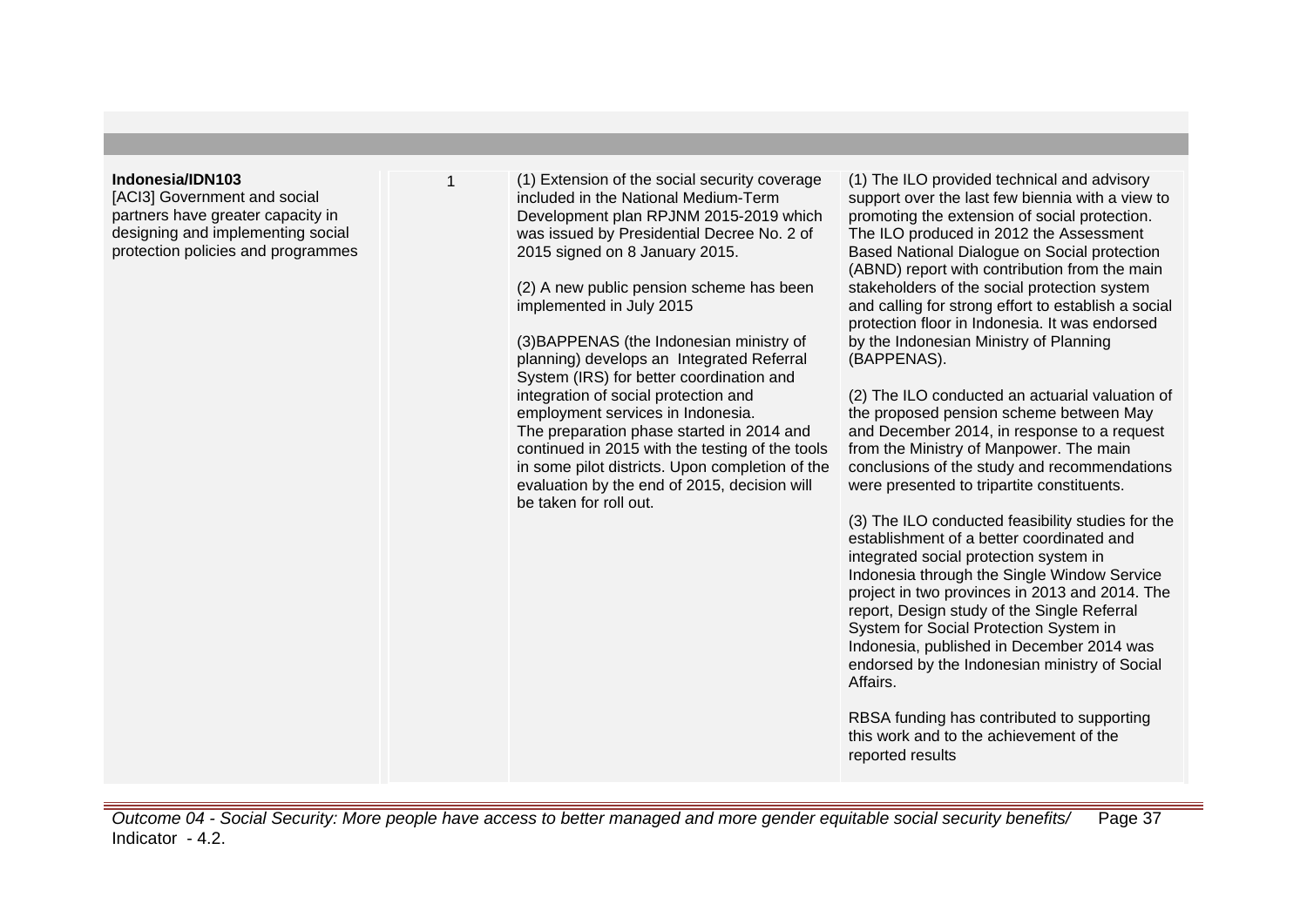| $\overline{2}$ | (1) The National Medium-term Development<br>Plan (RPJMN) targets a substantial increase<br>in the participation of informal economy<br>workers, (majority of Indonesian workers)<br>who so far have limited protection.<br>-The social Health insurance targets<br>universal coverage by 2019 from a baseline<br>coverage rate of 51.8% in October 2014;<br>-the RPJMN also foresees to more than<br>double the affiliation of informal economy<br>workers to the workers' social security<br>programmes (Work-injury, Old-age provident<br>fund, Death benefit and pension). It foresees<br>reaching a target of 62.4 million formal<br>economy workers and 3.5 million informal<br>economy workers (from a baseline of 29.5<br>million formal economy workers and 1.3<br>informal economy workers).<br>(2) The new public pension scheme targets<br>workers from private sector companies<br>(including documented migrant workers who<br>have been working in Indonesia for at least 6<br>months). It is a defined benefit scheme.<br>(3) The Integrated Referral System is<br>planned to be rolled out over a 5 year period<br>from January 2015 to Dec 2019. It targets to<br>roll out into 100 districts/municipality locations<br>with an average of 20 districts/municipality<br>per year.<br>The IRS is composed of four main tools: (1) A<br>database of the poor (improve the update<br>process of the existing "Unified Database");<br>(2) Family Profiles based on Needs<br>Assessment (3) Programme Profiles based<br>on the inventory of existing SP services in the<br>corresponding district and municipality; (4) | (1) The gap analysis conducted during the<br>ABND in 2012 identified informal sector<br>workers as one of the main group with very<br>limided protection. ILO's recommendation 202<br>on the social protection floor advocating for<br>universality of the social protection system<br>have been promoted through diverse forums in<br>2014 and 2015.<br>(2) The gap analysis conducted during the<br>ABND in 2012 highlighted the limitation of<br>pension mainly to civil servants, military, and<br>police personnel while old age benefits for<br>private sector workers were limited to a<br>provident fund (lump sum payment). ILO's<br>convention 102 on social protection minimum<br>standards advocating for old age benefits on<br>the form of regular payments have been<br>promoted through diverse forums in 2014 and<br>2015.<br>(3)ILO's contribution to the IRS:<br>- a recommendation of the ABND, jointly<br>organized with BAPPENAS<br>- the feasibility studies and the design report<br>produced under the single window service<br>have been shared with BAPPENAS.<br>RBSA funding has contributed to supporting<br>this work and to the achievement of the<br>reported results |
|----------------|-------------------------------------------------------------------------------------------------------------------------------------------------------------------------------------------------------------------------------------------------------------------------------------------------------------------------------------------------------------------------------------------------------------------------------------------------------------------------------------------------------------------------------------------------------------------------------------------------------------------------------------------------------------------------------------------------------------------------------------------------------------------------------------------------------------------------------------------------------------------------------------------------------------------------------------------------------------------------------------------------------------------------------------------------------------------------------------------------------------------------------------------------------------------------------------------------------------------------------------------------------------------------------------------------------------------------------------------------------------------------------------------------------------------------------------------------------------------------------------------------------------------------------------------------------------------------------------------------------------------------------------|-------------------------------------------------------------------------------------------------------------------------------------------------------------------------------------------------------------------------------------------------------------------------------------------------------------------------------------------------------------------------------------------------------------------------------------------------------------------------------------------------------------------------------------------------------------------------------------------------------------------------------------------------------------------------------------------------------------------------------------------------------------------------------------------------------------------------------------------------------------------------------------------------------------------------------------------------------------------------------------------------------------------------------------------------------------------------------------------------------------------------------------------------------------------------------------------------------|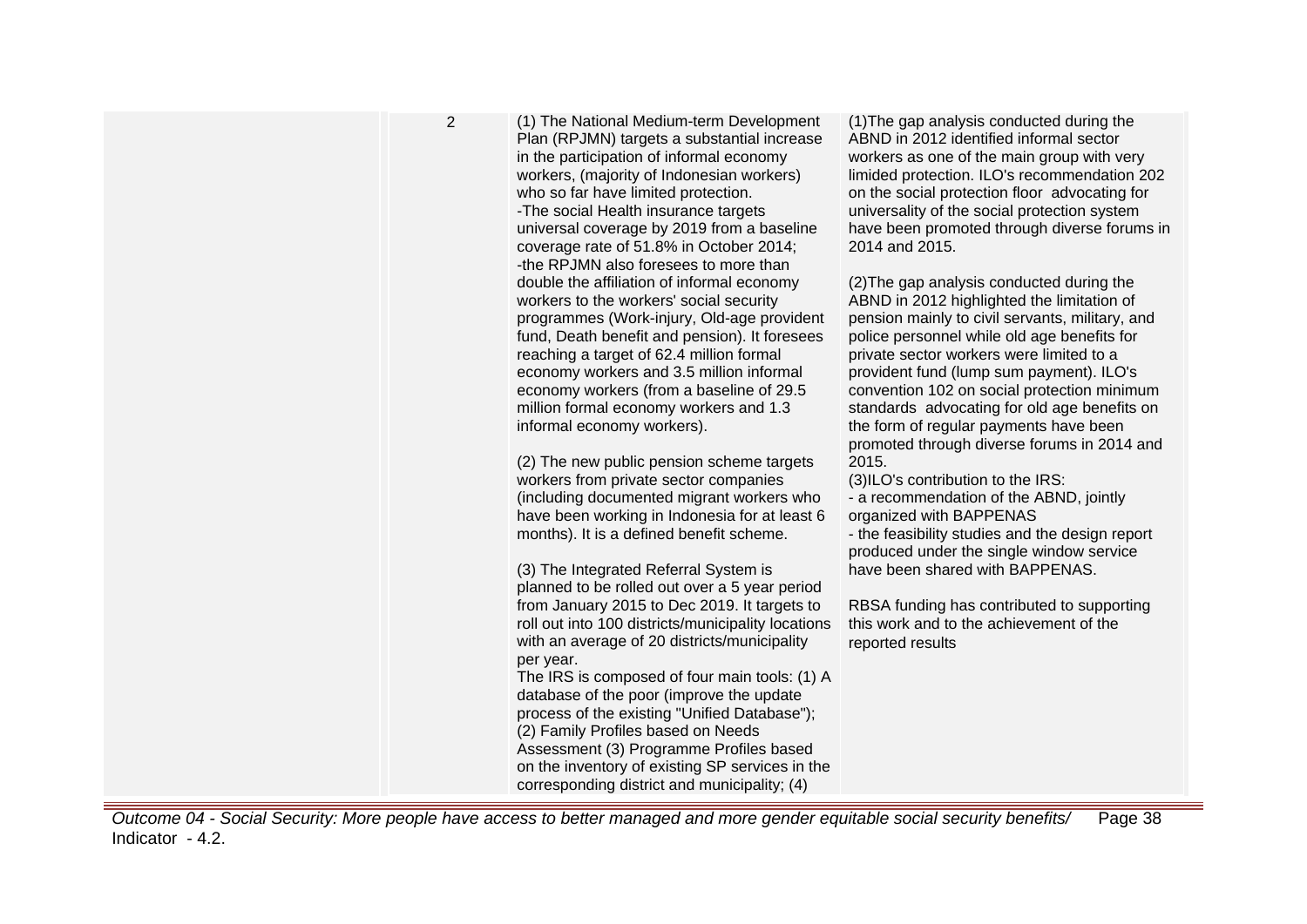|   | <b>Complaints Resolution Tracking System.</b>                                                                                                                                                                                                                                                                                                                                                                                                                                                                                                                                                                                                                                                                                                                                                                                                                                                                                          |                                                                                                                                                                                                                                                                                                                                                                                                                                                                                                                                                                                                                                                                                                                                                                                                                                                                                                                                                                                                                                                                                                                                                                                                                                                                                                                  |
|---|----------------------------------------------------------------------------------------------------------------------------------------------------------------------------------------------------------------------------------------------------------------------------------------------------------------------------------------------------------------------------------------------------------------------------------------------------------------------------------------------------------------------------------------------------------------------------------------------------------------------------------------------------------------------------------------------------------------------------------------------------------------------------------------------------------------------------------------------------------------------------------------------------------------------------------------|------------------------------------------------------------------------------------------------------------------------------------------------------------------------------------------------------------------------------------------------------------------------------------------------------------------------------------------------------------------------------------------------------------------------------------------------------------------------------------------------------------------------------------------------------------------------------------------------------------------------------------------------------------------------------------------------------------------------------------------------------------------------------------------------------------------------------------------------------------------------------------------------------------------------------------------------------------------------------------------------------------------------------------------------------------------------------------------------------------------------------------------------------------------------------------------------------------------------------------------------------------------------------------------------------------------|
| 3 | (1) The assessment of the social protection<br>situation in Indonesia was based on a<br>number of consultations with all relevant<br>ministries, institutions, workers' and<br>employers' representatives at both the<br>provincial and national levels, and United<br>Nations (UN) agencies participating in<br>Indonesia's UNPDF sub-working group on<br>the SPF.<br>(2) Four Indonesian Trade Unions'<br>confederations (KSPI, KSBI,<br>KSPSI-Rekonsiliasi and KSPSI-Congres<br>Jakarta) and THE Indonesian employers'<br>association (APINDO) were closely involved<br>in the discussions at each stage of the<br>actuarial valuation of the proposed pension<br>scheme and the recommendations were<br>disseminated to and discussed with workers<br>and employers's organizations.<br>(3) The workers unions and APINDO have<br>also been closely involved with the<br>development of the Integrated Referral<br>System concept. | (1) Government, workers and employers'<br>representatives were associated in the<br>discussions during the ABND.<br>(2) ILO conducted an actuarial training for the<br>tripartite constituents including representatives<br>of each of the 4 workers'union confederation<br>and representatives of the Indonesian<br>employer's association (APINDO) during a<br>workshop in November 2014.<br>The results of the actuarial valuation and ILO's<br>recommendation were shared and discussed<br>with the tripartite constituents during bilateral<br>meetings with unions and workers between<br>November 2014 and July 2015 and also during<br>the third Indonesian Industrial Relation<br>Convention in May 2015.<br>(3) In addition to the fact that the idea of better<br>coordinating social protection programmes in<br>Indonesia was a recommendation of the<br>ABND, in which workers and employers'<br>organizations were closely associated, the<br>concept development (under the single window<br>service project) has been discussed with the<br>tripartite constituents. Workers and employers'<br>organizations have also been associated in the<br>discussions during the launch of the design<br>study.<br>RBSA funding has contributed to supporting<br>this work and to the achievement of the |
|   |                                                                                                                                                                                                                                                                                                                                                                                                                                                                                                                                                                                                                                                                                                                                                                                                                                                                                                                                        | reported results                                                                                                                                                                                                                                                                                                                                                                                                                                                                                                                                                                                                                                                                                                                                                                                                                                                                                                                                                                                                                                                                                                                                                                                                                                                                                                 |
|   |                                                                                                                                                                                                                                                                                                                                                                                                                                                                                                                                                                                                                                                                                                                                                                                                                                                                                                                                        |                                                                                                                                                                                                                                                                                                                                                                                                                                                                                                                                                                                                                                                                                                                                                                                                                                                                                                                                                                                                                                                                                                                                                                                                                                                                                                                  |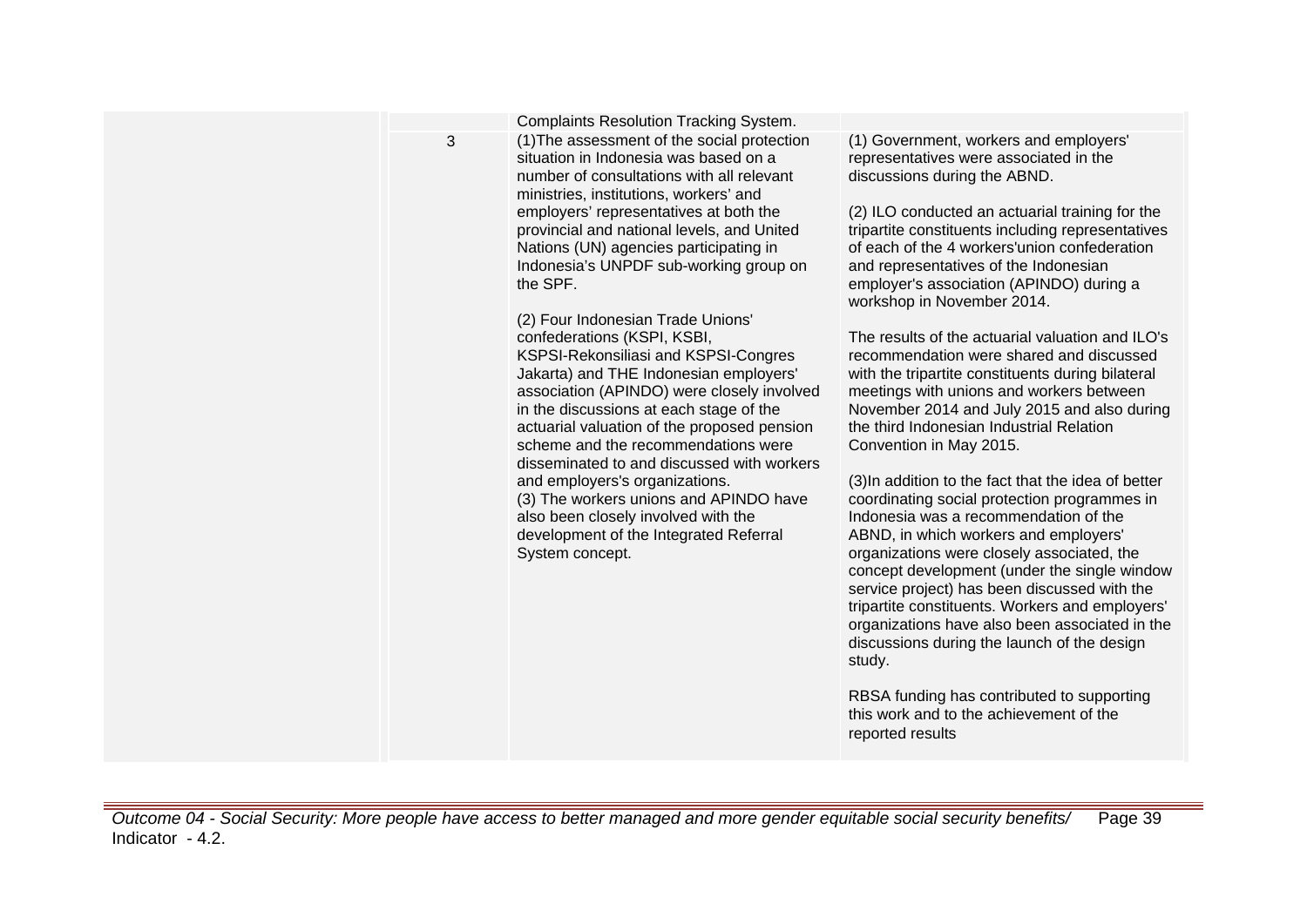# **Bangladesh/BGD301**

Coverage of social protection improved.

| 1 | The «Understanding for a Practical<br>Arrangement on Payments to the Victims of<br>the Rana Plaza Accident and their Families<br>and Dependants for their Losses» agreed by<br>representatives of all major stakeholders on<br>20 November 2013.<br>The decision regarding the design of benefits<br>was made at by the RPCC on 2 December<br>2013.<br>The Rana Plaza Compensation Claims<br>processing has been completed at 90% by<br>August 2015.<br>The national public consultation on<br>establishment of a national employment<br>injury insurance (EII) scheme concluded, 24<br>February 2015.<br>A draft EII Feasibility Study submitted in<br>August 2015. | The ILO has been providing independent<br>technical and advisory support acting as a<br>neutral chair of the Rana Plaza Coordination<br>Committee (RPCC) since mid-2013. The<br>objective of the RPCC was to develop a<br>comprehensive and independent process that<br>would deliver support to the victims, their<br>families and dependants in a predictable<br>manner consistent with international labour<br>standards. The ILO has, amongst other<br>support:<br>- Drafted the legal provisions governing the<br>RPCA based on C.121;<br>- Developed and completed in 2014-15 the<br>Administrative Calculation Tool to register<br>benefit claims and to calculate benefits audited;<br>- Prepared in 2015 a Technical Report on the<br>Rana Plaza Scheme Design and<br>Operationalization, and Lessons Learnt;<br>- Set-up a Repository and official platform in<br>December 2013 for the Rana Plaza<br><b>Compensation Arrangement</b><br>(http://www.ranaplaza-arrangement.org/);<br>- Prepared several press releases and media<br>coverage closely articulated with BetterWorks<br>in 2013, 2014 and 2015.<br>- Developed a video on the Rana Plaza Legacy<br>for Employment Injury Insurance in April 2015.<br>Lessons learnt from the Rana Plaza<br>compensation arrangement has led national<br>counterparts to request the ILO to provide<br>support for the introduction of a national<br>Employment Injury Scheme for workers in the<br>Ready Made Garment sector and supply chain<br>workers. |
|---|----------------------------------------------------------------------------------------------------------------------------------------------------------------------------------------------------------------------------------------------------------------------------------------------------------------------------------------------------------------------------------------------------------------------------------------------------------------------------------------------------------------------------------------------------------------------------------------------------------------------------------------------------------------------|------------------------------------------------------------------------------------------------------------------------------------------------------------------------------------------------------------------------------------------------------------------------------------------------------------------------------------------------------------------------------------------------------------------------------------------------------------------------------------------------------------------------------------------------------------------------------------------------------------------------------------------------------------------------------------------------------------------------------------------------------------------------------------------------------------------------------------------------------------------------------------------------------------------------------------------------------------------------------------------------------------------------------------------------------------------------------------------------------------------------------------------------------------------------------------------------------------------------------------------------------------------------------------------------------------------------------------------------------------------------------------------------------------------------------------------------------------------------------------------------------------------|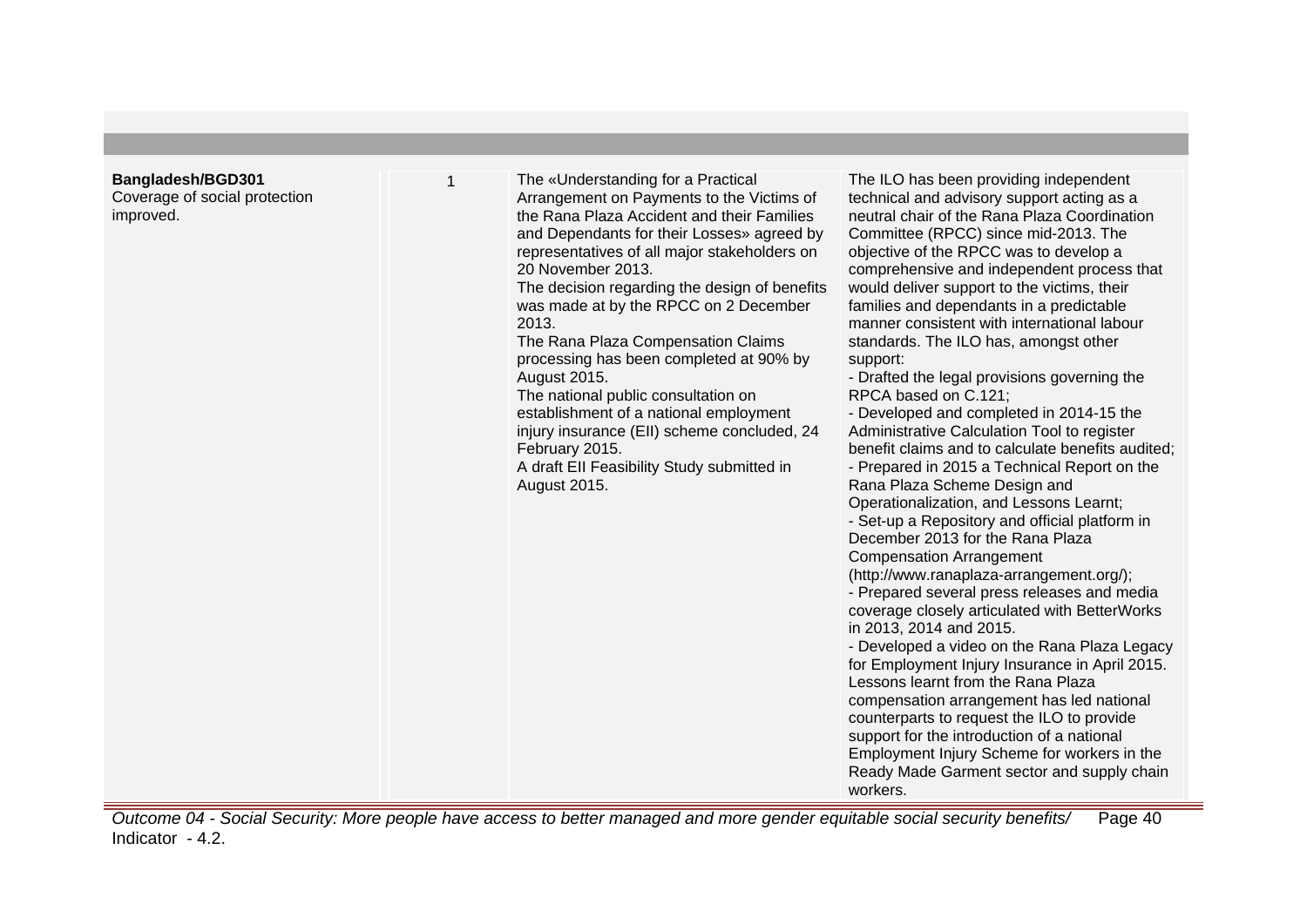|   |                                                                                                                                                                                                                                                                                                                                       | Awareness raising through a video on Rana<br>Plaza legacy and the need for a national<br>employment injury insurance system.<br>Partnerships are concluded on supporting the<br>Ell endeavour.<br>RBSA funding has contributed to supporting<br>this work and to the achievement of the<br>reported results                                                                                                                                                                      |
|---|---------------------------------------------------------------------------------------------------------------------------------------------------------------------------------------------------------------------------------------------------------------------------------------------------------------------------------------|----------------------------------------------------------------------------------------------------------------------------------------------------------------------------------------------------------------------------------------------------------------------------------------------------------------------------------------------------------------------------------------------------------------------------------------------------------------------------------|
| 2 | The Understanding addresses the coverage<br>of Victims of the Rana Plaza Accident and<br>their Families and Dependants due to work<br>related accident and death extending<br>coverage to injuries not covered so far under<br>the Labour Act.                                                                                        | Given that the compensation amounts provided<br>for under the Labour Act are relatively small<br>and do not meet the standards of the ILO's<br>Employment Injury Benefits Convention, 1964<br>(No. 121), the ILO through the provision of its<br>advice was able to ensure that the amounts<br>paid to the victims was raised to a level more in<br>line with C.121<br>RBSA funding has contributed to supporting<br>this work and to the achievement of the<br>reported results |
| 3 | ILO acted as a neutral Chair for the Rana<br>Plaza Coordination Committee (RPCC). The<br>RPCC, which oversees the implementation of<br>the Arrangement, brings together<br>representatives of the Government, the<br>garment industry both locally and<br>internationally, trade unions and<br>non-governmental organizations (NGOs). | The ILO provided independent technical<br>advisory support to the RPCC for the design<br>and implementation of the scheme.<br>RBSA funding has contributed to supporting<br>this work and to the achievement of the<br>reported results                                                                                                                                                                                                                                          |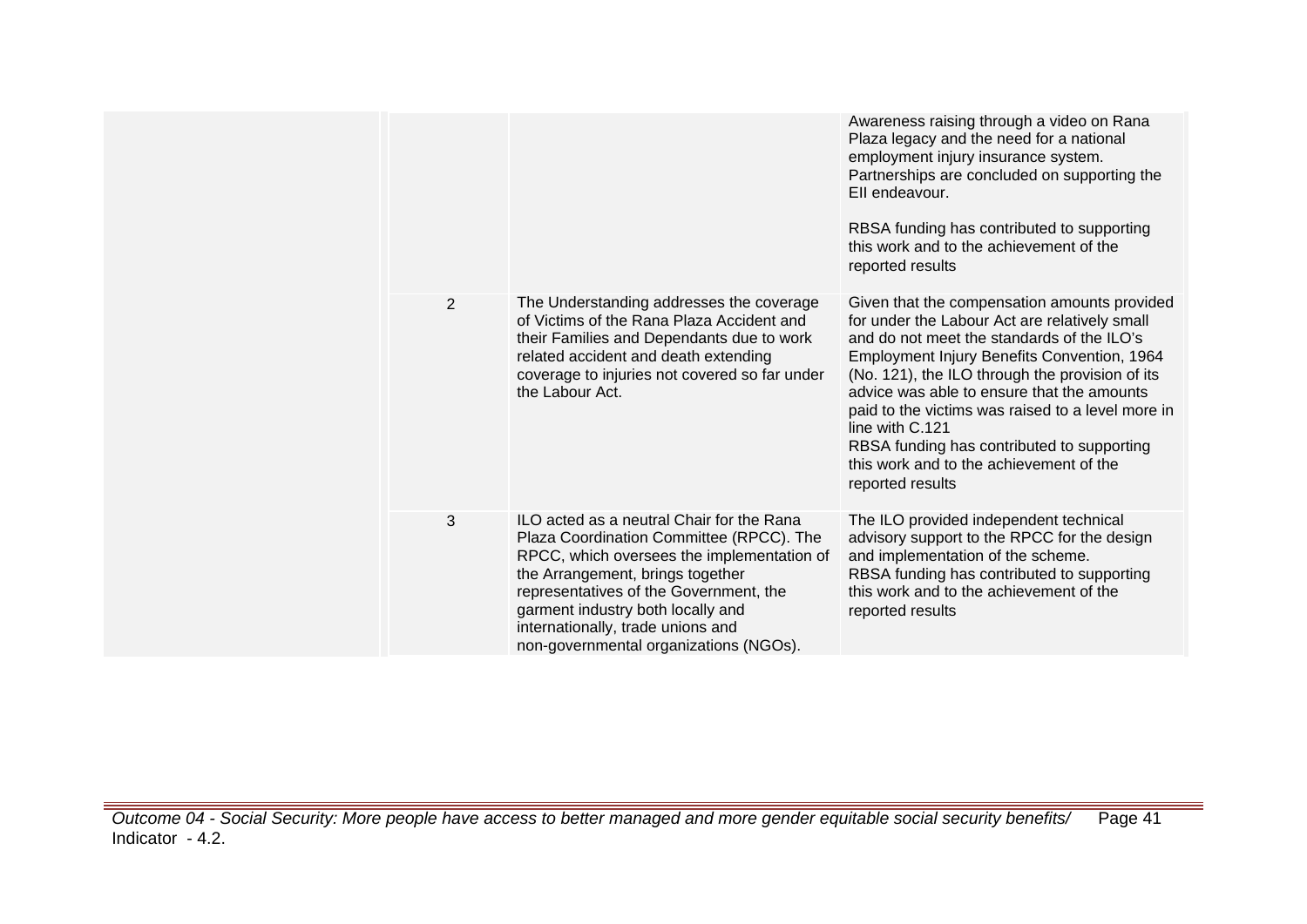| Kyrgyzstan/KGZ154<br>[ACI3] Social protection system<br>enhanced by improving national<br>social security schemes |                | The Government of Kyrgyzstan adopted the<br>Programme of social protection development<br>(decree #85 of 27 February 2015). The<br>Programme includes direct reference to the<br>ILO Convention No. 102 and<br>Recommendation No.202. It also includes in<br>its action plan the carrying out of an<br>Assessment Based National Dialogue on the<br>development of a national social protection<br>floor. | ILO provided advisory and technical support<br>through:<br>- Awareness-raising/Advocacy;<br>- Technical advice: development of the<br>component on disability of the Programme.<br>Guidance and technical advice on the overall<br>structure as well as the Action Plan of the<br>Programme (July - December 2014).<br>- Knowledge sharing: various ILO publications<br>were translated into Russian and contributed to<br>the development of the Programme: World<br>Social Protection Report 2014/15; Global Wage<br>Report 2014/15; Social Security for all: Building<br>social protection floors and comprehensive<br>social security systems. A joint publication with<br>WFP on social protection and food security (to<br>be finalized in Sep/Oct 2015).<br>RBSA funding has contributed to supporting<br>this work and to the achievement of the<br>reported results |
|-------------------------------------------------------------------------------------------------------------------|----------------|-----------------------------------------------------------------------------------------------------------------------------------------------------------------------------------------------------------------------------------------------------------------------------------------------------------------------------------------------------------------------------------------------------------|------------------------------------------------------------------------------------------------------------------------------------------------------------------------------------------------------------------------------------------------------------------------------------------------------------------------------------------------------------------------------------------------------------------------------------------------------------------------------------------------------------------------------------------------------------------------------------------------------------------------------------------------------------------------------------------------------------------------------------------------------------------------------------------------------------------------------------------------------------------------------|
|                                                                                                                   | $\overline{2}$ | The Programme of social protection<br>development of Kyrgyzstan and its Action<br>Plan address the coverage of so far excluded<br>groups, namely disabled people, poor<br>households, pensioners, and children. The<br>Programme will provide old-age, family and<br>child benefits.                                                                                                                      | Technical advice: development of the<br>component on disability of the Programme.<br>RBSA funding has contributed to supporting<br>this work and to the achievement of the<br>reported results                                                                                                                                                                                                                                                                                                                                                                                                                                                                                                                                                                                                                                                                               |
|                                                                                                                   | 3              | ILO's recommendations on the Programme of<br>social protection development were shared<br>with the social partners and endorsed by the<br>SPF Working Group and submitted to the<br>Government.                                                                                                                                                                                                           | ILO provided support to social partners through<br>awareness-raising events and technical advice.<br>Awareness-raising/Advocacy: Support provided<br>to social partners was mainly related to                                                                                                                                                                                                                                                                                                                                                                                                                                                                                                                                                                                                                                                                                |

**Europe and Central Asia**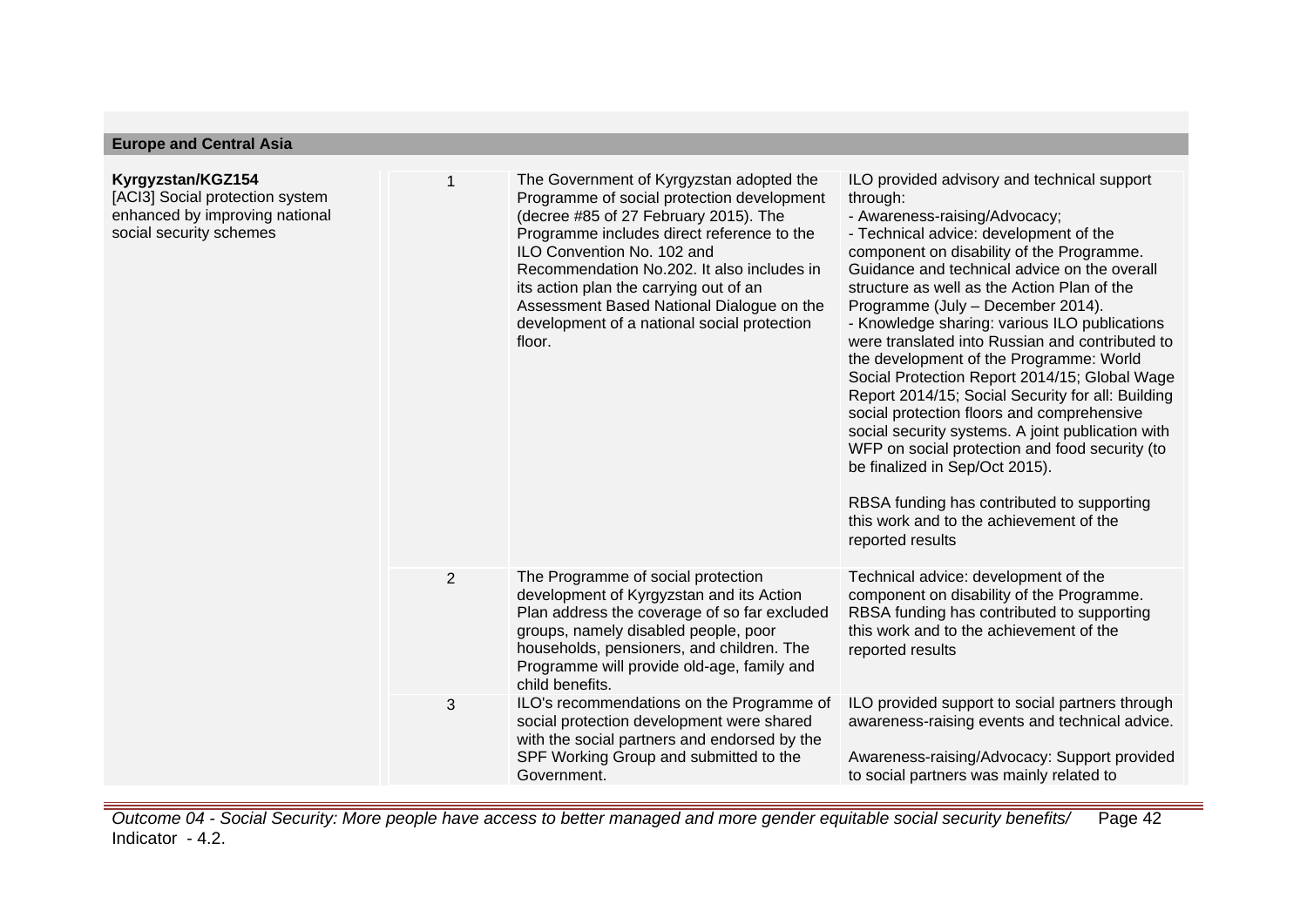capacity building in order to enhance their knowledge on social protection as well as experience on social dialogue with a view to facilitating their engagement in constructive policy dialogue on social security/protection For example an Introductory training on ILO standards (C102 and R202) in May 2014 to tripartite constituents and stakeholders (including UN agencies, Social security institutions, line Ministries and major NGOs recommended by the Government); As a follow-up the Action Plan of the Programme on social protection Development, the ILO has been playing a leading role in the interagency Assessment Based National Dialogue (ABND) through joint UN collaboration (UNICEF, FAO, UN Women, WFP etc.) since Dec 2014. RBSA funding has contributed to supporting this work and to the achievement of the reported results

**Additional CPO Information (This information should only be added when relevant and necessary and should not repeat information already entered under results or ILO contribution) a)Gender equality and non-discrimination b) Partnerships (external)**

- In the course of ABND, strategic partnerships established with UNICEF, FAO, UN Women, WFP.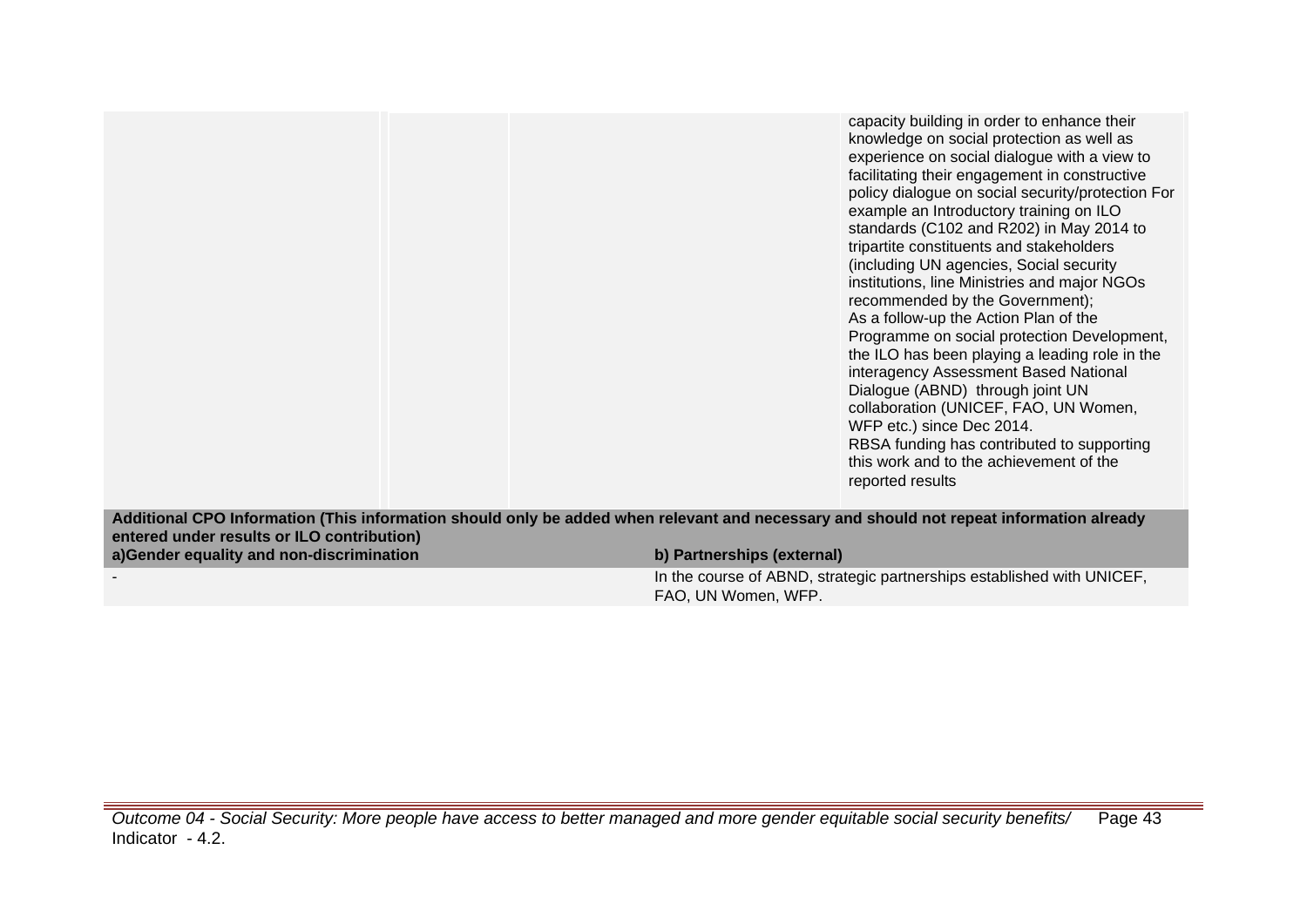### **Latin America and the Caribbean**

#### **Colombia/COL176**

Los mandantes habrán fortalecido su capacidad institucional para la formulación de políticas públicas tendientes a extender la cobertura de seguridad social con enfasis en la promoción de un piso de protección social

1 1. El Ministerio de Trabajo reglamentó el Nuevo Mecanismo de Protección al Cesante (Decreto 2852) el 6 de diciembre de 2013, a través del cual se garantiza la protección de los trabajadores en caso de quedar desempleados, manteniendo el acceso a salud, pensiones, subsidio familiar y el acceso a los servicios de intermediación y capacitación laboral.

> 2. El Ministerio de Trabajo promovió la adopción del Decreto 1047 el 4 de junio de 2014, mediante el cual se establecen las normas para la afiliación de los conductores del servicio público de taxi al Sistema Integral de Seguridad Social.

3. Mediante la expedición de la Ley 1743/15, que aprueba el Plan Nacional de Desarrollo de Colombia 2014-2018, el Gobierno instituyó un mecanismo alternativo de protección social para los trabajadores independientes con ingresos inferiores al salario mínimo y promovió la obligación de adoptar una política nacional de trabajo decente para promover la generación de empleo, la formalización laboral y la protección de los trabajadores de los sectores público y privado en coordinación con las entidades territoriales.

4. Libro Blanco del Sistema de Subsidio Familiar en Colombia (12/2014), cuyo objetivo fue consensuar las bases para la formulación y construcción de los escenarios 1. y . 2. La OIT con fondos del Gobierno de Colombia, Carta Acuerdo 225/2013, proveyó de asistencia técnica y contribuciones específicas que fueron incorporadas en la versión final del proyecto de reglamentación finalmente aprobado.

3. La OIT con fondos del Gobierno de Colombia, Carta Acuerdo 225/2013, proveyó asistencia técnica para el Plan Nacional de Desarrollo 2014-2018 en materia de Trabajo Decente, que guiará las políticas públicas en la actual Administración.

4. La OIT con fondos del Gobierno de Colombia, Carta Acuerdo 225/2013, proveyó de asistencia técnica y consultas tripartitas para la elaboración del Libro Blanco

5. La OIT con fondos del Gobierno de Colombia, Carta Acuerdo 225/2013, proveyó de asistencia técnica al Ministerio de Trabajo según el siguiente detalle: 5.1. Estudios de caracterización del mercado laboral para sectores priorizados; 5.2. Desarrollo de un paquete de sensibilización y plan de capacitaciones para la promoción de formalización laboral y protección social;. 5.3. Cartilla para socializar información acerca de la contratación de servicios personales en el sector público ; 5.4. KIT de formalización que incluye cuatro documentos: (i) ABECÉ de formalización; (ii) Acceso a la seguridad social; (iii) Manual de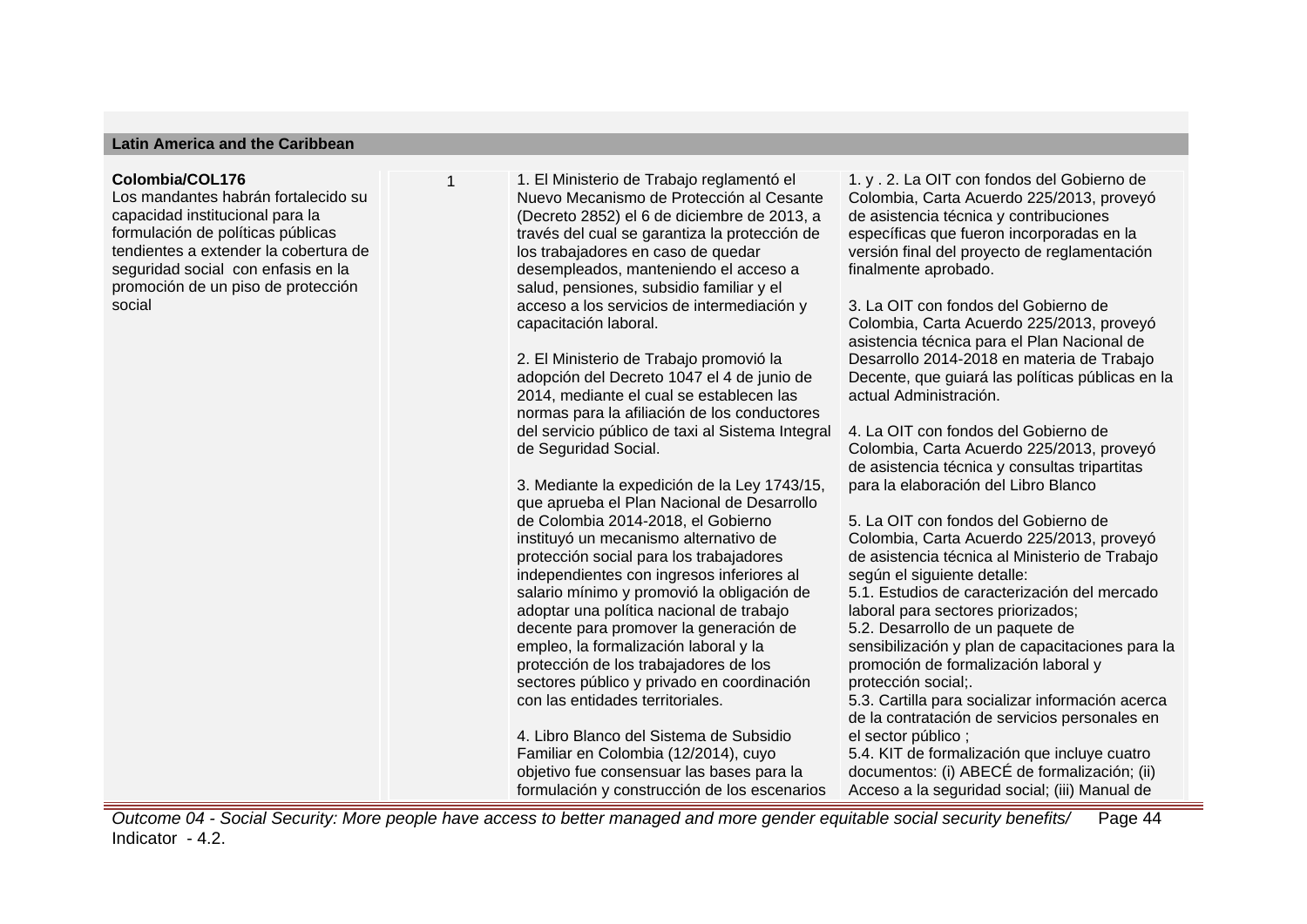|                | futuros del sistema; siempre priorizando la<br>extensión de la cobertura y la suficiencia de<br>las prestaciones. El proceso ampliamente<br>participativo fue liderado por el Ministerio de<br>Trabajo y la OIT.<br>5. El Ministerio de Trabajo de Colombia creó<br>y puso en marcha la Red Nacional de<br>Formalización (2014), con el objeto de<br>promover el desarrollo de políticas públicas<br>para mejorar los niveles de formalización en<br>el país y en particular, los niveles de<br>afiliación al sistema de seguridad social.                                                                                                                                                                                                                                                                                                                                                                                                                                                                                                                                                                                | acuerdos de formalización laboral; (iv) Cartilla<br>sobre Red de Formalización Laboral.<br>5.5. Facilitación de las brigadas de<br>formalización en distintas ciudades del país, en<br>el marco de la adopción de la Red de<br>Formalización Laboral en Colombia.                                                                                                                                                                                                                                                                                                                                                                                                                                                                                                                                                                                                                                                                                                                                                                                                                                                                                                       |
|----------------|---------------------------------------------------------------------------------------------------------------------------------------------------------------------------------------------------------------------------------------------------------------------------------------------------------------------------------------------------------------------------------------------------------------------------------------------------------------------------------------------------------------------------------------------------------------------------------------------------------------------------------------------------------------------------------------------------------------------------------------------------------------------------------------------------------------------------------------------------------------------------------------------------------------------------------------------------------------------------------------------------------------------------------------------------------------------------------------------------------------------------|-------------------------------------------------------------------------------------------------------------------------------------------------------------------------------------------------------------------------------------------------------------------------------------------------------------------------------------------------------------------------------------------------------------------------------------------------------------------------------------------------------------------------------------------------------------------------------------------------------------------------------------------------------------------------------------------------------------------------------------------------------------------------------------------------------------------------------------------------------------------------------------------------------------------------------------------------------------------------------------------------------------------------------------------------------------------------------------------------------------------------------------------------------------------------|
| $\overline{2}$ | El plan Nacional de Desarrollo 2014-2018<br>aborda entre otras las siguientes ramas de la<br>seguridad social: desempleo, invalidez,<br>vejez, muerte y asignaciones familiares.<br>1. El nuevo Mecanismo de Protección al<br>Cesante (MPC) cubre a todos los<br>trabajadores del sector público y privado y<br>los trabajadores independientes que hayan<br>realizado aportes a las Cajas de<br>Compensación Familiar.<br>El beneficio recibido consistirá en: 1. aportes<br>al Sistema de Salud y Pensiones; 2. Acceso<br>a la cuota monetaria del subsidio familiar en<br>las condiciones establecidas en la legislación<br>vigente; y, 3. si se ahorró voluntariamente en<br>el MPC, se recibirá como incentivo monetario<br>un valor proporcional al monto del ahorro<br>alcanzado con cargo al FOSFEC (Fondo de<br>Solidaridad de Fomento al Empleo y<br>Protección al Cesante).<br>2. El Decreto 1047 de 2014, que fomenta la<br>afiliación de los conductores de taxi al<br>Sistema Integral de Seguridad Social, cubre<br>a todos los conductores de los equipos<br>destinados al Servicio Público de Transporte | La OIT proveyó asistencia técnica para el Plan<br>Nacional de Desarrollo 2014-2018 en materia<br>de Trabajo Decente, que guiará las políticas<br>públicas en la actual Administración.<br>La OIT en el marco de la Carta Acuerdo 225<br>de 2013:<br>- desarrolló en coordinación con el Ministerio<br>de Trabajo, la propuesta técnica del<br>mecanismo alternativo de afiliacion para<br>trabajadores del sector rural, que más adelante<br>fue ampliado por el gobierno nacional a los<br>trabajadores independientes que devenguen<br>menos de un salario mínimo, lo que permite<br>lograr mayor cobertura del programa;<br>- desarrolló en coordinación con el Ministerio<br>del Trabajo, el proyecto de Decreto que se<br>negoció con los actores del gremio de taxistas<br>(dueños de empresas de taxis, dueños de los<br>vehículos y conductores) y resultó en la<br>expedición de una normativa ahora vigente;<br>- apoyó la generación de la Red Nacional de<br>Formalización mediante la contratacion de<br>Brigadistas a nivel nacional que socializaran<br>las estrategias con empleadores y trabajadores<br>a nivel regional. En la actualidad se apoya al |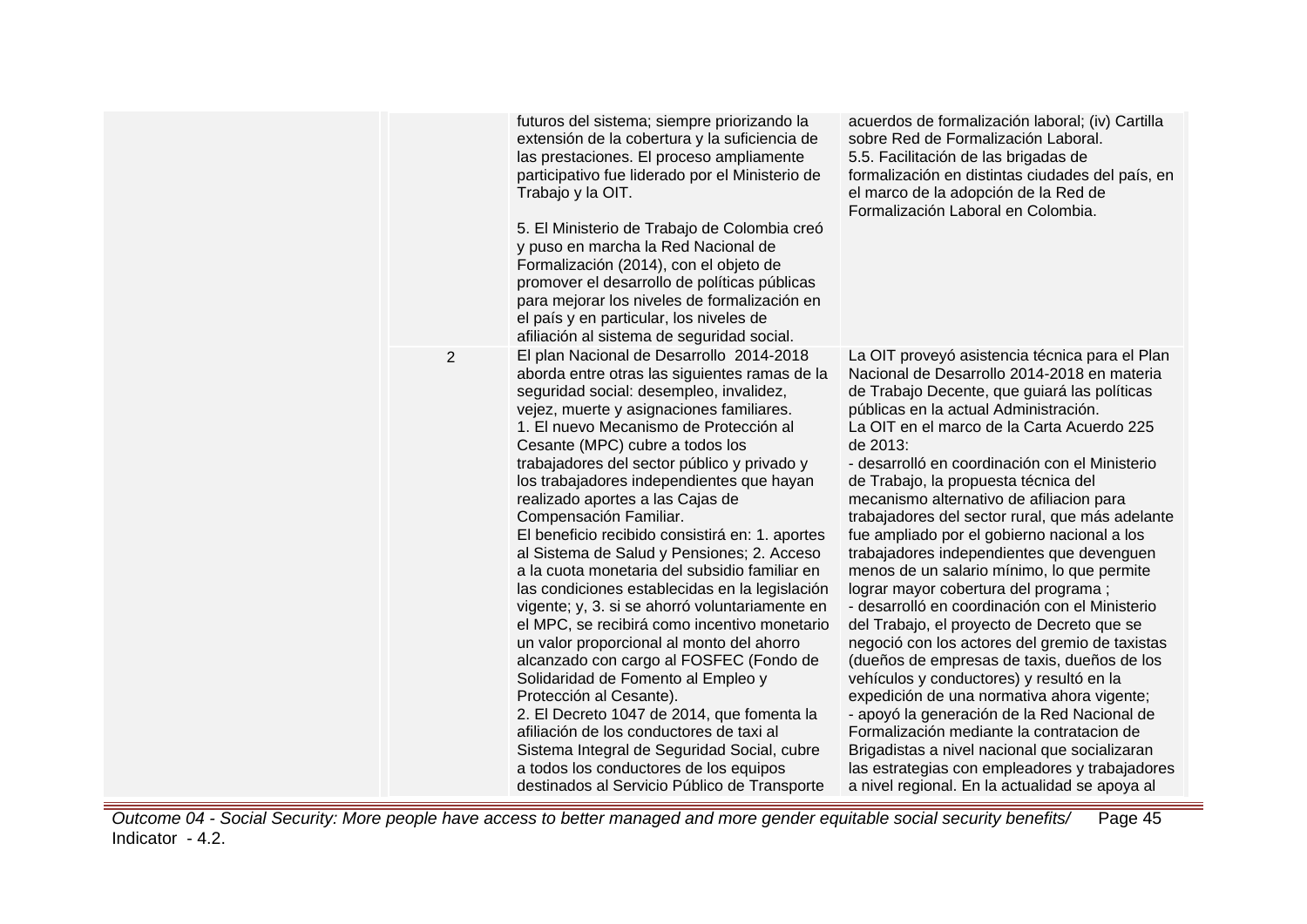|   | Terrestre Automotor Individual de Pasajeros<br>en Vehículos (Taxi). Los beneficios<br>provendrán de la afiliación a los sistemas de<br>Salud, Pensiones y Riesgos Profesionales.<br>Adicionalmente, contarán con beneficios<br>complementarios que recibirán del seguro de<br>accidentes personales, los cuales deben<br>tomar las empresas de taxis con compañías<br>de seguros autorizadas para operar en<br>Colombia.<br>3. El Mecanismo Alternativo de Protección<br>Social establecido en el Plan Nacional de<br>Desarrollo 2014-2018, cubre a todos los<br>trabajadores independientes con ingresos<br>inferiores al salario mínimo, lo que les impide<br>cotizar en el régimen tradicional de<br>Seguridad Social Colombiamo. Se estableció<br>la afiliación al Sistema de Salud como<br>cotizante o beneficiario, el ingreso al<br>programa de Beneficios Económicos<br>Periódicos - BEPs- que se trata de un ahorro<br>voluntario para la vejez, y, protección frente a<br>los riesgos de muerte y accidentalidad<br>mediante microseguros.<br>4. La Red de Formalización Nacional creada<br>en 2014 está dirigida a generar políticas de<br>formalización a lo largo del territorio nacional.<br>Las poblaciones objetivo de las politicas que<br>se gesten mediante esta plataforma serán<br>aquellas que operen de manera informal. El<br>Ministero del Trabajo ha priorizado algunos<br>sectores como transporte, economías<br>informales de frontera, comercio ambulante,<br>construcción, trabajadores domésticos, entre<br>otros. | Ministerio de Trabajo en las mesas locales de<br>empleo, espacio donde funciona a nivel |
|---|---------------------------------------------------------------------------------------------------------------------------------------------------------------------------------------------------------------------------------------------------------------------------------------------------------------------------------------------------------------------------------------------------------------------------------------------------------------------------------------------------------------------------------------------------------------------------------------------------------------------------------------------------------------------------------------------------------------------------------------------------------------------------------------------------------------------------------------------------------------------------------------------------------------------------------------------------------------------------------------------------------------------------------------------------------------------------------------------------------------------------------------------------------------------------------------------------------------------------------------------------------------------------------------------------------------------------------------------------------------------------------------------------------------------------------------------------------------------------------------------------------------------------------------------------|-----------------------------------------------------------------------------------------|
| 3 | 1. El Libro Blanco del Sistema de Subsidio                                                                                                                                                                                                                                                                                                                                                                                                                                                                                                                                                                                                                                                                                                                                                                                                                                                                                                                                                                                                                                                                                                                                                                                                                                                                                                                                                                                                                                                                                                        | En el marco de la Carta Acuerdo 225/2013, la                                            |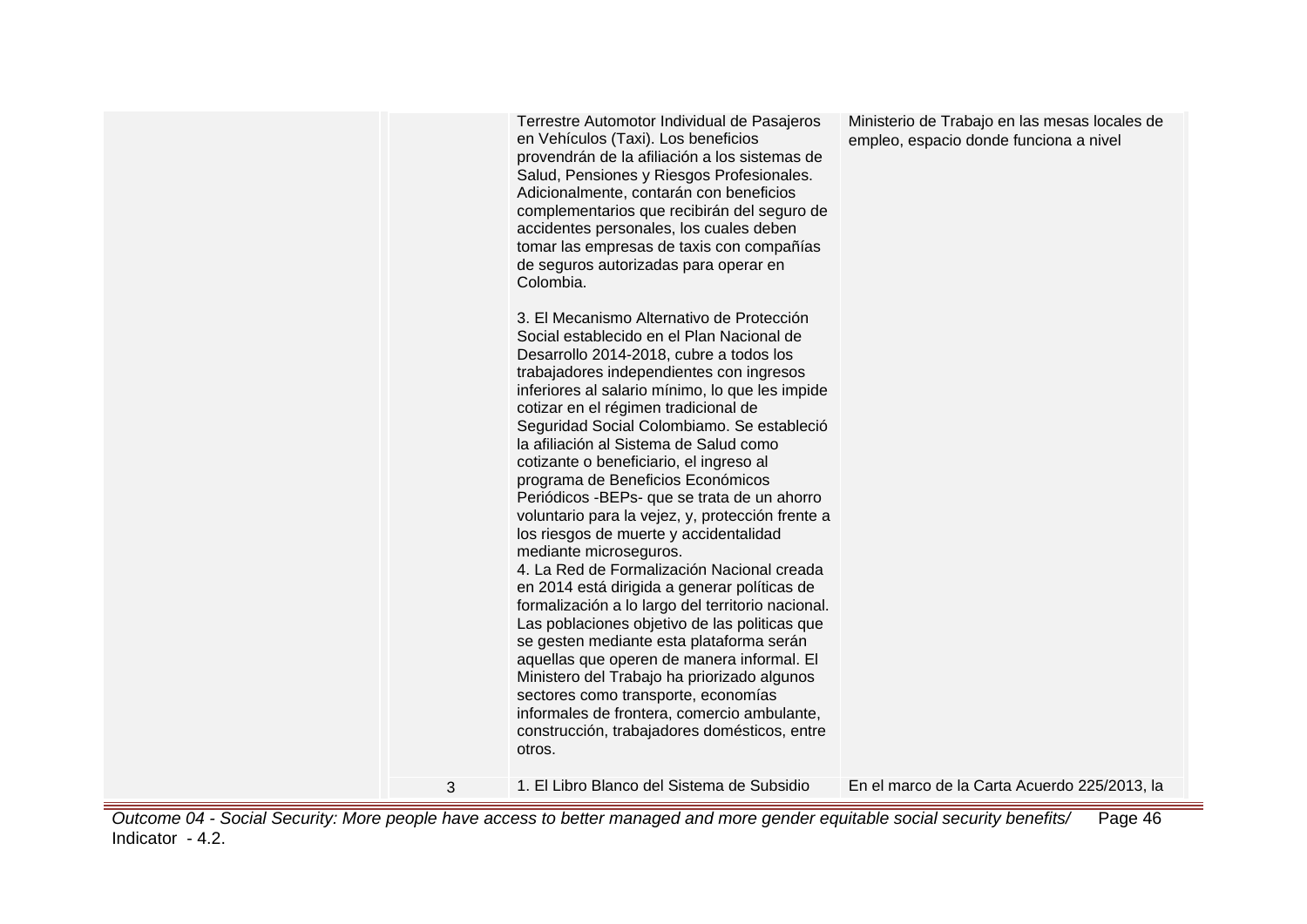Familiar importó un proceso tripartito de discusión y consenso respecto del estado del arte del Sistema y los lineamientos para promover su fortalecimiento; siempre priorizando la extensión de la cobertura y la suficiencia de las prestaciones. 2. El Mecanismo Alternativo de afiliación para trabajadores independientes que devenguen menos de un salario mínimo fue formulado tras realizar ejericios de grupos focales con organizaciones de trabajadores del sector rural en los departamentos de Cauca, Caldas y Nariño, al sur occidente del país. El gobierno nacional también realizó consultas interinstitucionales para consolidar una propuesta que se pudiera incluir en la Ley que aprobó el Plan Nacional de Desarrollo. 3. La adopción del Decreto 1047 el 4 de junio de 2014, mediante el cual se establecen las normas para la afiliación de los conductores del servicio público de taxi al Sistema Integral de Seguridad Social, se hizo tras negociaciones y concertación con todos los actores del gremio de taxistas (dueños de empresas de taxis, dueños de los vehículos y conductores) en un proceso que terminó con un consenso general, y como resultado, la expedición de la normativa. 4. La Red Nacional de Formalización (2014) usa las Mesas de Empleo departamentales como plataforma de consulta con los actores sociales. En estas se convoca a los actores del tripartismo a nivel local para la toma de decisiones y la consideración de las realidades de las regiones.

OIT conjuntamente con el Ministerio de Trabajo lideró y coordinó el proceso ampliamente participativo que derivó en la adopción del Libro Blanco del Sistema de Subsidio Familiar.

En el marco de la Carta Acuerdo 225/2013 se coordinó con el Ministerio del Trabajo la investigación y consulta en los departamentos de Cauca, Caldas y Nariño con las organizaciones de trabajadores del sector rural para la generación del mecanismo alternativo de afiliación.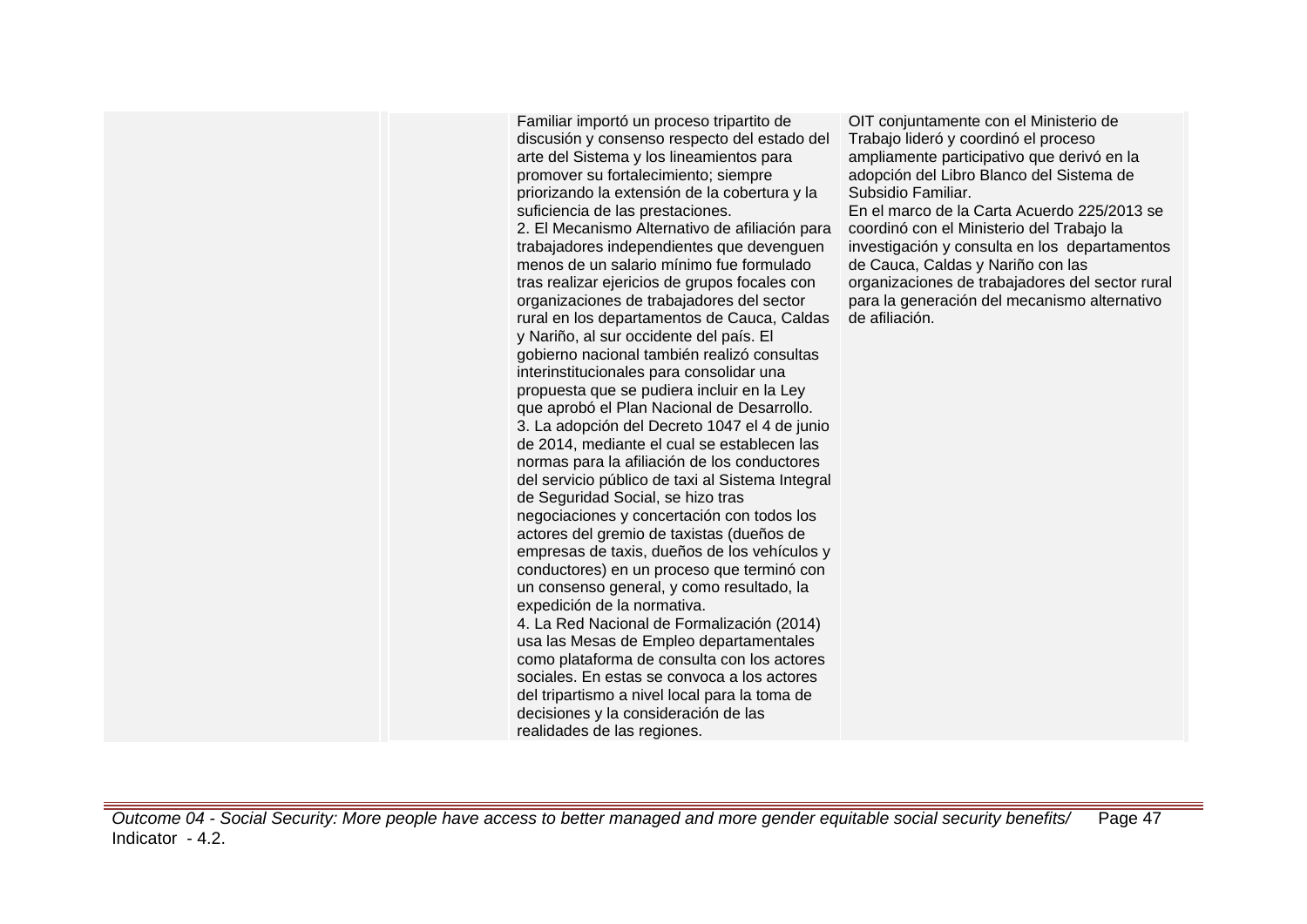### **Peru/PER181**

[ACI3] Los mandantes habrán fortalecido su capacidad institucional para la formulación de políticas públicas tendientes a extender la cobertura de seguridad social, con énfasis en la promoción de un piso de protección social

1 1. El Consejo Nacional del Trabajo y Promoción del Empleo adoptó en Mayo de 2014 una Política Nacional de Seguridad Social (2013/14) que asegura, progresivamente, niveles más elevados de seguridad social en consonancia con el Convenio núm. 102 y la Recomendación núm. 202.

2. El Ministerio de Trabajo adoptó en 2014 la Estrategia Sectorial de Formalización Laboral 2014-2016.

1. La OIT proveyó de asistencia técnica y contribuciones específicas que fueron incorporadas en la versión final de la Política Nacional de Seguridad Social. En particular, la OIT acompañó todo el proceso de discusión y construcción de consensos en el seno de la Comisión Técnica de Seguridad Social del Consejo Nacional del Trabajo y Promoción del Empleo.

Complementariamente, la OIT fortaleció las capacidades de los representantes de Gobierno, Trabajadores y Empleadores en materia de seguridad social y en especial la Recomendación núm. 202.

En seguimiento al trabajo producido por el grupo interagencial sobre el piso de protección social (2012/2013), el documento de trabajo también se benefició de contribuciones específicas de UNICEF, UNFPA, OPS y HelpAge International. El aporte de estas instituciones en el proceso de construcción del documento de trabajo, base de las discusiones para la Política Nacional de Seguridad Social y su futura implementación, resultó sumamente importante para los consensos alcanzados. 2. La OIT proveyó de asistencia técnica y contribuciones específicas que fueron incorporadas en la versión final de la Estrategia Sectorial de Formalización 2014-2016. En particular, la OIT acompañó todo el proceso de construcción del Instrumento y contribuyó con insumos técnicos para la definición de la estrategia "desarrollar el acceso universal a la seguridad social, fortaleciendo la institucionalidad y fomentando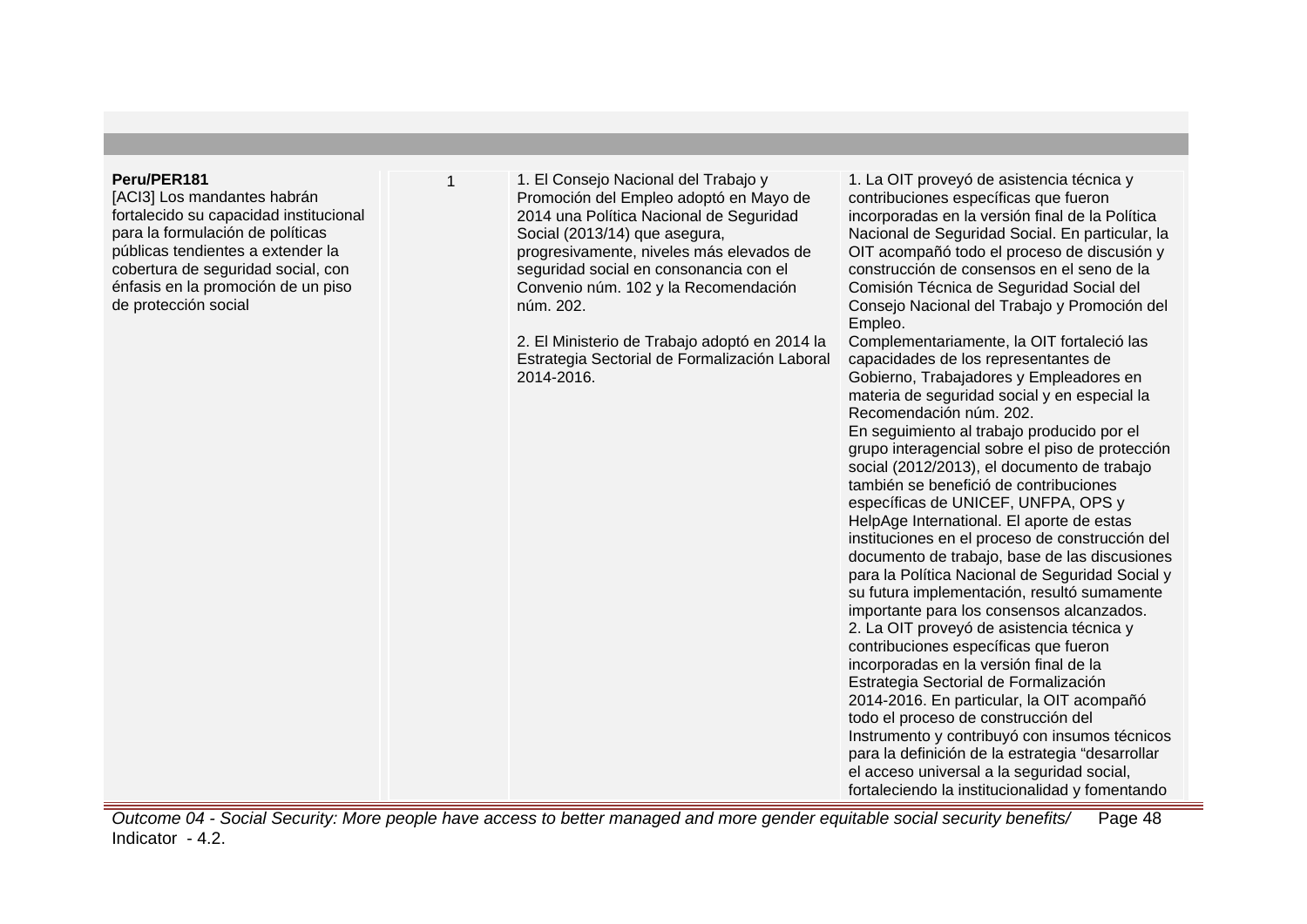|                |                                                                                                                                                                                                                                                                                                                                                                                                                                                                                                                                                                                                                                                                                                                                                                                                                                                                                                                 | una cultura de seguridad social", en<br>coordinación con los postulados de la Política<br>Nacional de Seguridad Social.<br>RBSA funding has contributed to supporting<br>this work and to the achievement of the<br>reported results                                                                                                                                                                                                                                                                                                                                                                                                                                                                                                                                                                                                                                                                                                                                                                        |
|----------------|-----------------------------------------------------------------------------------------------------------------------------------------------------------------------------------------------------------------------------------------------------------------------------------------------------------------------------------------------------------------------------------------------------------------------------------------------------------------------------------------------------------------------------------------------------------------------------------------------------------------------------------------------------------------------------------------------------------------------------------------------------------------------------------------------------------------------------------------------------------------------------------------------------------------|-------------------------------------------------------------------------------------------------------------------------------------------------------------------------------------------------------------------------------------------------------------------------------------------------------------------------------------------------------------------------------------------------------------------------------------------------------------------------------------------------------------------------------------------------------------------------------------------------------------------------------------------------------------------------------------------------------------------------------------------------------------------------------------------------------------------------------------------------------------------------------------------------------------------------------------------------------------------------------------------------------------|
| $\overline{2}$ | 1. La Política Nacional de Seguridad Social<br>(PNSS) está integrada por siete lineamientos<br>con sus respectivas estrategias, priorizando<br>la seguridad del ingreso a lo largo de todo el<br>ciclo vital de las personas y el acceso a<br>servicios esenciales de salud. Entre ellos<br>destacan la seguridad social como derecho<br>fundamental y la promoción del acceso<br>universal y progresivo a la seguridad social<br>de la población actualmente excluida.<br>2. La Estrategia Sectorial de Formalización<br>Laboral 2014-2016 tiene por objeto reducir la<br>informalidad laboral en el segmento<br>asalariado del Sector Privado, sobre la base<br>de tres ejes estratégicos: (i) promover la<br>mejora de la productividad; (ii) mejorar los<br>incentivos a ingresar a la formalidad laboral;<br>(iii) fortalecer la capacidad del Sector Trabajo<br>para hacer cumplir la regulación laboral. | La OIT proporcionó asistencia técnica,<br>acompaño y monitoreó todo el proceso.<br>Documento de Trabajo OIT - Ministerio de<br>Trabajo y Promoción del Empleo, concluido y<br>publicado en agosto de 2015: "Análisis integral<br>de la Protección Social en el Perú". El trabajo<br>realiza un análisis descriptivo de la seguridad<br>social en el Perú bajo la perspectiva de la<br>Recomendación núm. 202, con énfasis en la<br>coordinación interinstitucional, el<br>financiamiento y las estrategias para extender<br>la cobertura efectiva de los diversos<br>subsistemas de seguridad social. Esta<br>contribución técnica fue solicitada<br>expresamente a la OIT por la Secretaría<br>Técnica del Consejo Nacional del Trabajo para<br>fortalecer los espacios de diálogo en torno a la<br>adopción de la Política Nacional de Seguridad<br>Social y su consiguiente implementación.<br>RBSA funding has contributed to supporting<br>this work and to the achievement of the<br>reported results |
| 3              | La Política Nacional de Seguridad Social fue<br>discutida, consensuada y adoptada<br>tripartitamente por el Consejo Nacional del<br>Trabajo y Promoción del Empleo.<br>La estrategia sectorial de formalización se<br>constituye en un instrumento importante para                                                                                                                                                                                                                                                                                                                                                                                                                                                                                                                                                                                                                                              | La OIT fortaleció las capacidades de los<br>representantes de Gobierno, Trabajadores y<br>Empleadores en materia de seguridad social y<br>en especial la Recomendación núm. 202. Los<br>cursos de formación realizados en 2014 y 2015<br>con el apoyo del Centro de Formación de la                                                                                                                                                                                                                                                                                                                                                                                                                                                                                                                                                                                                                                                                                                                         |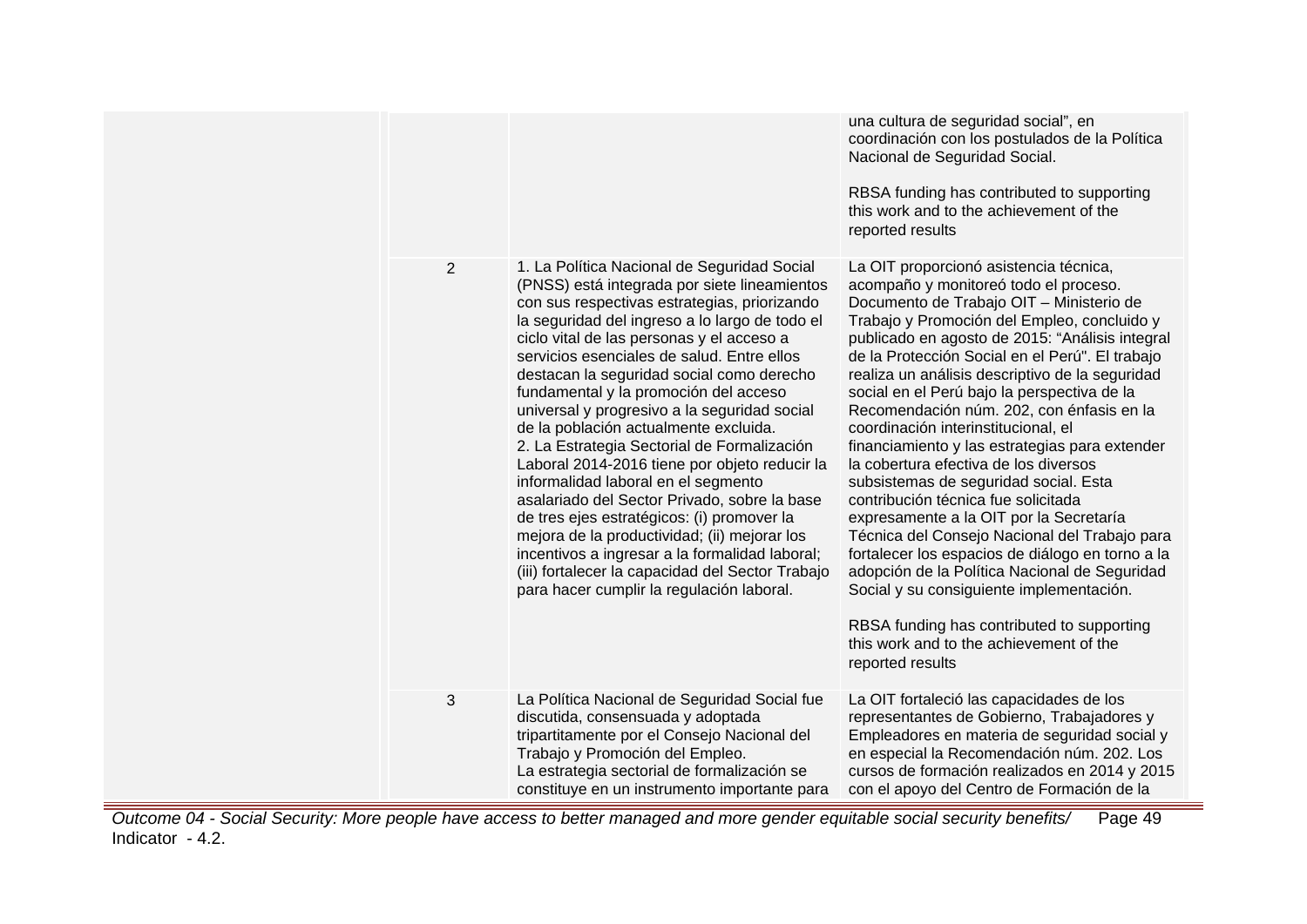| OIT en Turín, priorizaron la participación de<br>avanzar en la aplicación de la Política<br>Nacional de Seguridad Social, al promover<br>actores tripartitos de la Comisión Técnica de<br>de la extensión de la cobertura con énfasis<br>Seguridad Social del Consejo Nacional del<br>Trabajo y Promoción del Empleo.<br>en los grupos tradicionales excluidos,<br>fortaleciendo la institucionalidad y<br>fomentando una cultura de seguridad social.<br>RBSA funding has contributed to supporting<br>this work and to the achievement of the<br>reported results |
|---------------------------------------------------------------------------------------------------------------------------------------------------------------------------------------------------------------------------------------------------------------------------------------------------------------------------------------------------------------------------------------------------------------------------------------------------------------------------------------------------------------------------------------------------------------------|
|---------------------------------------------------------------------------------------------------------------------------------------------------------------------------------------------------------------------------------------------------------------------------------------------------------------------------------------------------------------------------------------------------------------------------------------------------------------------------------------------------------------------------------------------------------------------|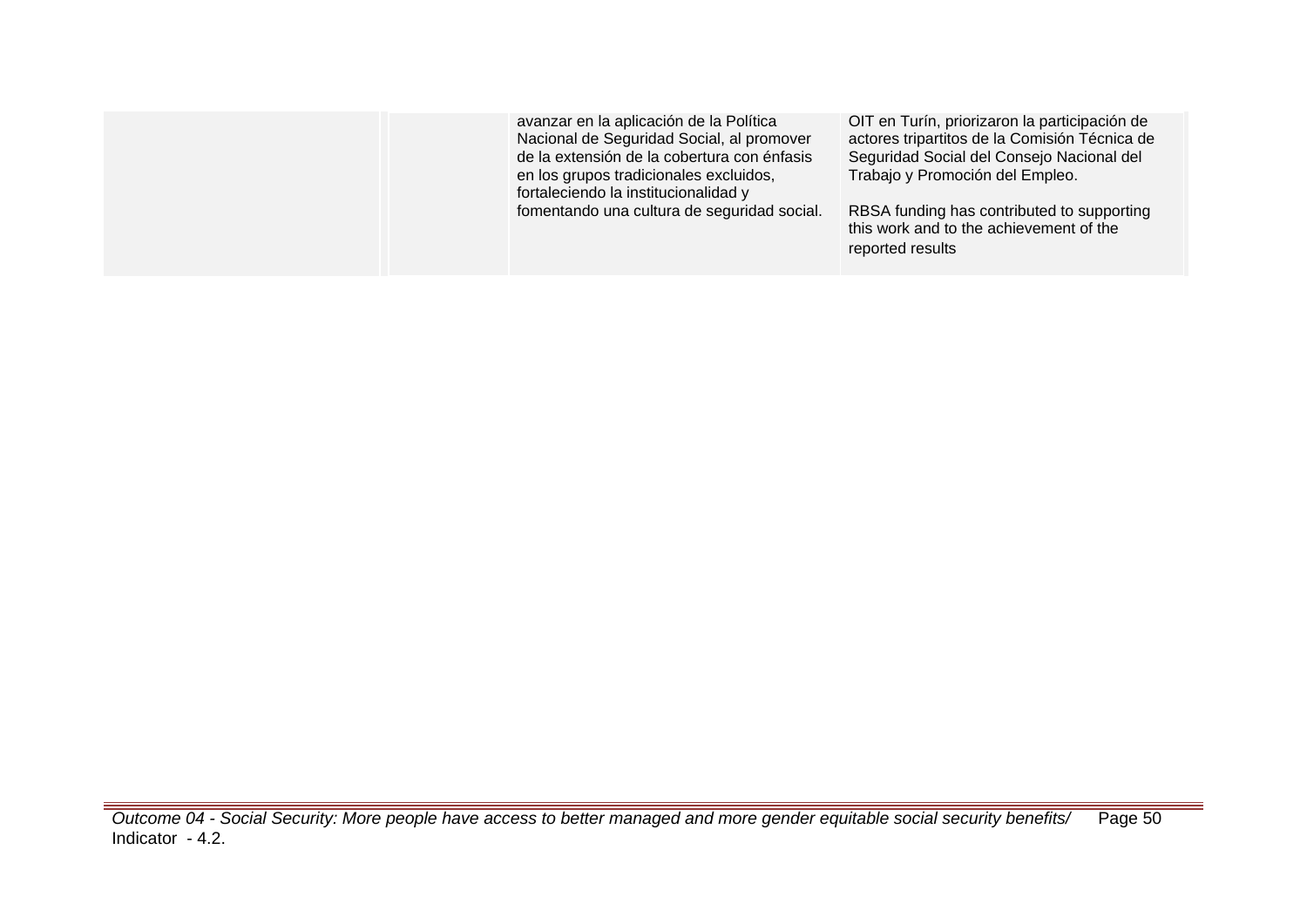| Honduras/HND127<br>[ACI3] El país con el apoyo de la<br>OIT, fortalece los regímenes<br>contributivos existentes y avanza<br>hacia la implementación de un PPS<br>en el marco de una estrategia<br>integral |                | El Congreso de la República en mayo del<br>2015 aprobó la Ley Marco de Protección<br>Social, la cual sienta las bases para la<br>creación de un sistema de protección social<br>universal que será implementado en forma<br>gradual.                                                                                                                                                                                                                                                                                                                                                                                                                               | La OIT ofreció asistencia técnica a solicitud del<br>Presidente de la República de Honduras y del<br>Congreso, para lo cual elaboró un documento<br>que analizó la Ley Marco y proveyó<br>conclusiones y recomendaciones para mejorar<br>su alineación con el Convenio Núm. 102<br>asegurando una mayor claridad y sustento<br>técnico, de acuerdo con las mejores prácticas<br>y principios promovidos por la OIT en materia<br>de seguridad social. La gran mayoría (no<br>menos del 70%) de estas recomendaciones<br>fueron incluidas en la versión final de la ley.<br>RBSA funding has contributed to supporting<br>this work and to the achievement of the<br>reported results |
|-------------------------------------------------------------------------------------------------------------------------------------------------------------------------------------------------------------|----------------|--------------------------------------------------------------------------------------------------------------------------------------------------------------------------------------------------------------------------------------------------------------------------------------------------------------------------------------------------------------------------------------------------------------------------------------------------------------------------------------------------------------------------------------------------------------------------------------------------------------------------------------------------------------------|--------------------------------------------------------------------------------------------------------------------------------------------------------------------------------------------------------------------------------------------------------------------------------------------------------------------------------------------------------------------------------------------------------------------------------------------------------------------------------------------------------------------------------------------------------------------------------------------------------------------------------------------------------------------------------------|
|                                                                                                                                                                                                             | $\overline{2}$ | El sistema de protección social universal<br>incluido en la Ley Marco aprobada por el<br>país, no solamente tiene incorporado mejorar<br>la seguridad social contributiva, sino que<br>además establece un piso de protección<br>social dirigido a cubrir a los sectores más<br>pobres y vulnerables de la sociedad y<br>sectores como los trabajadores<br>independientes y sus familias, aún no<br>cubiertos por la seguridad social.<br>El sistema plantea un Régimen de Piso de<br>Protección Social con los siguientes nuevos<br>beneficios:<br>- Ingreso báscio por niño.<br>- Acceso a vivienda.<br>- Planes y programas que promuevan la<br>salud integral. | La OIT ofreció asistencia técnica a solicitud del<br>Presidente de la República de Honduras y del<br>Congreso, para lo cual elaboró un documento<br>que analizó la Ley Marco y proveyó<br>conclusiones y recomendaciones para mejorar<br>su alineación con el Convenio Núm. 102<br>asegurando una mayor claridad y sustento<br>técnico, de acuerdo con las mejores prácticas<br>y principios promovidos por la OIT en materia<br>de seguridad social. La gran mayoría (no<br>menos del 70%) de estas recomendaciones<br>fueron incluidas en la versión final de la ley.<br>RBSA funding has contributed to supporting<br>this work and to the achievement of the<br>reported results |

Outcome 04 - Social Security: More people have access to better managed and more gender equitable social security benefits/ Indicator - 4.2. Page 51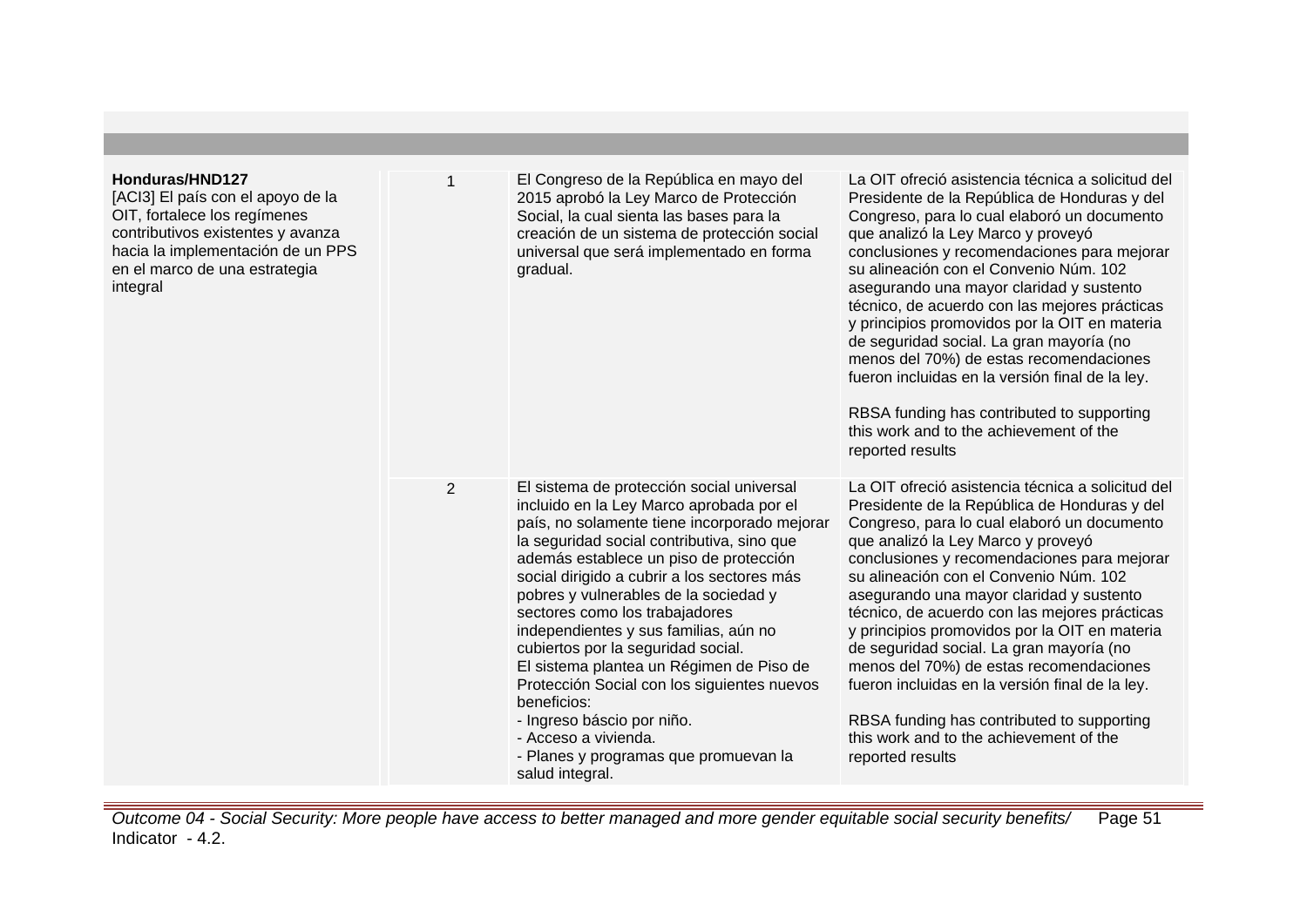|   | - Planes y programas que promuevan el<br>empleo y la seguridad alimentaria de las<br>familias.<br>- Planes recreativos que promuevan la<br>prevención y el sano esparcimiento para el<br>desarrollo integral de las familias y<br>comunidades.<br>- Planes asistenciales y hogares temporales,<br>para niños o niñas en situación de abandono.<br>- Planes asistenciales y subsidios en dinero o<br>especie.<br>- Plan de subsidios para incentivar y<br>promover gradual y progresivamente la<br>cobertura universal de trabajadores de bajo<br>ingreso y alta vulnerabilidad socioeconómica.<br>- Planes asistenciales para los adultos<br>mayores, personas en situación de viudez,<br>huérfanos menores de edad y los<br>discapacitados con incapacidad total y<br>permanente.<br>- Planes asistenciales en especie que<br>coadyuven a la realización de un sepelio<br>digno |                                                                                                                                                                                                                                                                                                                                                                                                   |
|---|----------------------------------------------------------------------------------------------------------------------------------------------------------------------------------------------------------------------------------------------------------------------------------------------------------------------------------------------------------------------------------------------------------------------------------------------------------------------------------------------------------------------------------------------------------------------------------------------------------------------------------------------------------------------------------------------------------------------------------------------------------------------------------------------------------------------------------------------------------------------------------|---------------------------------------------------------------------------------------------------------------------------------------------------------------------------------------------------------------------------------------------------------------------------------------------------------------------------------------------------------------------------------------------------|
| 3 | La Ley Marco de Protecciópn Social incluye<br>las recomendaciones planteadas por las<br>organizaciones de empleadores y las<br>organizaciones de trabajadores, a partir de<br>un amplio proceso de consulta.                                                                                                                                                                                                                                                                                                                                                                                                                                                                                                                                                                                                                                                                     | La OIT proveyó acompañamiento técnico a las<br>organizaciones de empleadores y a las<br>organizaciones de trabajadores para explicar el<br>alcance de la ley, y sus efectos para cada uno<br>de los sectores que les permitiera adoptar una<br>posición gremial con respecto a ella.<br>RBSA funding has contributed to supporting<br>this work and to the achievement of the<br>reported results |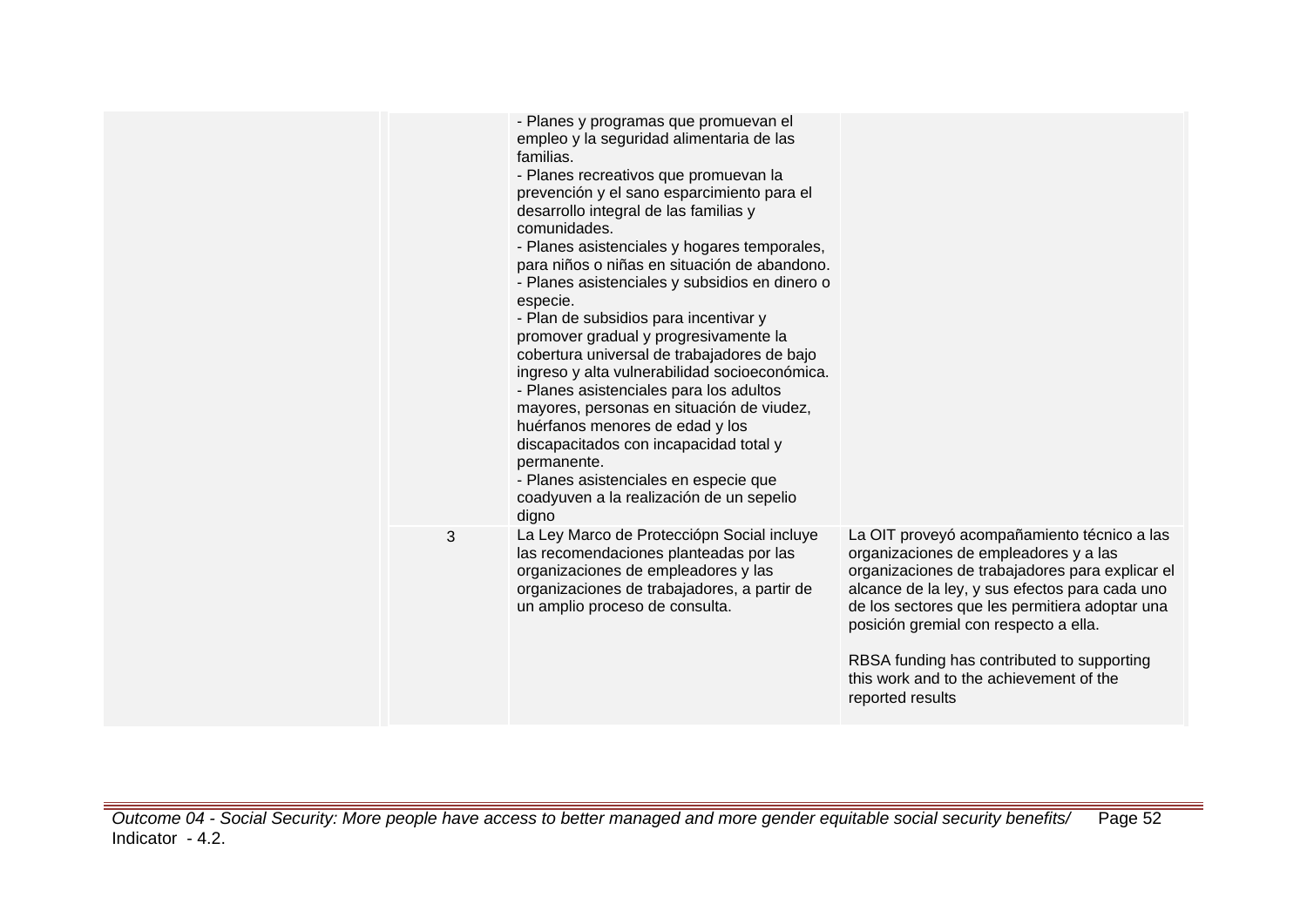| Argentina/ARG999 |                | (1) En abril de 2014 el Gobierno reglamentó<br>el Régimen Especial de contrato de trabajo<br>para el personal de casas particulares<br>establecido en la Ley 26.844 de abril de<br>2013, que amplía el alcance de la seguridad<br>social para este grupo de trabajadoras (del<br>servicio doméstico y del cuidado).<br>(2) En noviembre de 2014, la Resolución<br>2224/2014 de la Superintendencia de<br>Riesgos del Trabajo estableció la<br>obligatoriedad de cobertura de riesgos del<br>trabajo al personal de casas particulares, de<br>acuerdo a lo establecido en la Ley 26.844.                                                                                                                                                  | - La OIT promovió la ratificación del C.189 en<br>el marco de las actividades dirigidas a la<br>formalización laboral. Asimismo, a lo largo del<br>bienio, brindó asistencia técnica a la Secretaría<br>de Empleo para promover la profesionalización<br>y formalización de las trabajadoras de casas<br>particulares, del cuidado de niños y del<br>cuidado de adultos mayores, a través del<br>desarrollo de manuales de formación y la<br>capacitación de representantes sindicales del<br>sector. Por último, OIT elaboró un folleto<br>informativo dirigido a trabajadoras domésticas<br>migrantes (2015), con información sobre sus<br>derechos y deberes en materia laboral y<br>migratoria, destinados además a generar<br>conciencia sobre la importancia de la<br>registración en la seguridad social. |
|------------------|----------------|------------------------------------------------------------------------------------------------------------------------------------------------------------------------------------------------------------------------------------------------------------------------------------------------------------------------------------------------------------------------------------------------------------------------------------------------------------------------------------------------------------------------------------------------------------------------------------------------------------------------------------------------------------------------------------------------------------------------------------------|------------------------------------------------------------------------------------------------------------------------------------------------------------------------------------------------------------------------------------------------------------------------------------------------------------------------------------------------------------------------------------------------------------------------------------------------------------------------------------------------------------------------------------------------------------------------------------------------------------------------------------------------------------------------------------------------------------------------------------------------------------------------------------------------------------------|
|                  | $\overline{2}$ | (1) La reglamentación de la Ley 26.844 de<br>abril de 2014 amplía el alcance de la<br>seguridad social, en términos de: aportes<br>jubilatorios, riesgos del trabajo, vacaciones<br>pagas, licencias por enfermedad, por estudio,<br>por maternidad, indemnización por despido,<br>cobertura de salud, condiciones de trabajo a<br>las trabajadoras de casas particulares. De<br>esta forma se asimilan las condiciones<br>laborales de este grupo específico de<br>trabajadores al del resto de los trabajadores<br>comprendidos por la Ley de Contrato de<br>Trabajo. Este grupo específico forma parte<br>de la categoría 10 establecida en el<br>Convenio núm. 168, en la medida en que a<br>partir de la Ley 26.844 se reconoce, en | - A partir de diagnósticos del mercado de<br>trabajo elaborados por OIT, que identifican al<br>sector de trabajo doméstico como uno de los<br>sectores con mayores tasas de informalidad<br>laboral y baja calificación, se impulsó una línea<br>de trabajo que promovió la formalización y la<br>profesionalización de las trabajadores de<br>casas particulares. En este marco, OIT brindó<br>asistencia técnica al MTESS en la elaboración<br>y actualización de manuales de formación<br>profesional de trabajadoras domésticas y de<br>cuidado de niños y adultos mayores.<br>Asimismo, y en articulación con ARG 178, se<br>desarrolló el documento "Inserción de las<br>trabajadoras domésticas paraguayas a partir<br>de las reformas laborales y migratorias en                                         |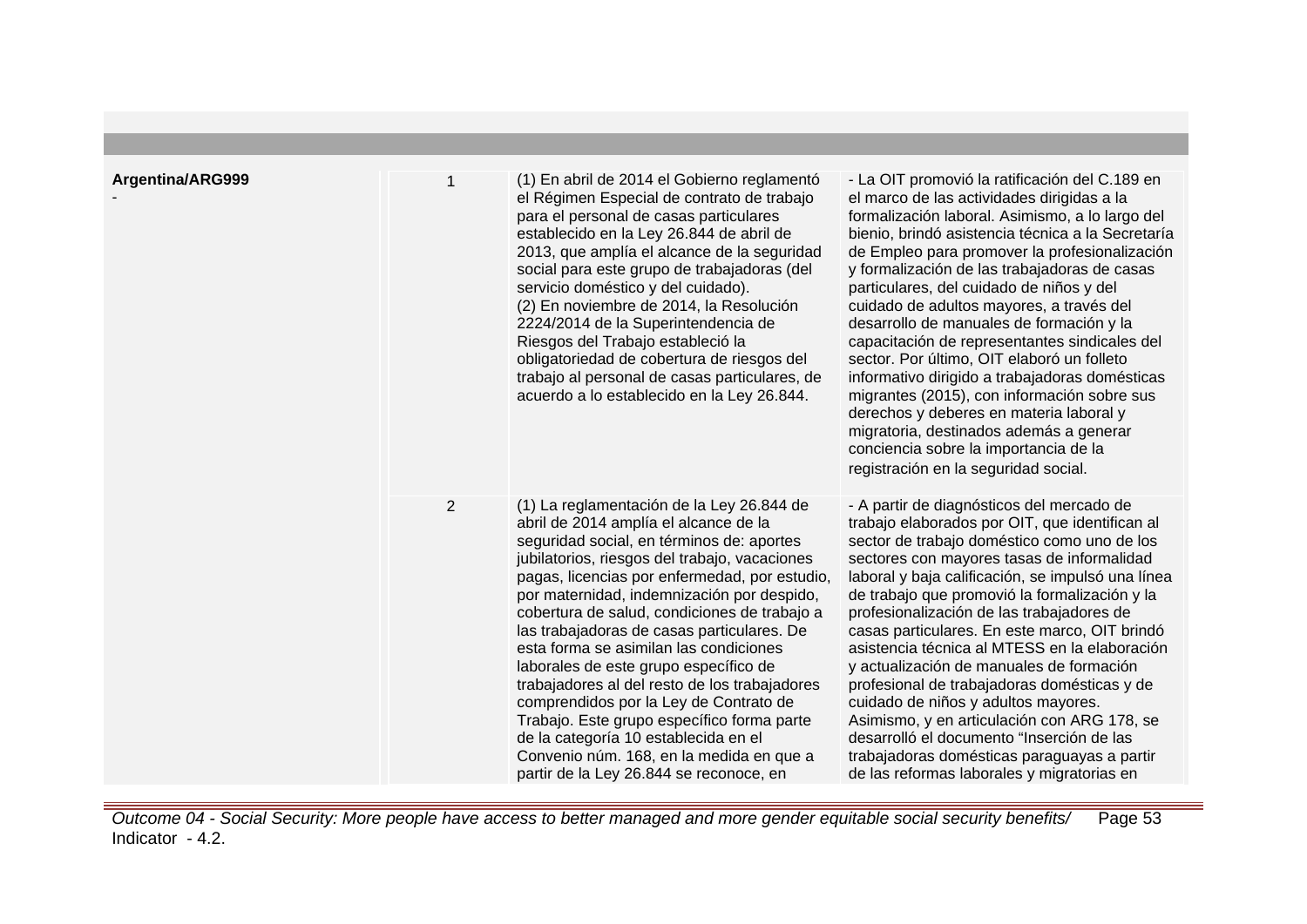|   | términos formales, la relación asalariada de<br>trabajo, anteriormente concebida como una<br>relación por cuenta propia.<br>(2) Resolución 2224/2014 de la<br>Superintendencia de Riesgos del Trabajo<br>amplía la cobertura de riesgos del trabajo al<br>personal de casas particulares,<br>estableciendo la obligatoriedad de todo<br>empleador de contratar una aseguradora. El<br>cumplimiento de esta Resolución se vio<br>facilitado por el establecimiento de un<br>mecanismo de pago conjunto tanto de los<br>aportes como de la aseguradora. | Argentina" que profundizan los conocimientos<br>sobre los déficits de trabajo decente en el<br>sector, particularmente en el caso de las<br>trabajadoras domésticas migrantes.<br>- En vistas de lo dispuesto por la R. 202, la OIT<br>continuó participando de las acciones<br>interagenciales iniciadas en 2012 para la<br>promoción de una política pública de cuidado<br>con trabajo decente que, como tal, incorpora al<br>núcleo de trabajadoras de casas particulares.<br>A este fin, lideró dos talleres de discusión<br>(Sep.2014 y May.2015); publicó el documento<br>de trabajo N°5 "Recibir y brindar cuidados en<br>condiciones de equidad: desafíos de la<br>protección social y las políticas de empleo en<br>Argentina" (Jul.2014) y la nota "Cuidados y<br>mercado de trabajo: oportunidades y desafíos<br>de las políticas de empleo para generar y<br>promover trabajo decente" (May.2015),<br>articulando las dimensiones de protección<br>social, empleo y cuidado, para este sector. |
|---|-------------------------------------------------------------------------------------------------------------------------------------------------------------------------------------------------------------------------------------------------------------------------------------------------------------------------------------------------------------------------------------------------------------------------------------------------------------------------------------------------------------------------------------------------------|------------------------------------------------------------------------------------------------------------------------------------------------------------------------------------------------------------------------------------------------------------------------------------------------------------------------------------------------------------------------------------------------------------------------------------------------------------------------------------------------------------------------------------------------------------------------------------------------------------------------------------------------------------------------------------------------------------------------------------------------------------------------------------------------------------------------------------------------------------------------------------------------------------------------------------------------------------------------------------------------------------|
| 3 | Las herramientas de promoción de la<br>protección social de las trabajadoras de<br>casas particulares desarrolladas por OIT,<br>puntualmente del colectivo de trabajadoras<br>migrantes, fueron validadas conjuntamente<br>con el MTESS, representantes sindicales del<br>sector (a nivel nacional e internacional) y<br>expertos en el tema (no existía al momento<br>representación de empleadores del sector).                                                                                                                                     | - En articulación con el ARG 178, OIT elaboró<br>un folleto de comunicación denominado<br>"Pasaporte informativo sobre derechos<br>laborales e información para las trabajadoras<br>de casa particular migrantes" (2015), dirigido a<br>trabajadoras domésticas migrantes, con<br>información sobre sus derechos y deberes en<br>materia laboral y migratoria, destinado además<br>a generar conciencia sobre la importancia de la<br>registración en la seguridad social. Este<br>pasaporte fue validado en tres instancias con<br>el MTESS, con el sindicato de mayor<br>representación del sector en Argentina - Unión<br>del Personal de Casas Particulares (UPACP) -<br>con dos sindicatos del sector en Paraguay y                                                                                                                                                                                                                                                                                   |

Outcome 04 - Social Security: More people have access to better managed and more gender equitable social security benefits/ Indicator - 4.2. Page 54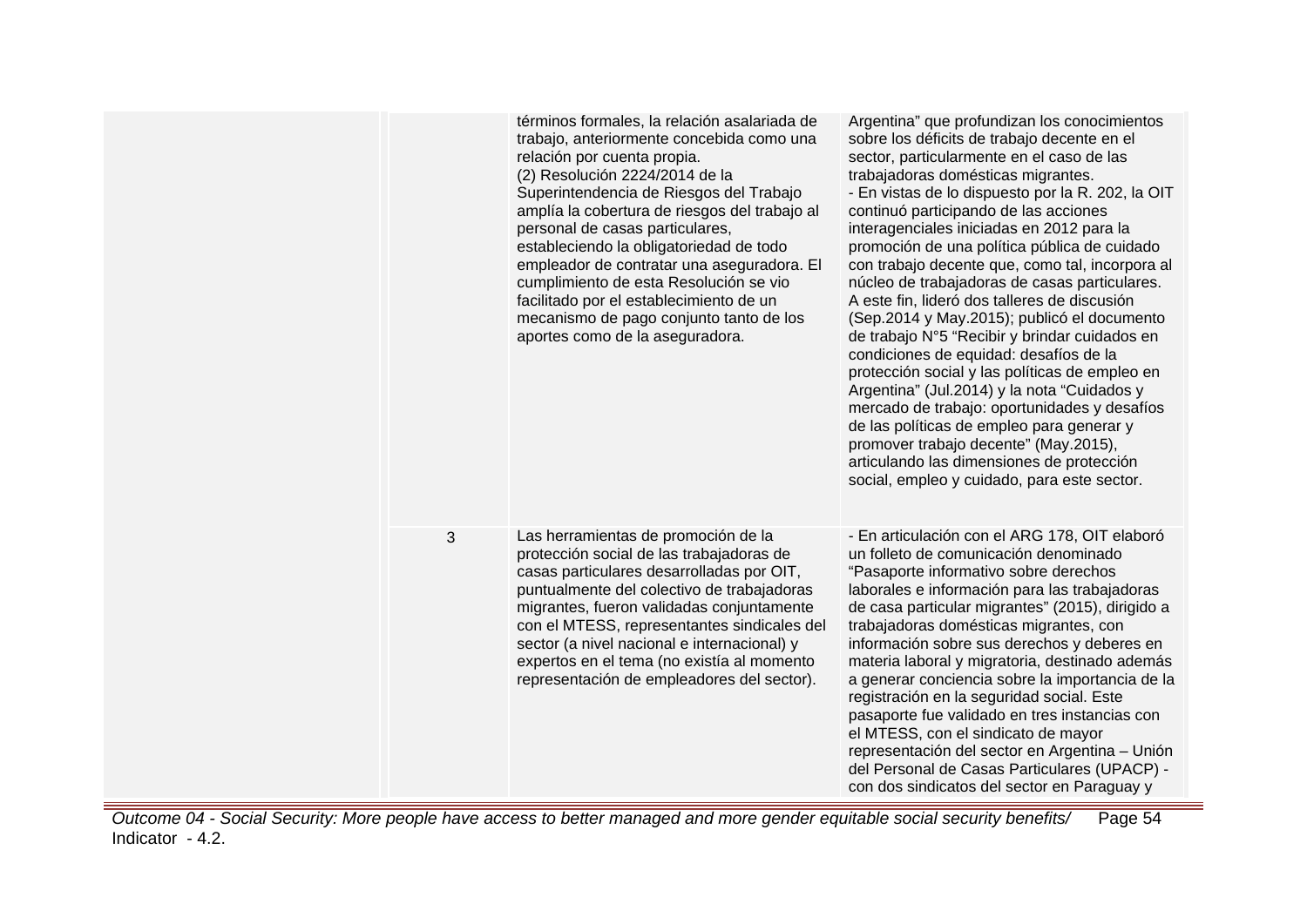|  | expertos en la materia. |
|--|-------------------------|
|  |                         |

Outcome 04 - Social Security: More people have access to better managed and more gender equitable social security benefits/ Indicator - 4.2. Page 55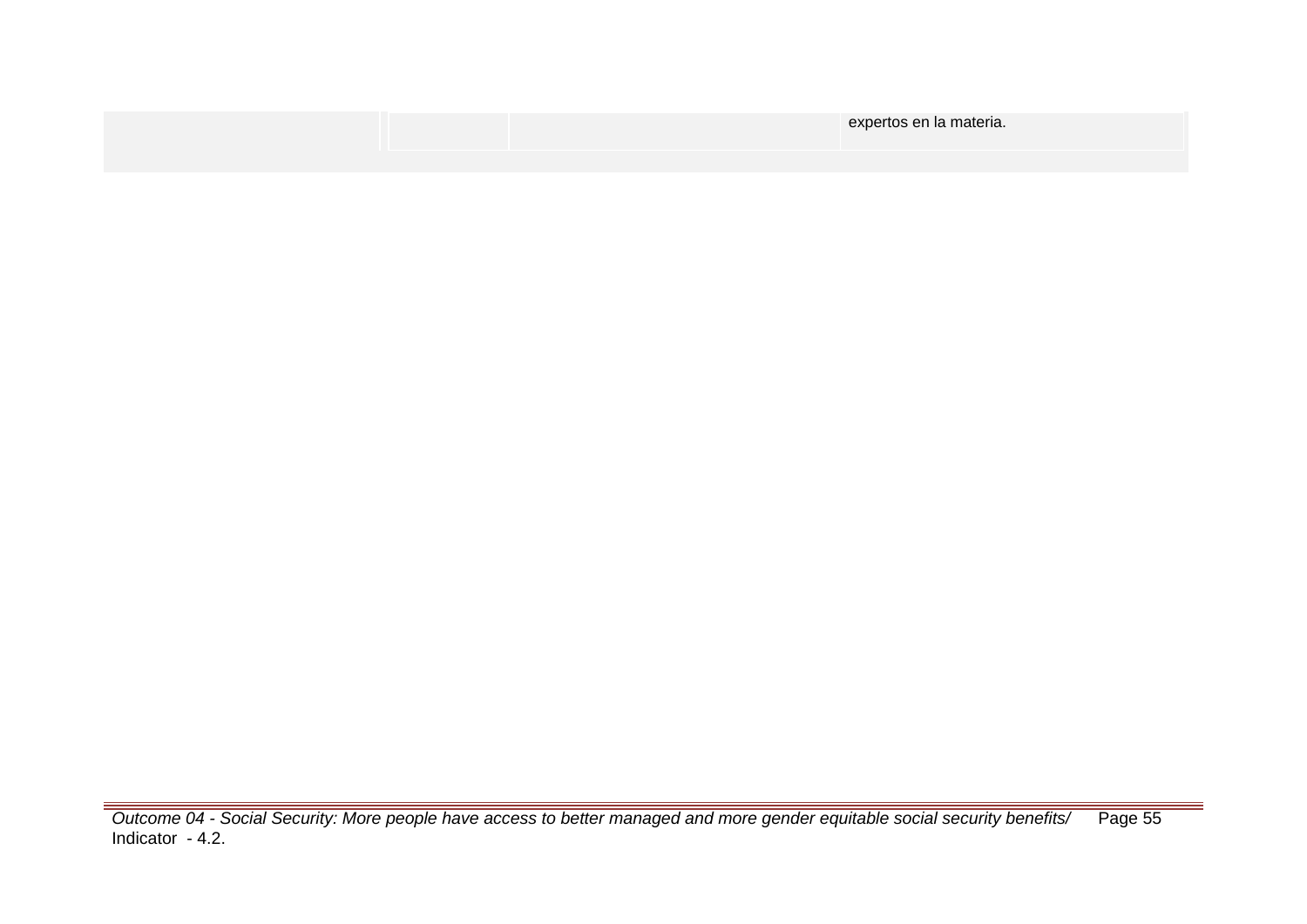## **RESULTS BY INDICATOR**

**Indicator - 4.3. Number of member States that, with ILO support, improve the legal framework, general and financial management and/or tripartite governance of social security in line with international labour standards.**

#### **Measurement**

To be counted as reportable, results must meet at least one of the following criteria:

1.Legislation is adopted that seeks to improve the performance, management or governance of a social security scheme or a national system in line with up to date ILO social security Conventions.

2.An actuarial or social budgeting report aiming to enhance the financial viability of the social security scheme is submitted and accepted by a social security scheme or a government agency, after consultation of employers and workers organizations.

3.A body of social security experts, trained under a capacity-building programme established through a memorandum of understanding with the ILO, is employed in social security government agencies, employers and workers organizations or academic institutions dealing with social security.

| <b>Country/Country Programme</b><br><b>Outcome (CPO)</b> | <b>Measurement</b><br>Criteria | <b>Result Achieved</b>                                                                                                                                                                                                                                                                                                                                                                                                                                                                                                 | <b>ILO Contribution</b>                                                                                                                                                                                                                                                                                                                                                                                                                                                                                                                                                                   |
|----------------------------------------------------------|--------------------------------|------------------------------------------------------------------------------------------------------------------------------------------------------------------------------------------------------------------------------------------------------------------------------------------------------------------------------------------------------------------------------------------------------------------------------------------------------------------------------------------------------------------------|-------------------------------------------------------------------------------------------------------------------------------------------------------------------------------------------------------------------------------------------------------------------------------------------------------------------------------------------------------------------------------------------------------------------------------------------------------------------------------------------------------------------------------------------------------------------------------------------|
| <b>Africa</b>                                            |                                |                                                                                                                                                                                                                                                                                                                                                                                                                                                                                                                        |                                                                                                                                                                                                                                                                                                                                                                                                                                                                                                                                                                                           |
| Rwanda/RWA998                                            |                                | A new Health financing sustainability policy<br>which includes also Community Based Health<br>Insurance (CBHI) developed by the Ministry<br>of Health in March 2015 was adopted end<br>April 2015.<br>The policy lays down that "Health Insurance"<br>schemes will be strengthened for universal<br>health coverage, especially the ¡§Mutuelles<br>de santé¡ which target low income<br>and informal sector categories of the<br>population. The cross-subsidization<br>(increasing contribution by private and public | ILO provided technical inputs to the health<br>financing policy and to build the institutional<br>capacity of Community based Health Insurance<br>(CBHI). Consultations where held with tripartite<br>constituents (Private Sector Federation,<br>workers; organizations) on the occasion of the<br>workshops on raising awareness for a better<br>inclusion of Persons living with HIV. ILO<br>contributed to the discussions leading to the<br>design of income categories that were used for<br>the determination of contribution rates.<br>The ILO is working jointly with WHO in the |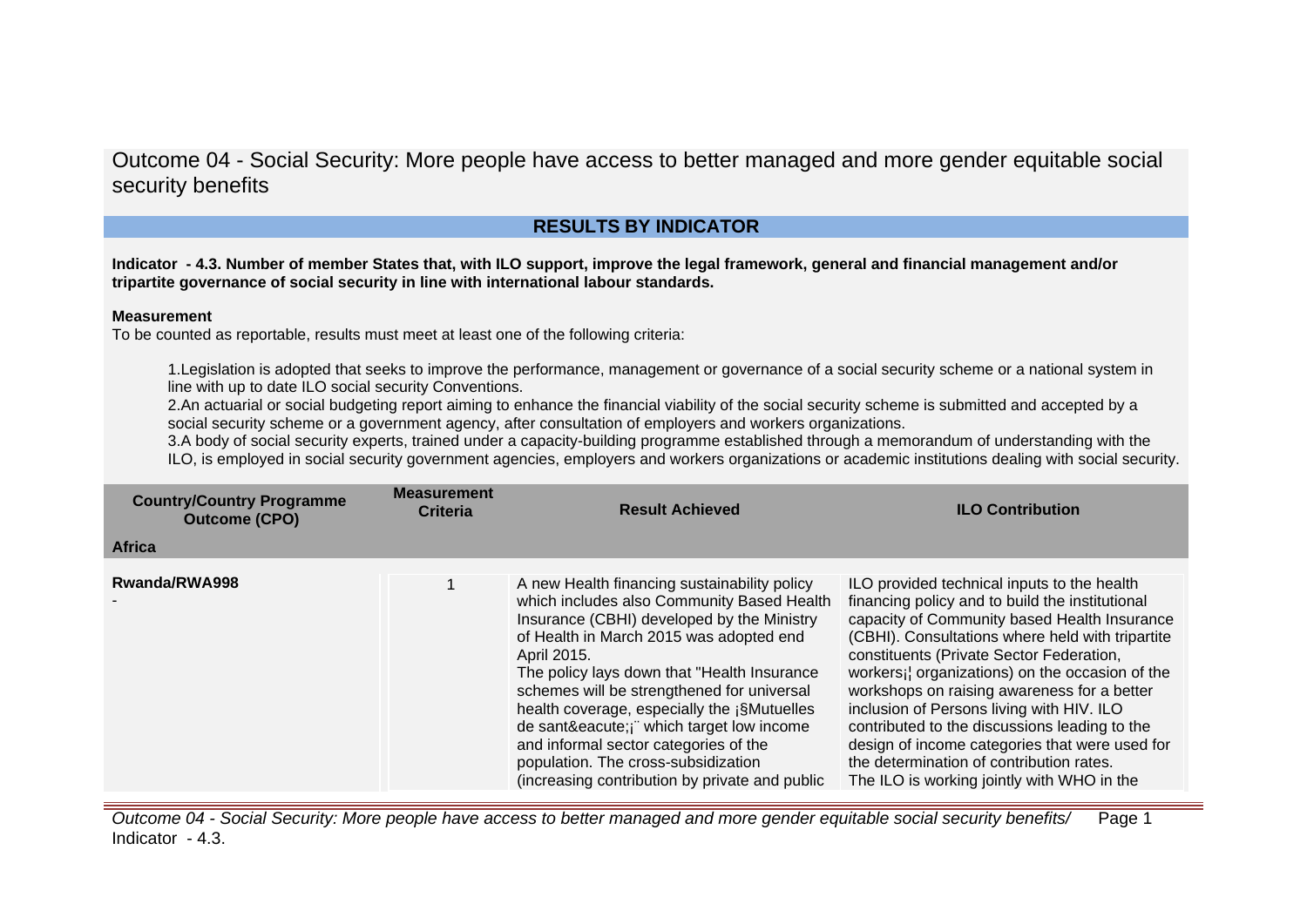| insurances) for the low income categories will<br>be strengthened."<br>The policy seeks to ensure that overarching<br>principles such as equity, efficiency,<br>coherence, sustainability, accountability and<br>ownership are applied both for the supply and<br>the demand side of health provision (i.e.<br>financial protection and access to more<br>health services for the population). | framework of UN delivering Results Together<br>for the improvement of Community Based<br>Health Insurance coverage as well as the<br>promotion of the new health financing policy<br>based on categories of incomes. |
|------------------------------------------------------------------------------------------------------------------------------------------------------------------------------------------------------------------------------------------------------------------------------------------------------------------------------------------------------------------------------------------------|----------------------------------------------------------------------------------------------------------------------------------------------------------------------------------------------------------------------|
|                                                                                                                                                                                                                                                                                                                                                                                                |                                                                                                                                                                                                                      |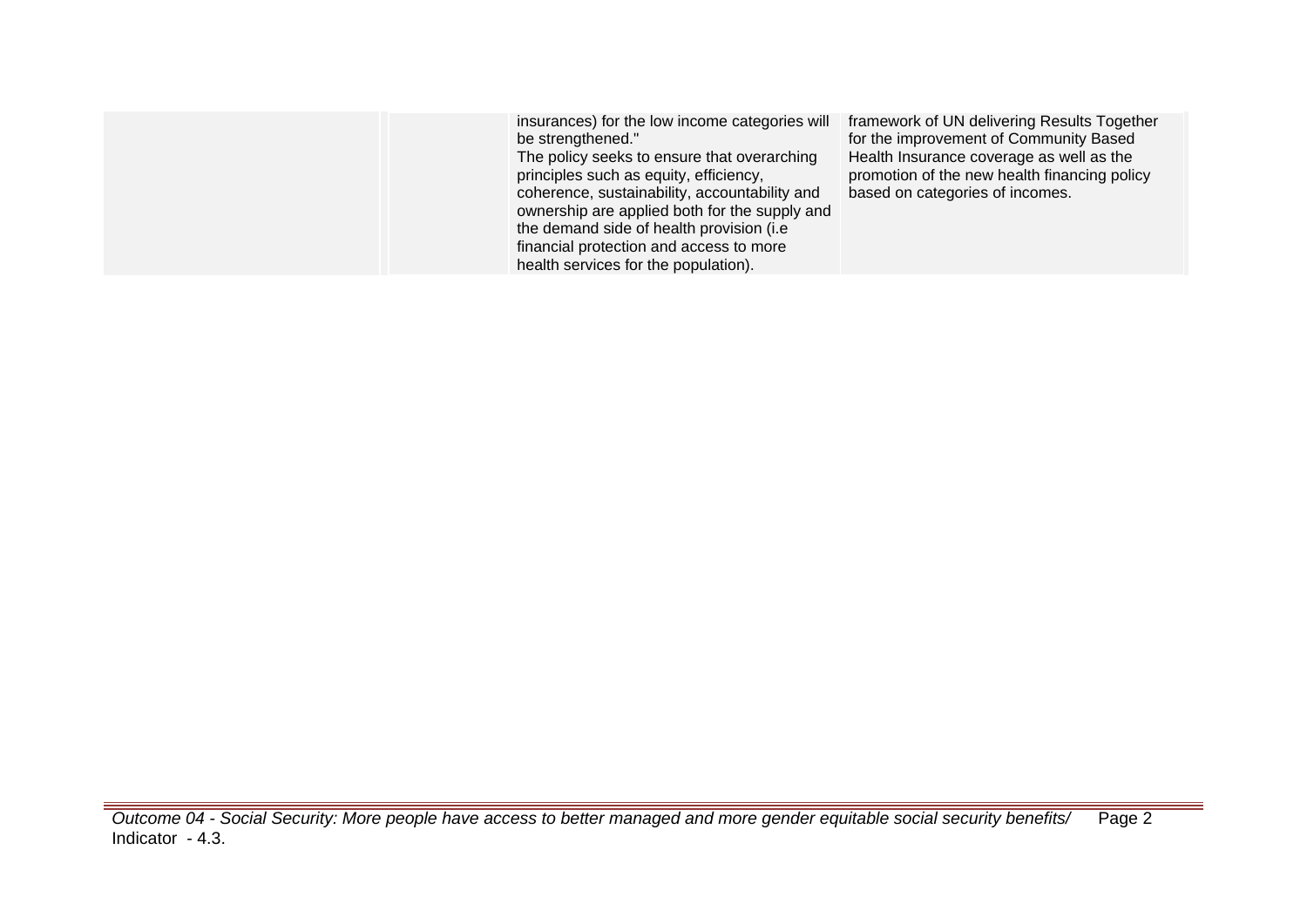| Namibia/NAM153<br>Strengthening and broadening of<br>access regarding Social protection<br>Floor in Namibia                                                                   | $\overline{2}$ | November 2014, the Namibia Social<br>Ministry of Labour and Social Welfare<br>(MoLSW) comprising of Namibian<br>development.<br>2014. Women made up 40% of the<br>national social protection framework. | An inter-ministerial committee adopted, in<br>Protection Floor Assessment report as its<br>working document and has been submitted to<br>cabinet. The National Consultative Working<br>Group (NCWG) under the leadership of<br>stakeholders including employers and<br>workers organizations were involved in its<br>The report which was completed in June<br>2014 was presented and accepted at a<br>tripartite plus validation workshop in August<br>participants at the validation workshop.<br>In October 2014, an inter-department task<br>team accepted the report as a working<br>document for the Namibian Government's | The ILO provided technical input and overall<br>supervision in the drafting of the report. |
|-------------------------------------------------------------------------------------------------------------------------------------------------------------------------------|----------------|---------------------------------------------------------------------------------------------------------------------------------------------------------------------------------------------------------|----------------------------------------------------------------------------------------------------------------------------------------------------------------------------------------------------------------------------------------------------------------------------------------------------------------------------------------------------------------------------------------------------------------------------------------------------------------------------------------------------------------------------------------------------------------------------------------------------------------------------------|--------------------------------------------------------------------------------------------|
| Additional CPO Information (This information should only be added when relevant and necessary and should not repeat information already                                       |                |                                                                                                                                                                                                         |                                                                                                                                                                                                                                                                                                                                                                                                                                                                                                                                                                                                                                  |                                                                                            |
| entered under results or ILO contribution)                                                                                                                                    |                |                                                                                                                                                                                                         |                                                                                                                                                                                                                                                                                                                                                                                                                                                                                                                                                                                                                                  |                                                                                            |
| a)Gender equality and non-discrimination                                                                                                                                      |                |                                                                                                                                                                                                         | b) Partnerships (external)                                                                                                                                                                                                                                                                                                                                                                                                                                                                                                                                                                                                       |                                                                                            |
| One of the recommendations that has been prioritised for the national social<br>protection framework is starting the child grants during pregnancy as a<br>maternity benefit. |                | The Social Security Commission of Namibia participated in and provided<br>input into the drafting of the report.                                                                                        |                                                                                                                                                                                                                                                                                                                                                                                                                                                                                                                                                                                                                                  |                                                                                            |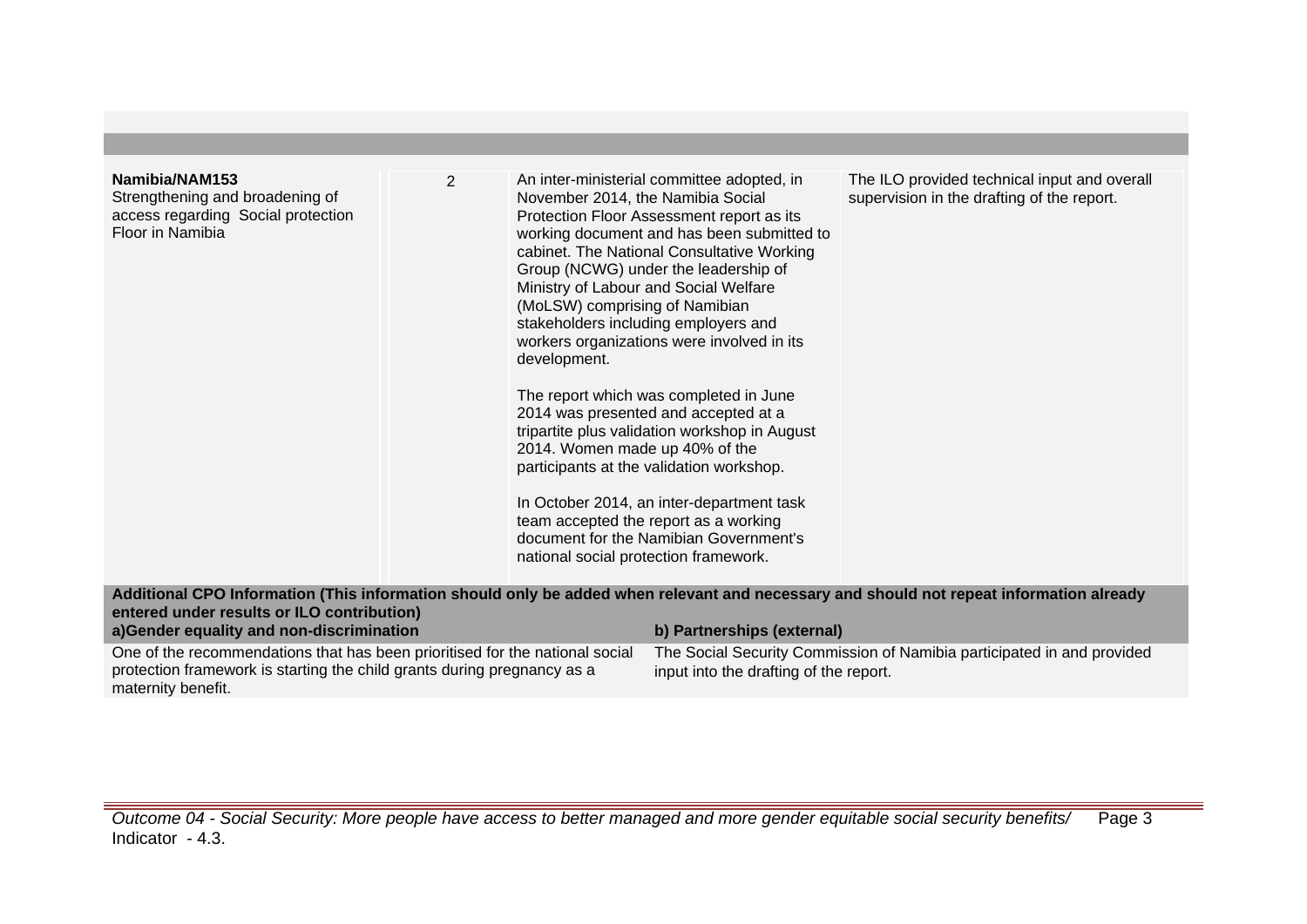| Ghana/GHA126<br>[ACI3] Rationalization of Social<br>Protection Expenditure in Ghana | Study on the rationalization of social<br>protection expenditure in Ghana was carried<br>out by the Government of Ghana. The report<br>has been validated and approved in 2014 by<br>the relevant stakeholders including the<br>employers and workers organizations. | The ILO provided the technical support for the<br>study. The final version was published in 2015.<br>RBSA funding has contributed to supporting<br>this work and to the achievement of the<br>reported results |
|-------------------------------------------------------------------------------------|----------------------------------------------------------------------------------------------------------------------------------------------------------------------------------------------------------------------------------------------------------------------|----------------------------------------------------------------------------------------------------------------------------------------------------------------------------------------------------------------|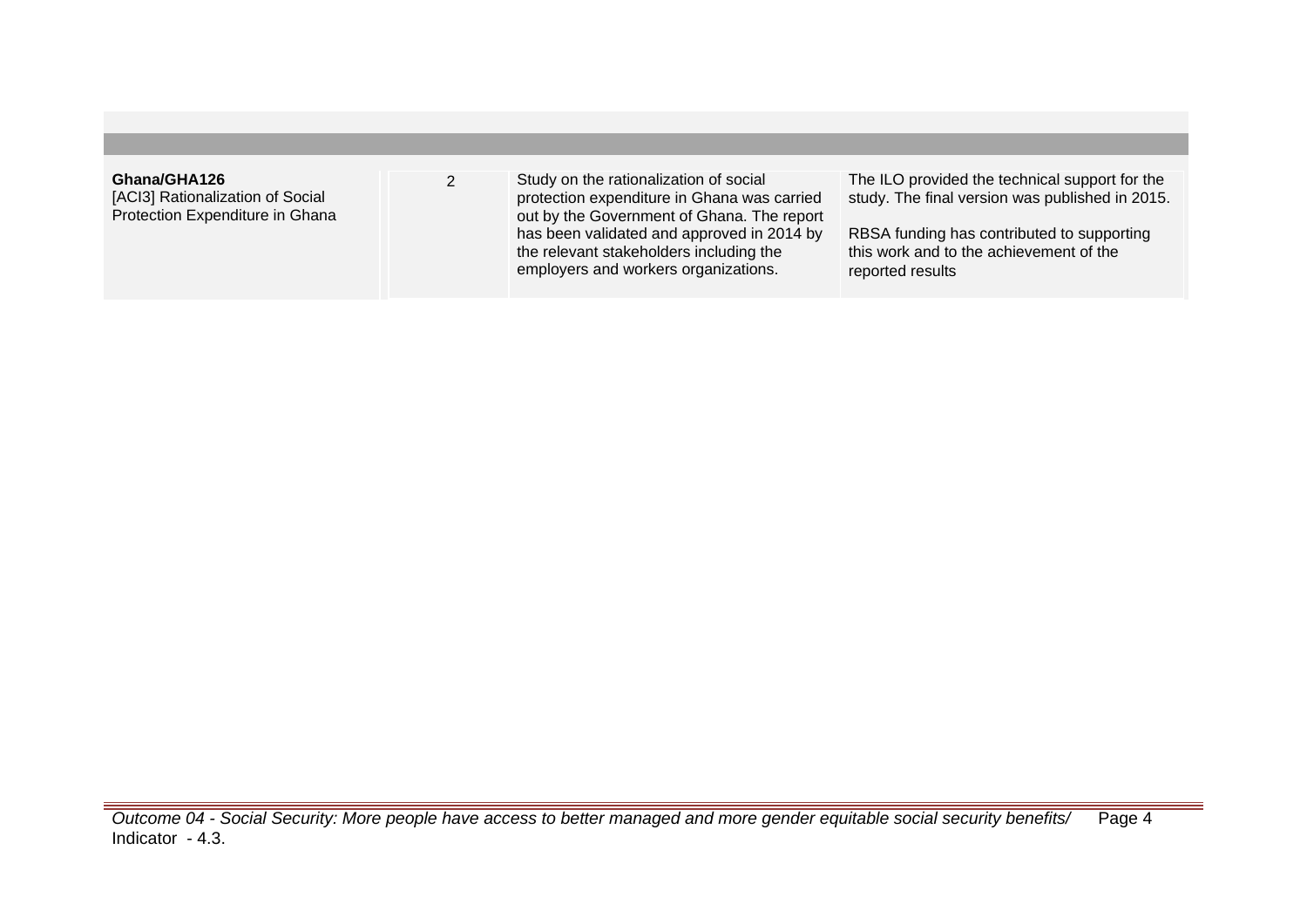| <b>Arab States</b> |                |                                                                                                                                                                                                                                                                                                                                                                                                                                                                |                                                                                                                                                                                                                                                                                                                                                                                                                                                                                                                                                                                                                                                                                                                                                                                                                                                                                                                                                                                                                                                                                                                                                              |
|--------------------|----------------|----------------------------------------------------------------------------------------------------------------------------------------------------------------------------------------------------------------------------------------------------------------------------------------------------------------------------------------------------------------------------------------------------------------------------------------------------------------|--------------------------------------------------------------------------------------------------------------------------------------------------------------------------------------------------------------------------------------------------------------------------------------------------------------------------------------------------------------------------------------------------------------------------------------------------------------------------------------------------------------------------------------------------------------------------------------------------------------------------------------------------------------------------------------------------------------------------------------------------------------------------------------------------------------------------------------------------------------------------------------------------------------------------------------------------------------------------------------------------------------------------------------------------------------------------------------------------------------------------------------------------------------|
| Jordan/JOR999      | $\mathbf{1}$   | In February 2014, Jordan ratified the<br>Convention on Social Security (Minimum<br>Standards), No. 102 (1952).<br>Jordan is the first and sole country in the<br>Arab Region that has ratified ILO's<br>Convention No.102.                                                                                                                                                                                                                                     | The ILO provided technical guidance over the<br>last couple of biennia to tripartite stakeholders<br>with a view to the ratification of Convention No.<br>102. In this regard, the ILO carried out an<br>assessment on the compatibility of the<br>Jordanian social security legislation with the<br>Convention and provided assistance in the<br>ratification process.                                                                                                                                                                                                                                                                                                                                                                                                                                                                                                                                                                                                                                                                                                                                                                                      |
|                    | $\overline{2}$ | 1) The Eighth Actuarial Review of the Social<br>Security Corporation (SSC) finalized in June<br>2015 and accepted by the SSC end of 2015.<br>The actuarial valuation also seeks to provide<br>and assessment with a view to the<br>strengthening of the social security<br>programmes in Jordan.<br>2) An investment study for the investment<br>operations and performance of the SSC<br>Funds finalized in June 2015 and accepted<br>by the SSC end of 2015. | 1) The ILO in collaboration with the Social<br>Security Corporation (SSC) of Jordan carried<br>out the 8th actuarial review of the SSC. The<br>actuarial valuation of the SSC Retirement<br>System included separate and collective<br>valuations for: (a) early and old-age retirement,<br>death, temporary and permanent disability<br>benefits (separate valuations for each benefit<br>type and collectively), (b) work injury benefits,<br>(c) temporary unemployment benefits and (d)<br>maternity-leave benefits.<br>The ILO carried out in addition the update of<br>the study on "Extending Health Care and<br>Social Insurance in Jordan", which was<br>submitted to tripartite stakeholders for<br>discussion and adoption in June 2015, and<br>which should serve as the guiding document<br>for the extension of health care coverage to all<br>in Jordan.<br>2) The ILO carried out an investment study for<br>the investment operations and performance of<br>the SSC Funds, which included an assessment<br>of the performance of the SSC Funds and<br>provides recommendations for improved<br>performance and sustainability of the Funds. |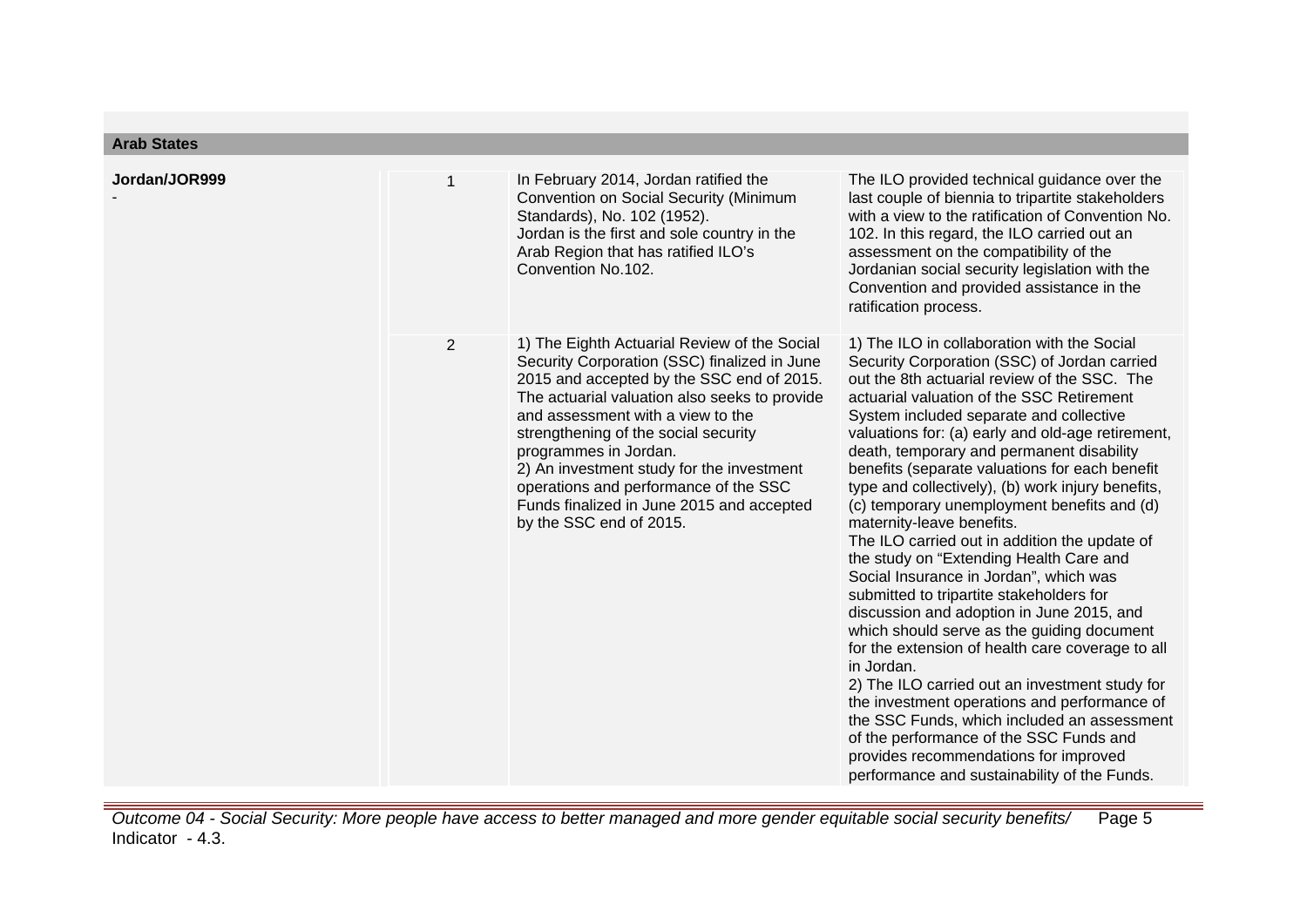## **Kuwait/KWT126**

Comprehensive actuarial and financial review of the social security system conducted

2 The peer review report of the 10th actuarial valuation has been submitted and accepted by the KPIFSS and its tripartite Board. The peer review contributed to improved understanding on the recommendations of the main actuarial valuation report and improved capacities of KPIFSS on actuarial valuations.

The peer review project of the 10th actuarial valuation was setup and supervised by the ILO. The report of the peer review of the 10th actuarial valuation of KPIFSS submitted.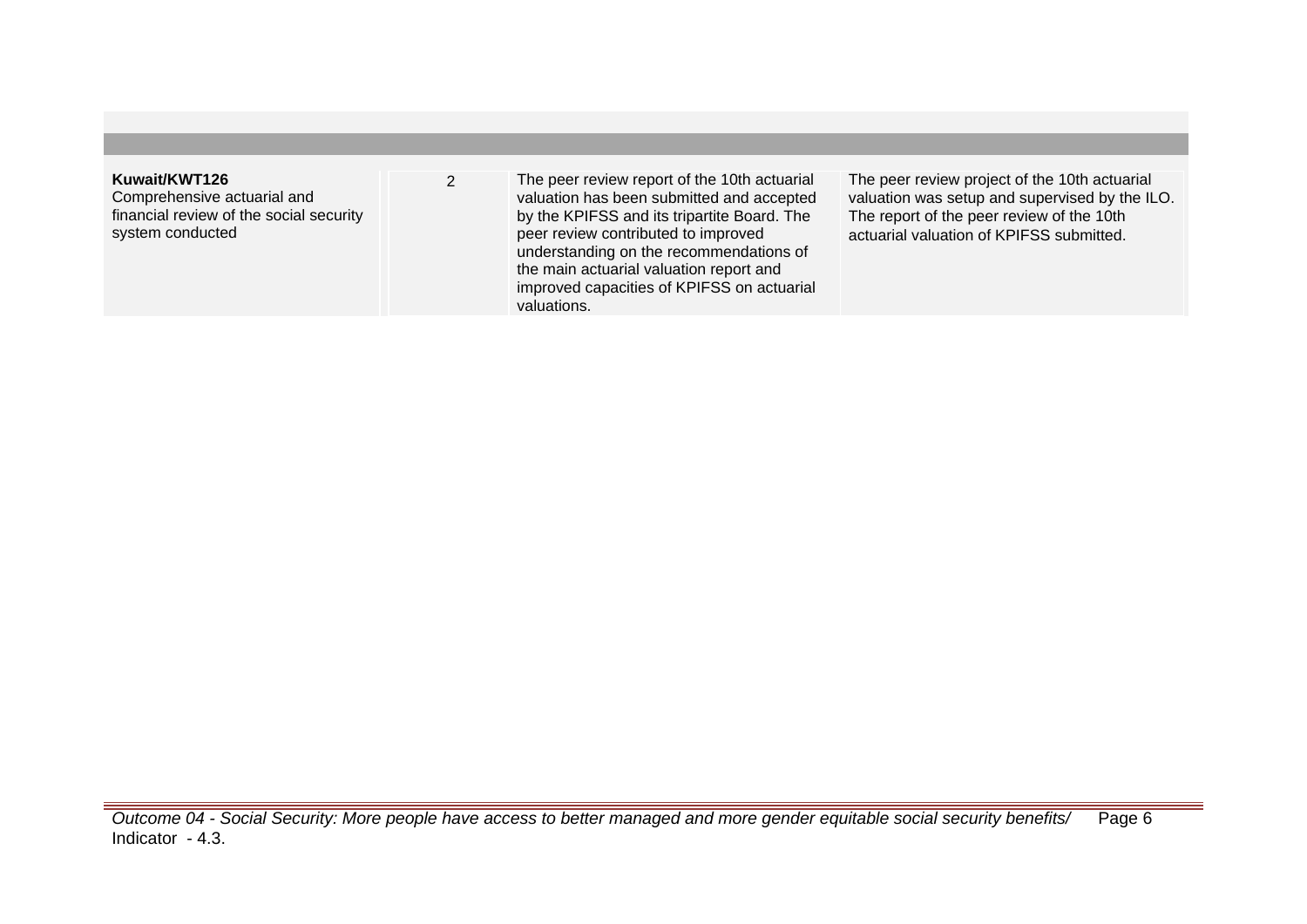-

2 1) The sixth actuarial valuation of the Sultanate of Oman's Public Authority for Social Insurance (PASI) was carried out as at 31 December 2011. It was submitted and accepted by the PASI in 2015. Stakeholders of the scheme (the Minister of Manpower and Chairman of the Board, members of the Board, the PASI senior management, and representatives of workers' and employers' organizations) were consulted. 2) The actuarial study of the proposed unemployment insurance scheme for private sector workers to be submitted and endorsed by PASI in December 2015.

1) ILO in collaboration with the PASI prepared the sixth actuarial valuation of the PASI and provided a tailor-made training programme in social security statistics and actuarial analysis for the staff of PASI on the basis of the ILO actuarial model developed specifically for the PASI scheme.

2) Upon the request of the Government in June 2015 to take up the work, the ILO is carrying out actuarial valuation for the unemployment insurance scheme which will be the basis for providing tripartite stakeholders with the policy frame for the new unemployment insurance scheme. The actuarial valuation will assess the cost of the new scheme, provide input on possible parameters for the new scheme as appropriate, and evaluate the detailed financing methods in accordance with PASI requirements.

Outcome 04 - Social Security: More people have access to better managed and more gender equitable social security benefits/ Indicator - 4.3. Page 7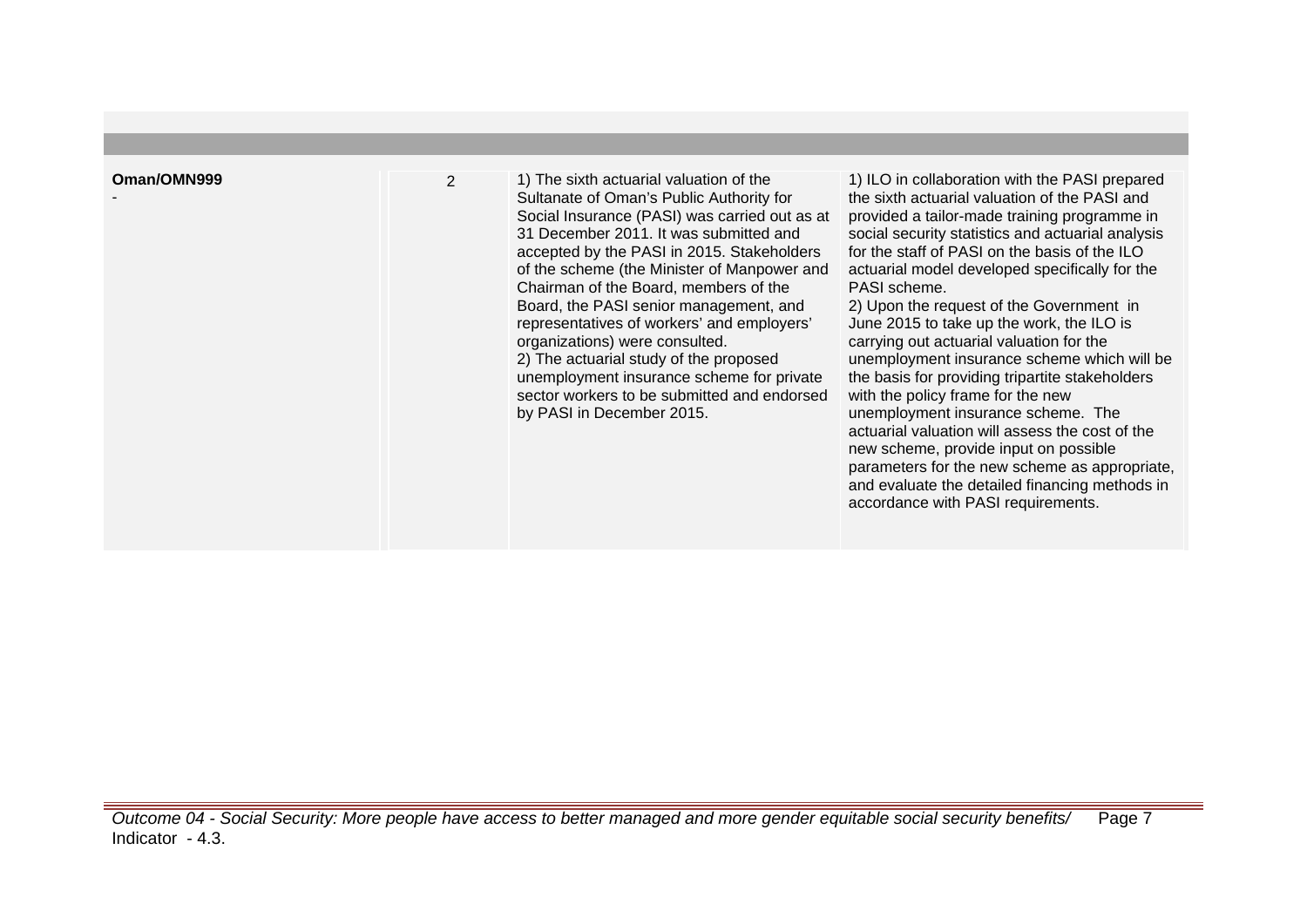## **Palestinian Territory, Occupied/PSE151**

[ACI3] A comprehensive social security strategy to enhance coverage to Palestinian women and men is developed in line with international labour standards

The first ever social security law for private sector workers and their family members, based on ILO's social security Convention and international best practice has been finalized and adopted by tripartite constituents. It has been presented to the Council of Ministers (in the absence of the parliament) for adoption. The social security system which is codified in this new social security law will provide coverage to 82,646 private sector workers in 2016, with the aim of reaching 336,440 private sector workers in Palestine by 2030

The ILO provided during the last biennia extensive assistance for the adoption of the social security law, which are:

• Developing a policy design parameters of the new social security system, based on extensive stakeholder consultations and adopted by tripartite Palestinian constituents.

• Supporting the Palestinian National Social Security Committee in forming a Tripartite Legal Committee, and provided technical guidance to the latter in the drafting of the new social security law. ROAS supported the National Social Security Committee in the drafting of the legal framework for the proposed social security system and its administration, in line with up-to-date ILO social security Conventions, and based on extensive tripartite consultations, and on the policy design parameters and actuarial valuation carried out by the ILO and agreed upon by tripartite • Organizing a series of workshops for selected tripartite Palestinian stakeholders on the drafting of the new social security law, including awareness-raising, financing of social security schemes and investment of social security funds, and administration techniques of social security systems (Dead Sea, 10-13 October 2014 oPt, 25-28 November 2014, and Beirut, 11-12 December 2014). • Organizing a study tour to the Jordanian

Social Security Corporation for selected tripartite Palestinian stakeholders who work on the development of the new social security law for Palestine, from 14 till 18 December 2014.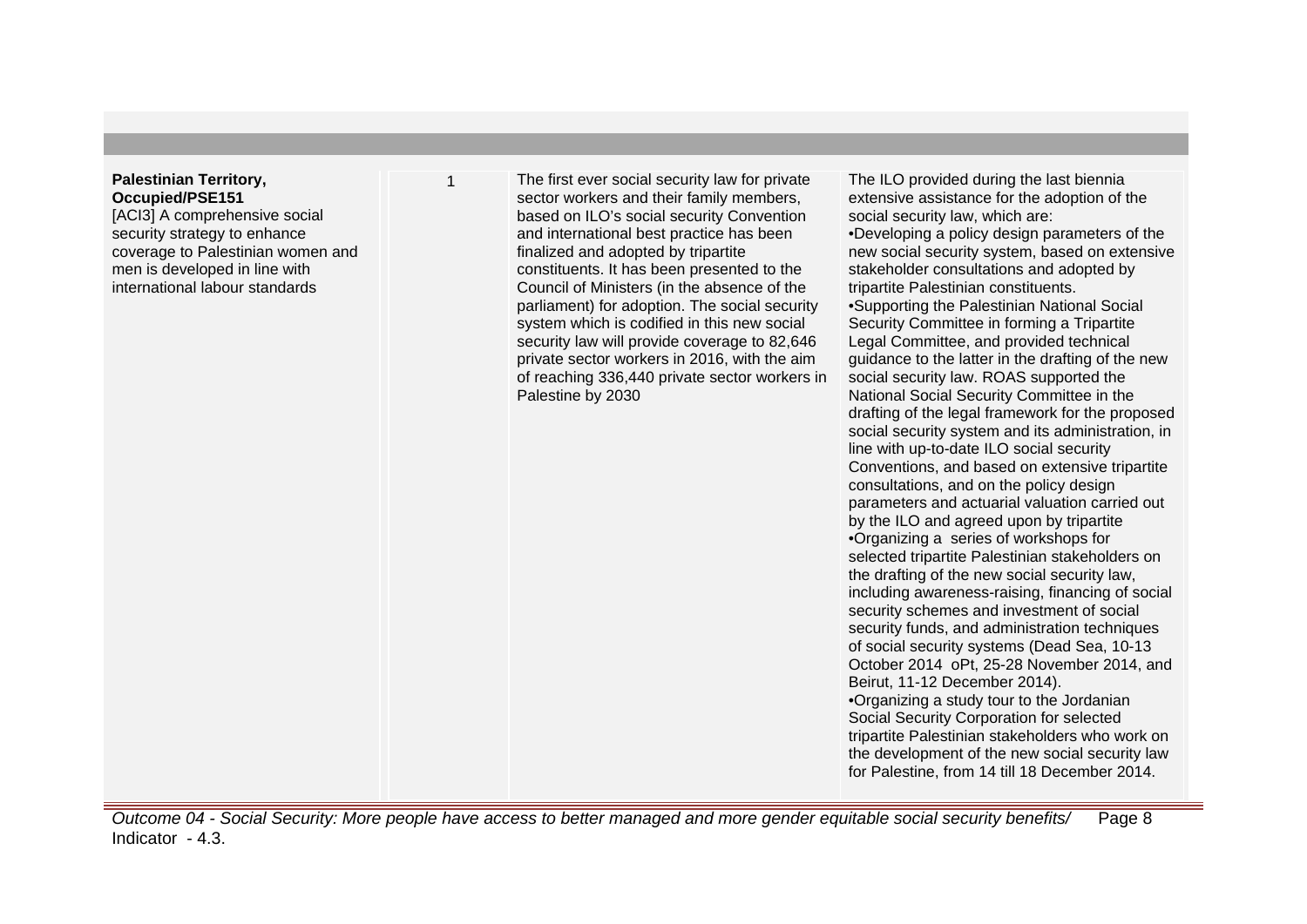|                |                                                                                                                                                                                                                              | RBSA funding has contributed to supporting<br>this work and to the achievement of the<br>reported results                                                                                                                                                                                                                                                                                                                                                                                                                                                                                                                                                                                                                                                                                                                                                     |
|----------------|------------------------------------------------------------------------------------------------------------------------------------------------------------------------------------------------------------------------------|---------------------------------------------------------------------------------------------------------------------------------------------------------------------------------------------------------------------------------------------------------------------------------------------------------------------------------------------------------------------------------------------------------------------------------------------------------------------------------------------------------------------------------------------------------------------------------------------------------------------------------------------------------------------------------------------------------------------------------------------------------------------------------------------------------------------------------------------------------------|
| $\overline{2}$ | The actuarial valuation of the social security<br>schemes for public sector workers was<br>submitted and accepted by the Palestinian<br>Pension Agency (PPA) in 2014. Employers<br>and Workers organizations were consulted. | Following the official request of the Public<br>Pension Agency and based on extensive<br>consultations with employers' and workers'<br>organizations, ILO carried out an actuarial<br>valuation of the social security schemes for<br>public sector workers administered by the<br>Palestinian Pension Agency.<br>ILO organized a high level workshop in<br>November 2014 to launch the ILO Actuarial<br>valuation of the social security schemes for<br>public sector workers administered by the<br>Palestinian Pension Agency. On this occasion,<br>a high level briefing meeting with members of<br>the national social security advisory committee,<br>as well as a press conference were also<br>organized at the Prime Minister's office.<br>RBSA funding has contributed to supporting<br>this work and to the achievement of the<br>reported results |

**Additional CPO Information (This information should only be added when relevant and necessary and should not repeat information already entered under results or ILO contribution)**

**a)Gender equality and non-discrimination b) Partnerships (external)**

• The new social security system of Palestine will provide social security to private sector workers without any discrimination.

• The new maternity insurance scheme will transfer the liability of financing maternity leaves from the employer to the new social security institution, financed by all insured workers and their employers. It will equalize the labour cost of men and women and thus support female labour market participation.

• The new social security system will help to formalize the informal economy through the registration of employers and workers and their participation in the new social security system.

•ILO is supporting the development of a Memorandum of Understanding between the Social Security Corporation of Jordan (SSC), the ILO and the government of Palestine, in order to share social security best practices in Jordan with Palestinian tripartite stakeholders, as Palestine is in the process of implementing the first social security system for private sector workers and their family members.

•ILO is supporting the development of a Memorandum of Understanding between the Public Authority of Social Insurance of Oman, the ILO and the government of Palestine, in order to share the social security practices of Oman with Palestinian tripartite stakeholders.

Outcome 04 - Social Security: More people have access to better managed and more gender equitable social security benefits/ Indicator - 4.3. Page 9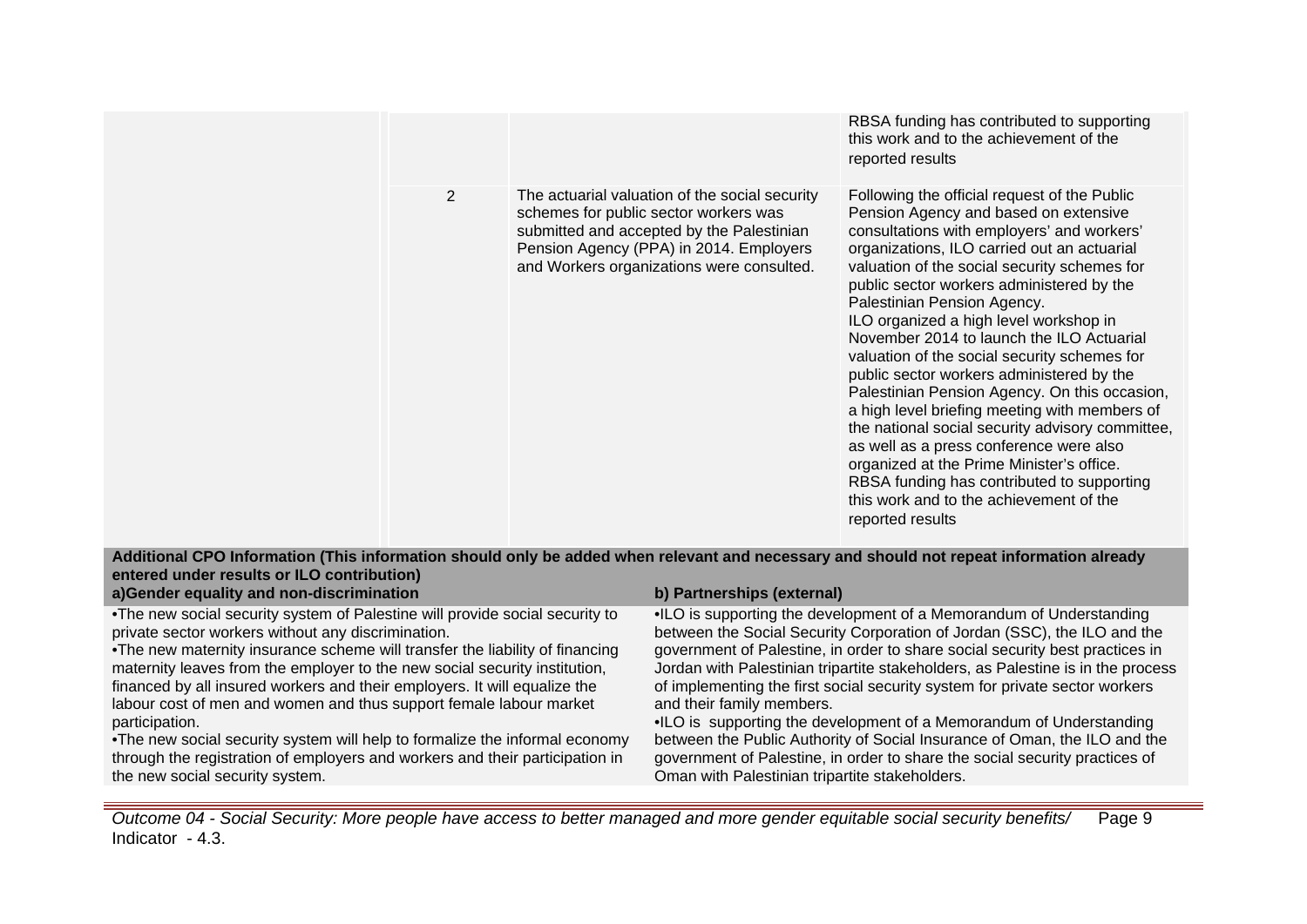| <b>Asia and the Pacific</b>                                                                                                                          |                |                                                                                                                                                                                                                                                                                                                                               |                                                                                                                                                                                                                                                                                                                                                                                                                                                                                                                                                                                                                                                                                                                                                                                                                                                                                                                                                                                                                                    |  |  |  |
|------------------------------------------------------------------------------------------------------------------------------------------------------|----------------|-----------------------------------------------------------------------------------------------------------------------------------------------------------------------------------------------------------------------------------------------------------------------------------------------------------------------------------------------|------------------------------------------------------------------------------------------------------------------------------------------------------------------------------------------------------------------------------------------------------------------------------------------------------------------------------------------------------------------------------------------------------------------------------------------------------------------------------------------------------------------------------------------------------------------------------------------------------------------------------------------------------------------------------------------------------------------------------------------------------------------------------------------------------------------------------------------------------------------------------------------------------------------------------------------------------------------------------------------------------------------------------------|--|--|--|
| China/CHN302<br>[ACI3] Progress in the extension of<br>social security coverage consolidated<br>to provide basic social security<br>benefits for all | 1              | A Reform of the Pension scheme for Civil<br>Servants and Employees of Public<br>Institutions was adopted by the State Council<br>in January 2015. The reform converts the<br>pension scheme from employer-liability to<br>social insurance, in order to ensure that that<br>the protection is much more financially sound<br>and sustainable. | At the end of 2013, the ILO submitted to the<br>Ministry of Human Resources and Social<br>Security (MOHRSS) a policy report on the<br>design of the pension reform plan in line with<br>international labour standards. The reform<br>measures proposed in this report include<br>issues related to the reform of the pension of<br>civil servants and Employees of Public<br>Institutions, the integration of the pension<br>schemes of urban and rural residents, gradual<br>increase in pensionable age and the level of<br>pension payable under the rural and urban<br>resident pension schemes, and reduction in the<br>gap of pension level paid under the schemes<br>for civil servants, urban workers and residents,<br>etc. Based on this policy report, the ILO<br>continued to provide technical support to the<br>MOHRSS on pension reform in 2014-15.<br>The ILO provided technical support to the<br>tripartite seminar on C.102. A comparative<br>analysis of national legislation was conducted<br>by the MOHRSS. |  |  |  |
|                                                                                                                                                      | $\overline{2}$ | Ministry of Human Resources and Social<br>Security (MOHRSS) accepted in 2015 the<br>report on the adjustment (indexation) of<br>pension benefits for urban workers.                                                                                                                                                                           | The ILO provided technical inputs to the study<br>on the adjustment (indexation) of pension<br>benefits for urban workers. A tripartite expert<br>meeting was held to discuss the findings of the<br>study. The report was submitted to MOHRSS<br>for future policy development on old-age<br>pension benefit adjustment.<br>The ILO provided technical support to the<br>workshop jointly organized with the MOHRSS<br>on improving the advance payment method                                                                                                                                                                                                                                                                                                                                                                                                                                                                                                                                                                    |  |  |  |

Outcome 04 - Social Security: More people have access to better managed and more gender equitable social security benefits/ Indicator - 4.3. Page 10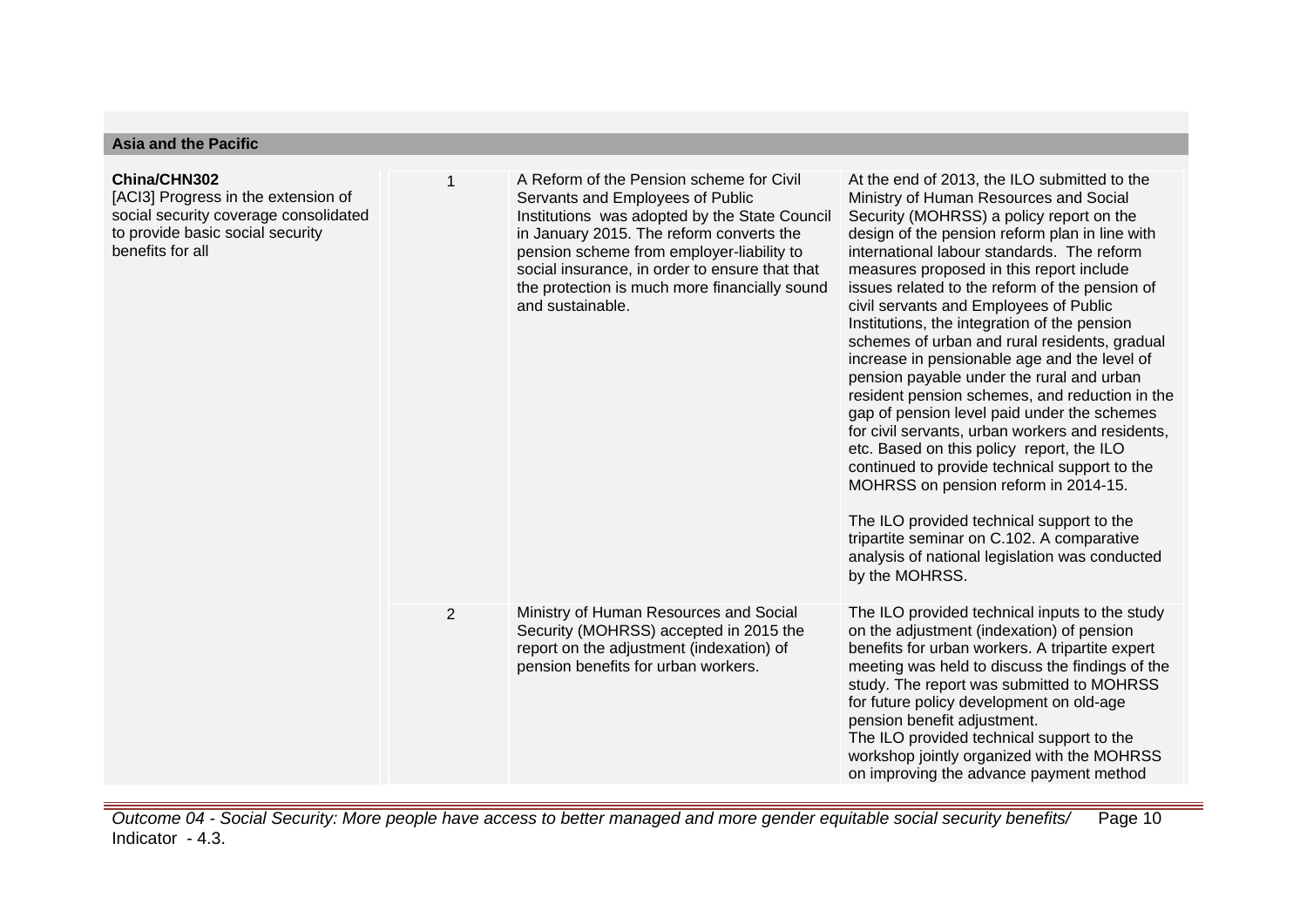|                                                                                                                                                                                       |                                                                                                                                                                  |                                                                                                                                                                                                                                                                                                                                                                                                                                                                                                                                                                                                                                                                                        | (incl. financial viability) of employment injury<br>insurance.                                                                                                                                                                                                                                                                                                                                                                                                                                                                                                        |
|---------------------------------------------------------------------------------------------------------------------------------------------------------------------------------------|------------------------------------------------------------------------------------------------------------------------------------------------------------------|----------------------------------------------------------------------------------------------------------------------------------------------------------------------------------------------------------------------------------------------------------------------------------------------------------------------------------------------------------------------------------------------------------------------------------------------------------------------------------------------------------------------------------------------------------------------------------------------------------------------------------------------------------------------------------------|-----------------------------------------------------------------------------------------------------------------------------------------------------------------------------------------------------------------------------------------------------------------------------------------------------------------------------------------------------------------------------------------------------------------------------------------------------------------------------------------------------------------------------------------------------------------------|
| 3                                                                                                                                                                                     | actuarial capacity building agreement<br>between ILO and MOHRSS.<br>head office and provincial trade union<br>federations have been trained on the<br>programme. | Approximately 140 actuaries from the local<br>social insurance administrations received<br>actuarial training organized by Ministry of<br>Human Resources and Social Security<br>(MOHRSS) in 2014. The training is part of the<br>actuarial capacity building programme<br>established under the framework of the<br>Around 40 trade union officials from ACFTU<br>principles of relevant ILS on maintaining<br>social security rights for migrant workers.<br>22 (11 men and 11 women) Officials of<br>China's National Development and Reform<br>Commission (NDRC) received training on<br>international labour standards (ILS) within the<br>framework of the EU-sponsored training | The ILO actuarial specialist provided technical<br>inputs in the training workshop organized by<br>MOHRSS in September 2014.<br>The ILO provided technical support to the<br>workshop on social protection for rural migrant<br>workers. Participants were trained on principles<br>of C.102, R.202, C.157, etc and the experience<br>of EU countries in social security agreements.<br>The ILO provided technical contribution to the<br>training on pensions for NDRC officials<br>organized in the framework of the EU-China<br>project on social security reform. |
| Additional CPO Information (This information should only be added when relevant and necessary and should not repeat information already<br>entered under results or ILO contribution) |                                                                                                                                                                  |                                                                                                                                                                                                                                                                                                                                                                                                                                                                                                                                                                                                                                                                                        |                                                                                                                                                                                                                                                                                                                                                                                                                                                                                                                                                                       |
| a)Gender equality and non-discrimination                                                                                                                                              |                                                                                                                                                                  | b) Partnerships (external)                                                                                                                                                                                                                                                                                                                                                                                                                                                                                                                                                                                                                                                             |                                                                                                                                                                                                                                                                                                                                                                                                                                                                                                                                                                       |
| - ILO provided policy advice on equal retirement age in the pension reform<br>report submitted to MOHRSS.                                                                             |                                                                                                                                                                  | technical and expert support of this project.                                                                                                                                                                                                                                                                                                                                                                                                                                                                                                                                                                                                                                          | - Partnership with China-EU project was built to form synergy and get                                                                                                                                                                                                                                                                                                                                                                                                                                                                                                 |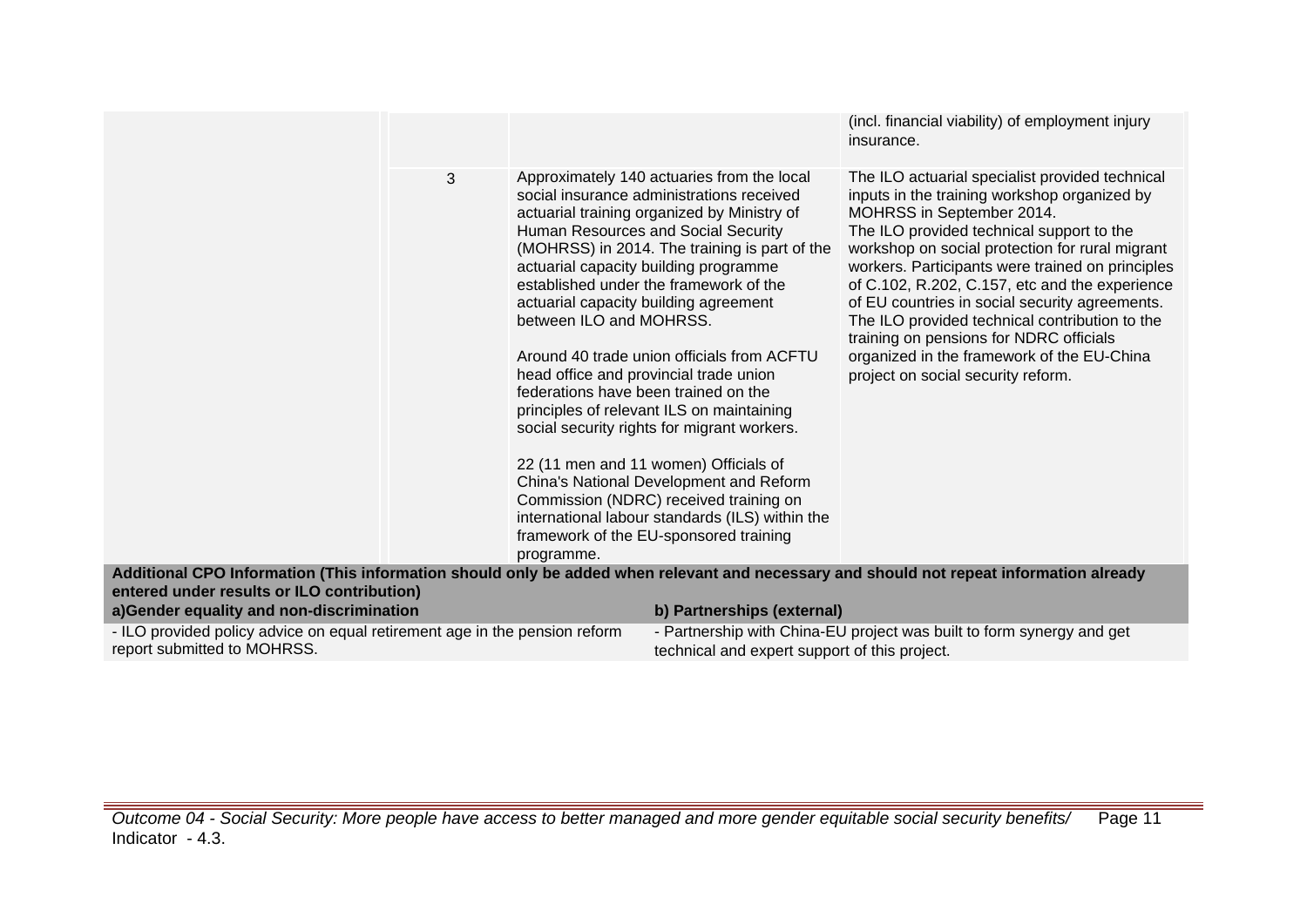| Lao People's Democratic                                  | Two officials from Ministry of Health and  | ILO has supported many capacity building        |
|----------------------------------------------------------|--------------------------------------------|-------------------------------------------------|
| Republic/LAO226                                          | Ministry of Labour and Social Welfare have | workshops on social security and health         |
| Social protection mechanisms                             | completed Masters' programme Health        | insurance for tripartite partners. ILO has      |
| strengthened and expanded, with a                        | Financing at Naresuan University Thailand. | provided financial support for scholarships and |
| particular focus on the expansion of<br>health insurance |                                            | for workshops and trainings in Lao PDR.         |
|                                                          |                                            |                                                 |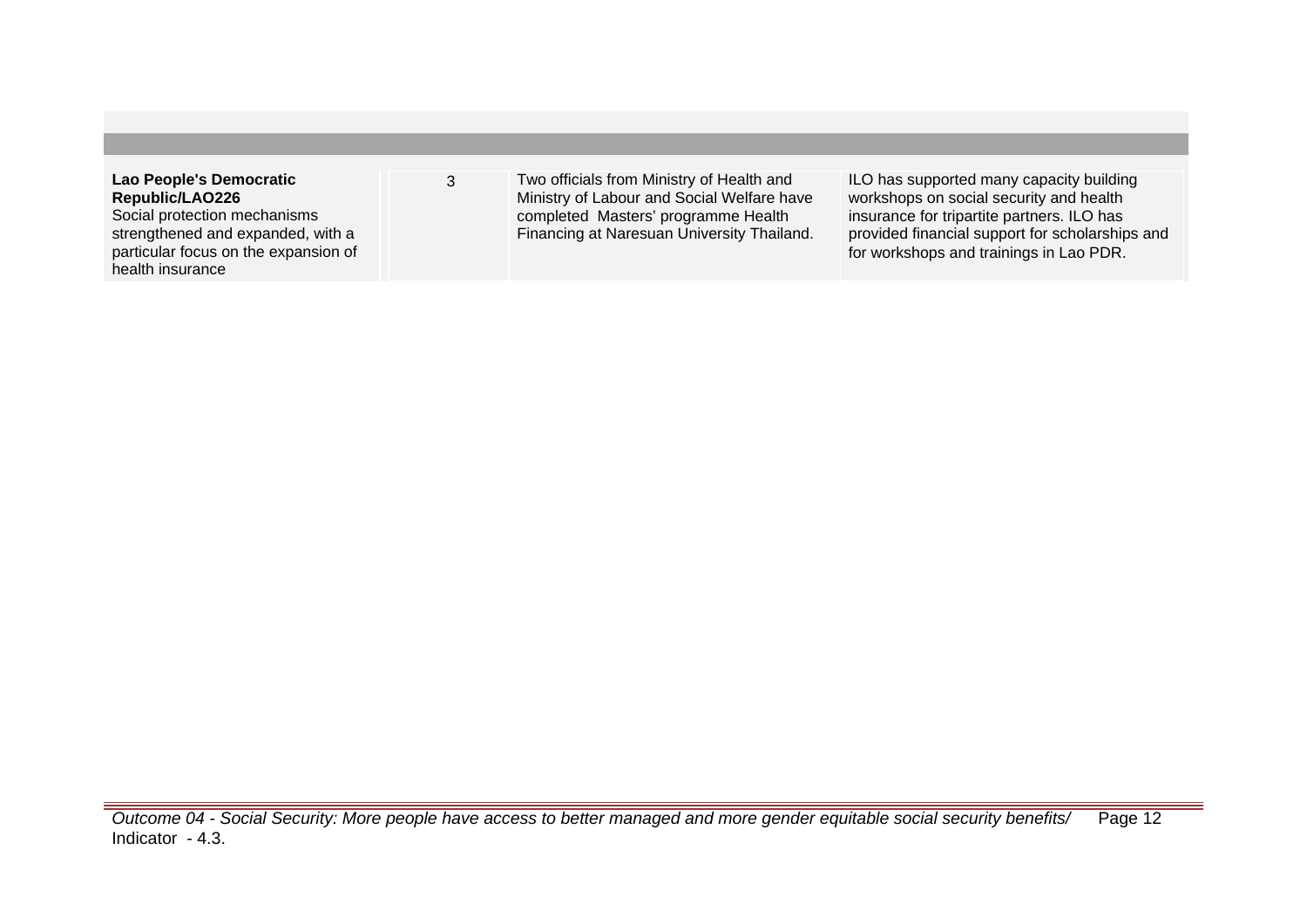## **Mongolia/MNG128**

Social protection improved with application of ILO tools and products 2 The Ministry of Population Development and Social Protection (MPDSP) and the Ministry of Labour (MOL) of Mongolia endorsed and launched the Assessment Based National Dialogue (ABND) report on 15 May 2015. By endorsing the ABND report, the Government of Mongolia, the Mongolia Employers' Federation (MONEF) and the Confederation of Mongolia Trade Unions (CMTU) have committed to the establishment of a social protection floor in Mongolia. An illustration of such commitment is the consensus on the introduction of a universal minimum pension and the maintenance of the universal child money programme.

> The Government of Mongolia and the social partners (MPDSP, MOL, MONEF and CMTU) accepted in December 2015 an actuarial study which assesses the financial feasibility of the proposed broad scenarios to extend the old-age pension benefits to herders, self-employed and informal economy workers.

The ILO also assisted the Government of Mongolia and its social partners to carry out the Assessment Based National Dialogue (ABND) on Social Protection and Employment Protection. The ABND was informed by the ILO's costing exercise which shows that achieving a social protection floor in Mongolia would cost an additional 1.68 per cent on top of the already committed government's social protection expenditures.

The ILO provided technical support through the actuarial valuation of the pension system and organised a number of capacity building activities on social insurance for Social Security officials, workers and employers representatives so as to foster informed discussions in the national dialogue on pension reform.

The broad scenarios agreed by tripartite constituents, and following ILO recommendations, present a multi-pillar system which includes i) universal tax-funded pension; ii) compulsory social insurance pension, subsidized by the government and a third voluntary supplementary pillar will be envisaged at a later stage.

**Additional CPO Information (This information should only be added when relevant and necessary and should not repeat information already entered under results or ILO contribution) a)Gender equality and non-discrimination b) Partnerships (external)**

UN Country Team for Mongolia

Outcome 04 - Social Security: More people have access to better managed and more gender equitable social security benefits/ Indicator - 4.3. Page 13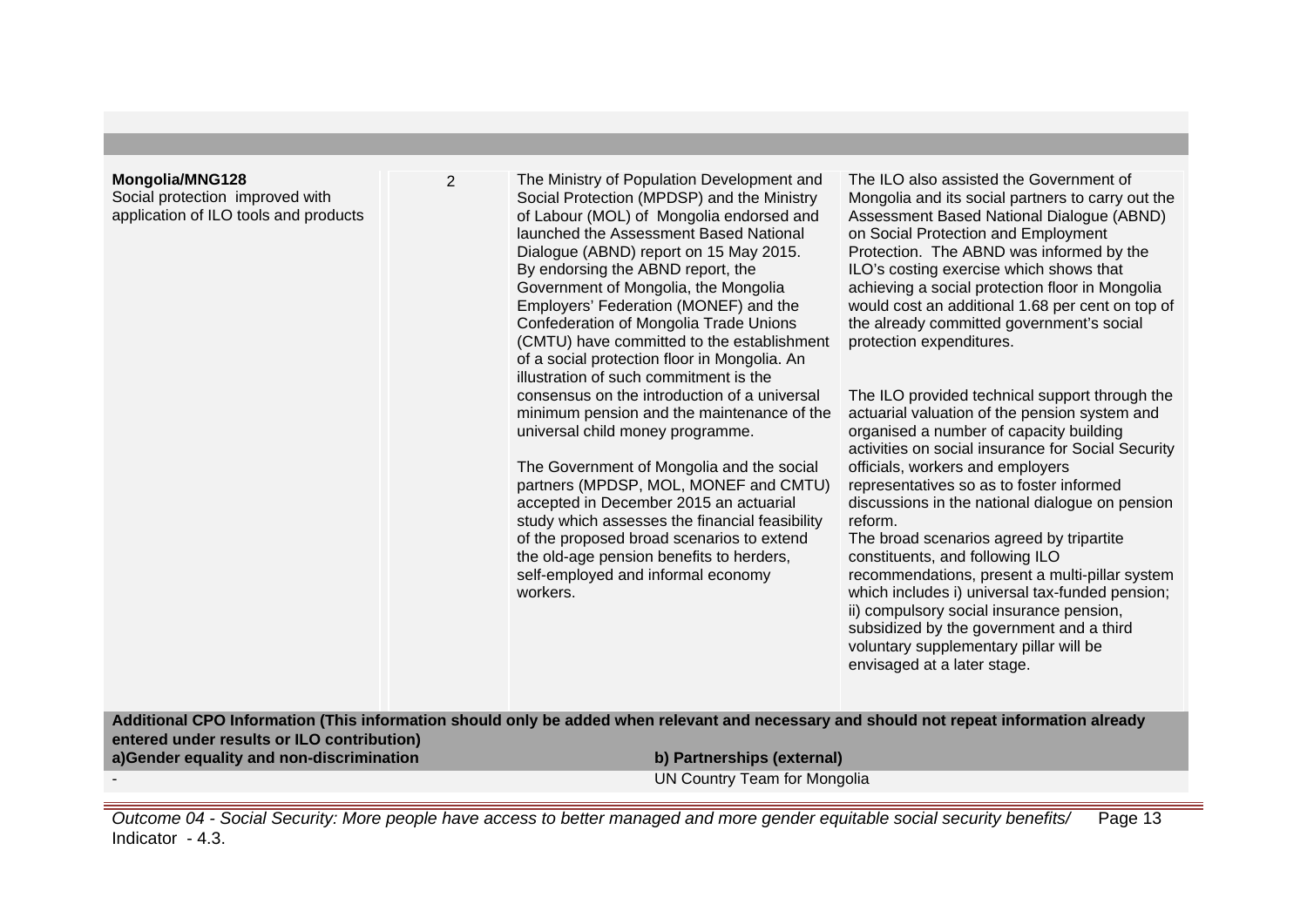The Promoting and Building Income Security and Employment Services in Asia (2nd phase) which is funded by the Government of Japan.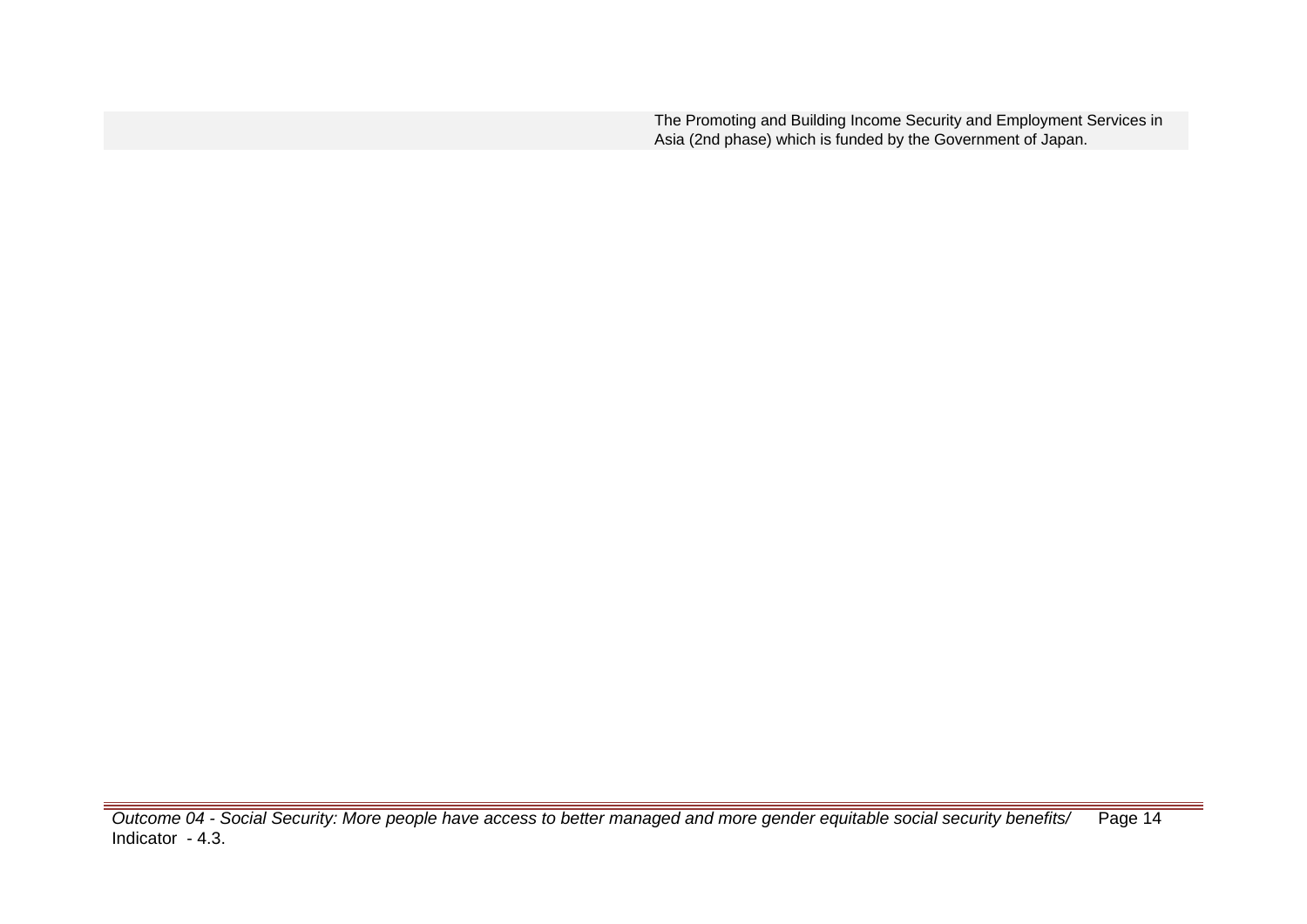| healthcare facilities and investigated the<br>possible technical options to extend its network<br>of healthcare providers. The findings were<br>compiled in a report which was shared with the<br>Social Security Board and the Ministry of<br>Health as well as other relevant development<br>partners within the framework of the health<br>financing working group.<br>- Providing support with the collection and<br>analysis of data on membership, contributions,<br>and benefits.<br>- Providing support for the production of a<br>preliminary financial model for the four existing<br>schemes (medical care, sickness, maternity,<br>work injury).<br>- Capacity building on social security financing<br>and actuarial modelling (i.e. 25 officials of the<br>SSB, Ministry of Finance and Ministry of<br>Health). |
|-------------------------------------------------------------------------------------------------------------------------------------------------------------------------------------------------------------------------------------------------------------------------------------------------------------------------------------------------------------------------------------------------------------------------------------------------------------------------------------------------------------------------------------------------------------------------------------------------------------------------------------------------------------------------------------------------------------------------------------------------------------------------------------------------------------------------------|
|-------------------------------------------------------------------------------------------------------------------------------------------------------------------------------------------------------------------------------------------------------------------------------------------------------------------------------------------------------------------------------------------------------------------------------------------------------------------------------------------------------------------------------------------------------------------------------------------------------------------------------------------------------------------------------------------------------------------------------------------------------------------------------------------------------------------------------|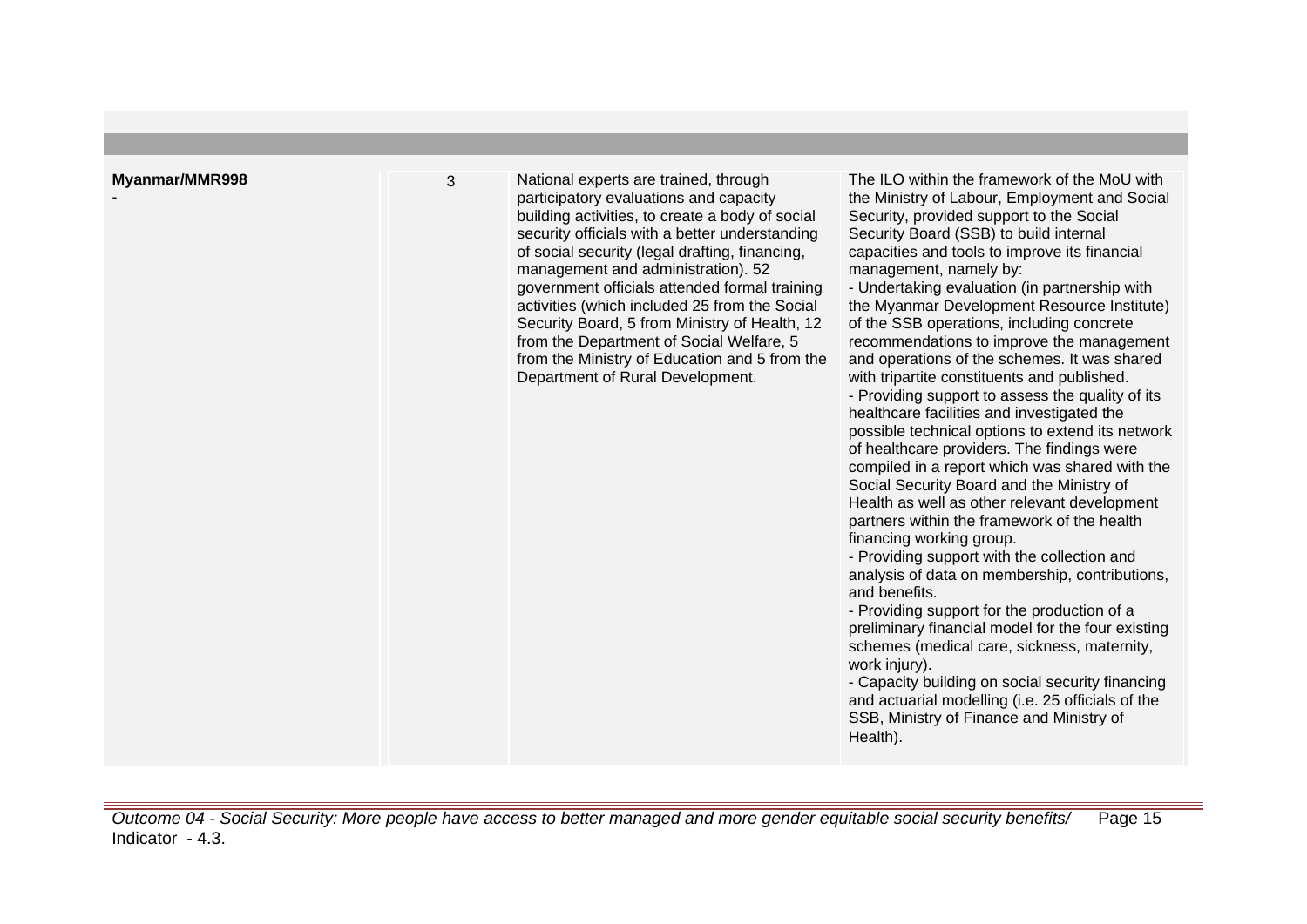| Viet Nam/VNM994 | The Ministry of Labour, Invalids and Social<br>Affairs accepted the Actuarial Valuation<br>Report of the Unemployment Insurance<br>scheme in August 2014 after consultation<br>with Workers and Employers Organizations<br>(Viet Nam General Confederation of<br>Labour-VGCL and Viet Nam Chamber of<br>Commerce and Industry-VCCI). | The Actuarial Valuation of Unemployment<br>Insurance scheme was conducted by the ILO<br>and the findings shared with Government of<br>Viet Nam as well VGCL and VCCI. |
|-----------------|--------------------------------------------------------------------------------------------------------------------------------------------------------------------------------------------------------------------------------------------------------------------------------------------------------------------------------------|-----------------------------------------------------------------------------------------------------------------------------------------------------------------------|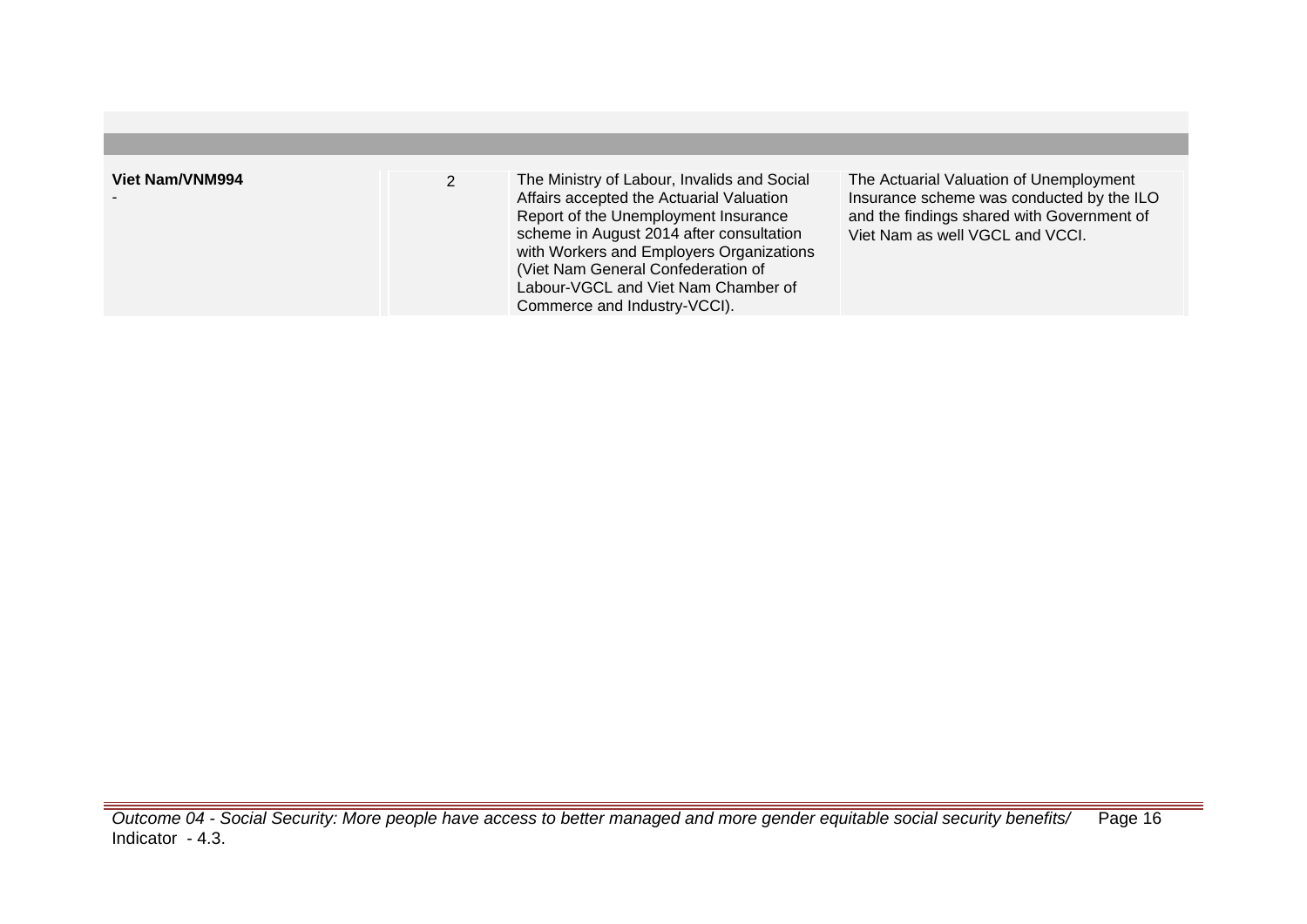| Nepal/NPL101<br>[ACl3] Institutional capacity, legal and<br>policy frameworks are strengthened<br>for the improvement and extension of<br>social protection coverage                                                                                            | $\overline{2}$ | An actuarial valuation of 5 prioritized<br>SSF in December 2015. | schemes to be implemented by Social<br>Security Fund (SSF) on priority basis is being<br>conducted. The report has been endorsed by                                                                    | The ILO commissioned a number of technical<br>missions to provide technical advice to the<br>constituents. The ILO raised awareness of the<br>constituents on the need to base designing of<br>Social Security Schemes on good actuarial<br>valuations.<br>RBSA funding has contributed to supporting<br>this work and to the achievement of the<br>reported results |  |
|-----------------------------------------------------------------------------------------------------------------------------------------------------------------------------------------------------------------------------------------------------------------|----------------|------------------------------------------------------------------|--------------------------------------------------------------------------------------------------------------------------------------------------------------------------------------------------------|----------------------------------------------------------------------------------------------------------------------------------------------------------------------------------------------------------------------------------------------------------------------------------------------------------------------------------------------------------------------|--|
| Additional CPO Information (This information should only be added when relevant and necessary and should not repeat information already<br>entered under results or ILO contribution)<br>a)Gender equality and non-discrimination<br>b) Partnerships (external) |                |                                                                  |                                                                                                                                                                                                        |                                                                                                                                                                                                                                                                                                                                                                      |  |
| The actuarial valuation will be carried out in a gender sensitive manner.                                                                                                                                                                                       |                |                                                                  | The ILO, with support from the Government of Japan, provided technical<br>and financial assistance to Social Security Fund Secretariat to carry out<br>actuarial valuations of the 5 selected schemes. |                                                                                                                                                                                                                                                                                                                                                                      |  |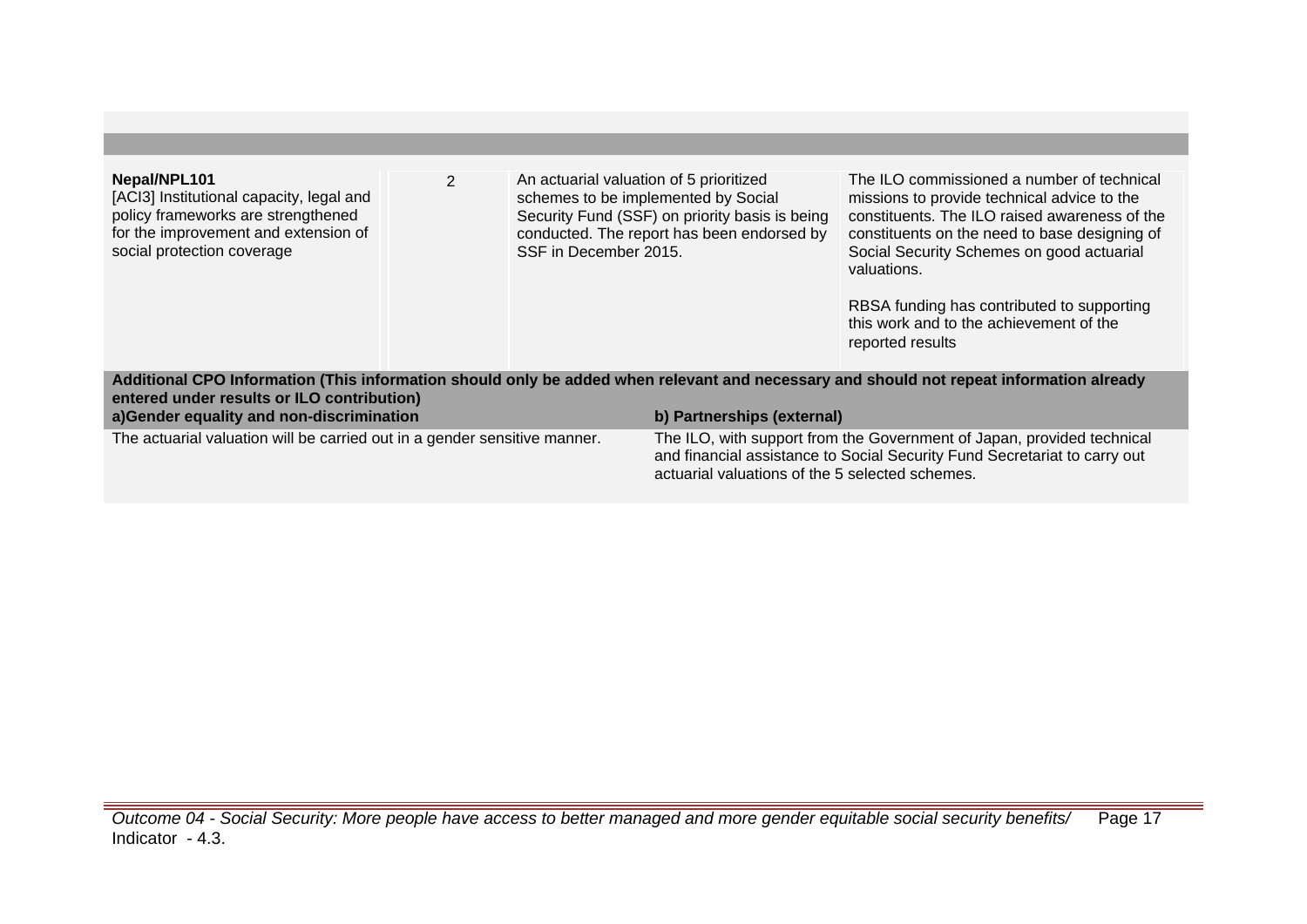| <b>Europe and Central Asia</b> |  |  |  |
|--------------------------------|--|--|--|
|--------------------------------|--|--|--|

| Kazakhstan/KAZ999 | The Ministers of Health and Social<br>Development and the National Economy of<br>Kazakhstan issued the joint Decrees No.623<br>of 27 July 2015 and No.585 of 31 July 2015<br>to approve the rules of calculating the<br>subsistence minimum and the establishment<br>of a fixed share of the costs of non-food<br>products and services, which incorporates<br>the ILO recommendations presented in<br>January, 2012. | In January, 2012, ILO presented the final<br>technical reports consisting of the following two<br>volumes:<br>- "The Methodologies of the Subsistence<br>Minimum Determination in Kazakhstan: the<br>Ways and Approaches to Improve (main report<br>with a set of recommendations) and<br>- Methods for Estimating the Poverty Lines:<br>Four Country Case Studies").<br>The main conclusions and recommendation<br>drawn in the ILO technical report were as<br>follows: (1) present subsistence minimum<br>calculation methodology of 60-40 ratio for food<br>and non-food components seem to be<br>reasonable (the computed rational share of<br>minimum non-food needs in the subsistence<br>minimum ranged between 34.6-39.2%) and (2)<br>it is required to increase the amount of<br>subsistence minimum by including the<br>expenditure of education, health and<br>transportation (application of Pseudo-non-food<br>Basket II) to provide minimum guarantee of life |
|-------------------|-----------------------------------------------------------------------------------------------------------------------------------------------------------------------------------------------------------------------------------------------------------------------------------------------------------------------------------------------------------------------------------------------------------------------|------------------------------------------------------------------------------------------------------------------------------------------------------------------------------------------------------------------------------------------------------------------------------------------------------------------------------------------------------------------------------------------------------------------------------------------------------------------------------------------------------------------------------------------------------------------------------------------------------------------------------------------------------------------------------------------------------------------------------------------------------------------------------------------------------------------------------------------------------------------------------------------------------------------------------------------------------------------------------|
|-------------------|-----------------------------------------------------------------------------------------------------------------------------------------------------------------------------------------------------------------------------------------------------------------------------------------------------------------------------------------------------------------------------------------------------------------------|------------------------------------------------------------------------------------------------------------------------------------------------------------------------------------------------------------------------------------------------------------------------------------------------------------------------------------------------------------------------------------------------------------------------------------------------------------------------------------------------------------------------------------------------------------------------------------------------------------------------------------------------------------------------------------------------------------------------------------------------------------------------------------------------------------------------------------------------------------------------------------------------------------------------------------------------------------------------------|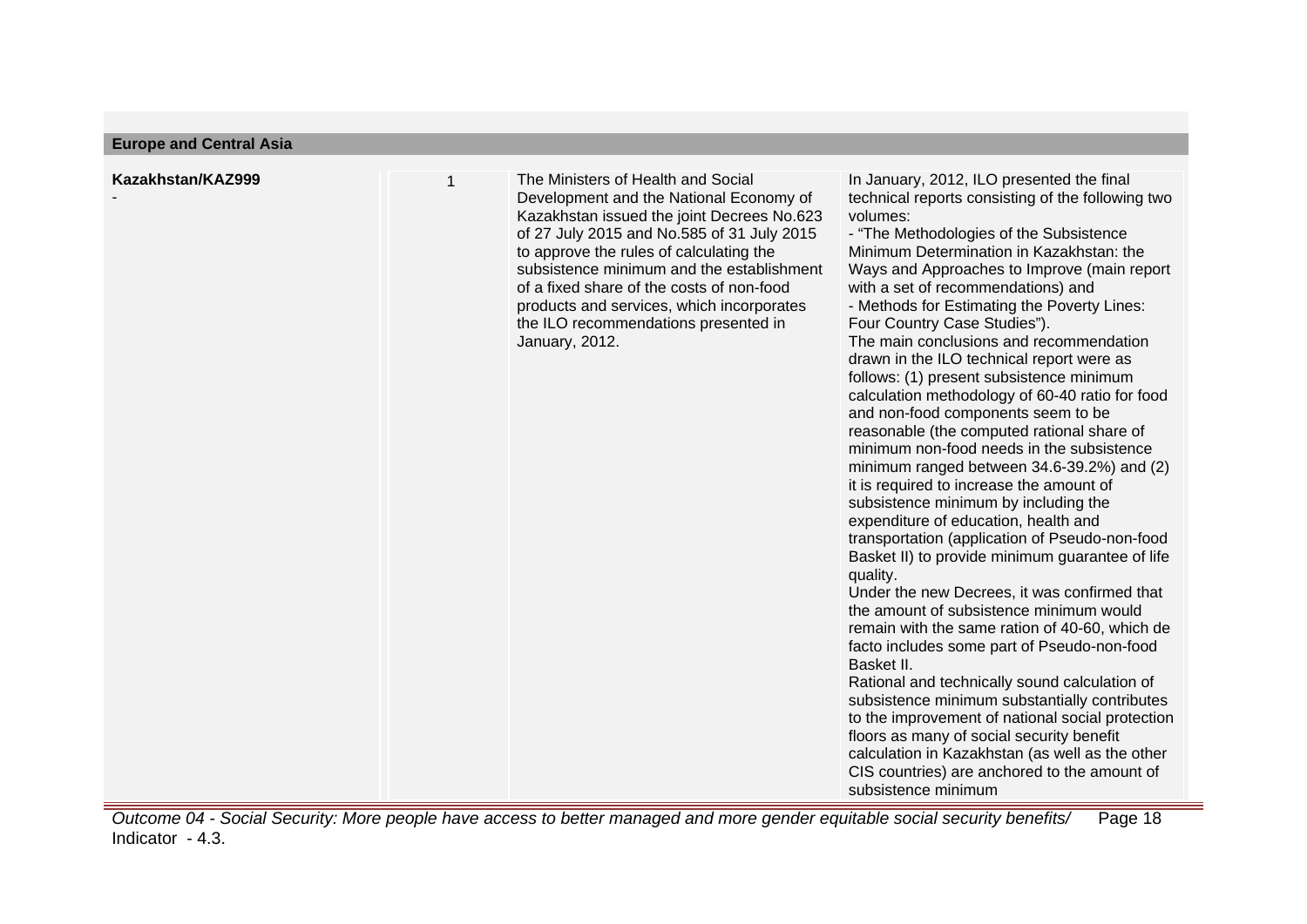-

3 A group of 30 national social security/protection experts of the newly established Ministry of Health and Social Protection (MHSP) as well as social partners, social security institutions and other UN officials (20 males and 10 females) were trained , to create a body of social security/protection officials with a better understanding of social security (international labour standards on social security, administration and some specific topics such as social protection for migrant workers and maternity protection) aimed at increasing internal governing capacity of the working group on social protection.

The ILO provided technical support to increase the knowledge base and technical capacities of the staff of the new Ministry through: technical consultations after restructuring and introductory training on ILO core mandate and ILO standards on social protection, particularly C102 and R202 (Oct 2014); a series of national and sub-regional capacity-building training sessions on social protection issues, promotion of SPFs and ILO standards to assist the constituents to be further engaged in national dialogue on social protection reforms (July 2015, ITC Turin; Sep 2015, Dushanbe and Dec. 2015, Dushanbe). The ILO also provided technical advice to

MHSP experts involved in drafting of the State Programme on Health and Social Protection of Persons with Disabilities, 2016-2020.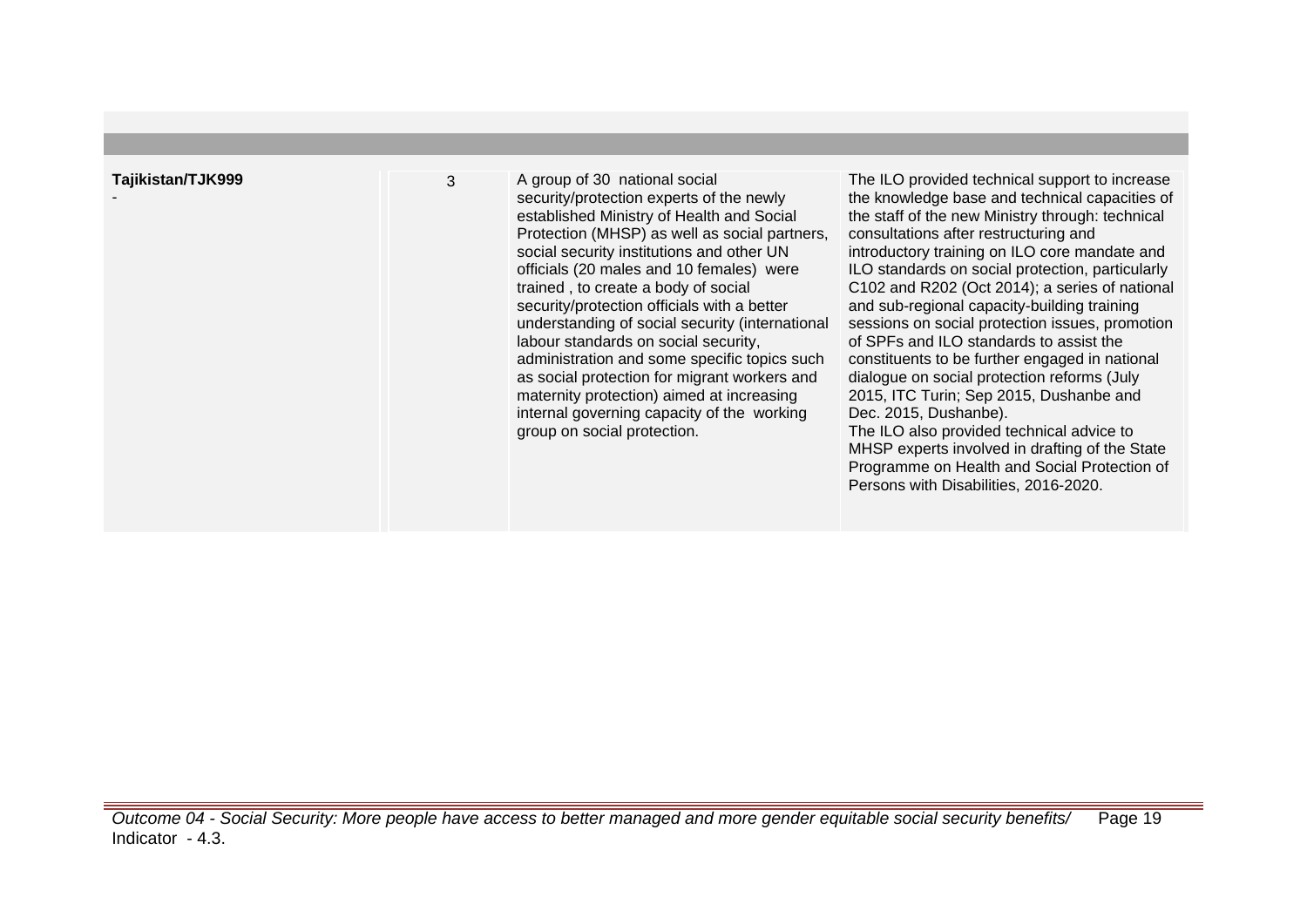**Latin America and the Caribbean**

| Honduras/HND999 |                | En abril del 2014 el país adoptó una nueva<br>ley para regular las acciones del Instituto de<br>Jubilaciones y Pensiones de los Empleados y<br>Funcionarios del Poder Ejecutivo<br>(INJUPEMP).<br>Esta norma está en línea con el Convenio<br>Núm. 102 de la OIT, ratificado en el año 2012<br>por el Gobierno de Honduras. Esta ley<br>mejora la protección a los familiares<br>sobrevivientes de los trabajadores afiliados y<br>elimina las prestaciones temporales en<br>consonancia con el Convenio. También, en<br>aplicación de la ley, se mejora los órganos de<br>administración, eliminando la<br>discrecionalidad política en la toma de<br>decisiones y la disposición de los recursos, e<br>incluyendo criterios técnicos. Asimismo, con<br>esta nueva ley el INJUPEMP tiene un mejor<br>marco legal para asegurar su sostenibilidad<br>financiera. | La OIT entregó asistencia técnica con el<br>análisis de la legislación nacional, incluida la<br>anterior ley de funcionamiento del INJUPEMP,<br>con la cual se señalaron los cambios y<br>recomendaciones necesarios para que la<br>nueva ley cumpliera con el Convenio Núm.<br>102.<br>La OIT entregó y presentó a las autoridades el<br>Instituto y otras instancias del gobierno, como<br>el Ministerio de Trabajo; así como a las<br>organizaciones de empleadores y<br>organizaciones de trabajadores, un informe<br>con sus observaciones técnicas sobre la ley en<br>discusión. |
|-----------------|----------------|------------------------------------------------------------------------------------------------------------------------------------------------------------------------------------------------------------------------------------------------------------------------------------------------------------------------------------------------------------------------------------------------------------------------------------------------------------------------------------------------------------------------------------------------------------------------------------------------------------------------------------------------------------------------------------------------------------------------------------------------------------------------------------------------------------------------------------------------------------------|----------------------------------------------------------------------------------------------------------------------------------------------------------------------------------------------------------------------------------------------------------------------------------------------------------------------------------------------------------------------------------------------------------------------------------------------------------------------------------------------------------------------------------------------------------------------------------------|
|                 | $\overline{2}$ | Después de la consulta con el gobierno, las<br>organizaciones de empleadores y con las<br>organizaciones de trabajadores, el El<br>INJUPEMP aceptó en junio del 2014 la<br>evaluación actuarial del Sistema de<br>Jubilaciones del INJUPEMP que la OIT le<br>sometió, con la cual se ofrecieron<br>recomendaciones para ser incorporadas<br>como parte de la nueva ley.<br>El INJUPEMP lo realizó, en el marco de la<br>aplicación de la nueva ley, y en consulta con<br>las organizaciones de empleadores y las<br>organizaciones de trabajadores.                                                                                                                                                                                                                                                                                                              | La OIT desarrolló una evaluación actuarial del<br>Sistema de Jubilaciones del INJUPEMP antes<br>de la nueva ley y también acompañó<br>técnicamente en la implementación de<br>medidas que están incorporadas en la nueva<br>legislación.                                                                                                                                                                                                                                                                                                                                               |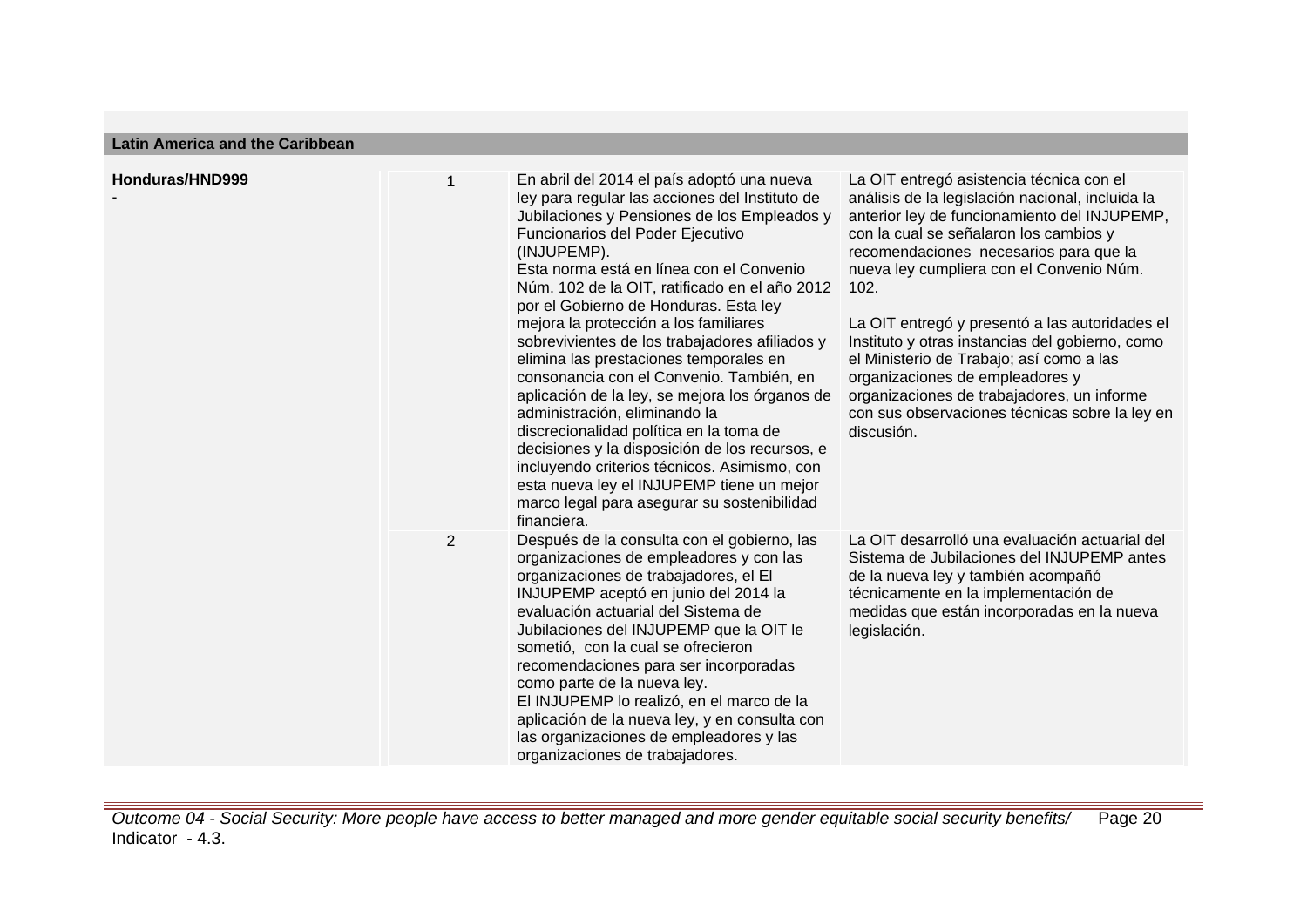## **Argentina/ARG176**

[ACI3] Aumento de la cobertura y la inclusión social a través de la elaboración de políticas de protección social (integradas y coordinadas con las políticas de empleo).

1 - El Congreso de la Nación sancionó en septiembre de 2014 la Nueva ley de moratoria previsional (26.970) con el objeto de sostener los niveles de cobertura del sistema previsional. La nueva moratoria previsional aborda una serie de limitaciones que tenían las moratorias anteriores.

- En julio de 2015 el Congreso Nacional sancionó la Ley de Movilidad de las Asignaciones familiares que regula la actualización de las asignaciones familiares y de la Asignación Universal por Hijo dos veces al año. Discusiones previas sobre el estado de situación de la protección social en Argentina en relación a las 4 garantías planteadas en la R.202, entre ellas, la garantía de protección a la niñez, fueron desarrolladas por OIT de forma tripartita.

- Desde 2011 y más recientemente mediante la Jornada "Desempeño reciente de la protección social en Argentina" (Sep.2014) y el documento "Desempeño y financiamiento de la protección social en Argentina" (2015), la OIT ha presentado a los mandantes tripartitos diagnósticos y recomendaciones en torno a los principales desafíos del sistema previsional argentino, entre los cuales pronosticó la caída de la cobertura, la necesidad de una segunda moratoria previsional y de tomar medidas que garanticen una cobertura universal.

- La OIT contribuyó al debate sobre la situación de la protección social, tanto en términos de su sostenibilidad financiera, como de los alcances de la protección. En este marco, puso a disposición de los mandantes un informe sobre el estado de situación de la protección social en Argentina en relación a las 4 garantías planteadas en la R.202 (cobertura horizontal y vertical), que además cuenta con información sobre la generación de espacio fiscal para financiar la extensión de la protección social. La contribución incluyó la realización de un "Taller sobre el desempeño reciente de la protección social en Argentina en seguimiento de la R. 202" (Sep. 2014), con participación de constituyentes tripartitos. La versión final del informe presentado en 2014 -incorporando comentarios de los actores sociales - será publicada y presentada en 2015.

RBSA funding has contributed to supporting this work and to the achievement of the